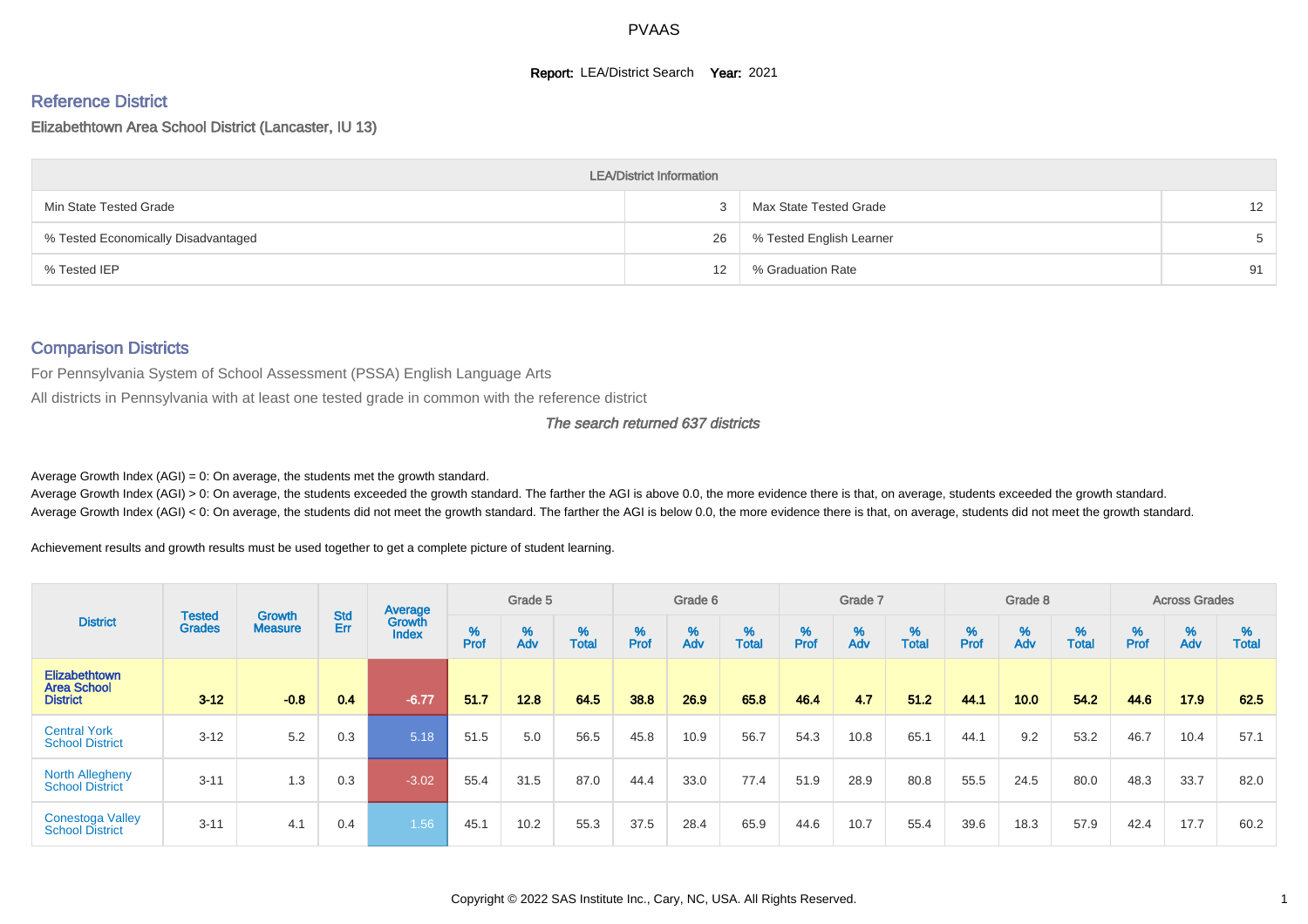|                                                                                |                                |                                 | <b>Std</b> | Average                       |           | Grade 5  |                   |           | Grade 6  |                   |           | Grade 7  |                   |           | Grade 8  |                   |           | <b>Across Grades</b> |                   |
|--------------------------------------------------------------------------------|--------------------------------|---------------------------------|------------|-------------------------------|-----------|----------|-------------------|-----------|----------|-------------------|-----------|----------|-------------------|-----------|----------|-------------------|-----------|----------------------|-------------------|
| <b>District</b>                                                                | <b>Tested</b><br><b>Grades</b> | <b>Growth</b><br><b>Measure</b> | Err        | <b>Growth</b><br><b>Index</b> | %<br>Prof | %<br>Adv | %<br><b>Total</b> | %<br>Prof | %<br>Adv | %<br><b>Total</b> | %<br>Prof | %<br>Adv | %<br><b>Total</b> | %<br>Prof | %<br>Adv | %<br><b>Total</b> | %<br>Prof | %<br>Adv             | %<br><b>Total</b> |
| Elizabethtown<br><b>Area School</b><br><b>District</b>                         | $3 - 12$                       | $-0.8$                          | 0.4        | $-6.77$                       | 51.7      | 12.8     | 64.5              | 38.8      | 26.9     | 65.8              | 46.4      | 4.7      | 51.2              | 44.1      | 10.0     | 54.2              | 44.6      | 17.9                 | 62.5              |
| Spring-Ford Area<br>School District                                            | $3 - 11$                       | 2.9                             | 0.3        | 4.35                          | 62.0      | 13.4     | 75.4              | 51.9      | 27.2     | 79.1              | 52.7      | 21.3     | 74.0              | 52.4      | 21.8     | 74.2              | 51.9      | 24.7                 | 76.6              |
| <b>South Western</b><br><b>School District</b>                                 | $3 - 12$                       | 0.9                             | 0.4        | $-4.30$                       | 49.8      | 9.7      | 59.5              | 38.7      | 21.6     | 60.3              | 37.1      | 5.7      | 42.8              | 46.5      | 7.4      | 53.9              | 43.5      | 12.7                 | 56.2              |
| <b>Souderton Area</b><br><b>School District</b>                                | $3 - 11$                       | $-0.1$                          | 0.3        | $-5.82$                       | 56.4      | 17.7     | 74.1              | 48.0      | 16.2     | 64.2              | 56.6      | 10.1     | 66.8              | 47.3      | 11.1     | 58.4              | 50.2      | 17.4                 | 67.7              |
| <b>North Penn School</b><br><b>District</b>                                    | $3 - 11$                       | 1.5                             | 0.2        | $-4.25$                       | 53.0      | 12.7     | 65.7              | 41.4      | 33.0     | 74.4              | 53.7      | 13.2     | 66.9              | 48.2      | 18.4     | 66.7              | 47.4      | 19.9                 | 67.3              |
| <b>Lower Merion</b><br><b>School District</b>                                  | $3 - 11$                       | 1.5                             | 0.3        | $-0.93$                       | 56.1      | 29.4     | 85.5              | 43.9      | 40.6     | 84.5              | 54.5      | 29.1     | 83.6              | 49.4      | 29.4     | 78.8              | 47.8      | 36.9                 | 84.6              |
| <b>Armstrong School</b><br><b>District</b>                                     | $3 - 11$                       | 3.2                             | 0.3        | 2.49                          | 46.0      | 6.3      | 52.3              | 44.4      | 17.4     | 61.8              | 48.7      | 8.8      | 57.5              | 45.3      | 11.5     | 56.8              | 45.4      | 12.6                 | 58.0              |
| <b>Upper Saint Clair</b><br><b>School District</b>                             | $3 - 11$                       | 2.6                             | 0.4        | $-1.04$                       | 49.8      | 35.9     | 85.7              | 47.4      | 39.0     | 86.5              | 58.5      | 31.1     | 89.6              | 48.7      | 42.2     | 90.9              | 46.0      | 42.0                 | 88.0              |
| <b>Mifflin County</b><br><b>School District</b>                                | $3 - 11$                       | 2.7                             | 0.4        | 1.34                          | 49.5      | 8.0      | 57.4              | 35.1      | 15.2     | 50.3              | 45.2      | 7.3      | 52.5              | 40.4      | 4.9      | 45.3              | 40.4      | 9.0                  | 49.4              |
| <b>Circle Of Seasons</b><br><b>Charter School</b>                              | $3-8$                          | 11.4                            | 1.3        | 3.16                          | 65.7      | 11.4     | 77.1              | 50.0      | 20.0     | 70.0              | 44.4      | 19.4     | 63.9              |           |          |                   | 50.8      | 18.6                 | 69.5              |
| <b>Millcreek Township</b><br><b>School District</b>                            | $3 - 11$                       | 2.0                             | 0.3        | $-0.09$                       | 49.1      | 17.2     | 66.3              | 43.6      | 22.3     | 66.0              | 46.9      | 17.3     | 64.2              | 44.9      | 17.2     | 62.1              | 45.8      | 19.9                 | 65.8              |
| <b>Saucon Valley</b><br><b>School District</b>                                 | $3 - 11$                       | 3.7                             | 0.6        | $-0.12$                       | 50.8      | 21.0     | 71.8              | 43.6      | 21.5     | 65.1              | 42.4      | 18.0     | 60.4              | 50.0      | 20.2     | 70.2              | 42.6      | 23.9                 | 66.5              |
| <b>Bedford Area</b><br><b>School District</b>                                  | $3 - 11$                       | 5.0                             | 0.6        | 3.94                          | 54.2      | 3.4      | 57.6              | 37.1      | 16.4     | 53.4              | 44.8      | 13.8     | 58.6              | 42.8      | 12.2     | 55.0              | 46.2      | 12.2                 | 58.4              |
| Wissahickon<br><b>School District</b>                                          | $3 - 10$                       | 2.9                             | 0.3        | 1.29                          | 58.6      | 18.8     | 77.4              | 42.2      | 37.2     | 79.4              | 56.8      | 19.3     | 76.1              | 49.3      | 28.5     | 77.8              | 49.2      | 28.7                 | 77.9              |
| <b>Memphis Street</b><br><b>Academy Charter</b><br>School @ JP<br><b>Jones</b> | $5-8$                          | 4.3                             | 0.8        | $-0.02$                       | 13.3      | 0.0      | 13.3              | 12.9      | 0.0      | 12.9              | 21.3      | 1.6      | 23.0              | 18.0      | 0.0      | 18.0              | 16.6      | 0.6                  | 17.2              |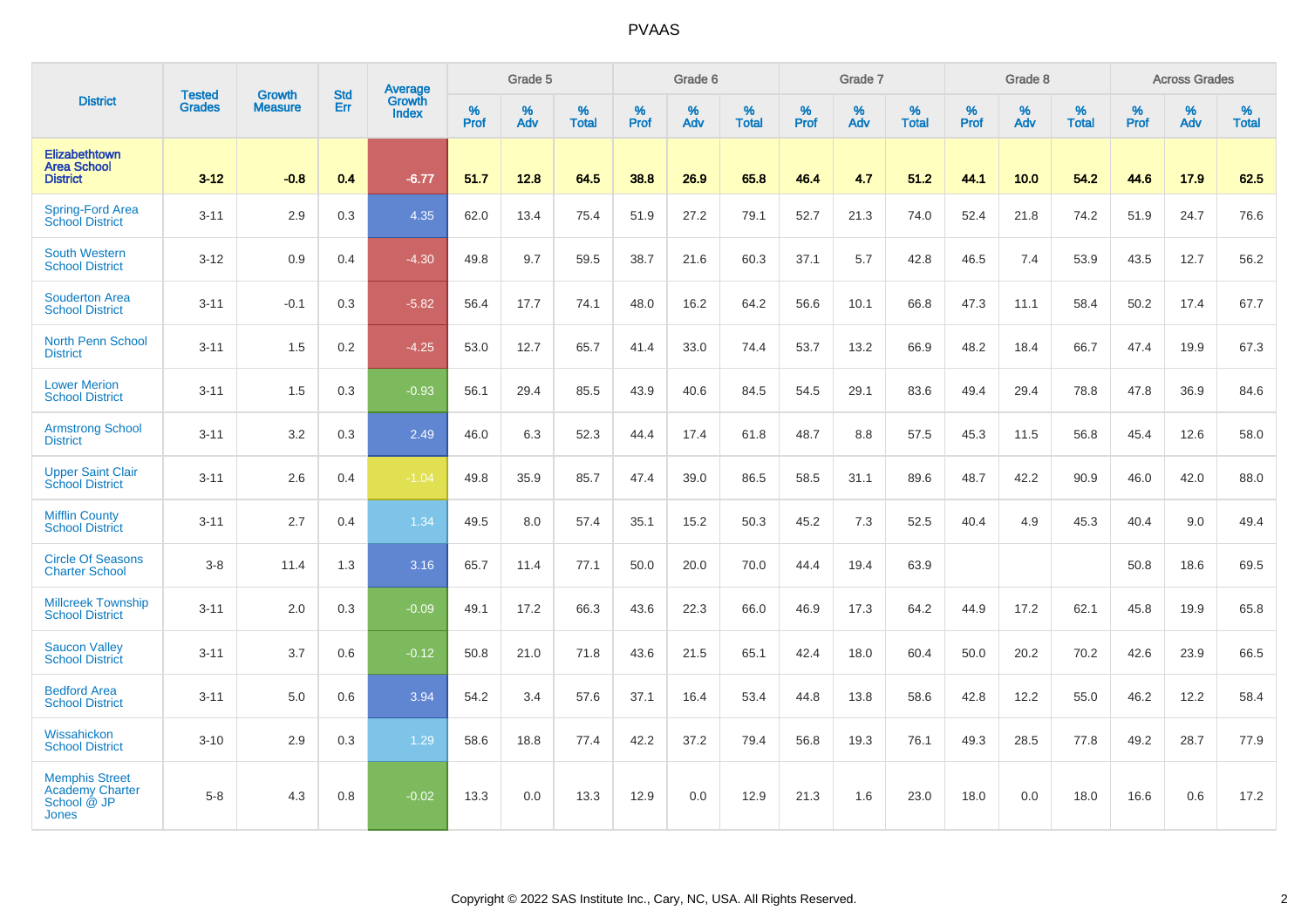|                                                                        |                                |                                 | <b>Std</b> | Average                |              | Grade 5  |                   |           | Grade 6  |                   |           | Grade 7  |                   |           | Grade 8  |                   |           | <b>Across Grades</b> |                   |
|------------------------------------------------------------------------|--------------------------------|---------------------------------|------------|------------------------|--------------|----------|-------------------|-----------|----------|-------------------|-----------|----------|-------------------|-----------|----------|-------------------|-----------|----------------------|-------------------|
| <b>District</b>                                                        | <b>Tested</b><br><b>Grades</b> | <b>Growth</b><br><b>Measure</b> | Err        | Growth<br><b>Index</b> | $\%$<br>Prof | %<br>Adv | %<br><b>Total</b> | %<br>Prof | %<br>Adv | %<br><b>Total</b> | %<br>Prof | %<br>Adv | %<br><b>Total</b> | %<br>Prof | %<br>Adv | %<br><b>Total</b> | %<br>Prof | %<br>Adv             | %<br><b>Total</b> |
| <b>Elizabethtown</b><br><b>Area School</b><br><b>District</b>          | $3 - 12$                       | $-0.8$                          | 0.4        | $-6.77$                | 51.7         | 12.8     | 64.5              | 38.8      | 26.9     | 65.8              | 46.4      | 4.7      | 51.2              | 44.1      | 10.0     | 54.2              | 44.6      | 17.9                 | 62.5              |
| <b>South Fayette</b><br><b>Township School</b><br><b>District</b>      | $3 - 11$                       | 1.9                             | 0.4        | $-1.71$                | 60.2         | 23.2     | 83.4              | 44.7      | 39.0     | 83.7              | 56.4      | 27.0     | 83.4              | 46.8      | 40.6     | 87.4              | 49.6      | 35.9                 | 85.4              |
| Canon-Mcmillan<br><b>School District</b>                               | $3 - 11$                       | 2.0                             | 0.3        | $-0.84$                | 60.2         | 11.0     | 71.3              | 41.6      | 31.2     | 72.8              | 51.6      | 18.2     | 69.7              | 56.9      | 17.7     | 74.6              | 50.9      | 21.6                 | 72.5              |
| <b>Line Mountain</b><br><b>School District</b>                         | $3 - 11$                       | 5.9                             | 0.7        | 1.90                   | 43.9         | 13.6     | 57.6              | 43.1      | 23.6     | 66.7              | 48.0      | 21.4     | 69.4              | 43.7      | 11.3     | 54.9              | 43.0      | 17.5                 | 60.5              |
| <b>Littlestown Area</b><br><b>School District</b>                      | $3 - 11$                       | 4.6                             | 0.6        | 1.56                   | 49.6         | 3.5      | 53.1              | 50.8      | 15.6     | 66.4              | 37.0      | 7.4      | 44.4              | 55.6      | 6.4      | 61.9              | 45.7      | 9.8                  | 55.5              |
| <b>Bradford Area</b><br><b>School District</b>                         | $3 - 12$                       | 3.9                             | 0.5        | 2.51                   | 53.6         | 11.3     | 64.9              | 40.7      | 19.2     | 59.9              | 47.0      | 11.6     | 58.6              | 46.2      | 16.0     | 62.2              | 45.7      | 15.1                 | 60.8              |
| <b>Eastern York</b><br><b>School District</b>                          | $3 - 11$                       | 3.8                             | 0.5        | 0.25                   | 50.9         | 9.2      | 60.1              | 49.3      | 23.0     | 72.3              | 49.4      | 23.9     | 73.3              | 50.0      | 16.1     | 66.1              | 48.6      | 16.2                 | 64.8              |
| <b>South Eastern</b><br><b>School District</b>                         | $3 - 11$                       | 2.3                             | 0.5        | $-2.60$                | 55.2         | 6.3      | 61.5              | 42.2      | 16.2     | 58.4              | 48.3      | 12.9     | 61.2              | 43.6      | 10.5     | 54.1              | 46.7      | 14.1                 | 60.8              |
| <b>Crawford Central</b><br><b>School District</b>                      | $3 - 11$                       | 3.3                             | 0.4        | 1.65                   | 48.1         | 4.2      | 52.3              | 37.2      | 13.2     | 50.4              | 40.0      | 13.1     | 53.1              | 42.5      | 12.0     | 54.5              | 40.4      | 10.5                 | 50.9              |
| <b>Folk Arts-Cultural</b><br><b>Treasures Charter</b><br><b>School</b> | $3 - 7$                        | 7.1                             | 1.0        | $-1.67$                | 50.0         | 6.8      | 56.8              | 42.2      | 37.8     | 80.0              | 52.3      | 11.4     | 63.6              |           |          |                   | 46.5      | 14.6                 | 61.1              |
| <b>Upper Merion Area</b><br><b>School District</b>                     | $3 - 11$                       | 3.6                             | 0.5        | 0.70                   | 55.7         | 7.0      | 62.7              | 45.2      | 26.4     | 71.6              | 53.5      | 10.8     | 64.3              | 43.3      | 14.0     | 57.3              | 47.7      | 19.3                 | 67.0              |
| <b>Homer-Center</b><br><b>School District</b>                          | $3 - 11$                       | 6.3                             | 0.8        | 0.67                   | 57.1         | 1.6      | 58.7              | 47.7      | 13.6     | 61.4              | 48.0      | 8.2      | 56.2              | 50.8      | 14.9     | 65.7              | 45.3      | 11.7                 | 56.9              |
| <b>Exeter Township</b><br><b>School District</b>                       | $3 - 11$                       | 3.1                             | 0.4        | $-0.09$                | 49.8         | 11.2     | 61.0              | 44.2      | 26.3     | 70.5              | 49.4      | 9.5      | 58.9              | 44.3      | 14.6     | 59.0              | 46.4      | 15.0                 | 61.4              |
| <b>Northern York</b><br><b>County School</b><br><b>District</b>        | $3 - 11$                       | 0.6                             | 0.4        | $-4.14$                | 53.3         | 9.4      | 62.7              | 39.4      | 14.4     | 53.8              | 44.9      | 8.2      | 53.1              | 39.9      | 7.2      | 47.1              | 44.2      | 12.9                 | 57.1              |
| <b>Curwensville Area</b><br><b>School District</b>                     | $3 - 11$                       | 4.2                             | 0.8        | $-2.07$                | 46.3         | 19.5     | 65.8              | 40.0      | 30.0     | 70.0              | 43.7      | 18.3     | 62.0              | 62.0      | 8.4      | 70.4              | 48.5      | 17.9                 | 66.4              |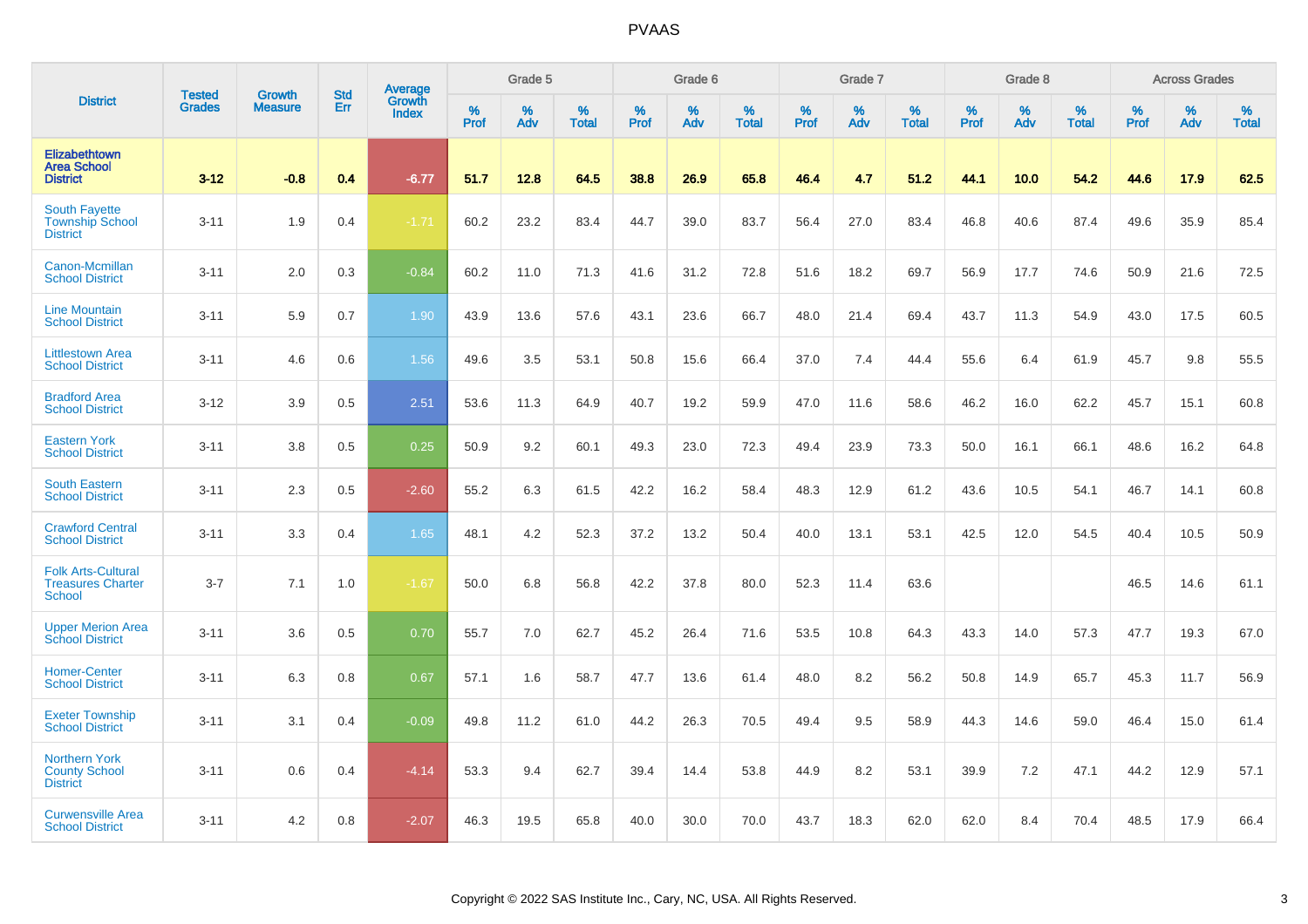|                                                              | <b>Tested</b> | <b>Growth</b>  | <b>Std</b> | Average                |           | Grade 5  |                   |           | Grade 6  |                   |           | Grade 7  |                   |           | Grade 8  |                   |           | <b>Across Grades</b> |                   |
|--------------------------------------------------------------|---------------|----------------|------------|------------------------|-----------|----------|-------------------|-----------|----------|-------------------|-----------|----------|-------------------|-----------|----------|-------------------|-----------|----------------------|-------------------|
| <b>District</b>                                              | <b>Grades</b> | <b>Measure</b> | Err        | <b>Growth</b><br>Index | %<br>Prof | %<br>Adv | %<br><b>Total</b> | %<br>Prof | %<br>Adv | %<br><b>Total</b> | %<br>Prof | %<br>Adv | %<br><b>Total</b> | %<br>Prof | %<br>Adv | %<br><b>Total</b> | %<br>Prof | %<br>Adv             | %<br><b>Total</b> |
| Elizabethtown<br><b>Area School</b><br><b>District</b>       | $3 - 12$      | $-0.8$         | 0.4        | $-6.77$                | 51.7      | 12.8     | 64.5              | 38.8      | 26.9     | 65.8              | 46.4      | 4.7      | 51.2              | 44.1      | 10.0     | 54.2              | 44.6      | 17.9                 | 62.5              |
| <b>Glendale School</b><br><b>District</b>                    | $3 - 10$      | 3.8            | 0.9        | $-1.43$                | 50.0      | 12.5     | 62.5              | 40.7      | 24.1     | 64.8              | 44.6      | 20.0     | 64.6              | 44.9      | 14.3     | 59.2              | 47.2      | 15.2                 | 62.4              |
| <b>West Perry School</b><br><b>District</b>                  | $3 - 11$      | 3.7            | 0.5        | 1.36                   | 45.0      | 8.7      | 53.7              | 41.7      | 21.8     | 63.5              | 44.2      | 7.9      | 52.1              | 53.3      | 13.3     | 66.7              | 44.0      | 14.2                 | 58.2              |
| <b>Smethport Area</b><br><b>School District</b>              | $3 - 12$      | 6.2            | 0.8        | 2.05                   | 54.0      | 8.0      | 62.0              | 43.3      | 21.7     | 65.0              | 33.8      | 9.2      | 43.1              | 46.9      | 12.5     | 59.4              | 41.6      | 15.0                 | 56.6              |
| <b>Downingtown Area</b><br><b>School District</b>            | $3 - 11$      | $-0.3$         | 0.4        | $-6.66$                | 56.2      | 27.7     | 83.8              | 42.9      | 39.9     | 82.8              | 53.8      | 24.3     | 78.0              | 49.8      | 32.5     | 82.3              | 49.4      | 33.5                 | 82.9              |
| <b>State College Area</b><br><b>School District</b>          | $3 - 11$      | 1.7            | 0.4        | $-0.30$                | 58.6      | 18.2     | 76.8              | 47.1      | 26.1     | 73.2              | 62.2      | 15.2     | 77.4              | 47.5      | 16.5     | 64.0              | 50.8      | 22.8                 | 73.6              |
| New Hope-<br><b>Solebury School</b><br><b>District</b>       | $3 - 11$      | 2.7            | 0.6        | $-0.64$                | 63.4      | 11.8     | 75.3              | 46.1      | 25.5     | 71.6              | 50.0      | 22.9     | 72.9              | 60.2      | 25.9     | 86.1              | 51.8      | 23.2                 | 75.0              |
| <b>Montour School</b><br><b>District</b>                     | $3 - 11$      | 2.4            | 0.5        | $-2.17$                | 61.9      | 17.1     | 79.0              | 49.0      | 25.0     | 74.0              | 46.2      | 29.7     | 75.9              | 51.0      | 22.5     | 73.5              | 49.5      | 25.4                 | 74.9              |
| <b>Harrisburg City</b><br><b>School District</b>             | $3 - 11$      | 1.6            | 0.4        | $-3.71$                | 6.5       | 0.3      | 6.7               | 14.5      | 1.7      | 16.2              | 15.4      | 1.9      | 17.3              | 20.3      | 2.1      | 22.4              | 12.6      | 1.0                  | 13.6              |
| <b>Penncrest School</b><br><b>District</b>                   | $3 - 11$      | 2.8            | 0.5        | $-2.07$                | 37.4      | 10.6     | 48.0              | 39.5      | 19.2     | 58.7              | 38.5      | 6.5      | 45.0              | 35.0      | 10.2     | 45.2              | 39.6      | 11.2                 | 50.7              |
| <b>Central Dauphin</b><br><b>School District</b>             | $3 - 11$      | 1.6            | 0.2        | 0.79                   | 46.1      | 7.7      | 53.8              | 40.5      | 15.0     | 55.5              | 41.1      | 7.5      | 48.6              | 39.4      | 10.3     | 49.7              | 41.3      | 11.4                 | 52.8              |
| <b>Lewisburg Area</b><br><b>School District</b>              | $3 - 11$      | 4.0            | 0.6        | 2.23                   | 53.1      | 21.2     | 74.3              | 38.8      | 38.8     | 77.7              | 42.6      | 30.9     | 73.5              | 43.0      | 31.1     | 74.1              | 44.8      | 30.1                 | 74.9              |
| <b>Hempfield School</b><br><b>District</b>                   | $3 - 11$      | 2.2            | 0.3        | 1.72                   | 52.4      | 9.3      | 61.6              | 44.6      | 23.5     | 68.1              | 43.1      | 21.1     | 64.2              | 46.0      | 20.1     | 66.1              | 45.8      | 20.4                 | 66.2              |
| <b>Richard Allen</b><br>Preparatory<br><b>Charter School</b> | $5-8$         | 4.8            | 0.7        | 0.43                   | 9.3       | 0.0      | 9.3               | 16.1      | 0.0      | 16.1              | 16.7      | 1.8      | 18.5              | 19.1      | 1.8      | 20.9              | 16.4      | 1.1                  | 17.5              |
| <b>Radnor Township</b><br><b>School District</b>             | $3 - 12$      | 1.9            | 0.4        | 0.63                   | 54.7      | 29.0     | 83.7              | 53.9      | 37.8     | 91.7              | 48.0      | 32.3     | 80.3              | 51.4      | 36.7     | 88.1              | 49.6      | 36.7                 | 86.4              |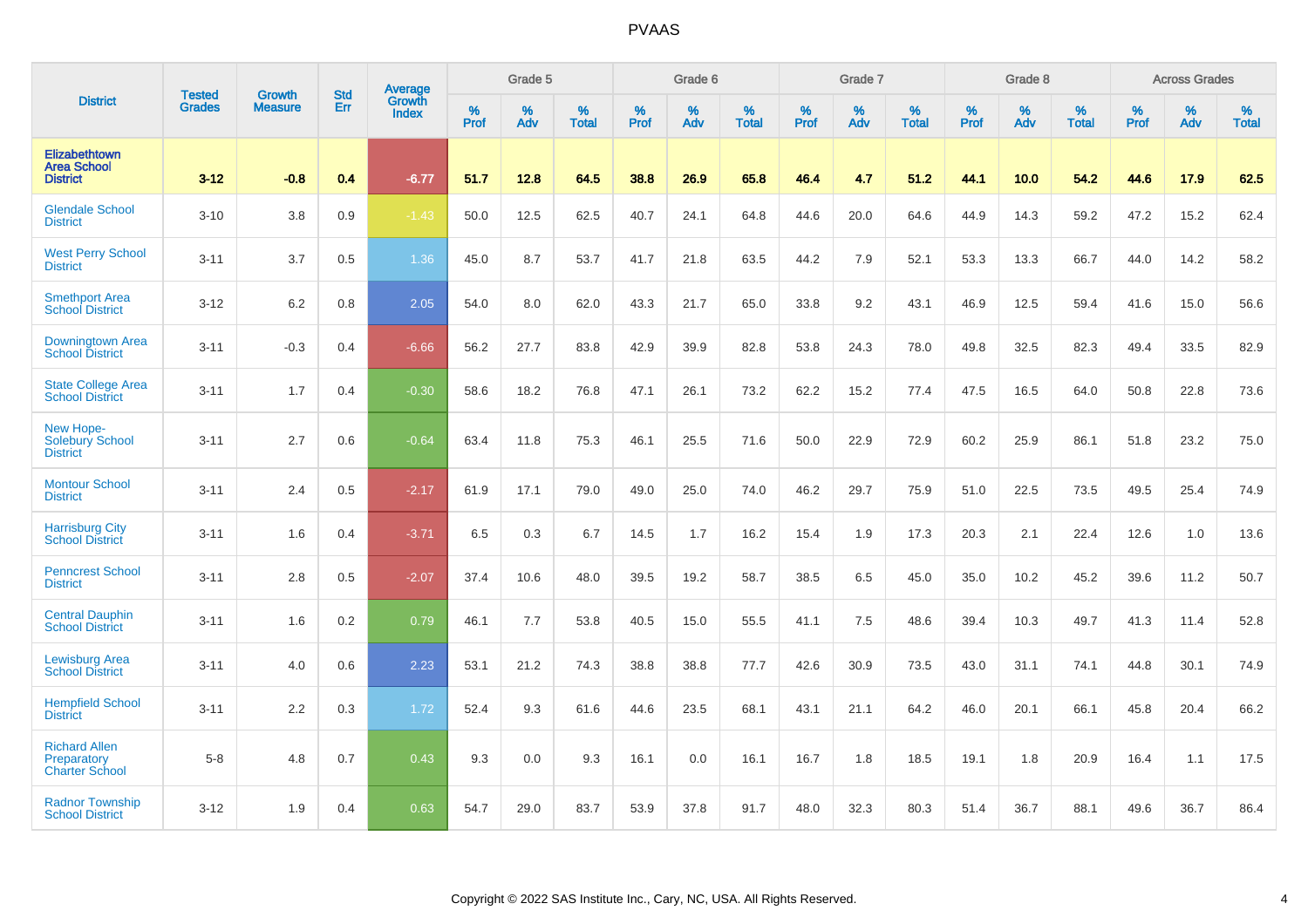|                                                                   |                                | <b>Growth</b>  | <b>Std</b> | Average                       |                     | Grade 5  |                   |                  | Grade 6  |                   |           | Grade 7  |                   |           | Grade 8  |                   |                  | <b>Across Grades</b> |                   |
|-------------------------------------------------------------------|--------------------------------|----------------|------------|-------------------------------|---------------------|----------|-------------------|------------------|----------|-------------------|-----------|----------|-------------------|-----------|----------|-------------------|------------------|----------------------|-------------------|
| <b>District</b>                                                   | <b>Tested</b><br><b>Grades</b> | <b>Measure</b> | <b>Err</b> | <b>Growth</b><br><b>Index</b> | $\%$<br><b>Prof</b> | %<br>Adv | %<br><b>Total</b> | %<br><b>Prof</b> | %<br>Adv | %<br><b>Total</b> | %<br>Prof | %<br>Adv | %<br><b>Total</b> | %<br>Prof | %<br>Adv | %<br><b>Total</b> | %<br><b>Prof</b> | %<br>Adv             | %<br><b>Total</b> |
| Elizabethtown<br><b>Area School</b><br><b>District</b>            | $3 - 12$                       | $-0.8$         | 0.4        | $-6.77$                       | 51.7                | 12.8     | 64.5              | 38.8             | 26.9     | 65.8              | 46.4      | 4.7      | 51.2              | 44.1      | 10.0     | 54.2              | 44.6             | 17.9                 | 62.5              |
| <b>Unionville-Chadds</b><br><b>Ford School</b><br><b>District</b> | $3 - 11$                       | 0.8            | 0.4        | $-2.11$                       | 61.2                | 24.6     | 85.8              | 48.8             | 36.0     | 84.8              | 54.4      | 26.8     | 81.2              | 45.3      | 38.9     | 84.2              | 48.0             | 37.1                 | 85.2              |
| <b>Universal Alcorn</b><br><b>Charter School</b>                  | $3-8$                          | 6.0            | 0.9        | 1.47                          | 32.1                | 9.4      | 41.5              | 34.0             | 6.0      | 40.0              | 37.5      | 3.6      | 41.1              | 28.2      | 0.0      | 28.2              | 29.2             | 4.4                  | 33.6              |
| <b>Penns Valley Area</b><br><b>School District</b>                | $3 - 12$                       | 2.5            | 0.6        | $-1.18$                       | 56.1                | 8.2      | 64.3              | 41.8             | 33.0     | 74.8              | 45.7      | 1.9      | 47.6              | 35.8      | 8.5      | 44.3              | 44.5             | 13.0                 | 57.5              |
| Southern Columbia<br><b>Area School</b><br><b>District</b>        | $3 - 11$                       | 1.6            | 0.7        | $-4.85$                       | 56.2                | 5.5      | 61.6              | 46.9             | 25.0     | 71.9              | 51.5      | 14.8     | 66.3              | 39.4      | 11.7     | 51.1              | 47.9             | 16.1                 | 64.0              |
| Southern Lehigh<br><b>School District</b>                         | $3 - 11$                       | 0.9            | 0.5        | $-4.48$                       | 57.9                | 13.1     | 71.0              | 37.4             | 44.8     | 82.2              | 55.9      | 17.4     | 73.2              | 56.4      | 16.7     | 73.1              | 51.9             | 24.2                 | 76.1              |
| Ephrata Area<br><b>School District</b>                            | $3 - 11$                       | $-0.2$         | 0.4        | $-2.91$                       | 50.5                | 10.3     | 60.8              | 47.6             | 12.7     | 60.4              | 40.8      | 5.2      | 46.0              | 39.2      | 7.3      | 46.5              | 45.1             | 12.6                 | 57.6              |
| <b>Moshannon Valley</b><br><b>School District</b>                 | $3 - 10$                       | 5.6            | 0.8        | 2.17                          | 51.1                | 2.1      | 53.2              | 24.1             | 22.2     | 46.3              | 45.2      | 1.6      | 46.8              | 41.8      | 6.0      | 47.8              | 39.6             | 7.8                  | 47.4              |
| Philadelphia<br><b>Academy Charter</b><br><b>School</b>           | $3 - 11$                       | 1.9            | 0.8        | $-1.74$                       | 42.3                | 9.0      | 51.3              | 48.0             | 28.6     | 76.6              | 51.5      | 19.1     | 70.6              | 42.6      | 16.7     | 59.3              | 45.5             | 14.9                 | 60.4              |
| <b>Bangor Area</b><br><b>School District</b>                      | $3 - 12$                       | 3.3            | 0.5        | 1.42                          | 38.6                | 14.4     | 52.9              | 45.3             | 16.7     | 62.0              | 47.3      | 9.5      | 56.8              | 43.3      | 8.0      | 51.3              | 44.8             | 13.6                 | 58.4              |
| <b>Solanco School</b><br><b>District</b>                          | $3 - 11$                       | 2.8            | 0.4        | 2.25                          | 47.3                | 9.0      | 56.2              | 52.1             | 16.9     | 69.0              | 37.0      | 14.8     | 51.7              | 40.8      | 15.0     | 55.9              | 43.0             | 14.5                 | 57.5              |
| <b>Mifflinburg Area</b><br><b>School District</b>                 | $3 - 11$                       | 1.9            | 0.6        | $-2.04$                       | 60.8                | 8.0      | 68.8              | 47.8             | 20.7     | 68.5              | 47.1      | 5.8      | 52.9              | 53.8      | 8.6      | 62.5              | 49.7             | 13.0                 | 62.7              |
| <b>Bear Creek</b><br>Community<br><b>Charter School</b>           | $3 - 8$                        | 5.5            | 0.9        | 2.26                          | 51.9                | 7.7      | 59.6              | 47.1             | 19.6     | 66.7              | 42.3      | 7.7      | 50.0              | 34.7      | 10.2     | 44.9              | 45.2             | 12.1                 | 57.4              |
| <b>Fox Chapel Area</b><br><b>School District</b>                  | $3 - 11$                       | 1.0            | 0.4        | $-5.04$                       | 54.0                | 36.5     | 90.5              | 34.8             | 51.8     | 86.6              | 50.0      | 27.0     | 77.0              | 52.9      | 31.4     | 84.3              | 42.6             | 42.9                 | 85.5              |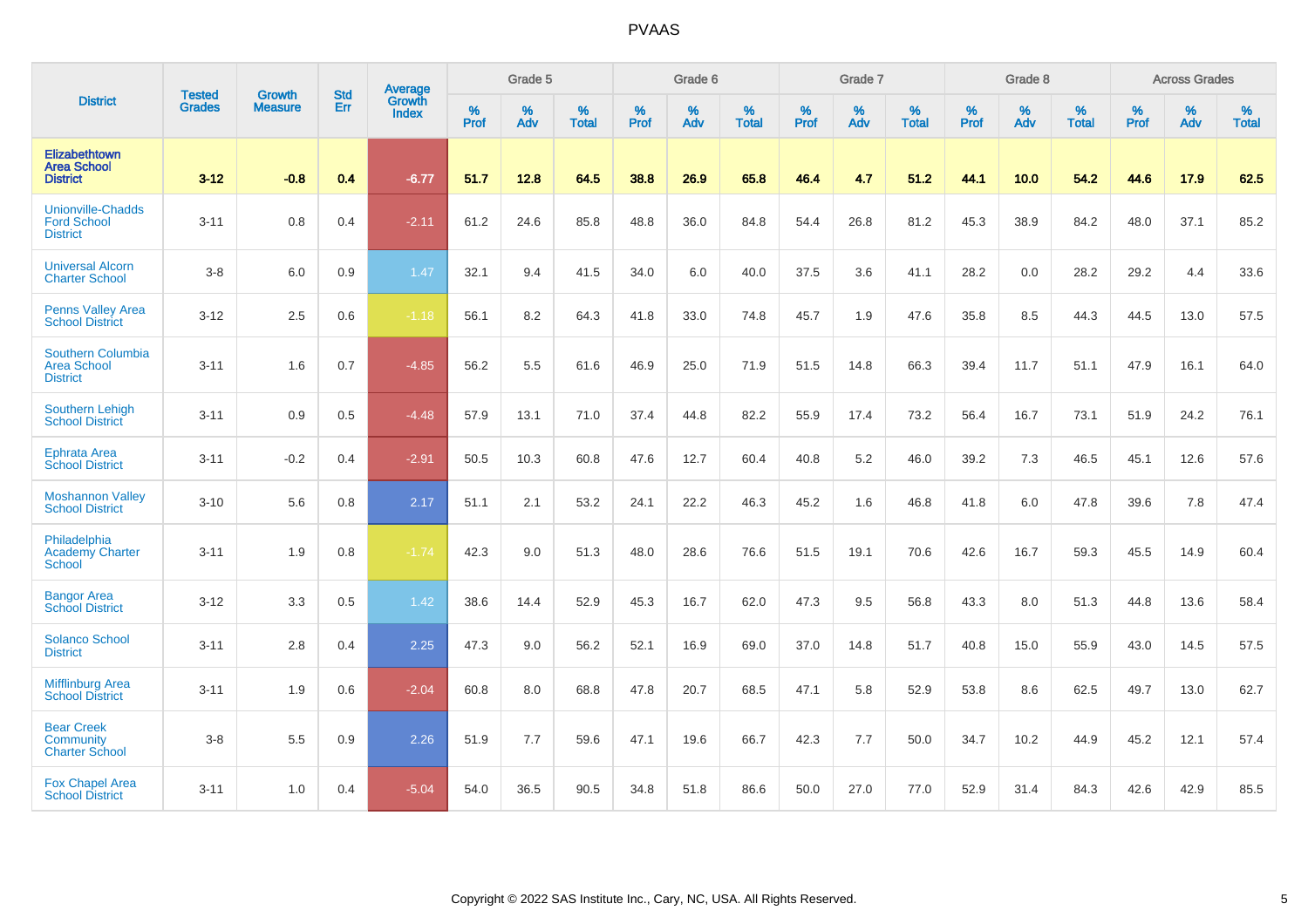|                                                                 | <b>Tested</b> | <b>Growth</b>  | <b>Std</b> | Average                       |           | Grade 5  |                   |           | Grade 6  |                   |           | Grade 7  |                   |           | Grade 8  |                   |           | <b>Across Grades</b> |                   |
|-----------------------------------------------------------------|---------------|----------------|------------|-------------------------------|-----------|----------|-------------------|-----------|----------|-------------------|-----------|----------|-------------------|-----------|----------|-------------------|-----------|----------------------|-------------------|
| <b>District</b>                                                 | <b>Grades</b> | <b>Measure</b> | Err        | <b>Growth</b><br><b>Index</b> | %<br>Prof | %<br>Adv | %<br><b>Total</b> | %<br>Prof | %<br>Adv | %<br><b>Total</b> | %<br>Prof | %<br>Adv | %<br><b>Total</b> | %<br>Prof | %<br>Adv | %<br><b>Total</b> | %<br>Prof | %<br>Adv             | %<br><b>Total</b> |
| Elizabethtown<br><b>Area School</b><br><b>District</b>          | $3 - 12$      | $-0.8$         | 0.4        | $-6.77$                       | 51.7      | 12.8     | 64.5              | 38.8      | 26.9     | 65.8              | 46.4      | 4.7      | 51.2              | 44.1      | 10.0     | 54.2              | 44.6      | 17.9                 | 62.5              |
| Philadelphia<br><b>Performing Arts</b><br><b>Charter School</b> | $3-9$         | 4.0            | 0.8        | $-1.81$                       | 42.9      | 9.1      | 52.0              | 54.6      | 18.2     | 72.7              | 52.9      | 20.7     | 73.6              | 58.8      | 11.8     | 70.6              | 50.6      | 15.6                 | 66.2              |
| <b>Universal Institute</b><br><b>Charter School</b>             | $3-8$         | 2.4            | 0.7        | $-1.60$                       | 20.3      | 0.0      | 20.3              | 21.9      | 1.4      | 23.3              | 28.6      | 0.0      | 28.6              | 35.2      | 3.4      | 38.6              | 26.8      | 1.5                  | 28.3              |
| <b>Warwick School</b><br><b>District</b>                        | $3 - 11$      | 0.0            | 0.4        | $-4.21$                       | 49.6      | 5.9      | 55.6              | 39.4      | 26.3     | 65.7              | 46.2      | 8.0      | 54.2              | 50.3      | 9.6      | 59.9              | 45.6      | 12.6                 | 58.2              |
| <b>Central Columbia</b><br><b>School District</b>               | $3 - 12$      | 3.0            | 0.5        | 0.57                          | 58.7      | 17.3     | 76.0              | 32.1      | 33.6     | 65.7              | 56.3      | 16.9     | 73.2              | 53.8      | 24.1     | 77.9              | 48.9      | 24.7                 | 73.6              |
| <b>Dubois Area</b><br><b>School District</b>                    | $3 - 11$      | $-0.6$         | 0.4        | $-4.44$                       | 47.0      | 5.7      | 52.6              | 39.4      | 17.4     | 56.8              | 43.4      | 8.5      | 51.8              | 36.6      | 8.8      | 45.4              | 42.2      | 13.1                 | 55.3              |
| <b>Hermitage School</b><br><b>District</b>                      | $3 - 12$      | 2.9            | 0.5        | 0.15                          | 52.9      | 7.9      | 60.7              | 33.3      | 40.3     | 73.6              | 50.4      | 24.5     | 74.8              | 51.0      | 19.3     | 70.3              | 47.0      | 22.0                 | 69.0              |
| <b>Chester</b><br>Community<br><b>Charter School</b>            | $3 - 8$       | 3.8            | 0.6        | 1.83                          | 15.7      | 0.8      | 16.4              | 11.9      | 1.8      | 13.8              | 15.2      | 1.0      | 16.2              | 14.8      | 0.0      | 14.8              | 13.2      | 0.7                  | 13.9              |
| <b>Ad Prima Charter</b><br>School                               | $3 - 8$       | 2.7            | 0.8        | $-2.46$                       | 25.9      | 1.8      | 27.8              | 34.7      | 16.3     | 51.0              | 36.1      | 3.3      | 39.3              | 27.4      | 4.8      | 32.3              | 33.2      | 4.8                  | 38.1              |
| <b>Juniata County</b><br><b>School District</b>                 | $3 - 12$      | 2.7            | 0.5        | 1.00                          | 42.6      | 3.0      | 45.6              | 31.9      | 6.2      | 38.1              | 36.6      | 5.5      | 42.1              | 36.5      | 8.4      | 44.9              | 36.0      | 7.7                  | 43.7              |
| Greencastle-Antrim<br><b>School District</b>                    | $3 - 11$      | 2.7            | 0.4        | 1.86                          | 46.3      | 16.4     | 62.7              | 41.0      | 28.2     | 69.2              | 45.4      | 20.7     | 66.1              | 51.7      | 14.7     | 66.4              | 44.6      | 20.8                 | 65.4              |
| <b>Athens Area</b><br><b>School District</b>                    | $3 - 11$      | 3.5            | 0.6        | 0.71                          | 57.1      | 10.7     | 67.9              | 39.6      | 18.7     | 58.2              | 56.9      | 5.1      | 62.0              | 45.3      | 7.2      | 52.5              | 45.8      | 12.8                 | 58.6              |
| <b>Jersey Shore Area</b><br><b>School District</b>              | $3 - 11$      | 1.7            | 0.5        | $-5.21$                       | 47.6      | 8.3      | 56.0              | 45.6      | 24.8     | 70.4              | 46.3      | 8.0      | 54.3              | 39.6      | 7.7      | 47.2              | 45.3      | 13.4                 | 58.7              |
| <b>Penn Manor</b><br><b>School District</b>                     | $3 - 11$      | 2.1            | 0.3        | 0.82                          | 53.4      | 10.5     | 63.8              | 46.5      | 23.0     | 69.5              | 48.2      | 16.2     | 64.4              | 43.7      | 15.4     | 59.1              | 46.8      | 18.7                 | 65.6              |
| <b>Brockway Area</b><br><b>School District</b>                  | $3 - 11$      | 4.2            | 0.7        | 1.96                          | 61.5      | 14.1     | 75.6              | 40.6      | 34.8     | 75.4              | 44.4      | 9.9      | 54.3              | 50.0      | 9.7      | 59.7              | 46.6      | 17.4                 | 64.0              |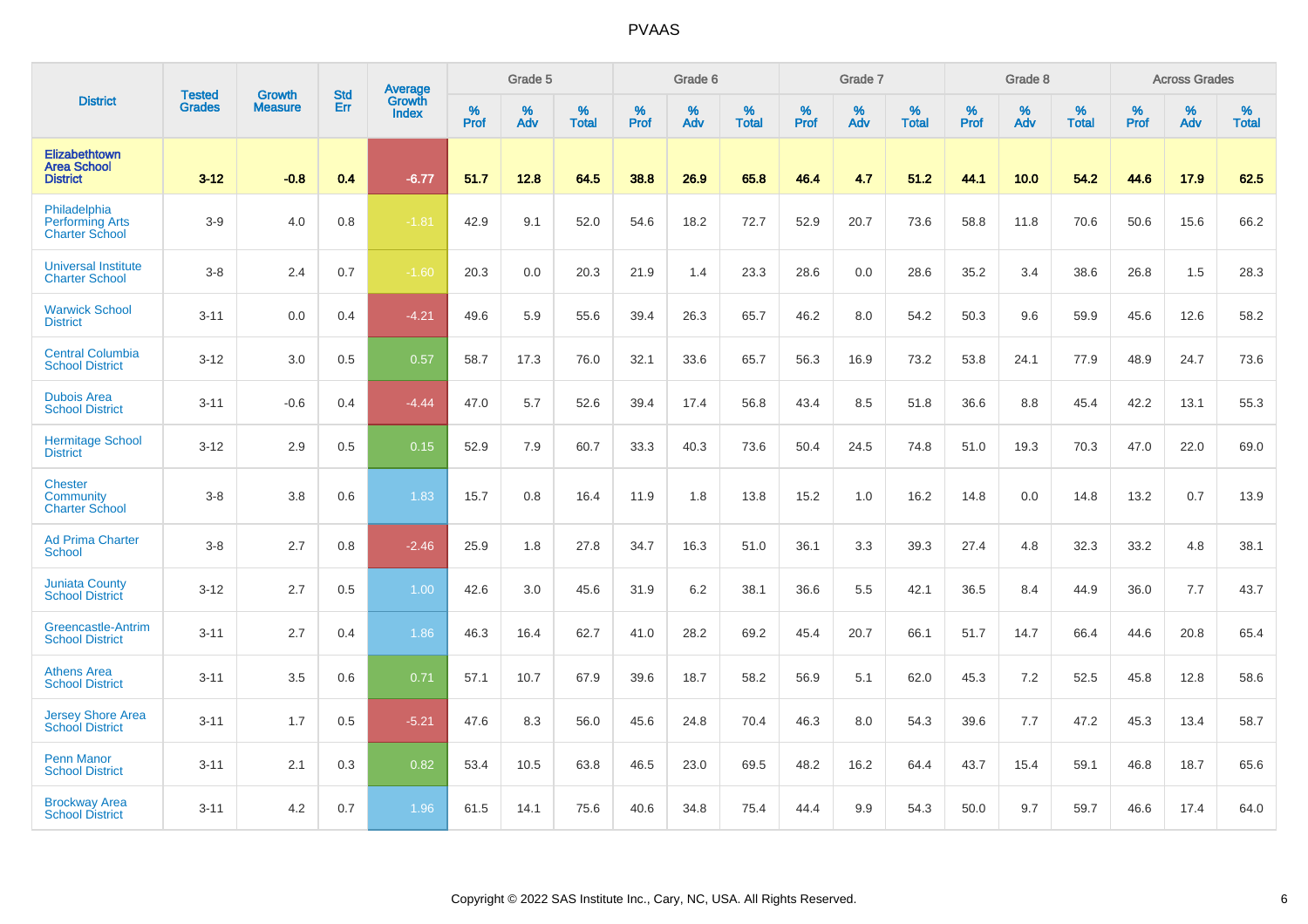|                                                               |                         | <b>Growth</b>  | <b>Std</b> | Average                |                     | Grade 5  |                      |              | Grade 6  |                   |                     | Grade 7     |                      |                     | Grade 8     |                   |              | <b>Across Grades</b> |                   |
|---------------------------------------------------------------|-------------------------|----------------|------------|------------------------|---------------------|----------|----------------------|--------------|----------|-------------------|---------------------|-------------|----------------------|---------------------|-------------|-------------------|--------------|----------------------|-------------------|
| <b>District</b>                                               | <b>Tested</b><br>Grades | <b>Measure</b> | Err        | Growth<br><b>Index</b> | $\%$<br><b>Prof</b> | %<br>Adv | $\%$<br><b>Total</b> | $\%$<br>Prof | %<br>Adv | %<br><b>Total</b> | $\%$<br><b>Prof</b> | $\%$<br>Adv | $\%$<br><b>Total</b> | $\%$<br><b>Prof</b> | $\%$<br>Adv | %<br><b>Total</b> | $\%$<br>Prof | %<br>Adv             | %<br><b>Total</b> |
| <b>Elizabethtown</b><br><b>Area School</b><br><b>District</b> | $3 - 12$                | $-0.8$         | 0.4        | $-6.77$                | 51.7                | 12.8     | 64.5                 | 38.8         | 26.9     | 65.8              | 46.4                | 4.7         | 51.2                 | 44.1                | 10.0        | 54.2              | 44.6         | 17.9                 | 62.5              |
| <b>Warrior Run</b><br><b>School District</b>                  | $3 - 11$                | 2.6            | 0.6        | $-2.96$                | 48.0                | 6.5      | 54.6                 | 42.2         | 19.3     | 61.5              | 46.3                | 15.7        | 62.0                 | 42.2                | 10.0        | 52.2              | 43.0         | 12.6                 | 55.6              |
| <b>Richland School</b><br><b>District</b>                     | $3 - 11$                | 3.6            | 0.6        | $-0.07$                | 51.5                | 18.4     | 69.9                 | 54.7         | 20.0     | 74.7              | 51.6                | 14.1        | 65.6                 | 53.8                | 15.1        | 68.9              | 51.0         | 18.8                 | 69.8              |
| <b>Sayre Area School</b><br><b>District</b>                   | $3 - 11$                | 4.2            | 0.8        | $-2.23$                | 32.8                | 4.9      | 37.7                 | 51.8         | 19.8     | 71.6              | 47.6                | 8.3         | 56.0                 | 39.0                | 4.9         | 43.9              | 44.6         | 10.7                 | 55.4              |
| <b>Derry Township</b><br><b>School District</b>               | $3 - 10$                | $-1.3$         | 1.3        | $-4.40$                | 57.1                | 20.9     | 78.0                 | 38.2         | 44.1     | 82.4              | 66.7                | 20.8        | 87.5                 | 46.7                | 53.3        | 100.0             | 49.1         | 29.0                 | 78.2              |
| <b>Huntingdon Area</b><br><b>School District</b>              | $3 - 11$                | 1.8            | 0.6        | $-3.99$                | 41.6                | 3.5      | 45.1                 | 33.0         | 11.9     | 44.9              | 34.5                | 7.9         | 42.4                 | 34.9                | 7.1         | 42.1              | 37.2         | 10.0                 | 47.2              |
| <b>Gettysburg Area</b><br><b>School District</b>              | $3 - 11$                | 2.5            | 0.4        | 1.99                   | 52.6                | 9.8      | 62.3                 | 42.6         | 22.5     | 65.1              | 48.1                | 11.6        | 59.7                 | 44.9                | 10.3        | 55.1              | 45.0         | 16.0                 | 61.0              |
| <b>Carlisle Area</b><br><b>School District</b>                | $3 - 11$                | 1.8            | 0.4        | $-1.81$                | 40.6                | 13.9     | 54.4                 | 38.1         | 20.2     | 58.2              | 42.0                | 13.0        | 55.0                 | 42.1                | 10.7        | 52.8              | 40.4         | 15.3                 | 55.7              |
| <b>Wayne Highlands</b><br><b>School District</b>              | $3 - 11$                | 2.9            | 0.5        | 1.22                   | 54.3                | 11.4     | 65.7                 | 49.3         | 20.3     | 69.6              | 46.4                | 19.6        | 66.1                 | 49.7                | 14.1        | 63.8              | 47.2         | 17.9                 | 65.1              |
| <b>Milton Area School</b><br><b>District</b>                  | $3 - 11$                | 3.2            | 0.6        | 0.69                   | 51.7                | 5.8      | 57.5                 | 40.3         | 12.4     | 52.7              | 48.9                | 13.3        | 62.2                 | 40.9                | 16.5        | 57.5              | 42.3         | 13.0                 | 55.3              |
| <b>Northern Tioga</b><br><b>School District</b>               | $3 - 12$                | 3.0            | 0.5        | 1.88                   | 45.2                | 2.6      | 47.7                 | 48.2         | 9.8      | 58.0              | 41.7                | 7.0         | 48.7                 | 51.2                | 8.4         | 59.5              | 44.8         | 9.6                  | 54.4              |
| <b>Greenwood School</b><br><b>District</b>                    | $3 - 11$                | 4.5            | 0.8        | $-0.83$                | 51.5                | 3.0      | 54.6                 | 45.3         | 28.3     | 73.6              | 43.6                | 9.1         | 52.7                 | 51.8                | 31.5        | 83.3              | 47.9         | 19.4                 | 67.3              |
| John B. Stetson<br><b>Charter School</b>                      | $5-8$                   | 3.5            | 0.6        | 1.73                   | 4.5                 | 0.0      | 4.5                  | 6.4          | 0.0      | 6.4               | 10.2                | 0.0         | 10.2                 | 10.5                | 1.6         | 12.1              | 8.5          | 0.5                  | 8.9               |
| <b>Beaver Area</b><br><b>School District</b>                  | $3 - 10$                | $-1.0$         | 0.6        | $-4.92$                | 56.2                | 21.5     | 77.7                 | 40.0         | 48.3     | 88.3              | 65.5                | 12.9        | 78.4                 | 53.6                | 16.1        | 69.6              | 50.4         | 29.6                 | 79.9              |
| <b>Upper Dublin</b><br><b>School District</b>                 | $3 - 12$                | 2.0            | 0.4        | $-0.38$                | 62.0                | 16.3     | 78.3                 | 45.4         | 34.4     | 79.8              | 59.5                | 20.0        | 79.5                 | 55.3                | 21.9        | 77.2              | 51.4         | 27.8                 | 79.3              |
| <b>Red Lion Area</b><br><b>School District</b>                | $3 - 11$                | 0.6            | 0.4        | $-3.42$                | 46.1                | 2.7      | 48.8                 | 38.1         | 15.8     | 54.0              | 41.4                | 10.4        | 51.9                 | 38.8                | 7.5         | 46.3              | 40.6         | 9.4                  | 50.0              |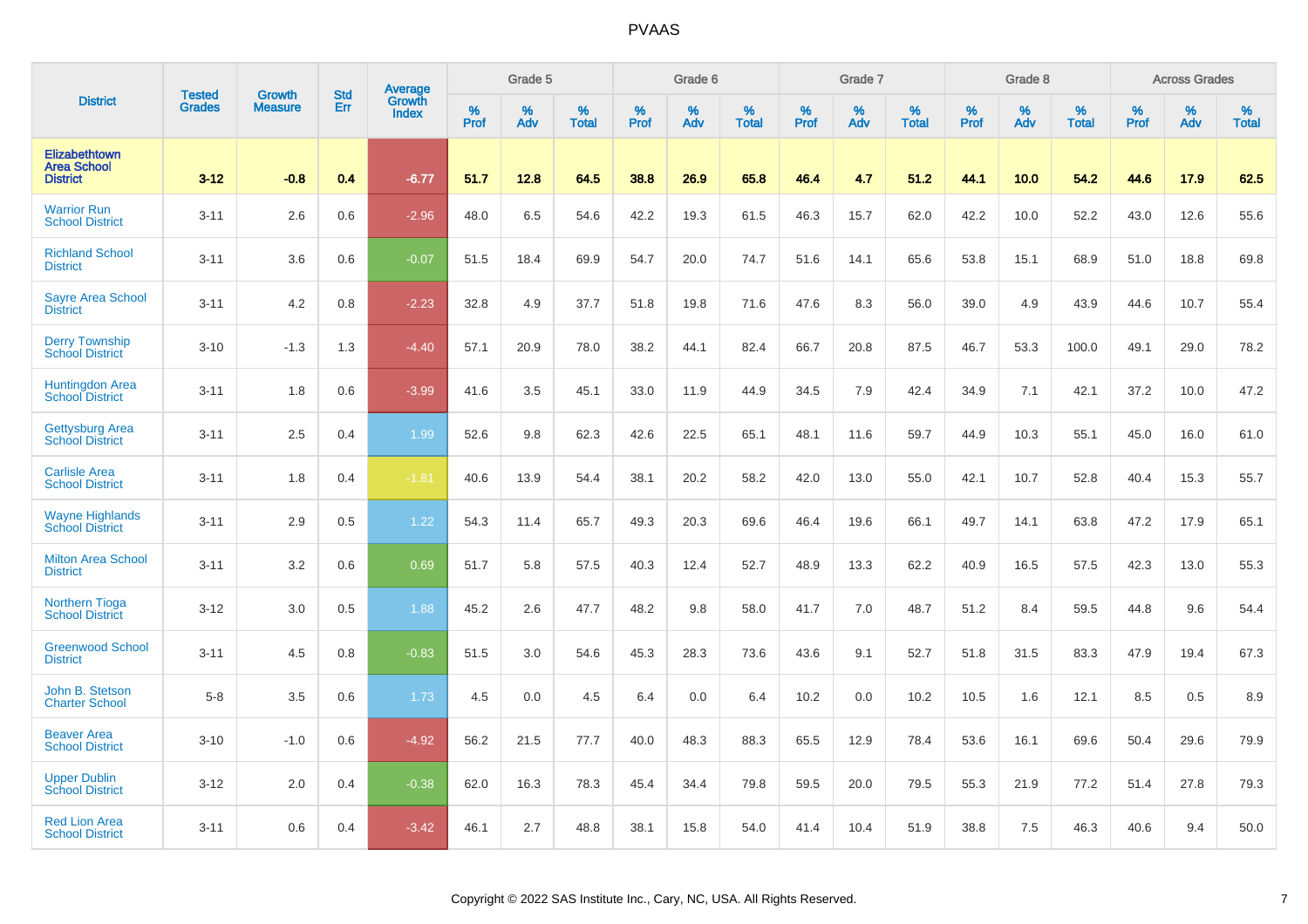|                                                                   |                                | <b>Growth</b>  | <b>Std</b> | Average         |           | Grade 5  |                   |           | Grade 6  |                   |           | Grade 7  |                   |           | Grade 8  |                   |           | <b>Across Grades</b> |                   |
|-------------------------------------------------------------------|--------------------------------|----------------|------------|-----------------|-----------|----------|-------------------|-----------|----------|-------------------|-----------|----------|-------------------|-----------|----------|-------------------|-----------|----------------------|-------------------|
| <b>District</b>                                                   | <b>Tested</b><br><b>Grades</b> | <b>Measure</b> | Err        | Growth<br>Index | %<br>Prof | %<br>Adv | %<br><b>Total</b> | %<br>Prof | %<br>Adv | %<br><b>Total</b> | %<br>Prof | %<br>Adv | %<br><b>Total</b> | %<br>Prof | %<br>Adv | %<br><b>Total</b> | %<br>Prof | %<br>Adv             | %<br><b>Total</b> |
| Elizabethtown<br><b>Area School</b><br><b>District</b>            | $3 - 12$                       | $-0.8$         | 0.4        | $-6.77$         | 51.7      | 12.8     | 64.5              | 38.8      | 26.9     | 65.8              | 46.4      | 4.7      | 51.2              | 44.1      | 10.0     | 54.2              | 44.6      | 17.9                 | 62.5              |
| <b>Twin Valley School</b><br><b>District</b>                      | $3 - 12$                       | 2.3            | 0.5        | $-1.85$         | 50.9      | 8.9      | 59.8              | 41.4      | 26.0     | 67.3              | 39.6      | 19.3     | 58.9              | 54.2      | 16.1     | 70.2              | 45.6      | 20.6                 | 66.2              |
| <b>Midd-West School</b><br><b>District</b>                        | $3 - 11$                       | 1.2            | 0.6        | $-2.83$         | 52.2      | 3.0      | 55.2              | 42.5      | 9.7      | 52.2              | 51.0      | 5.1      | 56.1              | 48.8      | 8.0      | 56.8              | 46.3      | 8.6                  | 55.0              |
| <b>Upper Perkiomen</b><br><b>School District</b>                  | $3 - 11$                       | 0.7            | 0.4        | $-1.43$         | 50.2      | 3.0      | 53.2              | 45.7      | 12.0     | 57.7              | 48.7      | 11.5     | 60.2              | 46.0      | 12.4     | 58.4              | 45.9      | 9.5                  | 55.3              |
| <b>Butler Area School</b><br><b>District</b>                      | $3 - 11$                       | 0.3            | 0.3        | $-4.92$         | 49.8      | 12.2     | 61.9              | 43.8      | 18.2     | 62.0              | 44.4      | 9.3      | 53.8              | 47.9      | 8.0      | 55.9              | 46.0      | 14.0                 | 60.0              |
| <b>West Allegheny</b><br><b>School District</b>                   | $3 - 12$                       | 0.3            | 0.4        | $-4.74$         | 60.9      | 19.8     | 80.6              | 44.4      | 28.3     | 72.6              | 56.6      | 17.0     | 73.6              | 50.7      | 12.1     | 62.8              | 50.7      | 26.1                 | 76.8              |
| <b>Bucks County</b><br><b>Montessori Charter</b><br><b>School</b> | $3-6$                          | 10.3           | 1.9        | 3.15            | 64.5      | 19.4     | 83.9              | 35.7      | 57.1     | 92.9              |           |          |                   |           |          |                   | 51.1      | 35.1                 | 86.2              |
| <b>Wyalusing Area</b><br><b>School District</b>                   | $3 - 12$                       | 1.0            | 0.7        | $-4.53$         | 36.1      | 2.4      | 38.6              | 43.1      | 13.7     | 56.9              | 43.5      | 12.0     | 55.4              | 36.8      | 3.8      | 40.6              | 39.8      | 9.9                  | 49.6              |
| <b>Millville Area</b><br><b>School District</b>                   | $3 - 12$                       | 5.0            | 1.0        | 0.14            | 63.8      | 2.1      | 66.0              | 43.4      | 22.6     | 66.0              | 44.4      | 13.3     | 57.8              | 52.6      | 10.5     | 63.2              | 50.2      | 13.2                 | 63.4              |
| <b>Delaware Valley</b><br><b>School District</b>                  | $3 - 11$                       | 1.2            | 0.4        | $-1.72$         | 55.0      | 9.2      | 64.3              | 46.5      | 15.6     | 62.1              | 50.6      | 14.8     | 65.4              | 44.7      | 16.5     | 61.2              | 48.8      | 17.1                 | 65.9              |
| <b>Belmont Charter</b><br><b>School</b>                           | $3 - 10$                       | 2.8            | 0.9        | $-2.19$         | 10.2      | 0.0      | 10.2              | 25.5      | 2.0      | 27.4              | 22.9      | 0.0      | 22.9              | 28.0      | 0.0      | 28.0              | 18.0      | 1.9                  | 19.9              |
| <b>Otto-Eldred School</b><br><b>District</b>                      | $3 - 11$                       | 5.1            | 1.0        | 1.12            | 57.1      | 9.5      | 66.7              | 47.5      | 15.0     | 62.5              | 42.2      | 11.1     | 53.3              | 35.4      | 12.5     | 47.9              | 43.8      | 11.1                 | 54.9              |
| <b>Towanda Area</b><br><b>School District</b>                     | $3 - 11$                       | 0.7            | 0.6        | $-2.19$         | 40.8      | 6.7      | 47.5              | 36.4      | 19.6     | 56.1              | 37.3      | 5.9      | 43.2              | 40.5      | 7.8      | 48.3              | 36.0      | 10.8                 | 46.7              |
| <b>Pennsbury School</b><br><b>District</b>                        | $3 - 11$                       | 0.6            | 0.3        | $-2.67$         | 56.7      | 12.6     | 69.3              | 48.5      | 21.9     | 70.3              | 52.0      | 14.7     | 66.7              | 49.3      | 18.0     | 67.3              | 49.0      | 20.2                 | 69.1              |
| <b>Southern York</b><br><b>County School</b><br><b>District</b>   | $3 - 11$                       | $-0.7$         | 0.5        | $-5.06$         | 44.0      | 5.1      | 49.0              | 50.6      | 24.4     | 75.0              | 42.2      | 9.2      | 51.5              | 49.2      | 8.5      | 57.7              | 44.9      | 13.5                 | 58.4              |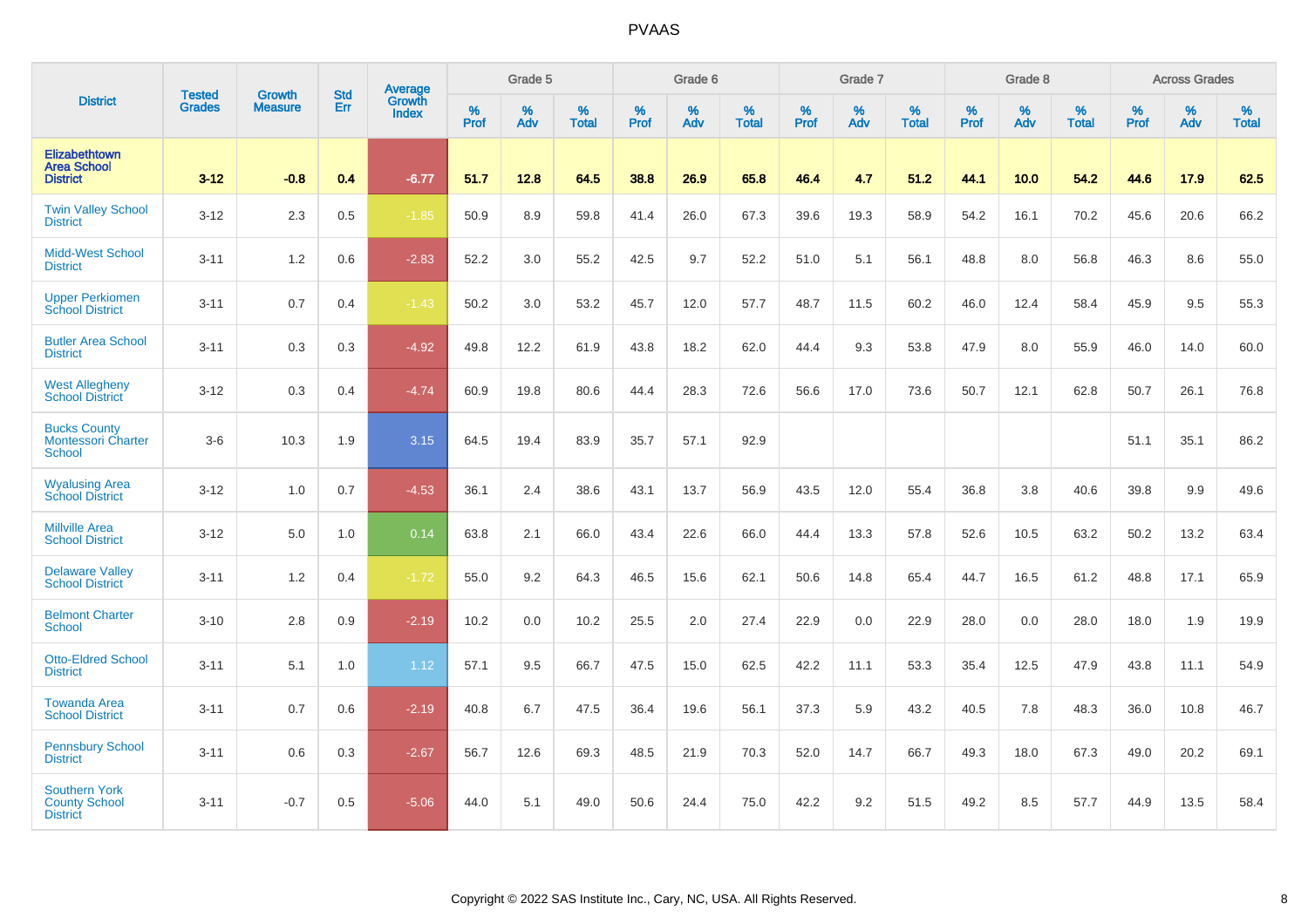|                                                        | <b>Tested</b> | <b>Growth</b>  | <b>Std</b> | Average                       |           | Grade 5  |                   |           | Grade 6  |                   |           | Grade 7  |                   |           | Grade 8  |                   |           | <b>Across Grades</b> |                   |
|--------------------------------------------------------|---------------|----------------|------------|-------------------------------|-----------|----------|-------------------|-----------|----------|-------------------|-----------|----------|-------------------|-----------|----------|-------------------|-----------|----------------------|-------------------|
| <b>District</b>                                        | <b>Grades</b> | <b>Measure</b> | Err        | <b>Growth</b><br><b>Index</b> | %<br>Prof | %<br>Adv | %<br><b>Total</b> | %<br>Prof | %<br>Adv | %<br><b>Total</b> | %<br>Prof | %<br>Adv | %<br><b>Total</b> | %<br>Prof | %<br>Adv | %<br><b>Total</b> | %<br>Prof | %<br>Adv             | %<br><b>Total</b> |
| Elizabethtown<br><b>Area School</b><br><b>District</b> | $3 - 12$      | $-0.8$         | 0.4        | $-6.77$                       | 51.7      | 12.8     | 64.5              | 38.8      | 26.9     | 65.8              | 46.4      | 4.7      | 51.2              | 44.1      | 10.0     | 54.2              | 44.6      | 17.9                 | 62.5              |
| <b>Mercer Area</b><br><b>School District</b>           | $3 - 11$      | 1.5            | 0.8        | $-2.57$                       | 56.9      | 1.7      | 58.6              | 31.3      | 35.8     | 67.2              | 46.8      | 14.3     | 61.0              | 61.3      | 8.0      | 69.3              | 46.7      | 16.6                 | 63.3              |
| <b>Hollidaysburg Area</b><br><b>School District</b>    | $3 - 11$      | 1.1            | 0.4        | $-5.69$                       | 54.2      | 10.2     | 64.4              | 40.4      | 26.5     | 67.0              | 47.0      | 17.2     | 64.2              | 45.4      | 11.8     | 57.2              | 45.9      | 17.3                 | 63.2              |
| <b>Penn-Delco School</b><br><b>District</b>            | $3 - 11$      | 1.3            | 0.4        | $-2.22$                       | 51.9      | 12.9     | 64.7              | 40.8      | 17.9     | 58.7              | 48.7      | 16.8     | 65.4              | 45.6      | 6.2      | 51.8              | 46.1      | 12.9                 | 59.0              |
| <b>Universal Vare</b><br><b>Charter School</b>         | $6 - 8$       | 6.8            | 1.3        | 2.67                          |           |          |                   | 11.8      | 17.6     | 29.4              | 16.7      | 0.0      | 16.7              | 28.6      | 1.6      | 30.2              | 22.7      | 3.6                  | 26.4              |
| <b>Universal Daroff</b><br><b>Charter School</b>       | $3-8$         | 4.3            | 0.8        | 1.13                          | 14.5      | 0.0      | 14.5              | 20.4      | 1.8      | 22.2              | 12.5      | 2.1      | 14.6              | 21.8      | 0.0      | 21.8              | 15.2      | 1.3                  | 16.5              |
| Kennett<br>Consolidated<br><b>School District</b>      | $3 - 11$      | 1.3            | 0.4        | $-1.36$                       | 47.8      | 15.1     | 62.9              | 35.8      | 24.1     | 59.9              | 44.2      | 15.1     | 59.4              | 45.0      | 5.7      | 50.7              | 40.9      | 17.5                 | 58.4              |
| <b>Cambria Heights</b><br><b>School District</b>       | $3 - 10$      | 1.6            | 0.6        | $-2.34$                       | 62.9      | 5.6      | 68.5              | 42.6      | 24.8     | 67.3              | 51.0      | 5.2      | 56.2              | 48.2      | 13.4     | 61.6              | 49.1      | 11.7                 | 60.8              |
| Elizabethtown<br><b>Area School</b><br><b>District</b> | $3 - 12$      | $-0.8$         | 0.4        | $-6.77$                       | 51.7      | 12.8     | 64.5              | 38.8      | 26.9     | 65.8              | 46.4      | 4.7      | 51.2              | 44.1      | 10.0     | 54.2              | 44.6      | 17.9                 | 62.5              |
| <b>Reading School</b><br><b>District</b>               | $3 - 11$      | 1.5            | 0.4        | $-2.28$                       | 14.9      | 0.5      | 15.4              | 15.2      | 2.2      | 17.4              | 16.6      | 1.3      | 17.9              | 16.7      | 0.4      | 17.0              | 16.0      | 1.2                  | 17.2              |
| <b>Moon Area School</b><br><b>District</b>             | $3 - 11$      | $-0.1$         | 0.4        | $-6.46$                       | 57.7      | 16.7     | 74.4              | 49.6      | 19.3     | 68.9              | 51.6      | 10.8     | 62.4              | 52.0      | 17.4     | 69.4              | 51.5      | 19.8                 | 71.3              |
| <b>Discovery Charter</b><br><b>School</b>              | $3 - 8$       | 4.6            | 0.9        | 0.34                          | 36.4      | 2.3      | 38.6              | 27.3      | 9.1      | 36.4              | 35.6      | 3.4      | 39.0              | 45.7      | 5.7      | 51.4              | 29.8      | 3.4                  | 33.2              |
| <b>Franklin Regional</b><br><b>School District</b>     | $3 - 11$      | 1.8            | 0.4        | $-0.30$                       | 51.5      | 28.2     | 79.7              | 36.5      | 42.3     | 78.8              | 55.2      | 18.9     | 74.1              | 46.1      | 16.8     | 62.8              | 47.8      | 29.9                 | 77.6              |
| <b>Quaker Valley</b><br><b>School District</b>         | $3 - 11$      | 2.7            | 0.6        | 1.67                          | 56.0      | 24.1     | 80.1              | 33.6      | 45.4     | 79.0              | 53.5      | 25.7     | 79.2              | 57.6      | 23.5     | 81.1              | 47.9      | 33.9                 | 81.8              |
| <b>Keystone Central</b><br><b>School District</b>      | $3 - 11$      | 1.9            | 0.4        | 0.62                          | 36.0      | 3.6      | 39.7              | 38.1      | 13.8     | 52.0              | 33.4      | 4.4      | 37.8              | 37.3      | 3.6      | 40.9              | 36.9      | 7.7                  | 44.6              |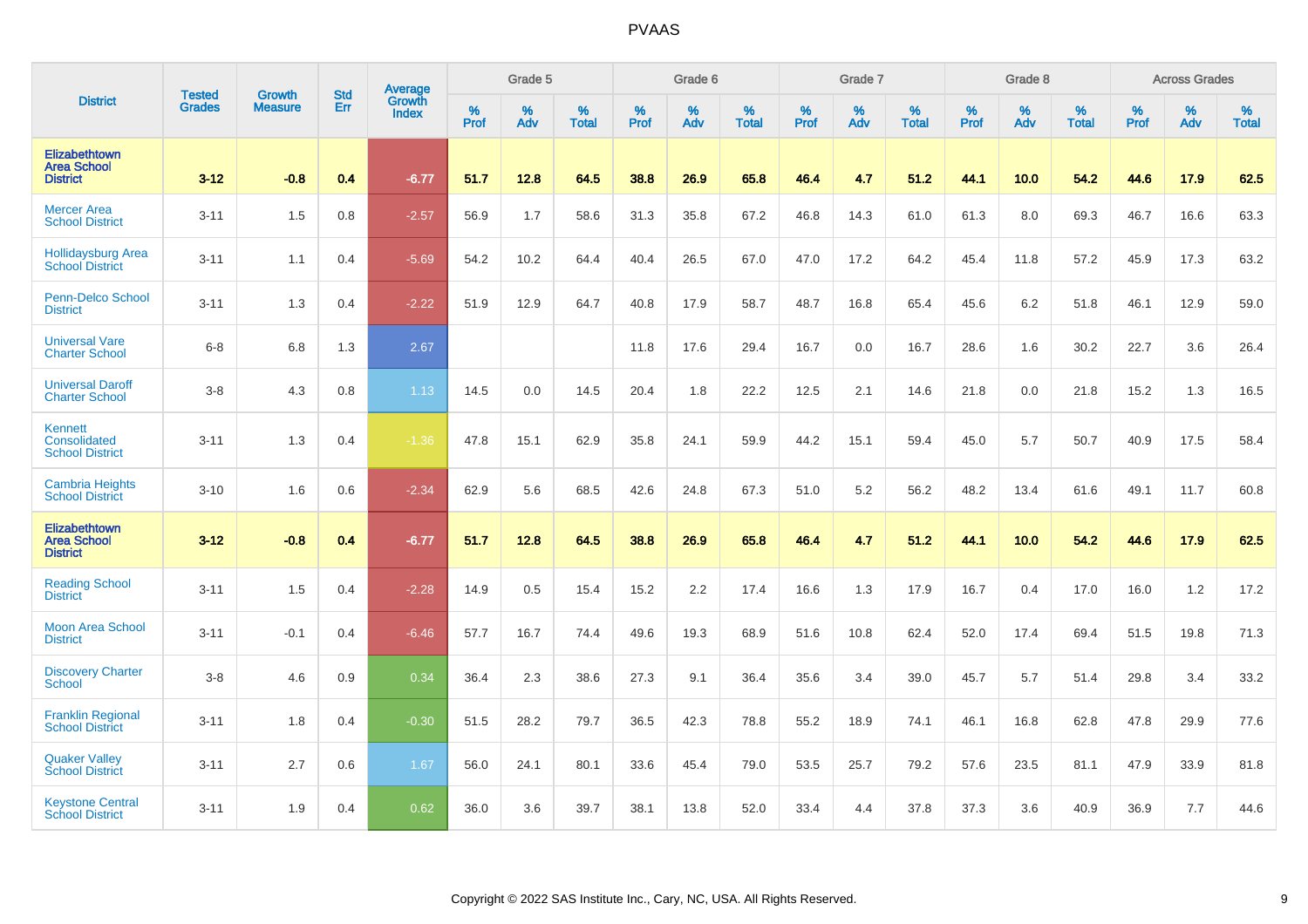|                                                                   |                                |                                 | <b>Std</b> | Average                       |           | Grade 5  |                   |           | Grade 6  |                   |           | Grade 7  |                   |           | Grade 8  |                   |           | <b>Across Grades</b> |                   |
|-------------------------------------------------------------------|--------------------------------|---------------------------------|------------|-------------------------------|-----------|----------|-------------------|-----------|----------|-------------------|-----------|----------|-------------------|-----------|----------|-------------------|-----------|----------------------|-------------------|
| <b>District</b>                                                   | <b>Tested</b><br><b>Grades</b> | <b>Growth</b><br><b>Measure</b> | Err        | <b>Growth</b><br><b>Index</b> | %<br>Prof | %<br>Adv | %<br><b>Total</b> | %<br>Prof | %<br>Adv | %<br><b>Total</b> | %<br>Prof | %<br>Adv | %<br><b>Total</b> | %<br>Prof | %<br>Adv | %<br><b>Total</b> | %<br>Prof | %<br>Adv             | %<br><b>Total</b> |
| Elizabethtown<br><b>Area School</b><br><b>District</b>            | $3 - 12$                       | $-0.8$                          | 0.4        | $-6.77$                       | 51.7      | 12.8     | 64.5              | 38.8      | 26.9     | 65.8              | 46.4      | 4.7      | 51.2              | 44.1      | 10.0     | 54.2              | 44.6      | 17.9                 | 62.5              |
| Lake-Lehman<br><b>School District</b>                             | $3 - 11$                       | 2.0                             | 0.6        | $-1.92$                       | 46.8      | 4.5      | 51.4              | 42.9      | 10.5     | 53.3              | 53.0      | 9.6      | 62.6              | 52.2      | 8.7      | 60.9              | 48.7      | 10.4                 | 59.1              |
| <b>Danville Area</b><br><b>School District</b>                    | $3 - 11$                       | 2.1                             | 0.5        | $-1.17$                       | 56.7      | 16.6     | 73.2              | 41.0      | 27.1     | 68.1              | 52.9      | 20.3     | 73.2              | 43.3      | 21.7     | 65.0              | 46.6      | 21.7                 | 68.3              |
| Esperanza<br><b>Academy Charter</b><br><b>School</b>              | $4 - 11$                       | 1.2                             | 0.5        | $-2.91$                       |           |          |                   | 17.4      | 0.5      | 17.9              | 22.3      | 1.4      | 23.6              | 18.9      | $0.5\,$  | 19.4              | 19.0      | 0.9                  | 19.9              |
| <b>Oxford Area</b><br><b>School District</b>                      | $3 - 11$                       | $-1.2$                          | 0.4        | $-9.53$                       | 43.9      | 6.1      | 50.0              | 41.5      | 17.6     | 59.0              | 44.6      | 7.0      | 51.6              | 30.2      | 3.9      | 34.2              | 39.6      | 10.3                 | 49.9              |
| <b>Wattsburg Area</b><br><b>School District</b>                   | $3 - 11$                       | 3.0                             | 0.6        | 0.15                          | 48.9      | 9.1      | 58.0              | 52.1      | 18.1     | 70.2              | 46.2      | 13.2     | 59.3              | 60.8      | 5.9      | 66.7              | 48.4      | 12.4                 | 60.8              |
| <b>Williamsport Area</b><br><b>School District</b>                | $3 - 11$                       | $-1.3$                          | 0.4        | $-6.70$                       | 46.8      | 4.8      | 51.6              | 43.8      | 8.8      | 52.5              | 34.6      | 4.8      | 39.4              | 26.0      | 5.8      | 31.8              | 37.7      | 8.5                  | 46.2              |
| Mt Lebanon<br><b>School District</b>                              | $3 - 11$                       | 0.4                             | 0.4        | $-1.43$                       | 60.1      | 27.2     | 87.2              | 39.7      | 50.2     | 89.8              | 46.8      | 35.3     | 82.2              | 52.4      | 35.7     | 88.1              | 48.2      | 38.9                 | 87.0              |
| <b>Somerset Area</b><br><b>School District</b>                    | $3 - 11$                       | 0.7                             | 0.6        | $-3.09$                       | 48.3      | 5.8      | 54.2              | 42.4      | 28.8     | 71.2              | 46.7      | 17.5     | 64.2              | 52.5      | 12.8     | 65.2              | 45.3      | 16.7                 | 62.0              |
| <b>Hanover Public</b><br><b>School District</b>                   | $3 - 11$                       | 1.6                             | 0.6        | $-3.85$                       | 40.6      | 3.0      | 43.6              | 42.4      | 9.4      | 51.8              | 45.4      | 6.2      | 51.5              | 38.7      | 7.3      | 46.0              | 42.0      | 12.7                 | 54.7              |
| <b>Keystone School</b><br><b>District</b>                         | $3 - 11$                       | 0.8                             | 0.8        | $-2.41$                       | 49.2      | 26.9     | 76.1              | 50.0      | 17.3     | 67.3              | 50.0      | 16.2     | 66.2              | 46.8      | 9.7      | 56.4              | 46.5      | 21.0                 | 67.5              |
| <b>Oil City Area</b><br><b>School District</b>                    | $3 - 11$                       | 2.6                             | 0.6        | 0.83                          | 47.2      | 2.8      | 50.0              | 41.1      | 9.7      | 50.8              | 32.8      | 4.7      | 37.5              | 42.0      | 7.6      | 49.6              | 39.2      | 7.8                  | 47.0              |
| <b>Avella Area School</b><br><b>District</b>                      | $3 - 12$                       | 2.7                             | 1.1        | $-3.10$                       | 42.5      | 2.5      | 45.0              | 42.4      | 18.2     | 60.6              | 60.0      | 5.7      | 65.7              | 63.0      | 18.5     | 81.5              | 46.7      | 12.6                 | 59.3              |
| <b>Colonial School</b><br><b>District</b>                         | $3 - 11$                       | 0.7                             | 0.4        | $-2.40$                       | 55.2      | 20.3     | 75.4              | 43.0      | 38.9     | 81.8              | 49.7      | 19.2     | 68.9              | 52.2      | 17.0     | 69.2              | 47.2      | 26.2                 | 73.5              |
| Pennsylvania<br><b>Distance Learning</b><br><b>Charter School</b> | $3 - 12$                       | 0.0                             | 0.7        | $-3.71$                       | 30.3      | 0.0      | 30.3              | 16.2      | 4.0      | 20.3              | 25.6      | 1.2      | 26.7              | 33.3      | 2.3      | 35.6              | 25.8      | 3.0                  | 28.8              |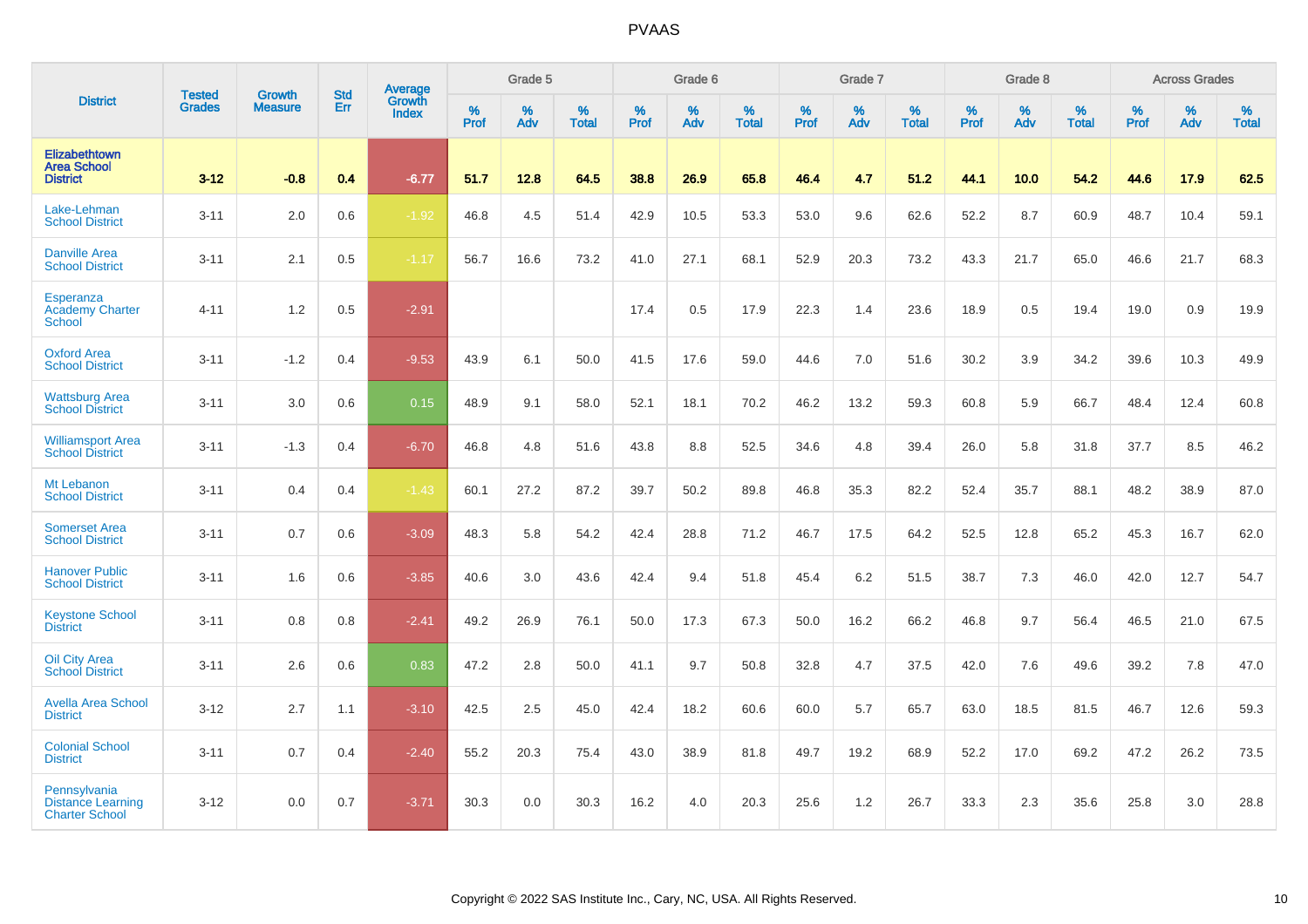|                                                            |                                |                                 | <b>Std</b> | Average                       |              | Grade 5  |                   |           | Grade 6  |                   |           | Grade 7  |                   |           | Grade 8  |                   |           | <b>Across Grades</b> |                   |
|------------------------------------------------------------|--------------------------------|---------------------------------|------------|-------------------------------|--------------|----------|-------------------|-----------|----------|-------------------|-----------|----------|-------------------|-----------|----------|-------------------|-----------|----------------------|-------------------|
| <b>District</b>                                            | <b>Tested</b><br><b>Grades</b> | <b>Growth</b><br><b>Measure</b> | Err        | <b>Growth</b><br><b>Index</b> | $\%$<br>Prof | %<br>Adv | %<br><b>Total</b> | %<br>Prof | %<br>Adv | %<br><b>Total</b> | %<br>Prof | %<br>Adv | %<br><b>Total</b> | %<br>Prof | %<br>Adv | %<br><b>Total</b> | %<br>Prof | %<br>Adv             | %<br><b>Total</b> |
| Elizabethtown<br><b>Area School</b><br><b>District</b>     | $3 - 12$                       | $-0.8$                          | 0.4        | $-6.77$                       | 51.7         | 12.8     | 64.5              | 38.8      | 26.9     | 65.8              | 46.4      | 4.7      | 51.2              | 44.1      | 10.0     | 54.2              | 44.6      | 17.9                 | 62.5              |
| <b>Universal</b><br><b>Creighton Charter</b><br>School     | $3-8$                          | $-0.0$                          | 0.7        | $-3.71$                       | 31.0         | 2.4      | 33.3              | 25.6      | 2.3      | 27.9              | 15.4      | 4.6      | 20.0              | 34.9      | 5.8      | 40.7              | 28.8      | 4.7                  | 33.5              |
| <b>Freire Charter</b><br>School                            | $5 - 11$                       | 1.6                             | 0.7        | $-0.46$                       | 17.5         | 0.0      | 17.5              | 31.4      | 1.4      | 32.9              | 28.3      | 2.0      | 30.3              | 33.6      | 3.7      | 37.4              | 27.6      | 1.9                  | 29.5              |
| <b>Tussey Mountain</b><br><b>School District</b>           | $3 - 12$                       | 1.8                             | 0.8        | $-0.68$                       | 44.8         | 3.4      | 48.3              | 46.3      | 8.5      | 54.9              | 45.2      | 0.0      | 45.2              | 47.2      | 2.8      | 50.0              | 40.7      | 6.3                  | 47.0              |
| <b>Kane Area School</b><br><b>District</b>                 | $3 - 10$                       | 3.4                             | 0.7        | 0.64                          | 40.8         | 19.7     | 60.6              | 40.6      | 15.6     | 56.2              | 50.8      | 6.0      | 56.7              | 50.0      | 9.8      | 59.8              | 44.4      | 10.2                 | 54.6              |
| <b>Riverside School</b><br><b>District</b>                 | $3 - 11$                       | 2.8                             | 0.6        | 0.20                          | 44.6         | 4.0      | 48.5              | 45.4      | 13.1     | 58.6              | 43.7      | 11.6     | 55.3              | 45.0      | 8.3      | 53.2              | 44.3      | 10.7                 | 55.0              |
| <b>Tacony Academy</b><br><b>Charter School</b>             | $3 - 11$                       | $-3.1$                          | 0.8        | $-5.48$                       | 26.5         | 1.5      | 27.9              | 21.7      | 4.4      | 26.1              | 48.0      | 1.4      | 49.3              | 17.1      | 5.7      | 22.9              | 25.6      | 2.4                  | 28.0              |
| Williamsburg<br><b>Community School</b><br><b>District</b> | $3 - 11$                       | 3.1                             | 1.1        | $-3.37$                       | 53.1         | 3.1      | 56.2              | 51.4      | 17.1     | 68.6              | 47.6      | 9.5      | 57.1              | 43.8      | 12.5     | 56.2              | 43.4      | 15.8                 | 59.1              |
| <b>Spring Cove</b><br><b>School District</b>               | $3 - 11$                       | 0.1                             | 0.6        | $-1.56$                       | 41.7         | 5.0      | 46.7              | 42.1      | 13.5     | 55.6              | 48.8      | 6.3      | 55.1              | 34.6      | 11.8     | 46.5              | 40.5      | 10.8                 | 51.3              |
| <b>Bellefonte Area</b><br><b>School District</b>           | $3 - 11$                       | $-0.0$                          | 0.5        | $-4.22$                       | 56.6         | 10.2     | 66.9              | 40.3      | 19.3     | 59.7              | 50.6      | 6.0      | 56.6              | 32.2      | 8.8      | 41.0              | 44.8      | 12.3                 | 57.1              |
| <b>East Penn School</b><br><b>District</b>                 | $3 - 11$                       | 1.0                             | 0.3        | $-0.16$                       | 59.9         | 7.4      | 67.3              | 45.2      | 18.0     | 63.2              | 52.5      | 15.0     | 67.5              | 53.3      | 14.4     | 67.7              | 49.9      | 15.8                 | 65.7              |
| Annville-Cleona<br><b>School District</b>                  | $3 - 12$                       | $-0.3$                          | 0.6        | $-3.96$                       | 47.5         | 11.2     | 58.8              | 39.6      | 21.9     | 61.5              | 54.0      | 12.6     | 66.7              | 32.4      | 17.6     | 50.0              | 44.0      | 15.5                 | 59.5              |
| Old Forge School<br><b>District</b>                        | $3 - 12$                       | 0.5                             | 0.8        | $-3.24$                       | 39.1         | 0.0      | 39.1              | 41.1      | 17.9     | 58.9              | 33.3      | 24.2     | 57.6              | 44.1      | 6.8      | 50.8              | 40.1      | 9.2                  | 49.3              |
| <b>Daniel Boone Area</b><br><b>School District</b>         | $3 - 12$                       | 0.9                             | 0.5        | $-2.03$                       | 54.5         | 3.9      | 58.4              | 31.7      | 16.1     | 47.8              | 46.1      | 7.4      | 53.4              | 42.8      | 9.2      | 52.0              | 42.6      | 10.0                 | 52.6              |
| Jefferson-Morgan<br><b>School District</b>                 | $3 - 10$                       | 2.7                             | 0.9        | $-0.58$                       | 45.1         | 2.8      | 47.9              | 40.0      | 7.3      | 47.3              | 41.8      | 5.4      | 47.3              | 44.4      | 6.7      | 51.1              | 41.7      | 6.6                  | 48.2              |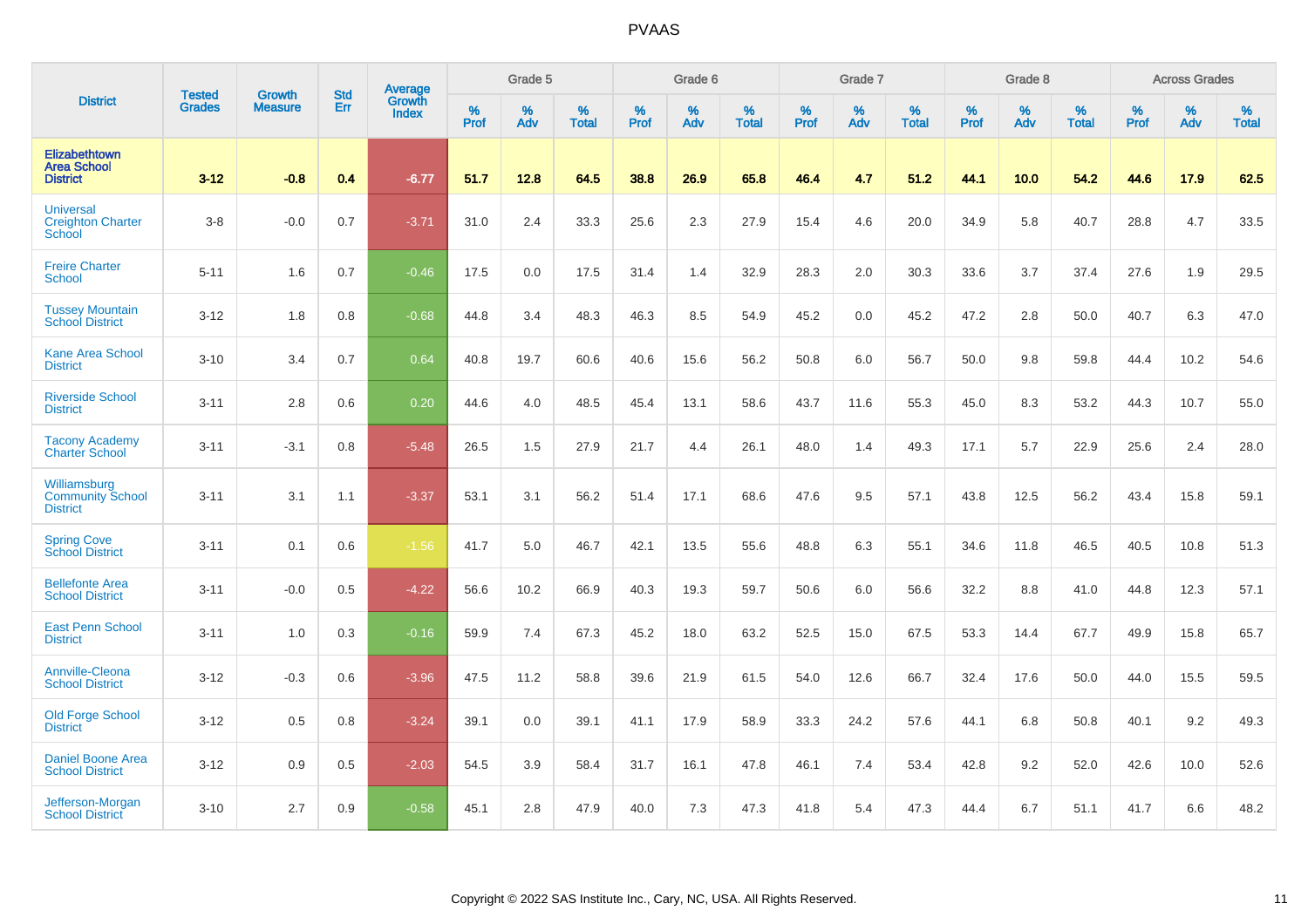|                                                        | <b>Tested</b> | <b>Growth</b>  | <b>Std</b> | Average                |           | Grade 5  |                   |           | Grade 6  |                   |           | Grade 7  |                   |           | Grade 8  |                   |           | <b>Across Grades</b> |                   |
|--------------------------------------------------------|---------------|----------------|------------|------------------------|-----------|----------|-------------------|-----------|----------|-------------------|-----------|----------|-------------------|-----------|----------|-------------------|-----------|----------------------|-------------------|
| <b>District</b>                                        | <b>Grades</b> | <b>Measure</b> | Err        | <b>Growth</b><br>Index | %<br>Prof | %<br>Adv | %<br><b>Total</b> | %<br>Prof | %<br>Adv | %<br><b>Total</b> | %<br>Prof | %<br>Adv | %<br><b>Total</b> | %<br>Prof | %<br>Adv | %<br><b>Total</b> | %<br>Prof | %<br>Adv             | %<br><b>Total</b> |
| Elizabethtown<br><b>Area School</b><br><b>District</b> | $3 - 12$      | $-0.8$         | 0.4        | $-6.77$                | 51.7      | 12.8     | 64.5              | 38.8      | 26.9     | 65.8              | 46.4      | 4.7      | 51.2              | 44.1      | 10.0     | 54.2              | 44.6      | 17.9                 | 62.5              |
| <b>Jeannette City</b><br><b>School District</b>        | $3 - 11$      | 3.5            | 0.8        | $-0.39$                | 41.7      | 1.4      | 43.1              | 33.3      | 18.5     | 51.8              | 44.6      | 9.2      | 53.8              | 48.1      | 7.7      | 55.8              | 40.4      | 8.2                  | 48.6              |
| <b>Provident Charter</b><br><b>School</b>              | $3-8$         | 4.1            | 1.1        | $-1.11$                | 19.6      | 0.0      | 19.6              | 15.8      | 5.3      | 21.0              | 13.6      | 0.0      | 13.6              | 17.2      | 3.4      | 20.7              | 16.4      | 2.9                  | 19.3              |
| Pennsylvania<br><b>Cyber Charter</b><br>School         | $3 - 11$      | 2.1            | 0.5        | $-0.33$                | 41.0      | 4.9      | 45.8              | 39.5      | 11.2     | 50.7              | 42.9      | 3.4      | 46.4              | 39.5      | 2.6      | 42.0              | 40.1      | 7.4                  | 47.5              |
| <b>Corry Area School</b><br><b>District</b>            | $3 - 11$      | 2.4            | 0.6        | 0.99                   | 50.0      | 4.7      | 54.7              | 40.5      | 16.2     | 56.8              | 42.0      | 6.5      | 48.6              | 33.8      | 9.5      | 43.2              | 40.3      | 11.8                 | 52.1              |
| <b>Elk Lake School</b><br><b>District</b>              | $3 - 11$      | 2.6            | 0.7        | $-0.65$                | 43.8      | 3.8      | 47.5              | 35.8      | 21.0     | 56.8              | 39.8      | 11.4     | 51.1              | 35.8      | 6.2      | 42.0              | 38.3      | 11.7                 | 50.0              |
| <b>Pine Grove Area</b><br><b>School District</b>       | $3 - 11$      | 0.9            | 0.6        | $-3.29$                | 55.8      | 1.0      | 56.8              | 41.0      | 14.5     | 55.6              | 44.7      | 0.8      | 45.5              | 45.5      | 6.2      | 51.8              | 46.5      | 10.4                 | 56.9              |
| <b>East Lycoming</b><br><b>School District</b>         | $3 - 11$      | $-0.6$         | 0.6        | $-4.76$                | 63.9      | 6.7      | 70.6              | 45.3      | 24.5     | 69.8              | 57.8      | 10.7     | 68.6              | 43.0      | 12.4     | 55.4              | 47.7      | 14.9                 | 62.6              |
| <b>Muncy School</b><br><b>District</b>                 | $3 - 11$      | 0.3            | 0.7        | $-3.30$                | 49.2      | 11.5     | 60.7              | 48.7      | 30.8     | 79.5              | 58.0      | 8.7      | 66.7              | 44.4      | 12.2     | 56.7              | 49.3      | 16.0                 | 65.3              |
| Shenandoah<br>Valley School<br><b>District</b>         | $3 - 11$      | 1.7            | 0.9        | $-3.50$                | 37.3      | 3.0      | 40.3              | 31.4      | 9.8      | 41.2              | 36.2      | 1.7      | 37.9              | 26.3      | 0.0      | 26.3              | 34.3      | 5.0                  | 39.4              |
| <b>Palmerton Area</b><br><b>School District</b>        | $3 - 11$      | 1.6            | 0.6        | $-0.73$                | 54.9      | 3.7      | 58.5              | 47.3      | 14.6     | 61.8              | 42.6      | 11.6     | 54.3              | 38.3      | 11.2     | 49.5              | 45.2      | 11.6                 | 56.8              |
| <b>Pottsgrove School</b><br><b>District</b>            | $3 - 11$      | $-0.4$         | 0.5        | $-2.94$                | 39.7      | 5.4      | 45.1              | 42.3      | 6.4      | 48.7              | 53.1      | 9.1      | 62.3              | 40.4      | 3.7      | 44.2              | 43.1      | 7.6                  | 50.7              |
| <b>Pleasant Valley</b><br><b>School District</b>       | $3 - 11$      | 1.4            | 0.5        | $-2.68$                | 52.2      | 0.9      | 53.1              | 50.0      | 8.3      | 58.3              | 47.0      | 10.5     | 57.5              | 51.9      | 7.6      | 59.5              | 48.1      | 6.4                  | 54.6              |
| <b>Rose Tree Media</b><br><b>School District</b>       | $3 - 10$      | 0.1            | 0.4        | $-2.51$                | 62.5      | 14.0     | 76.5              | 41.0      | 44.4     | 85.4              | 51.8      | 27.0     | 78.8              | 56.2      | 22.8     | 79.0              | 51.9      | 27.9                 | 79.8              |
| <b>Abington School</b><br><b>District</b>              | $3 - 10$      | $-2.8$         | 0.3        | $-9.26$                | 49.8      | 10.0     | 59.7              | 44.9      | 27.5     | 72.5              | 49.5      | 11.6     | 61.1              | 41.4      | 10.4     | 51.8              | 44.9      | 18.8                 | 63.8              |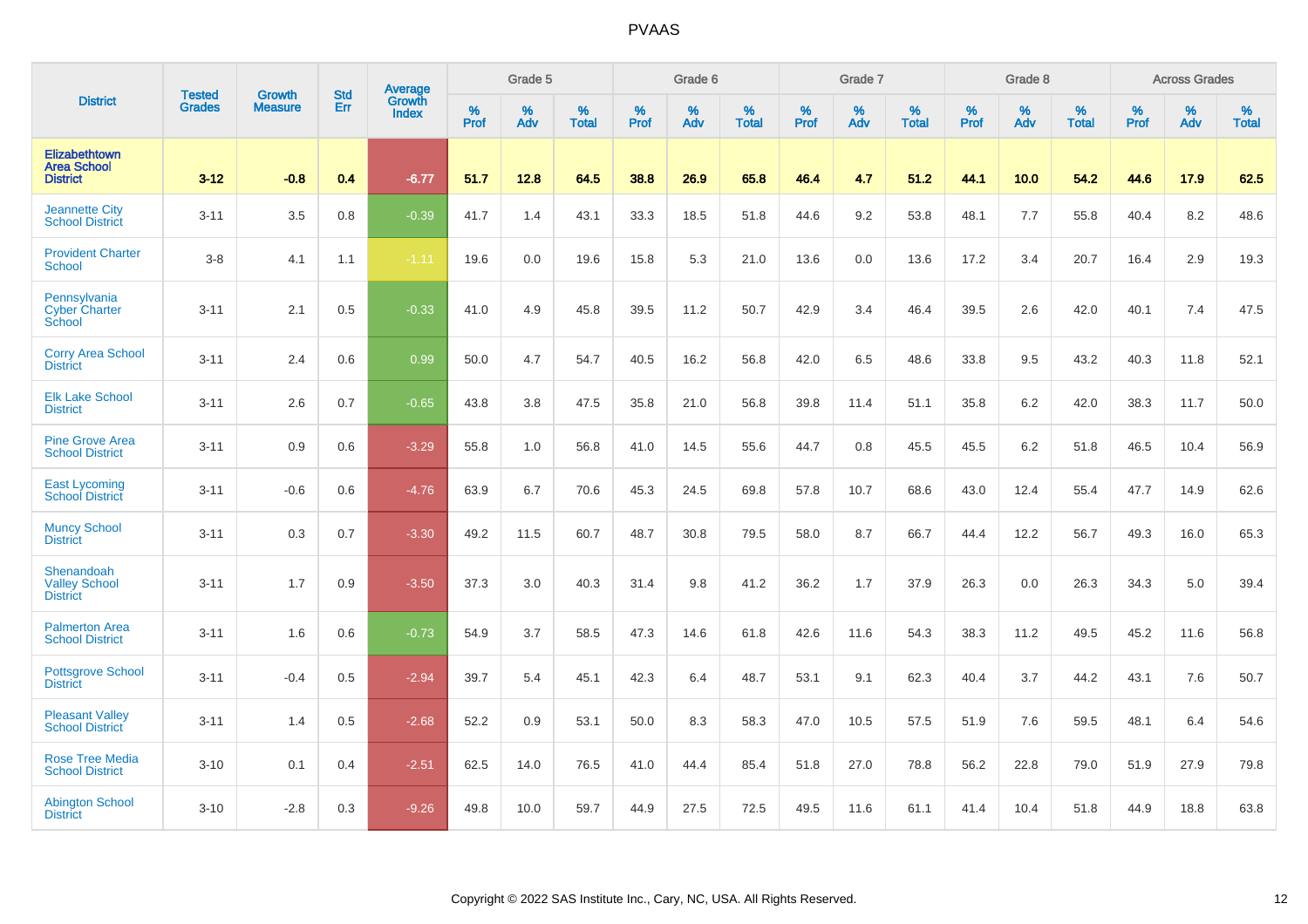|                                                                           |                                |                                 |                   | Average                |                  | Grade 5  |                   |           | Grade 6  |                   |           | Grade 7  |                   |           | Grade 8  |                   |                  | <b>Across Grades</b> |                   |
|---------------------------------------------------------------------------|--------------------------------|---------------------------------|-------------------|------------------------|------------------|----------|-------------------|-----------|----------|-------------------|-----------|----------|-------------------|-----------|----------|-------------------|------------------|----------------------|-------------------|
| <b>District</b>                                                           | <b>Tested</b><br><b>Grades</b> | <b>Growth</b><br><b>Measure</b> | <b>Std</b><br>Err | Growth<br><b>Index</b> | %<br><b>Prof</b> | %<br>Adv | %<br><b>Total</b> | %<br>Prof | %<br>Adv | %<br><b>Total</b> | %<br>Prof | %<br>Adv | %<br><b>Total</b> | %<br>Prof | %<br>Adv | %<br><b>Total</b> | %<br><b>Prof</b> | %<br>Adv             | %<br><b>Total</b> |
| <b>Elizabethtown</b><br><b>Area School</b><br><b>District</b>             | $3 - 12$                       | $-0.8$                          | 0.4               | $-6.77$                | 51.7             | 12.8     | 64.5              | 38.8      | 26.9     | 65.8              | 46.4      | 4.7      | 51.2              | 44.1      | 10.0     | 54.2              | 44.6             | 17.9                 | 62.5              |
| <b>Wellsboro Area</b><br><b>School District</b>                           | $3 - 11$                       | $-0.6$                          | 0.6               | $-4.07$                | 62.1             | 6.9      | 69.0              | 41.8      | 15.3     | 57.1              | 46.6      | 15.2     | 61.9              | 44.3      | 15.5     | 59.8              | 45.8             | 12.9                 | 58.7              |
| <b>Hampton Township</b><br><b>School District</b>                         | $3 - 11$                       | 1.7                             | 0.5               | $-3.34$                | 50.3             | 30.7     | 81.0              | 35.6      | 44.2     | 79.8              | 54.6      | 26.3     | 81.0              | 46.9      | 34.3     | 81.1              | 44.1             | 38.5                 | 82.7              |
| <b>Mohawk Area</b><br><b>School District</b>                              | $3 - 11$                       | 0.9                             | 0.6               | $-2.08$                | 43.7             | 6.8      | 50.5              | 44.7      | 21.3     | 66.0              | 56.9      | 7.8      | 64.7              | 55.9      | 8.6      | 64.5              | 46.4             | 17.1                 | 63.5              |
| <b>Robert Benjamin</b><br><b>Wiley Community</b><br><b>Charter School</b> | $3-8$                          | 3.6                             | 0.9               | $-1.43$                | 20.9             | 0.0      | 20.9              | 23.4      | 4.3      | 27.7              | 28.1      | 1.8      | 29.8              | 31.1      | 0.0      | 31.1              | 24.2             | 2.4                  | 26.5              |
| <b>Rockwood Area</b><br><b>School District</b>                            | $3 - 11$                       | 1.8                             | 0.9               | $-0.76$                | 65.8             | 2.4      | 68.3              | 38.1      | 31.0     | 69.0              | 63.0      | 6.5      | 69.6              | 50.8      | 19.0     | 69.8              | 52.2             | 13.4                 | 65.7              |
| <b>Laboratory Charter</b><br><b>School</b>                                | $3-8$                          | 3.4                             | 1.2               | $-4.40$                | 17.2             | 0.0      | 17.2              | 26.2      | 7.1      | 33.3              | 52.0      | 0.0      | 52.0              | 33.3      | 4.8      | 38.1              | 27.2             | 2.4                  | 29.6              |
| <b>California Area</b><br><b>School District</b>                          | $3 - 10$                       | 1.5                             | 0.8               | $-1.20$                | 51.8             | 3.7      | 55.6              | 39.4      | 9.1      | 48.5              | 46.4      | 17.9     | 64.3              | 50.0      | 18.5     | 68.5              | 45.7             | 14.1                 | 59.8              |
| <b>Mid Valley School</b><br><b>District</b>                               | $3 - 10$                       | $-0.4$                          | 0.6               | $-5.84$                | 41.6             | 5.0      | 46.5              | 48.8      | 10.4     | 59.2              | 38.6      | 2.4      | 40.9              | 26.2      | 2.7      | 28.9              | 38.8             | 7.4                  | 46.2              |
| <b>Union School</b><br><b>District</b>                                    | $3 - 12$                       | 2.7                             | 1.0               | $-0.02$                | 21.2             | 6.1      | 27.3              | 40.9      | 20.4     | 61.4              | 40.5      | 0.0      | 40.5              | 40.0      | 6.7      | 46.7              | 37.0             | 8.4                  | 45.4              |
| <b>Bethel Park School</b><br><b>District</b>                              | $3 - 11$                       | 0.5                             | 0.4               | $-3.33$                | 59.3             | 14.8     | 74.2              | 44.6      | 30.2     | 74.9              | 57.6      | 17.0     | 74.5              | 54.5      | 19.6     | 74.1              | 52.1             | 24.5                 | 76.6              |
| Loyalsock<br><b>Township School</b><br><b>District</b>                    | $3 - 12$                       | 1.2                             | 0.6               | $-1.86$                | 48.3             | 12.9     | 61.2              | 43.9      | 17.4     | 61.2              | 50.8      | 7.0      | 57.8              | 51.0      | 5.0      | 56.0              | 45.5             | 13.2                 | 58.7              |
| <b>Eastern Lancaster</b><br><b>County School</b><br><b>District</b>       | $3 - 12$                       | 1.1                             | 0.5               | $-1.40$                | 48.1             | 3.9      | 51.9              | 38.7      | 12.0     | 50.8              | 35.4      | 4.6      | 39.9              | 38.0      | 15.5     | 53.5              | 39.2             | 9.3                  | 48.5              |
| <b>Chestnut Ridge</b><br><b>School District</b>                           | $3 - 12$                       | 1.2                             | 0.7               | $-2.28$                | 53.8             | 4.4      | 58.2              | 42.0      | 19.8     | 61.7              | 57.9      | 3.2      | 61.0              | 50.5      | 6.2      | 56.7              | 47.9             | 11.6                 | 59.5              |
| Conemaugh<br><b>Township Area</b><br><b>School District</b>               | $3 - 12$                       | 2.5                             | 0.8               | $-1.19$                | 53.2             | 22.6     | 75.8              | 36.1      | 36.1     | 72.1              | 62.5      | 18.1     | 80.6              | 50.7      | 16.4     | 67.1              | 50.9             | 24.8                 | 75.7              |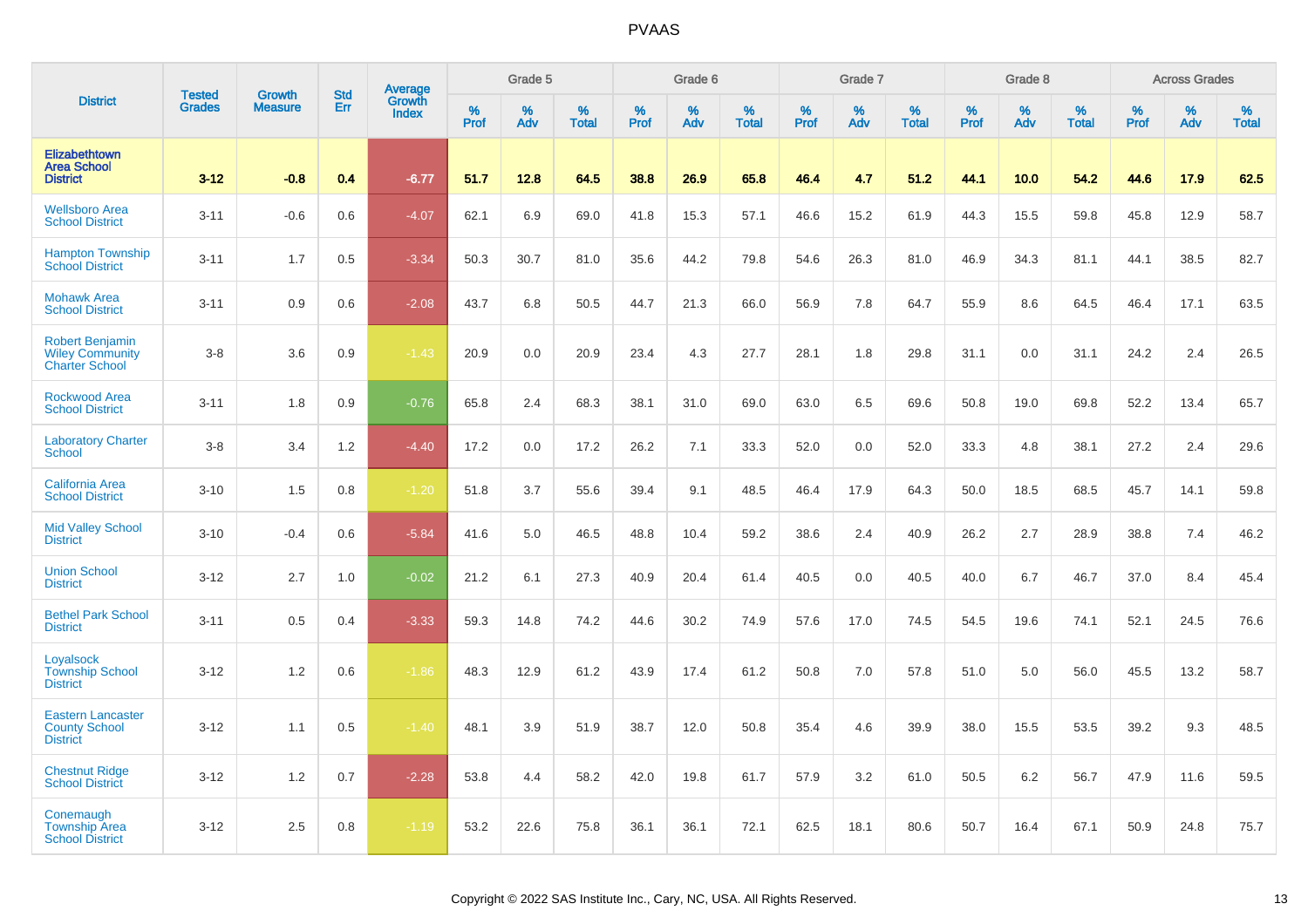|                                                                    |                                |                                 | <b>Std</b> | Average                |              | Grade 5  |                   |              | Grade 6  |                   |              | Grade 7  |                   |              | Grade 8           |                   |           | <b>Across Grades</b> |                   |
|--------------------------------------------------------------------|--------------------------------|---------------------------------|------------|------------------------|--------------|----------|-------------------|--------------|----------|-------------------|--------------|----------|-------------------|--------------|-------------------|-------------------|-----------|----------------------|-------------------|
| <b>District</b>                                                    | <b>Tested</b><br><b>Grades</b> | <b>Growth</b><br><b>Measure</b> | Err        | Growth<br><b>Index</b> | $\%$<br>Prof | %<br>Adv | %<br><b>Total</b> | $\%$<br>Prof | %<br>Adv | %<br><b>Total</b> | $\%$<br>Prof | %<br>Adv | %<br><b>Total</b> | $\%$<br>Prof | %<br>Adv          | %<br><b>Total</b> | %<br>Prof | %<br>Adv             | %<br><b>Total</b> |
| <b>Elizabethtown</b><br><b>Area School</b><br><b>District</b>      | $3 - 12$                       | $-0.8$                          | 0.4        | $-6.77$                | 51.7         | 12.8     | 64.5              | 38.8         | 26.9     | 65.8              | 46.4         | 4.7      | 51.2              | 44.1         | 10.0 <sub>1</sub> | 54.2              | 44.6      | 17.9                 | 62.5              |
| <b>East Pennsboro</b><br><b>Area School</b><br><b>District</b>     | $3 - 11$                       | 1.2                             | 0.5        | $-1.85$                | 47.0         | 4.8      | 51.8              | 35.0         | 18.1     | 53.1              | 50.6         | 10.0     | 60.6              | 47.1         | 8.2               | 55.3              | 44.2      | 11.4                 | 55.5              |
| <b>Riverside Beaver</b><br><b>County School</b><br><b>District</b> | $3 - 11$                       | 2.3                             | 0.6        | $-2.61$                | 53.1         | 9.4      | 62.5              | 37.0         | 36.0     | 73.0              | 48.8         | 12.5     | 61.2              | 51.6         | 15.8              | 67.4              | 45.6      | 22.4                 | 68.1              |
| <b>Big Spring School</b><br><b>District</b>                        | $3 - 11$                       | $-0.3$                          | 0.5        | $-3.93$                | 50.0         | 14.6     | 64.6              | 45.6         | 12.0     | 57.6              | 52.2         | 8.8      | 61.0              | 49.7         | 9.2               | 58.9              | 47.8      | 15.2                 | 63.0              |
| <b>KIPP Philadelphia</b><br><b>Charter School</b>                  | $3 - 8$                        | 2.8                             | 0.9        | 0.52                   | 13.5         | 0.0      | 13.5              | 28.0         | 0.0      | 28.0              | 29.0         | 0.0      | 29.0              | 25.6         | 0.0               | 25.6              | 21.5      | 0.4                  | 21.9              |
| People For People<br><b>Charter School</b>                         | $3 - 12$                       | 3.5                             | 1.0        | $-0.65$                | 12.9         | 3.2      | 16.1              | 19.4         | 0.0      | 19.4              | 23.1         | 0.0      | 23.1              | 6.8          | 0.0               | 6.8               | 13.2      | 0.4                  | 13.6              |
| <b>Grove City Area</b><br><b>School District</b>                   | $3 - 12$                       | 1.6                             | 0.6        | $-1.18$                | 45.0         | 21.0     | 66.0              | 36.9         | 23.8     | 60.7              | 58.9         | 16.1     | 75.0              | 47.1         | 12.6              | 59.7              | 45.7      | 20.1                 | 65.8              |
| <b>West Jefferson</b><br><b>Hills School District</b>              | $3 - 11$                       | 0.0                             | 0.4        | $-3.98$                | 58.9         | 14.8     | 73.8              | 50.5         | 19.9     | 70.4              | 60.2         | 13.1     | 73.3              | 57.6         | 17.7              | 75.4              | 53.0      | 20.4                 | 73.4              |
| <b>Russell Byers</b><br><b>Charter School</b>                      | $3-8$                          | 1.4                             | 0.9        | $-1.06$                | 18.2         | 1.8      | 20.0              | 36.8         | 0.0      | 36.8              | 28.1         | 0.0      | 28.1              | 14.3         | 2.0               | 16.3              | 22.4      | 3.0                  | 25.3              |
| Wyoming Valley<br>West School<br><b>District</b>                   | $3 - 11$                       | 0.9                             | 0.5        | $-1.24$                | 41.0         | 4.2      | 45.2              | 32.6         | 7.6      | 40.3              | 40.5         | 4.2      | 44.6              | 30.1         | 12.1              | 42.2              | 35.8      | 6.9                  | 42.7              |
| Wilkinsburg<br><b>Borough School</b><br><b>District</b>            | $3-6$                          | 4.8                             | 1.4        | 0.90                   | 41.5         | 0.0      | 41.5              | 25.6         | 2.3      | 27.9              |              |          |                   |              |                   |                   | 23.5      | 1.0                  | 24.5              |
| Altoona Area<br><b>School District</b>                             | $3 - 12$                       | 1.1                             | 0.3        | $-1.92$                | 43.5         | 4.0      | 47.5              | 30.6         | 11.2     | 41.8              | 38.3         | 4.3      | 42.6              | 43.8         | 7.2               | 51.0              | 37.4      | 6.8                  | 44.1              |
| <b>Southern Fulton</b><br><b>School District</b>                   | $3 - 11$                       | 0.0                             | 0.9        | $-1.64$                | 53.2         | 6.4      | 59.6              | 41.4         | 15.5     | 56.9              | 40.4         | 0.0      | 40.4              | 32.0         | 8.0               | 40.0              | 43.4      | 7.9                  | 51.3              |
| Pen Argyl Area<br><b>School District</b>                           | $3 - 12$                       | 2.2                             | 0.6        | $-0.55$                | 50.0         | 10.0     | 60.0              | 43.9         | 13.4     | 57.3              | 44.6         | 9.1      | 53.6              | 44.7         | 4.8               | 49.5              | 46.0      | 11.3                 | 57.2              |
| <b>Derry Area School</b><br><b>District</b>                        | $3 - 11$                       | 2.2                             | 0.6        | $-0.34$                | 44.6         | 8.3      | 52.9              | 44.4         | 29.1     | 73.5              | 49.6         | 17.1     | 66.7              | 43.1         | 12.9              | 56.0              | 44.1      | 17.4                 | 61.5              |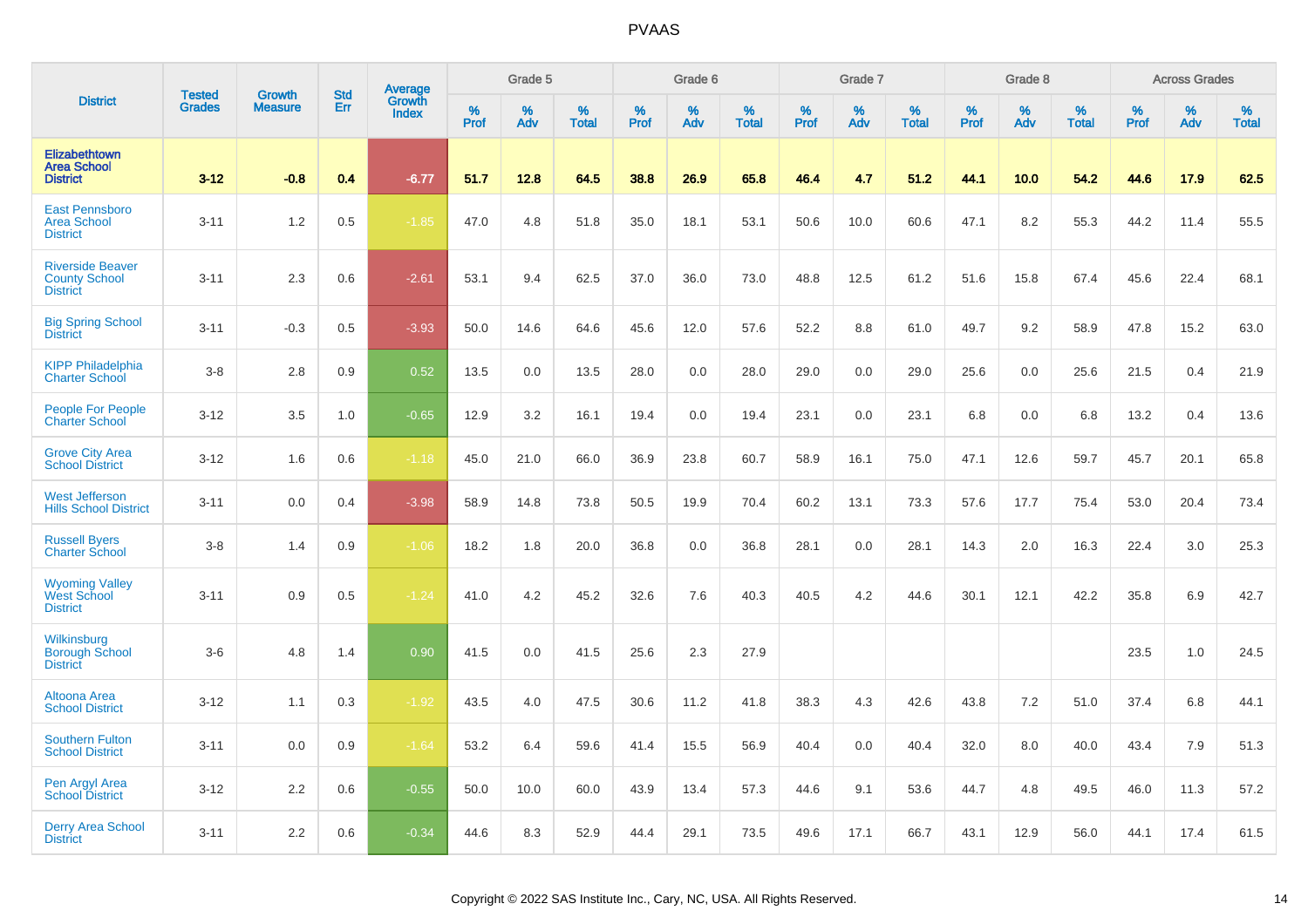|                                                                   | <b>Tested</b> | <b>Growth</b>  | <b>Std</b> | Average                |              | Grade 5  |                   |           | Grade 6  |                   |           | Grade 7  |                   |           | Grade 8  |                   |                  | <b>Across Grades</b> |                   |
|-------------------------------------------------------------------|---------------|----------------|------------|------------------------|--------------|----------|-------------------|-----------|----------|-------------------|-----------|----------|-------------------|-----------|----------|-------------------|------------------|----------------------|-------------------|
| <b>District</b>                                                   | <b>Grades</b> | <b>Measure</b> | Err        | Growth<br><b>Index</b> | $\%$<br>Prof | %<br>Adv | %<br><b>Total</b> | %<br>Prof | %<br>Adv | %<br><b>Total</b> | %<br>Prof | %<br>Adv | %<br><b>Total</b> | %<br>Prof | %<br>Adv | %<br><b>Total</b> | %<br><b>Prof</b> | %<br>Adv             | %<br><b>Total</b> |
| <b>Elizabethtown</b><br><b>Area School</b><br><b>District</b>     | $3 - 12$      | $-0.8$         | 0.4        | $-6.77$                | 51.7         | 12.8     | 64.5              | 38.8      | 26.9     | 65.8              | 46.4      | 4.7      | 51.2              | 44.1      | 10.0     | 54.2              | 44.6             | 17.9                 | 62.5              |
| <b>Mastery Charter</b><br>School - Gratz<br>Campus                | $7 - 10$      | 5.0            | 1.4        | 1.26                   |              |          |                   |           |          |                   | 19.4      | 0.0      | 19.4              | 7.3       | 0.0      | 7.3               | 13.0             | 0.0                  | 13.0              |
| Wallenpaupack<br>Area School<br><b>District</b>                   | $3 - 11$      | 1.8            | 0.5        | $-0.06$                | 54.8         | 4.2      | 59.0              | 52.1      | 8.5      | 60.6              | 49.3      | 12.8     | 62.2              | 40.4      | 6.8      | 47.3              | 47.2             | 10.0                 | 57.2              |
| <b>Bald Eagle Area</b><br><b>School District</b>                  | $3 - 11$      | 0.1            | 0.6        | $-2.50$                | 54.7         | 4.7      | 59.4              | 41.6      | 7.9      | 49.5              | 32.2      | 2.5      | 34.8              | 34.2      | 14.0     | 48.2              | 39.5             | 10.5                 | 50.0              |
| <b>Cumberland Valley</b><br><b>School District</b>                | $3 - 12$      | 0.2            | 0.2        | $-3.90$                | 59.3         | 12.9     | 72.1              | 45.0      | 24.7     | 69.7              | 53.8      | 17.0     | 70.9              | 51.0      | 16.9     | 67.8              | 49.2             | 22.4                 | 71.6              |
| <b>Souderton Charter</b><br><b>School</b><br>Collaborative        | $3 - 8$       | 4.3            | 1.3        | $-0.07$                | 74.1         | 25.9     | 100.0             | 48.0      | 48.0     | 96.0              | 33.3      | 61.9     | 95.2              | 47.1      | 41.2     | 88.2              | 50.7             | 40.8                 | 91.6              |
| <b>Clarion-Limestone</b><br><b>Area School</b><br><b>District</b> | $3 - 12$      | 1.8            | 0.9        | $-0.57$                | 54.6         | 29.1     | 83.6              | 57.7      | 26.9     | 84.6              | 41.7      | 16.7     | 58.3              | 44.7      | 12.8     | 57.4              | 47.0             | 20.8                 | 67.7              |
| <b>Ridgway Area</b><br><b>School District</b>                     | $3 - 11$      | 2.8            | 0.8        | $-0.56$                | 57.4         | 6.6      | 63.9              | 45.9      | 32.8     | 78.7              | 48.3      | 8.3      | 56.7              | 57.4      | 8.2      | 65.6              | 51.0             | 16.6                 | 67.6              |
| Hatboro-Horsham<br><b>School District</b>                         | $3 - 11$      | 1.3            | 0.4        | $-0.67$                | 55.0         | 7.8      | 62.7              | 49.0      | 19.5     | 68.5              | 52.9      | 10.9     | 63.8              | 51.3      | 9.1      | 60.5              | 49.9             | 13.8                 | 63.7              |
| <b>Sharon City School</b><br><b>District</b>                      | $3 - 11$      | 1.0            | 0.6        | $-2.38$                | 36.8         | 3.5      | 40.3              | 30.8      | 15.0     | 45.8              | 33.3      | 1.8      | 35.2              | 42.1      | 6.4      | 48.4              | 34.2             | 6.1                  | 40.2              |
| <b>Riverview School</b><br><b>District</b>                        | $3 - 11$      | $-2.8$         | 0.8        | $-4.29$                | 71.2         | 9.6      | 80.8              | 39.7      | 29.5     | 69.2              | 54.8      | 1.6      | 56.4              | 38.0      | 10.1     | 48.1              | 48.9             | 19.2                 | 68.1              |
| Portage Area<br>School District                                   | $3 - 10$      | 1.0            | 0.9        | $-2.55$                | 50.0         | 9.5      | 59.5              | 52.0      | 28.0     | 80.0              | 54.0      | 3.2      | 57.1              | 49.1      | 7.6      | 56.6              | 51.5             | 15.6                 | 67.2              |
| Susquehanna<br><b>Township School</b><br><b>District</b>          | $3 - 12$      | $-0.5$         | 0.5        | $-2.27$                | 42.6         | 1.2      | 43.8              | 30.8      | 2.0      | 32.8              | 27.1      | 2.8      | 29.9              | 33.8      | 6.1      | 39.9              | 34.8             | 4.8                  | 39.6              |
| <b>Clairton City</b><br><b>School District</b>                    | $3 - 11$      | 0.7            | 0.8        | $-1.61$                | 12.5         | 2.1      | 14.6              | 22.1      | 5.9      | 27.9              | 17.7      | 0.0      | 17.7              | 25.5      | 0.0      | 25.5              | 19.3             | 1.5                  | 20.8              |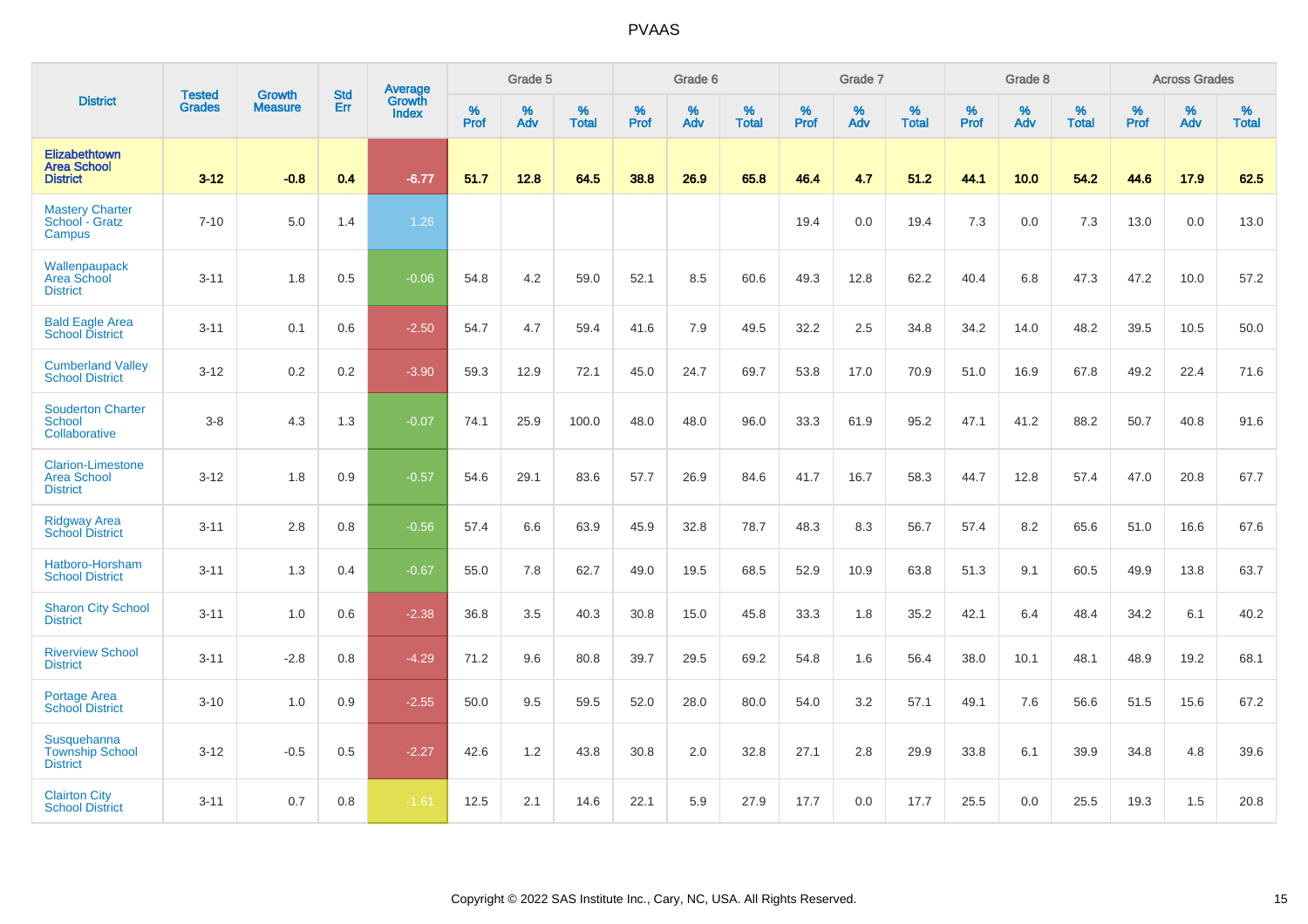|                                                           | <b>Tested</b> | <b>Growth</b>  | <b>Std</b> | Average                |           | Grade 5  |                   |           | Grade 6  |                   |           | Grade 7  |                   |           | Grade 8  |                   |           | <b>Across Grades</b> |                   |
|-----------------------------------------------------------|---------------|----------------|------------|------------------------|-----------|----------|-------------------|-----------|----------|-------------------|-----------|----------|-------------------|-----------|----------|-------------------|-----------|----------------------|-------------------|
| <b>District</b>                                           | <b>Grades</b> | <b>Measure</b> | Err        | Growth<br><b>Index</b> | %<br>Prof | %<br>Adv | %<br><b>Total</b> | %<br>Prof | %<br>Adv | %<br><b>Total</b> | %<br>Prof | %<br>Adv | %<br><b>Total</b> | %<br>Prof | %<br>Adv | %<br><b>Total</b> | %<br>Prof | %<br>Adv             | %<br><b>Total</b> |
| Elizabethtown<br><b>Area School</b><br><b>District</b>    | $3 - 12$      | $-0.8$         | 0.4        | $-6.77$                | 51.7      | 12.8     | 64.5              | 38.8      | 26.9     | 65.8              | 46.4      | 4.7      | 51.2              | 44.1      | 10.0     | 54.2              | 44.6      | 17.9                 | 62.5              |
| <b>Wyomissing Area</b><br>School District                 | $3 - 12$      | $-1.6$         | 0.6        | $-4.87$                | 47.3      | 14.7     | 62.0              | 50.5      | 21.8     | 72.3              | 47.3      | 11.6     | 58.9              | 46.4      | 13.6     | 60.0              | 46.4      | 19.4                 | 65.8              |
| <b>Sto-Rox School</b><br><b>District</b>                  | $3 - 10$      | $-0.0$         | 0.9        | $-1.18$                | 16.1      | 2.2      | 18.3              | 27.9      | 1.2      | 29.1              | 0.0       | 0.0      | 0.0               | 2.9       | 0.0      | 2.9               | 16.8      | 1.0                  | 17.9              |
| <b>Centennial School</b><br><b>District</b>               | $3 - 10$      | 1.2            | 0.3        | 0.36                   | 49.0      | 5.4      | 54.4              | 41.7      | 11.3     | 53.0              | 46.4      | 7.1      | 53.6              | 43.6      | 5.1      | 48.7              | 44.3      | 10.2                 | 54.4              |
| <b>Vida Charter</b><br><b>School</b>                      | $3-6$         | 3.8            | 1.9        | $-0.39$                | 56.0      | 16.0     | 72.0              | 27.8      | 27.8     | 55.6              |           |          |                   |           |          |                   | 33.7      | 19.8                 | 53.5              |
| <b>Avon Grove</b><br><b>School District</b>               | $3 - 10$      | $-1.5$         | 0.4        | $-5.53$                | 48.2      | 14.6     | 62.9              | 44.6      | 18.7     | 63.3              | 59.8      | 14.8     | 74.6              | 46.8      | 16.7     | 63.5              | 46.7      | 15.4                 | 62.1              |
| <b>Owen J Roberts</b><br><b>School District</b>           | $3 - 11$      | $-2.3$         | 0.3        | $-11.48$               | 59.8      | 15.0     | 74.8              | 41.4      | 38.7     | 80.1              | 56.3      | 10.6     | 67.0              | 51.6      | 11.0     | 62.6              | 50.6      | 21.3                 | 71.8              |
| <b>West Chester Area</b><br><b>School District</b>        | $3 - 11$      | $-1.6$         | 0.3        | $-7.85$                | 58.7      | 13.5     | 72.2              | 51.5      | 23.7     | 75.1              | 53.1      | 14.1     | 67.2              | 57.3      | 13.9     | 71.2              | 52.6      | 21.5                 | 74.0              |
| <b>Pottsville Area</b><br><b>School District</b>          | $3 - 12$      | $-1.5$         | 0.5        | $-5.24$                | 43.0      | 3.7      | 46.7              | 39.2      | 7.7      | 46.8              | 34.4      | 4.9      | 39.3              | 40.4      | 4.1      | 44.4              | 39.7      | 6.1                  | 45.8              |
| <b>Easton Area</b><br><b>School District</b>              | $3 - 12$      | 0.1            | 0.4        | $-1.51$                | 43.5      | 2.4      | 45.9              | 33.8      | 7.9      | 41.8              | 40.1      | 7.2      | 47.2              | 35.4      | 6.0      | 41.4              | 36.9      | 7.9                  | 44.8              |
| <b>Jamestown Area</b><br><b>School District</b>           | $3 - 11$      | 2.7            | 1.2        | $-1.24$                | 47.4      | 0.0      | 47.4              | 30.6      | 19.4     | 50.0              | 41.4      | 6.9      | 48.3              | 54.6      | 0.0      | 54.6              | 41.2      | 7.9                  | 49.1              |
| <b>Girard School</b><br><b>District</b>                   | $3 - 11$      | 1.9            | 0.6        | $-2.29$                | 54.5      | 12.5     | 67.0              | 38.1      | 22.9     | 61.0              | 47.8      | 16.2     | 64.0              | 54.1      | 7.3      | 61.5              | 45.5      | 17.8                 | 63.3              |
| <b>Mastery Charter</b><br>School -<br>Shoemaker<br>Campus | $7 - 10$      | 5.8            | 1.6        | 1.55                   |           |          |                   |           |          |                   | 26.7      | 6.7      | 33.3              | 25.9      | 0.0      | 25.9              | 26.3      | 3.5                  | 29.8              |
| <b>Northeastern York</b><br><b>School District</b>        | $3 - 11$      | 1.5            | 0.4        | $-0.02$                | 51.8      | 13.3     | 65.0              | 45.0      | 21.5     | 66.5              | 48.5      | 11.0     | 59.5              | 43.2      | 18.2     | 61.5              | 46.8      | 17.3                 | 64.1              |
| <b>Troy Area School</b><br><b>District</b>                | $3 - 10$      | 0.2            | 0.6        | $-2.82$                | 45.0      | 1.0      | 46.0              | 25.5      | 5.9      | 31.4              | 45.6      | 6.5      | 52.2              | 42.4      | 10.2     | 52.5              | 39.4      | 6.6                  | 46.0              |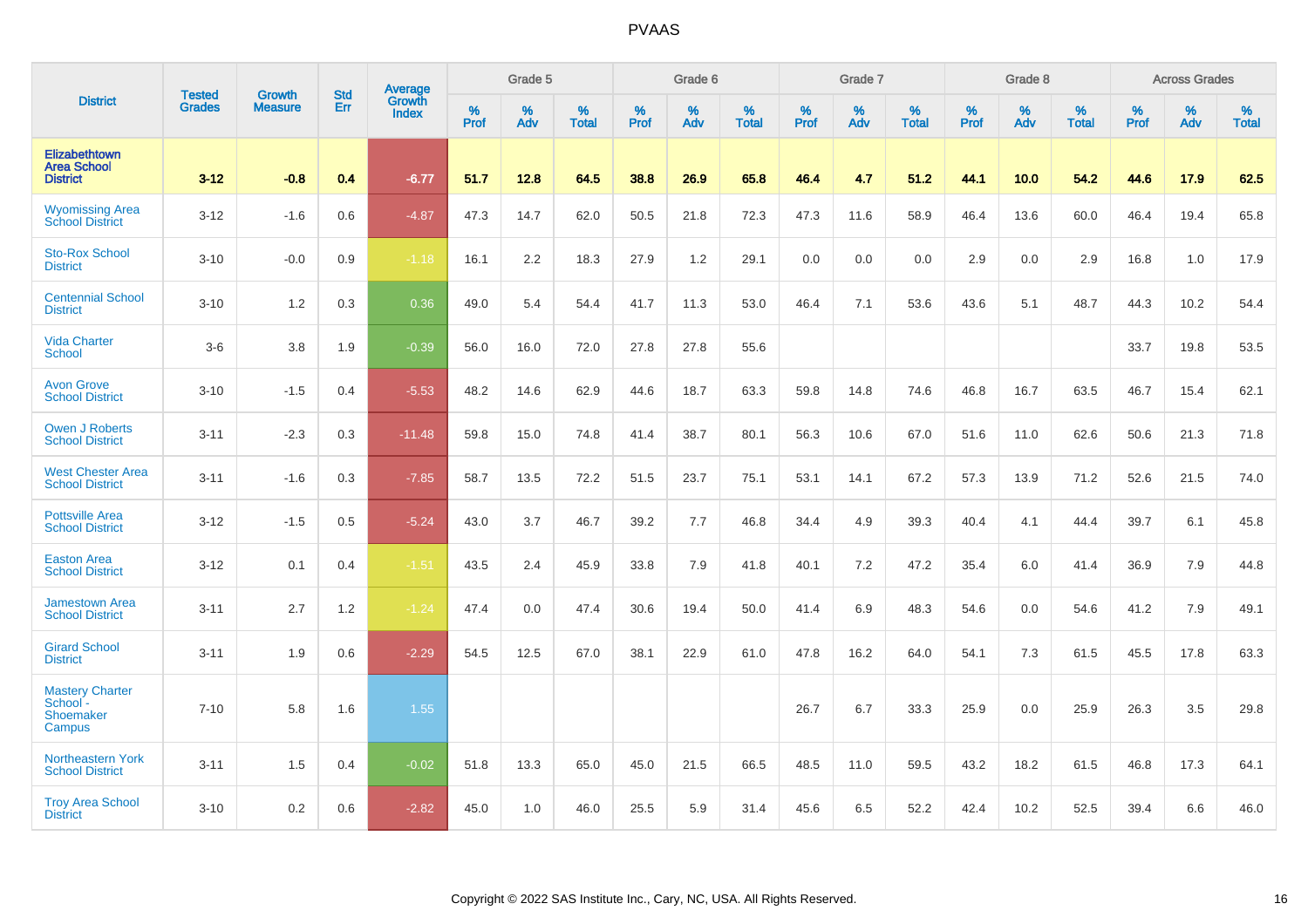|                                                                    |                                | <b>Growth</b>  | <b>Std</b> | Average                |              | Grade 5  |                   |           | Grade 6  |                   |           | Grade 7  |                   |           | Grade 8  |                   |           | <b>Across Grades</b> |                   |
|--------------------------------------------------------------------|--------------------------------|----------------|------------|------------------------|--------------|----------|-------------------|-----------|----------|-------------------|-----------|----------|-------------------|-----------|----------|-------------------|-----------|----------------------|-------------------|
| <b>District</b>                                                    | <b>Tested</b><br><b>Grades</b> | <b>Measure</b> | Err        | Growth<br><b>Index</b> | $\%$<br>Prof | %<br>Adv | %<br><b>Total</b> | %<br>Prof | %<br>Adv | %<br><b>Total</b> | %<br>Prof | %<br>Adv | %<br><b>Total</b> | %<br>Prof | %<br>Adv | %<br><b>Total</b> | %<br>Prof | %<br>Adv             | %<br><b>Total</b> |
| <b>Elizabethtown</b><br><b>Area School</b><br><b>District</b>      | $3 - 12$                       | $-0.8$         | 0.4        | $-6.77$                | 51.7         | 12.8     | 64.5              | 38.8      | 26.9     | 65.8              | 46.4      | 4.7      | 51.2              | 44.1      | 10.0     | 54.2              | 44.6      | 17.9                 | 62.5              |
| Claysburg-Kimmel<br><b>School District</b>                         | $3 - 11$                       | 2.9            | 0.8        | $-0.45$                | 52.3         | 3.1      | 55.4              | 34.6      | 15.4     | 50.0              | 35.1      | 8.8      | 43.9              | 43.9      | 7.0      | 50.9              | 43.5      | 8.7                  | 52.2              |
| <b>Stroudsburg Area</b><br><b>School District</b>                  | $3 - 11$                       | 1.1            | 0.4        | $-2.29$                | 39.1         | 4.0      | 43.1              | 39.0      | 11.2     | 50.2              | 46.4      | 8.5      | 54.9              | 48.9      | 7.8      | 56.7              | 40.7      | 9.2                  | 49.9              |
| Tredyffrin-<br><b>Easttown School</b><br><b>District</b>           | $3 - 10$                       | 0.5            | 0.4        | $-3.06$                | 65.0         | 22.0     | 87.0              | 47.7      | 39.5     | 87.2              | 56.5      | 29.3     | 85.8              | 48.6      | 39.7     | 88.4              | 52.0      | 36.6                 | 88.6              |
| <b>Avon Grove</b><br><b>Charter School</b>                         | $3 - 11$                       | 1.7            | 0.6        | 0.18                   | 53.3         | 4.9      | 58.2              | 47.4      | 18.2     | 65.7              | 51.1      | 16.3     | 67.4              | 38.6      | 9.9      | 48.5              | 42.6      | 14.8                 | 57.4              |
| <b>Peters Township</b><br><b>School District</b>                   | $3 - 11$                       | $-0.2$         | 0.4        | $-4.46$                | 62.9         | 24.3     | 87.3              | 48.1      | 33.6     | 81.7              | 57.8      | 25.7     | 83.5              | 63.8      | 20.1     | 83.9              | 52.4      | 33.7                 | 86.1              |
| <b>Millersburg Area</b><br><b>School District</b>                  | $3 - 11$                       | $-0.2$         | 0.8        | $-2.79$                | 47.1         | 3.9      | 51.0              | 41.5      | 0.0      | 41.5              | 51.6      | 3.1      | 54.7              | 40.3      | 3.2      | 43.6              | 44.2      | 7.4                  | 51.5              |
| <b>Central Fulton</b><br><b>School District</b>                    | $3 - 11$                       | 0.7            | 0.8        | $-1.60$                | 43.4         | 7.9      | 51.3              | 36.2      | 8.7      | 44.9              | 42.7      | 2.7      | 45.3              | 53.6      | 16.1     | 69.6              | 45.7      | 8.1                  | 53.8              |
| <b>Susquenita School</b><br><b>District</b>                        | $3 - 11$                       | 0.7            | 0.6        | $-1.50$                | 46.7         | 9.2      | 55.8              | 45.3      | 8.5      | 53.8              | 38.0      | 7.4      | 45.4              | 42.1      | 6.5      | 48.6              | 43.0      | 11.2                 | 54.2              |
| <b>Ellwood City Area</b><br><b>School District</b>                 | $3 - 11$                       | 0.6            | 0.6        | $-2.25$                | 53.8         | 11.5     | 65.4              | 47.0      | 14.8     | 61.7              | 43.0      | 10.7     | 53.7              | 41.3      | 8.3      | 49.5              | 45.3      | 10.3                 | 55.6              |
| <b>Greater Johnstown</b><br><b>School District</b>                 | $3 - 11$                       | $-0.2$         | 0.5        | $-3.14$                | 21.9         | 0.0      | 21.9              | 21.0      | 2.7      | 23.6              | 26.7      | 0.6      | 27.3              | 23.4      | 0.6      | 24.0              | 21.6      | 1.8                  | 23.4              |
| Punxsutawney<br><b>Area School</b><br><b>District</b>              | $3 - 11$                       | 1.1            | 0.6        | $-0.16$                | 52.2         | 9.4      | 61.6              | 54.9      | 13.3     | 68.1              | 36.8      | 5.6      | 42.4              | 40.0      | 5.4      | 45.4              | 41.5      | 12.4                 | 53.8              |
| <b>Northern Bedford</b><br><b>County School</b><br><b>District</b> | $3 - 11$                       | $-0.1$         | 0.8        | $-2.76$                | 46.9         | 14.3     | 61.2              | 57.6      | 28.8     | 86.4              | 43.1      | 17.2     | 60.3              | 50.0      | 15.6     | 65.6              | 46.8      | 20.5                 | 67.3              |
| <b>Karns City Area</b><br><b>School District</b>                   | $3 - 11$                       | $-0.9$         | 0.6        | $-3.82$                | 56.2         | 9.0      | 65.2              | 46.6      | 14.8     | 61.4              | 47.4      | 1.7      | 49.1              | 40.7      | 1.8      | 42.6              | 44.7      | 6.8                  | 51.5              |
| Palmyra Area<br><b>School District</b>                             | $3 - 11$                       | $-0.7$         | 0.4        | $-2.98$                | 54.6         | 19.4     | 74.0              | 44.9      | 24.2     | 69.1              | 58.9      | 12.6     | 71.5              | 53.4      | 10.9     | 64.3              | 49.8      | 21.3                 | 71.1              |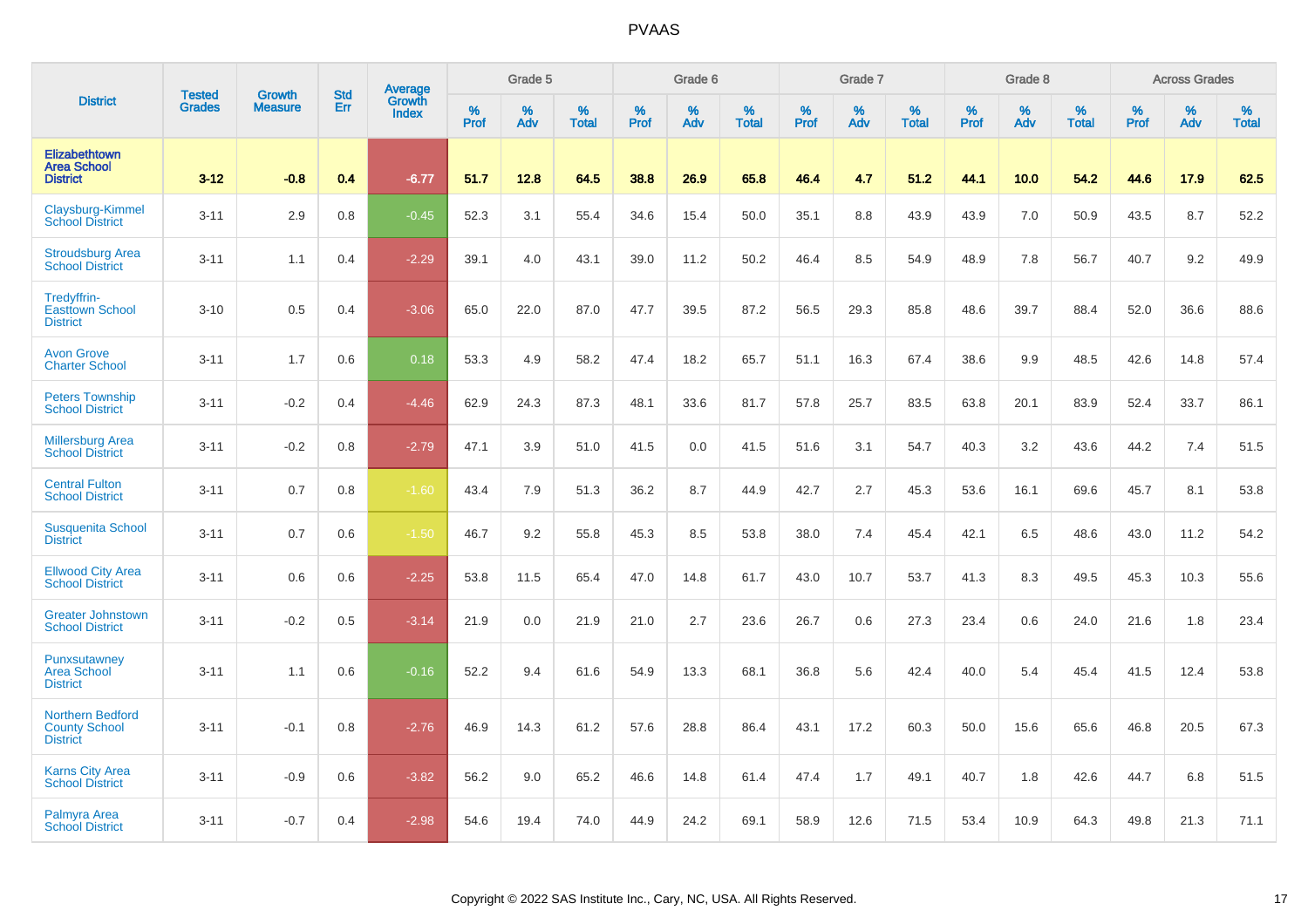|                                                                  |                                |                                 | <b>Std</b> | Average                |           | Grade 5  |                   |           | Grade 6  |                   |           | Grade 7  |                   |           | Grade 8  |                   |           | <b>Across Grades</b> |                   |
|------------------------------------------------------------------|--------------------------------|---------------------------------|------------|------------------------|-----------|----------|-------------------|-----------|----------|-------------------|-----------|----------|-------------------|-----------|----------|-------------------|-----------|----------------------|-------------------|
| <b>District</b>                                                  | <b>Tested</b><br><b>Grades</b> | <b>Growth</b><br><b>Measure</b> | Err        | Growth<br><b>Index</b> | %<br>Prof | %<br>Adv | %<br><b>Total</b> | %<br>Prof | %<br>Adv | %<br><b>Total</b> | %<br>Prof | %<br>Adv | %<br><b>Total</b> | %<br>Prof | %<br>Adv | %<br><b>Total</b> | %<br>Prof | %<br>Adv             | %<br><b>Total</b> |
| Elizabethtown<br><b>Area School</b><br><b>District</b>           | $3 - 12$                       | $-0.8$                          | 0.4        | $-6.77$                | 51.7      | 12.8     | 64.5              | 38.8      | 26.9     | 65.8              | 46.4      | 4.7      | 51.2              | 44.1      | 10.0     | 54.2              | 44.6      | 17.9                 | 62.5              |
| <b>Boys Latin Of</b><br>Philadelphia<br><b>Charter School</b>    | $6 - 12$                       | 2.7                             | 0.8        | 1.58                   |           |          |                   | 9.0       | 1.5      | 10.4              | 18.1      | 1.2      | 19.3              | 22.6      | 1.1      | 23.7              | 17.3      | 1.2                  | 18.5              |
| <b>York City School</b><br><b>District</b>                       | $3 - 12$                       | 1.0                             | 0.3        | 0.06                   | 13.6      | 0.5      | 14.1              | 17.2      | 1.8      | 19.1              | 14.9      | 0.0      | 14.9              | 16.0      | 0.2      | 16.2              | 15.3      | 0.7                  | 15.9              |
| Pennsylvania<br>Virtual Charter<br><b>School</b>                 | $3 - 11$                       | 2.2                             | 0.7        | $-0.98$                | 51.9      | 4.7      | 56.6              | 41.9      | 14.0     | 55.9              | 38.4      | 13.1     | 51.5              | 43.8      | 9.0      | 52.8              | 42.3      | 11.6                 | 53.9              |
| <b>Northeast Bradford</b><br><b>School District</b>              | $3 - 10$                       | 3.0                             | 0.9        | 0.26                   | 57.5      | 2.5      | 60.0              | 37.8      | 11.1     | 48.9              | 39.6      | 11.3     | 50.9              | 40.4      | 7.0      | 47.4              | 45.2      | 9.9                  | 55.1              |
| <b>Western Beaver</b><br><b>County School</b><br><b>District</b> | $3 - 11$                       | $-1.5$                          | 1.2        | $-3.15$                | 37.5      | 12.5     | 50.0              | 57.1      | 31.0     | 88.1              | 52.1      | 8.3      | 60.4              | 52.8      | 5.6      | 58.3              | 50.0      | 17.8                 | 67.8              |
| <b>Young Scholars Of</b><br><b>Central PA Charter</b><br>School  | $3 - 8$                        | 3.9                             | 1.2        | $-0.71$                | 35.6      | 13.3     | 48.9              | 28.0      | 12.0     | 40.0              | 50.0      | 14.3     | 64.3              | 43.8      | 0.0      | 43.8              | 42.6      | 11.6                 | 54.2              |
| <b>Weatherly Area</b><br><b>School District</b>                  | $3 - 11$                       | 0.6                             | 1.1        | $-1.95$                | 53.8      | 0.0      | 53.8              | 48.5      | 15.2     | 63.6              | 53.3      | 3.3      | 56.7              | 29.7      | 13.5     | 43.2              | 41.9      | 6.9                  | 48.8              |
| <b>Redbank Valley</b><br><b>School District</b>                  | $3 - 11$                       | 2.3                             | 0.7        | $-0.29$                | 64.3      | 4.3      | 68.6              | 38.8      | 13.8     | 52.5              | 54.6      | 12.5     | 67.0              | 55.4      | 15.4     | 70.8              | 50.6      | 13.7                 | 64.4              |
| <b>West Middlesex</b><br><b>Area School</b><br><b>District</b>   | $3 - 10$                       | $-1.3$                          | 0.9        | $-5.66$                | 52.2      | 17.4     | 69.6              | 41.0      | 26.2     | 67.2              | 44.4      | 5.6      | 50.0              | 35.7      | 4.8      | 40.5              | 42.5      | 12.1                 | 54.6              |
| <b>Pan American</b><br><b>Academy Charter</b><br><b>School</b>   | $3 - 8$                        | 0.9                             | 0.8        | $-2.78$                | 19.3      | 1.8      | 21.0              | 17.1      | 0.0      | 17.1              | 28.1      | 1.8      | 29.8              | 21.3      | 1.6      | 23.0              | 19.6      | 2.0                  | 21.5              |
| <b>Pequea Valley</b><br><b>School District</b>                   | $3 - 11$                       | 1.3                             | 0.6        | $-1.96$                | 46.4      | 1.8      | 48.2              | 36.6      | 7.5      | 44.1              | 43.0      | 4.7      | 47.7              | 37.9      | 6.8      | 44.7              | 37.7      | 6.5                  | 44.2              |
| <b>United School</b><br><b>District</b>                          | $3 - 11$                       | 0.7                             | 0.8        | $-2.04$                | 52.4      | 0.0      | 52.4              | 54.0      | 14.3     | 68.2              | 52.3      | 7.7      | 60.0              | 35.8      | 16.4     | 52.2              | 47.1      | 12.4                 | 59.5              |
| <b>Donegal School</b><br><b>District</b>                         | $3 - 12$                       | 1.3                             | 0.5        | 0.56                   | 42.0      | 11.6     | 53.6              | 40.9      | 18.8     | 59.7              | 44.4      | 12.4     | 56.8              | 32.4      | 16.2     | 48.6              | 39.5      | 16.0                 | 55.5              |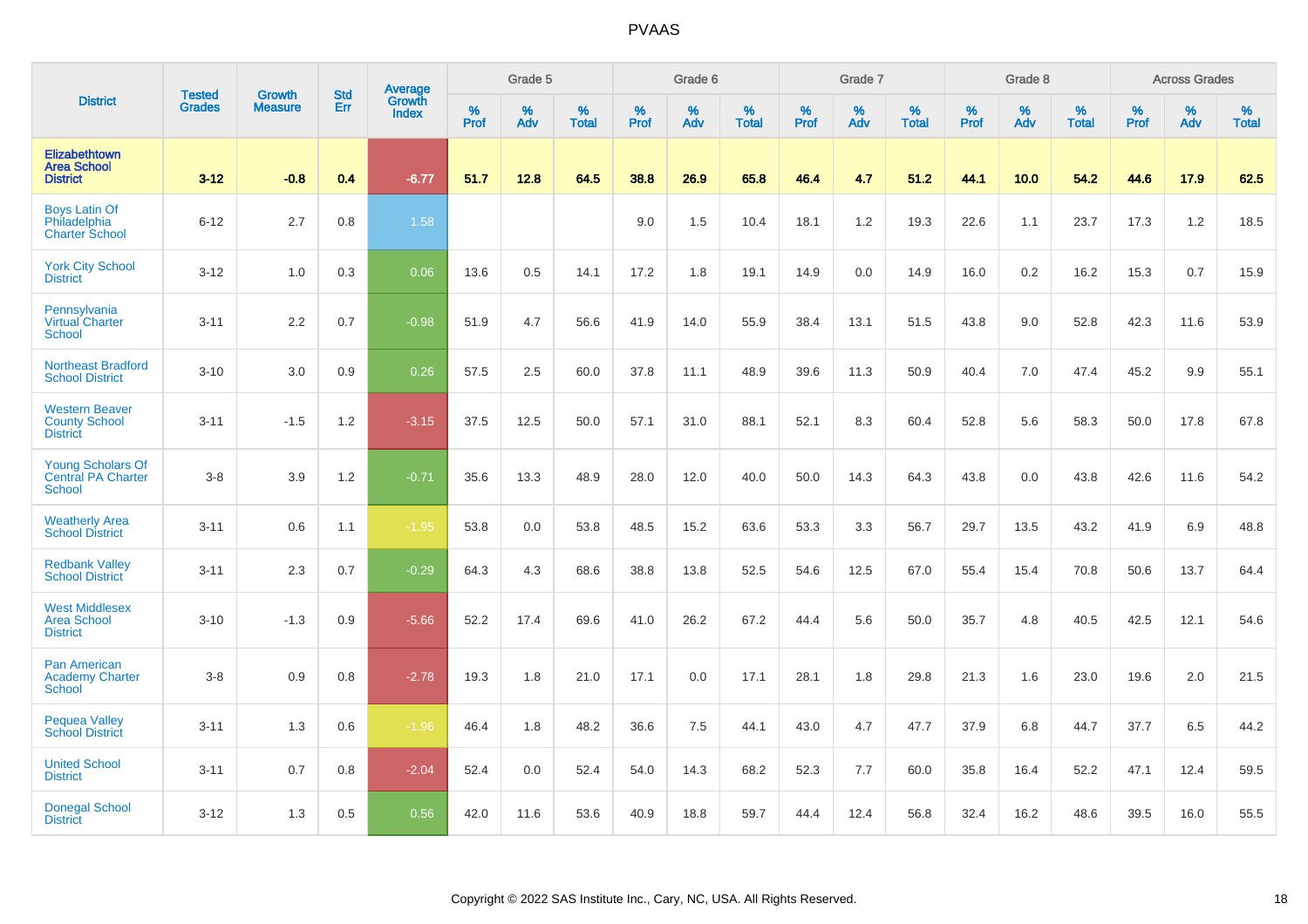|                                                                      | <b>Tested</b> | <b>Growth</b>  | <b>Std</b> | Average                |           | Grade 5  |                   |           | Grade 6  |                   |           | Grade 7  |                   |           | Grade 8  |                   |           | <b>Across Grades</b> |                   |
|----------------------------------------------------------------------|---------------|----------------|------------|------------------------|-----------|----------|-------------------|-----------|----------|-------------------|-----------|----------|-------------------|-----------|----------|-------------------|-----------|----------------------|-------------------|
| <b>District</b>                                                      | <b>Grades</b> | <b>Measure</b> | Err        | Growth<br><b>Index</b> | %<br>Prof | %<br>Adv | %<br><b>Total</b> | %<br>Prof | %<br>Adv | %<br><b>Total</b> | %<br>Prof | %<br>Adv | %<br><b>Total</b> | %<br>Prof | %<br>Adv | %<br><b>Total</b> | %<br>Prof | %<br>Adv             | %<br><b>Total</b> |
| Elizabethtown<br><b>Area School</b><br><b>District</b>               | $3 - 12$      | $-0.8$         | 0.4        | $-6.77$                | 51.7      | 12.8     | 64.5              | 38.8      | 26.9     | 65.8              | 46.4      | 4.7      | 51.2              | 44.1      | 10.0     | 54.2              | 44.6      | 17.9                 | 62.5              |
| <b>Slippery Rock Area</b><br><b>School District</b>                  | $3 - 11$      | 0.3            | 0.6        | $-2.10$                | 61.1      | 15.1     | 76.2              | 42.1      | 32.3     | 74.4              | 51.6      | 6.6      | 58.2              | 47.2      | 18.1     | 65.4              | 47.2      | 24.9                 | 72.1              |
| <b>Bellwood-Antis</b><br><b>School District</b>                      | $3 - 10$      | 1.5            | 0.7        | $-1.63$                | 46.1      | 3.4      | 49.4              | 34.4      | 16.7     | 51.1              | 44.0      | 10.7     | 54.8              | 41.3      | 26.1     | 67.4              | 41.8      | 16.7                 | 58.6              |
| <b>Lincoln Leadership</b><br><b>Academy Charter</b><br><b>School</b> | $3 - 12$      | 1.6            | 0.9        | $-0.39$                | 29.6      | 0.0      | 29.6              | 25.0      | 12.5     | 37.5              | 24.5      | 5.7      | 30.2              | 22.0      | 2.4      | 24.4              | 28.4      | 5.4                  | 33.8              |
| <b>Hopewell Area</b><br><b>School District</b>                       | $3 - 11$      | $-0.3$         | 0.6        | $-3.20$                | 53.8      | 3.0      | 56.8              | 50.4      | 19.0     | 69.4              | 48.3      | 10.7     | 59.1              | 42.6      | 6.6      | 49.2              | 48.2      | 11.9                 | 60.1              |
| <b>Spring Grove Area</b><br>School District                          | $3 - 11$      | $-0.1$         | 0.4        | $-4.54$                | 49.1      | 16.7     | 65.7              | 40.9      | 25.0     | 65.9              | 47.4      | 15.5     | 63.0              | 50.4      | 6.8      | 57.2              | 46.5      | 19.3                 | 65.8              |
| <b>Upper Darby</b><br><b>School District</b>                         | $3 - 12$      | 0.7            | 0.3        | $-1.00$                | 30.9      | 2.9      | 33.8              | 29.8      | 6.5      | 36.3              | 26.4      | 1.4      | 27.7              | 29.9      | 3.6      | 33.4              | 30.4      | 5.0                  | 35.4              |
| <b>Big Beaver Falls</b><br>Area School<br><b>District</b>            | $3 - 11$      | $-0.7$         | 0.6        | $-3.07$                | 44.1      | 2.9      | 47.1              | 30.8      | 1.9      | 32.7              | 29.7      | 5.0      | 34.6              | 27.8      | 2.1      | 29.9              | 33.1      | 3.7                  | 36.8              |
| Mechanicsburg<br><b>Area School</b><br><b>District</b>               | $3 - 11$      | 0.3            | 0.4        | $-2.81$                | 48.1      | 12.0     | 60.1              | 45.6      | 16.3     | 61.9              | 46.2      | 12.4     | 58.6              | 52.3      | 8.7      | 61.0              | 46.4      | 13.9                 | 60.2              |
| <b>William Penn</b><br><b>School District</b>                        | $3 - 12$      | 1.4            | 0.5        | 0.26                   | 24.0      | 0.5      | 24.5              | 31.6      | 2.8      | 34.5              | 30.8      | 0.6      | 31.4              | 21.8      | 2.4      | 24.2              | 26.1      | 2.5                  | 28.6              |
| <b>North Pocono</b><br><b>School District</b>                        | $3 - 11$      | 0.3            | 0.6        | $-2.05$                | 55.8      | 8.5      | 64.3              | 57.8      | 12.1     | 69.8              | 61.3      | 16.0     | 77.3              | 48.7      | 12.4     | 61.1              | 54.2      | 17.4                 | 71.6              |
| <b>Bentworth School</b><br><b>District</b>                           | $3 - 11$      | 2.1            | 0.7        | 1.13                   | 60.3      | 15.4     | 75.6              | 46.1      | 6.7      | 52.8              | 52.5      | 20.0     | 72.5              | 43.3      | 11.9     | 55.2              | 52.1      | 16.1                 | 68.2              |
| <b>Marion Center</b><br><b>Area School</b><br><b>District</b>        | $3 - 10$      | 2.0            | 0.7        | 0.03                   | 52.6      | 10.3     | 62.8              | 45.6      | 22.3     | 68.0              | 52.9      | 5.9      | 58.8              | 49.5      | 7.4      | 56.8              | 49.1      | 13.2                 | 62.3              |
| <b>Selinsgrove Area</b><br><b>School District</b>                    | $3 - 12$      | $-1.5$         | 0.5        | $-3.62$                | 51.9      | 4.4      | 56.4              | 46.4      | 19.0     | 65.4              | 39.7      | 16.7     | 56.4              | 47.6      | 12.6     | 60.2              | 44.8      | 15.2                 | 60.0              |
| <b>Montrose Area</b><br><b>School District</b>                       | $3 - 10$      | 1.0            | 0.7        | $-0.88$                | 50.0      | 16.2     | 66.2              | 40.2      | 28.3     | 68.5              | 38.2      | 13.2     | 51.5              | 45.0      | 10.0     | 55.0              | 43.8      | 18.3                 | 62.0              |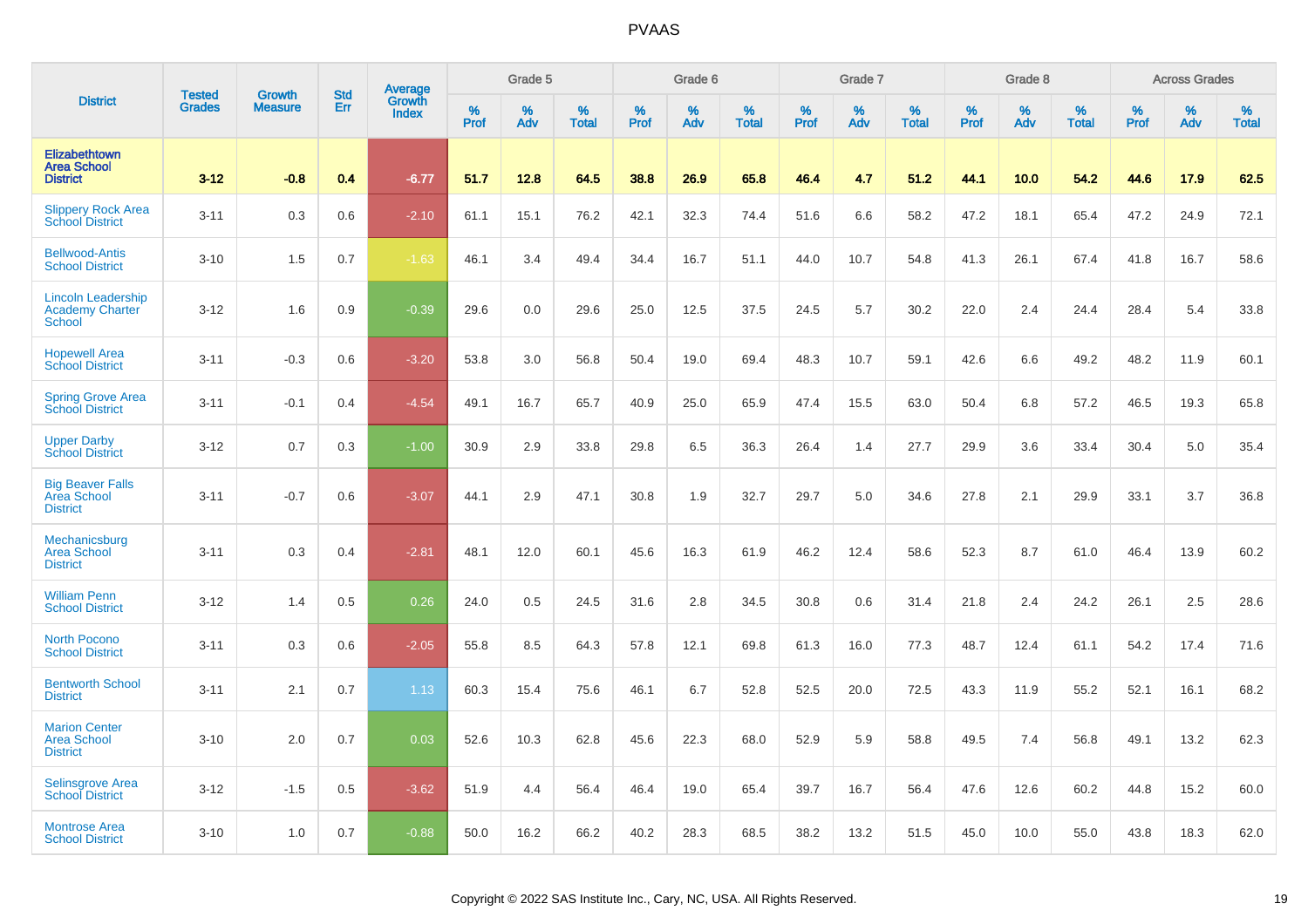|                                                                 |                                |                                 | <b>Std</b> | <b>Average</b>                |              | Grade 5  |                   |           | Grade 6  |                   |           | Grade 7  |                   |           | Grade 8  |                   |           | <b>Across Grades</b> |                   |
|-----------------------------------------------------------------|--------------------------------|---------------------------------|------------|-------------------------------|--------------|----------|-------------------|-----------|----------|-------------------|-----------|----------|-------------------|-----------|----------|-------------------|-----------|----------------------|-------------------|
| <b>District</b>                                                 | <b>Tested</b><br><b>Grades</b> | <b>Growth</b><br><b>Measure</b> | Err        | <b>Growth</b><br><b>Index</b> | $\%$<br>Prof | %<br>Adv | %<br><b>Total</b> | %<br>Prof | %<br>Adv | %<br><b>Total</b> | %<br>Prof | %<br>Adv | %<br><b>Total</b> | %<br>Prof | %<br>Adv | %<br><b>Total</b> | %<br>Prof | %<br>Adv             | %<br><b>Total</b> |
| Elizabethtown<br><b>Area School</b><br><b>District</b>          | $3 - 12$                       | $-0.8$                          | 0.4        | $-6.77$                       | 51.7         | 12.8     | 64.5              | 38.8      | 26.9     | 65.8              | 46.4      | 4.7      | 51.2              | 44.1      | 10.0     | 54.2              | 44.6      | 17.9                 | 62.5              |
| <b>Manchester</b><br><b>Academic Charter</b><br><b>School</b>   | $3-8$                          | 2.1                             | 1.1        | $-2.61$                       | 12.0         | 0.0      | 12.0              | 35.7      | 3.6      | 39.3              | 46.2      | 0.0      | 46.2              | 31.4      | 0.0      | 31.4              | 30.7      | 1.7                  | 32.4              |
| <b>Blue Ridge School</b><br><b>District</b>                     | $3 - 11$                       | 2.2                             | 0.8        | $-0.09$                       | 42.5         | 8.2      | 50.7              | 46.0      | 8.1      | 54.0              | 50.0      | 16.1     | 66.1              | 47.1      | 8.6      | 55.7              | 45.4      | 10.7                 | 56.1              |
| <b>Northern Cambria</b><br><b>School District</b>               | $3 - 11$                       | 1.6                             | 0.8        | $-0.85$                       | 40.0         | 5.4      | 45.4              | 33.3      | 7.4      | 40.7              | 53.7      | 5.6      | 59.3              | 47.7      | 4.6      | 52.3              | 42.9      | 6.6                  | 49.4              |
| <b>Scranton School</b><br><b>District</b>                       | $3 - 12$                       | $-0.8$                          | 0.5        | $-3.18$                       | 35.9         | 1.7      | 37.6              | 29.4      | 4.2      | 33.6              | 24.9      | 2.8      | 27.7              | 26.3      | 5.8      | 32.2              | 29.5      | 4.0                  | 33.5              |
| <b>Mastery Charter</b><br>School - Hardy<br><b>Williams</b>     | $3 - 11$                       | 0.9                             | 1.2        | $-1.53$                       | 10.3         | 0.0      | 10.3              | 37.8      | 13.5     | 51.4              | 29.2      | 0.0      | 29.2              |           |          |                   | 21.1      | 3.6                  | 24.7              |
| <b>Meyersdale Area</b><br><b>School District</b>                | $3 - 11$                       | 2.0                             | 0.8        | $-1.63$                       | 51.8         | 13.0     | 64.8              | 55.4      | 12.3     | 67.7              | 62.3      | 1.9      | 64.2              | 54.2      | 5.1      | 59.3              | 52.4      | 10.9                 | 63.3              |
| <b>Cornell School</b><br><b>District</b>                        | $3 - 11$                       | $-0.8$                          | 1.1        | $-2.17$                       | 36.7         | 0.0      | 36.7              | 34.9      | 7.0      | 41.9              | 35.9      | 0.0      | 35.9              | 24.3      | 2.7      | 27.0              | 32.9      | 6.1                  | 39.0              |
| <b>Tidioute</b><br>Community<br><b>Charter School</b>           | $3 - 11$                       | 2.0                             | 1.5        | $-0.21$                       | 69.2         | 0.0      | 69.2              | 61.1      | 5.6      | 66.7              | 26.3      | 0.0      | 26.3              | 37.0      | 0.0      | 37.0              | 43.2      | 4.0                  | 47.2              |
| <b>Minersville Area</b><br><b>School District</b>               | $3 - 11$                       | $-1.1$                          | 0.7        | $-2.58$                       | 42.5         | 2.7      | 45.2              | 38.7      | 24.0     | 62.7              | 40.0      | 4.0      | 44.0              | 46.6      | 1.4      | 48.0              | 42.2      | 10.0                 | 52.2              |
| <b>York Academy</b><br><b>Regional Charter</b><br>School        | $3 - 11$                       | 0.3                             | 0.8        | $-2.68$                       | 33.3         | 5.0      | 38.3              | 55.9      | 11.9     | 67.8              | 47.3      | 7.3      | 54.6              | 35.1      | 12.3     | 47.4              | 40.8      | 14.1                 | 54.9              |
| <b>MaST Community</b><br><b>Charter School</b>                  | $3 - 10$                       | $-4.3$                          | 0.6        | $-7.34$                       | 56.4         | 9.9      | 66.3              | 45.3      | 21.7     | 67.0              | 59.8      | 12.8     | 72.6              | 54.4      | 12.6     | 67.0              | 51.0      | 14.1                 | 65.2              |
| Apollo-Ridge<br><b>School District</b>                          | $3 - 12$                       | $-2.9$                          | 0.7        | $-4.42$                       | 45.6         | 1.5      | 47.1              | 25.3      | 9.6      | 34.9              | 34.6      | 0.0      | 34.6              | 42.1      | 5.3      | 47.4              | 38.1      | 6.5                  | 44.6              |
| <b>North Clarion</b><br><b>County School</b><br><b>District</b> | $3 - 12$                       | 2.6                             | 1.0        | $-0.17$                       | 51.1         | 8.9      | 60.0              | 46.3      | 19.5     | 65.8              | 45.2      | 4.8      | 50.0              | 54.6      | 11.4     | 65.9              | 45.1      | 12.2                 | 57.3              |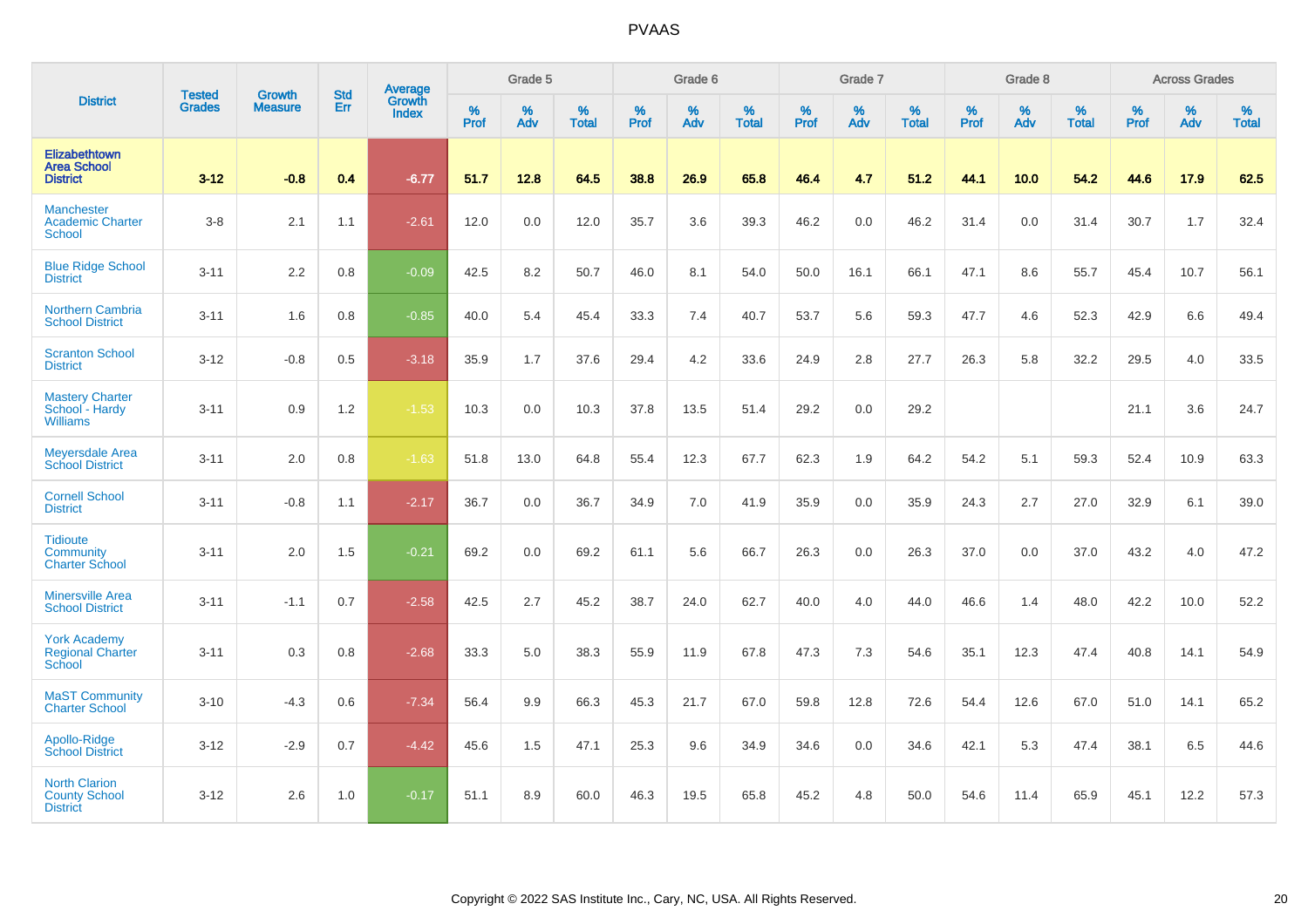|                                                                       | <b>Tested</b> |                                 | <b>Std</b> | Average                |              | Grade 5  |                   |           | Grade 6  |                   |           | Grade 7  |                   |           | Grade 8  |                   |           | <b>Across Grades</b> |                   |
|-----------------------------------------------------------------------|---------------|---------------------------------|------------|------------------------|--------------|----------|-------------------|-----------|----------|-------------------|-----------|----------|-------------------|-----------|----------|-------------------|-----------|----------------------|-------------------|
| <b>District</b>                                                       | <b>Grades</b> | <b>Growth</b><br><b>Measure</b> | Err        | Growth<br><b>Index</b> | $\%$<br>Prof | %<br>Adv | %<br><b>Total</b> | %<br>Prof | %<br>Adv | %<br><b>Total</b> | %<br>Prof | %<br>Adv | %<br><b>Total</b> | %<br>Prof | %<br>Adv | %<br><b>Total</b> | %<br>Prof | %<br>Adv             | %<br><b>Total</b> |
| <b>Elizabethtown</b><br><b>Area School</b><br><b>District</b>         | $3 - 12$      | $-0.8$                          | 0.4        | $-6.77$                | 51.7         | 12.8     | 64.5              | 38.8      | 26.9     | 65.8              | 46.4      | 4.7      | 51.2              | 44.1      | 10.0     | 54.2              | 44.6      | 17.9                 | 62.5              |
| <b>Jenkintown School</b><br><b>District</b>                           | $3 - 11$      | 1.5                             | 1.0        | $-1.16$                | 68.0         | 8.0      | 76.0              | 54.0      | 18.9     | 73.0              | 42.9      | 35.7     | 78.6              | 60.6      | 21.2     | 81.8              | 53.1      | 25.8                 | 78.9              |
| South Middleton<br><b>School District</b>                             | $3 - 11$      | 0.8                             | 0.5        | $-3.53$                | 48.5         | 12.1     | 60.6              | 45.2      | 21.0     | 66.1              | 44.4      | 12.9     | 57.3              | 42.1      | 12.0     | 54.1              | 45.4      | 16.9                 | 62.3              |
| <b>North East School</b><br><b>District</b>                           | $3 - 11$      | 0.8                             | 0.6        | $-0.63$                | 61.2         | 9.5      | 70.7              | 44.8      | 21.6     | 66.4              | 50.0      | 9.3      | 59.3              | 56.9      | 16.8     | 73.7              | 52.6      | 15.4                 | 68.0              |
| Shenango Area<br><b>School District</b>                               | $3 - 11$      | 1.9                             | 0.7        | $-0.12$                | 46.4         | 19.0     | 65.5              | 37.5      | 25.0     | 62.5              | 45.7      | 9.6      | 55.3              | 41.1      | 18.9     | 60.0              | 42.3      | 18.7                 | 61.1              |
| <b>Indiana Area</b><br><b>School District</b>                         | $3 - 11$      | 1.1                             | 0.5        | $-0.73$                | 57.2         | 12.8     | 70.0              | 37.5      | 22.5     | 60.0              | 53.6      | 16.6     | 70.2              | 52.0      | 16.3     | 68.4              | 49.3      | 18.5                 | 67.7              |
| <b>Southern Tioga</b><br><b>School District</b>                       | $3 - 11$      | 1.4                             | 0.6        | $-0.62$                | 38.5         | 4.2      | 42.7              | 39.6      | 14.2     | 53.8              | 44.9      | 3.6      | 48.6              | 37.2      | 8.3      | 45.4              | 38.5      | 7.0                  | 45.6              |
| <b>New Foundations</b><br><b>Charter School</b>                       | $3 - 11$      | $-0.9$                          | 0.8        | $-1.98$                | 37.0         | 9.3      | 46.3              | 38.1      | 9.5      | 47.6              | 50.8      | 3.3      | 54.1              | 36.1      | 6.0      | 42.2              | 41.1      | 6.7                  | 47.8              |
| Southern<br><b>Huntingdon County</b><br><b>School District</b>        | $3 - 11$      | 1.1                             | 0.7        | $-0.83$                | 47.1         | 2.9      | 50.0              | 26.6      | 7.6      | 34.2              | 43.2      | 4.6      | 47.7              | 41.5      | 3.7      | 45.1              | 39.6      | 5.6                  | 45.2              |
| <b>Mckeesport Area</b><br><b>School District</b>                      | $3 - 12$      | 0.3                             | 0.5        | $-3.77$                | 30.5         | 0.6      | 31.1              | 29.1      | 1.3      | 30.4              | 24.1      | 0.0      | 24.1              | 22.6      | 1.0      | 23.7              | 25.9      | 2.4                  | 28.3              |
| <b>Everett Area</b><br><b>School District</b>                         | $3 - 11$      | $-0.2$                          | 0.7        | $-3.44$                | 41.4         | 9.2      | 50.6              | 34.9      | 11.6     | 46.5              | 47.5      | 5.9      | 53.5              | 37.3      | 9.3      | 46.7              | 40.8      | 11.4                 | 52.2              |
| Young Scholars Of<br>Western<br>Pennsylvania<br><b>Charter School</b> | $3-8$         | 2.0                             | 1.1        | 0.04                   | 27.3         | 9.1      | 36.4              | 40.6      | 6.2      | 46.9              | 32.1      | 3.6      | 35.7              | 43.5      | 8.7      | 52.2              | 31.2      | 9.1                  | 40.3              |
| <b>Propel Charter</b><br>School - East                                | $3-8$         | 1.1                             | 1.0        | $-2.14$                | 32.5         | 0.0      | 32.5              | 34.3      | 11.4     | 45.7              | 33.3      | 9.1      | 42.4              | 29.4      | 0.0      | 29.4              | 31.6      | 4.7                  | 36.3              |
| <b>Blue Mountain</b><br><b>School District</b>                        | $3 - 10$      | 0.0                             | 0.5        | $-2.39$                | 60.1         | 12.0     | 72.2              | 50.9      | 12.4     | 63.3              | 52.0      | 10.1     | 62.0              | 47.3      | 11.5     | 58.8              | 52.0      | 15.0                 | 67.0              |
| <b>Port Allegany</b><br><b>School District</b>                        | $3 - 11$      | $-1.8$                          | 0.8        | $-3.92$                | 34.3         | 2.9      | 37.1              | 31.9      | 2.9      | 34.8              | 32.9      | 5.7      | 38.6              | 40.3      | 3.2      | 43.6              | 35.0      | 5.9                  | 40.8              |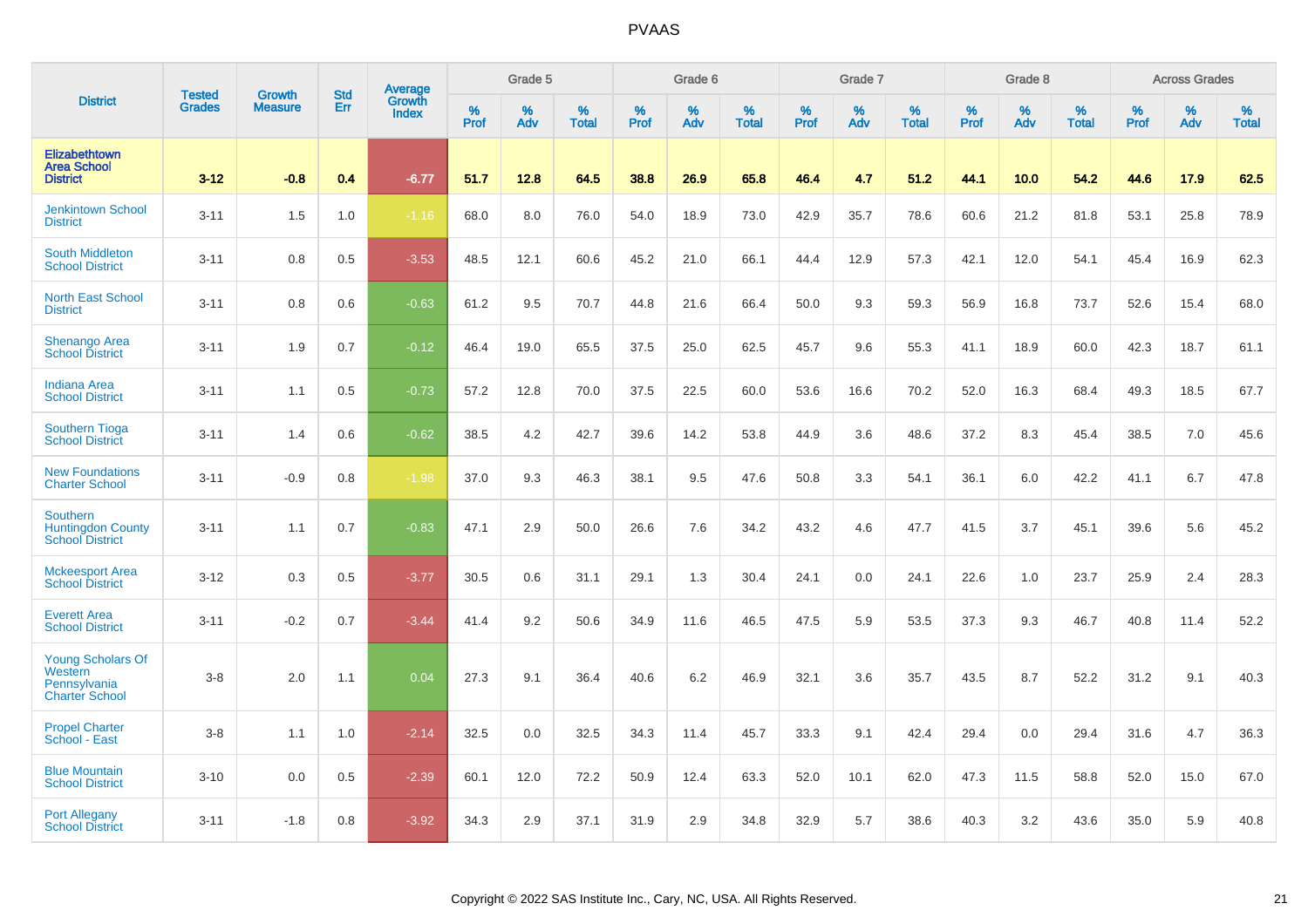|                                                                    | <b>Tested</b> | <b>Growth</b>  | <b>Std</b> | Average                |                     | Grade 5  |                   |              | Grade 6  |                   |              | Grade 7  |                   |              | Grade 8  |                   |              | <b>Across Grades</b> |                   |
|--------------------------------------------------------------------|---------------|----------------|------------|------------------------|---------------------|----------|-------------------|--------------|----------|-------------------|--------------|----------|-------------------|--------------|----------|-------------------|--------------|----------------------|-------------------|
| <b>District</b>                                                    | <b>Grades</b> | <b>Measure</b> | Err        | Growth<br><b>Index</b> | $\%$<br><b>Prof</b> | %<br>Adv | %<br><b>Total</b> | $\%$<br>Prof | %<br>Adv | %<br><b>Total</b> | $\%$<br>Prof | %<br>Adv | %<br><b>Total</b> | $\%$<br>Prof | %<br>Adv | %<br><b>Total</b> | $\%$<br>Prof | %<br>Adv             | %<br><b>Total</b> |
| Elizabethtown<br><b>Area School</b><br><b>District</b>             | $3 - 12$      | $-0.8$         | 0.4        | $-6.77$                | 51.7                | 12.8     | 64.5              | 38.8         | 26.9     | 65.8              | 46.4         | 4.7      | 51.2              | 44.1         | 10.0     | 54.2              | 44.6         | 17.9                 | 62.5              |
| <b>Valley View School</b><br><b>District</b>                       | $3 - 11$      | 1.0            | 0.8        | $-2.65$                | 62.4                | 1.8      | 64.2              | 41.4         | 10.3     | 51.7              | 53.7         | 4.9      | 58.5              | 42.6         | 4.9      | 47.5              | 49.9         | 7.2                  | 57.1              |
| <b>Aspira Bilingual</b><br><b>Cyber Charter</b><br>School          | $3 - 11$      | 2.8            | 1.6        | $-0.41$                |                     |          |                   | 12.9         | 0.0      | 12.9              | 0.0          | $0.0\,$  | 0.0               | 0.0          | 0.0      | 0.0               | 5.9          | $0.0\,$              | 5.9               |
| <b>Duquesne City</b><br><b>School District</b>                     | $3 - 8$       | 3.1            | 1.4        | 0.73                   | 11.3                | 0.0      | 11.3              | 10.8         | 2.7      | 13.5              |              |          |                   |              |          |                   | 14.8         | 0.6                  | 15.3              |
| <b>North Star School</b><br><b>District</b>                        | $3 - 11$      | $-0.3$         | 0.7        | $-4.18$                | 44.3                | 3.8      | 48.1              | 35.9         | 17.2     | 53.1              | 44.4         | 8.3      | 52.8              | 49.5         | 17.2     | 66.7              | 44.5         | 15.3                 | 59.8              |
| <b>South Butler</b><br><b>County School</b><br><b>District</b>     | $3 - 10$      | 1.0            | 0.5        | $-0.14$                | 59.9                | 14.3     | 74.2              | 50.7         | 14.5     | 65.2              | 44.7         | 11.4     | 56.1              | 53.7         | 13.0     | 66.7              | 50.5         | 17.8                 | 68.3              |
| <b>Albert Gallatin</b><br><b>Area School</b><br><b>District</b>    | $3 - 11$      | 0.4            | 0.5        | $-1.30$                | 45.8                | 5.4      | 51.2              | 34.0         | 8.4      | 42.4              | 39.7         | 2.2      | 41.8              | 37.8         | 5.3      | 43.0              | 38.7         | 7.6                  | 46.2              |
| <b>Upper Moreland</b><br><b>Township School</b><br><b>District</b> | $3 - 11$      | $-0.3$         | 0.4        | $-3.84$                | 54.1                | 10.5     | 64.6              | 42.4         | 21.0     | 63.4              | 53.7         | 8.4      | 62.1              | 41.0         | 14.2     | 55.1              | 46.0         | 16.1                 | 62.1              |
| <b>Clarion Area</b><br><b>School District</b>                      | $3 - 11$      | 1.1            | 0.9        | $-1.14$                | 58.3                | 2.1      | 60.4              | 46.4         | 7.1      | 53.6              | 44.8         | 4.5      | 49.2              | 39.0         | 11.9     | 50.8              | 45.1         | 10.1                 | 55.2              |
| <b>Warren County</b><br><b>School District</b>                     | $3 - 11$      | 0.2            | 0.4        | $-1.64$                | 38.6                | 4.0      | 42.5              | 41.0         | 8.0      | 49.0              | 33.4         | 4.1      | 37.5              | 43.1         | 4.7      | 47.8              | 38.0         | 6.9                  | 44.8              |
| <b>Palisades School</b><br><b>District</b>                         | $3 - 11$      | 0.4            | 0.6        | $-3.48$                | 53.1                | 13.5     | 66.7              | 48.5         | 19.2     | 67.7              | 60.2         | 10.7     | 70.9              | 43.2         | 9.1      | 52.3              | 48.5         | 17.4                 | 65.9              |
| <b>Premier Arts And</b><br><b>Science Charter</b><br><b>School</b> | $3-5$         | 5.2            | 2.1        | 2.52                   | 16.7                | 0.0      | 16.7              |              |          |                   |              |          |                   |              |          |                   | 14.2         | 1.9                  | 16.0              |
| <b>Interboro School</b><br><b>District</b>                         | $3 - 12$      | 0.3            | 0.4        | $-2.03$                | 42.9                | 4.5      | 47.3              | 40.0         | 11.7     | 51.7              | 44.0         | 8.7      | 52.7              | 44.2         | 7.4      | 51.6              | 41.8         | 8.7                  | 50.4              |
| <b>Gateway School</b><br><b>District</b>                           | $3 - 11$      | $-1.0$         | 0.4        | $-5.60$                | 48.9                | 5.6      | 54.5              | 42.7         | 10.8     | 53.5              | 49.3         | 10.8     | 60.1              | 43.7         | 14.0     | 57.7              | 45.5         | 12.1                 | 57.7              |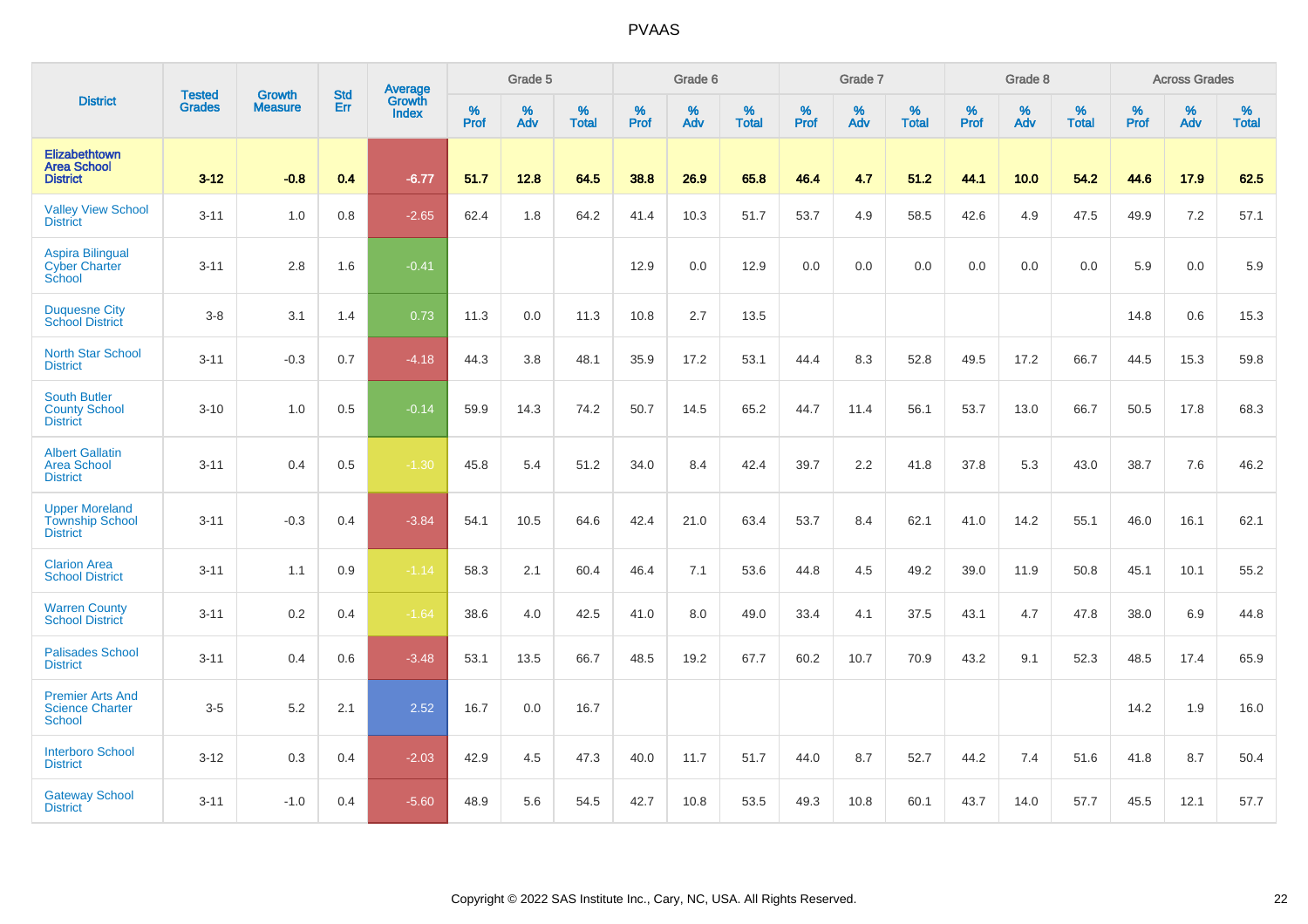|                                                                    |                                |                                 | <b>Std</b> | Average                |                     | Grade 5  |                   |                     | Grade 6  |                   |                     | Grade 7  |                   |                     | Grade 8  |                   |                     | <b>Across Grades</b> |                   |
|--------------------------------------------------------------------|--------------------------------|---------------------------------|------------|------------------------|---------------------|----------|-------------------|---------------------|----------|-------------------|---------------------|----------|-------------------|---------------------|----------|-------------------|---------------------|----------------------|-------------------|
| <b>District</b>                                                    | <b>Tested</b><br><b>Grades</b> | <b>Growth</b><br><b>Measure</b> | Err        | Growth<br><b>Index</b> | $\%$<br><b>Prof</b> | %<br>Adv | %<br><b>Total</b> | $\%$<br><b>Prof</b> | %<br>Adv | %<br><b>Total</b> | $\%$<br><b>Prof</b> | %<br>Adv | %<br><b>Total</b> | $\%$<br><b>Prof</b> | %<br>Adv | %<br><b>Total</b> | $\%$<br><b>Prof</b> | %<br>Adv             | %<br><b>Total</b> |
| Elizabethtown<br><b>Area School</b><br><b>District</b>             | $3 - 12$                       | $-0.8$                          | 0.4        | $-6.77$                | 51.7                | 12.8     | 64.5              | 38.8                | 26.9     | 65.8              | 46.4                | 4.7      | 51.2              | 44.1                | 10.0     | 54.2              | 44.6                | 17.9                 | 62.5              |
| <b>Dallastown Area</b><br><b>School District</b>                   | $3 - 11$                       | $-2.2$                          | 0.3        | $-6.90$                | 53.1                | 7.2      | 60.3              | 44.3                | 30.9     | 75.1              | 45.3                | 9.3      | 54.7              | 43.8                | 11.1     | 54.9              | 44.8                | 19.1                 | 63.9              |
| <b>Saint Marys Area</b><br><b>School District</b>                  | $3 - 11$                       | $-1.5$                          | 0.6        | $-3.55$                | 48.7                | 2.6      | 51.3              | 42.7                | 13.7     | 56.4              | 40.8                | 7.7      | 48.5              | 46.4                | 8.0      | 54.3              | 44.6                | 11.0                 | 55.6              |
| <b>Lebanon School</b><br><b>District</b>                           | $3 - 11$                       | $-0.4$                          | 0.4        | $-2.17$                | 29.4                | 2.5      | 31.9              | 21.7                | 5.5      | 27.2              | 20.0                | 2.5      | 22.5              | 21.9                | 1.2      | 23.0              | 25.5                | 3.4                  | 28.8              |
| Southwest<br>Leadership<br><b>Academy Charter</b><br><b>School</b> | $3 - 8$                        | 0.2                             | 1.1        | $-5.76$                | 9.1                 | 0.0      | 9.1               | 16.1                | 6.4      | 22.6              | 15.8                | 2.6      | 18.4              | 20.8                | 0.0      | 20.8              | 19.0                | 3.3                  | 22.3              |
| <b>Chester-Upland</b><br><b>School District</b>                    | $3 - 11$                       | 0.8                             | 0.8        | $-1.40$                | 15.4                | 0.0      | 15.4              | 18.2                | 2.6      | 20.8              | 12.4                | 0.0      | 12.4              | 9.8                 | 0.0      | 9.8               | 15.6                | 1.0                  | 16.6              |
| <b>Penn Cambria</b><br><b>School District</b>                      | $3 - 11$                       | $-0.4$                          | 0.6        | $-3.40$                | 56.8                | 0.9      | 57.7              | 46.5                | 7.1      | 53.5              | 58.1                | 7.7      | 65.8              | 52.3                | 7.8      | 60.2              | 48.8                | 9.2                  | 58.0              |
| <b>Farrell Area School</b><br><b>District</b>                      | $3 - 11$                       | 1.3                             | 1.0        | $-0.92$                | 26.7                | 0.0      | 26.7              | 31.7                | 2.4      | 34.2              | 20.4                | 0.0      | 20.4              | 28.2                | 0.0      | 28.2              | 25.9                | 2.3                  | 28.2              |
| <b>Greater Latrobe</b><br><b>School District</b>                   | $3 - 11$                       | $-3.1$                          | 0.4        | $-8.08$                | 55.6                | 5.8      | 61.4              | 42.2                | 21.1     | 63.2              | 49.0                | 10.1     | 59.1              | 46.2                | 20.0     | 66.2              | 46.9                | 15.6                 | 62.5              |
| <b>Seven Generations</b><br><b>Charter School</b>                  | $3-5$                          | 5.1                             | 2.1        | 2.46                   | 62.2                | 2.7      | 64.9              |                     |          |                   |                     |          |                   |                     |          |                   | 48.0                | 8.8                  | 56.8              |
| Northwood<br><b>Academy Charter</b><br>School                      | $3-8$                          | $-0.1$                          | 0.7        | $-3.80$                | 23.4                | 1.3      | 24.7              | 44.2                | 6.5      | 50.6              | 37.5                | 5.6      | 43.1              | 29.6                | 13.0     | 42.6              | 31.0                | 5.4                  | 36.4              |
| <b>Philadelphia City</b><br><b>School District</b>                 | $3 - 12$                       | $-0.0$                          | 0.2        | $-2.50$                | 24.2                | 3.5      | 27.7              | 22.9                | 8.1      | 31.0              | 26.8                | 6.5      | 33.4              | 22.4                | 4.6      | 27.1              | 23.1                | 6.3                  | 29.4              |
| <b>Mastery Charter</b><br>School - Harrity<br>Campus               | $3-8$                          | 0.5                             | 1.2        | $-2.57$                | 13.6                | 0.0      | 13.6              | 12.8                | 2.1      | 14.9              | 26.5                | 0.0      | 26.5              | 11.1                | 7.4      | 18.5              | 18.2                | 2.0                  | 20.2              |
| <b>Middletown Area</b><br><b>School District</b>                   | $3 - 11$                       | $-0.3$                          | 0.6        | $-2.50$                | 40.9                | 6.3      | 47.2              | 28.7                | 7.0      | 35.7              | 43.8                | 5.6      | 49.3              | 38.5                | 3.8      | 42.3              | 37.8                | 8.2                  | 46.0              |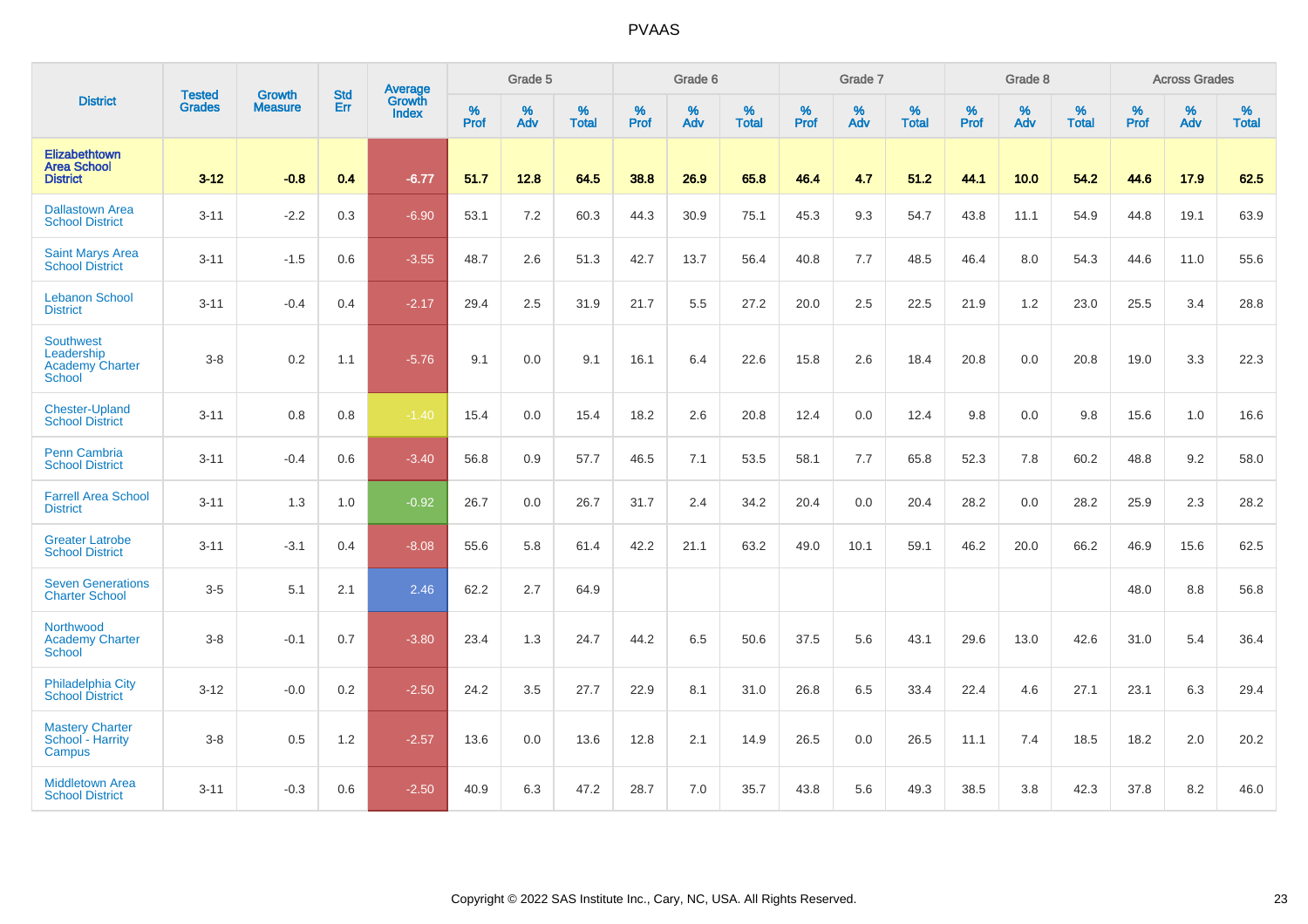|                                                                                |                                |                                 | <b>Std</b> | Average                |           | Grade 5  |                   |           | Grade 6  |                   |           | Grade 7  |                   |           | Grade 8  |                   |           | <b>Across Grades</b> |                   |
|--------------------------------------------------------------------------------|--------------------------------|---------------------------------|------------|------------------------|-----------|----------|-------------------|-----------|----------|-------------------|-----------|----------|-------------------|-----------|----------|-------------------|-----------|----------------------|-------------------|
| <b>District</b>                                                                | <b>Tested</b><br><b>Grades</b> | <b>Growth</b><br><b>Measure</b> | Err        | Growth<br><b>Index</b> | %<br>Prof | %<br>Adv | %<br><b>Total</b> | %<br>Prof | %<br>Adv | %<br><b>Total</b> | %<br>Prof | %<br>Adv | %<br><b>Total</b> | %<br>Prof | %<br>Adv | %<br><b>Total</b> | %<br>Prof | %<br>Adv             | %<br><b>Total</b> |
| Elizabethtown<br><b>Area School</b><br><b>District</b>                         | $3 - 12$                       | $-0.8$                          | 0.4        | $-6.77$                | 51.7      | 12.8     | 64.5              | 38.8      | 26.9     | 65.8              | 46.4      | 4.7      | 51.2              | 44.1      | 10.0     | 54.2              | 44.6      | 17.9                 | 62.5              |
| Allegheny-Clarion<br><b>Valley School</b><br><b>District</b>                   | $3 - 10$                       | 2.1                             | 1.0        | 0.11                   | 42.5      | 5.0      | 47.5              | 42.1      | 15.8     | 57.9              | 43.9      | 2.4      | 46.3              | 40.0      | 0.0      | 40.0              | 40.9      | 9.1                  | 50.0              |
| <b>Eastern Lebanon</b><br><b>County School</b><br><b>District</b>              | $3 - 11$                       | $-0.3$                          | 0.5        | $-4.72$                | 48.9      | 2.8      | 51.7              | 42.0      | 9.1      | 51.1              | 45.1      | 8.0      | 53.1              | 29.8      | 7.0      | 36.8              | 42.0      | 9.1                  | 51.0              |
| <b>West Philadelphia</b><br>Achievement<br>Charter<br><b>Elementary School</b> | $3-5$                          | 3.8                             | 1.6        | 2.40                   | 21.0      | 0.0      | 21.0              |           |          |                   |           |          |                   |           |          |                   | 18.1      | 1.5                  | 19.6              |
| <b>Southeast Delco</b><br><b>School District</b>                               | $3 - 10$                       | $-0.6$                          | 0.6        | $-3.13$                | 28.6      | 0.0      | 28.6              | 30.4      | 1.8      | 32.1              | 29.2      | 1.5      | 30.8              | 34.4      | 3.8      | 38.2              | 28.9      | 2.4                  | 31.3              |
| <b>Union City Area</b><br><b>School District</b>                               | $3 - 12$                       | 0.2                             | 0.7        | $-1.85$                | 34.8      | 1.4      | 36.2              | 35.5      | 16.1     | 51.6              | 44.7      | 10.5     | 55.3              | 42.2      | 8.9      | 51.1              | 39.0      | 12.5                 | 51.5              |
| <b>Conewago Valley</b><br><b>School District</b>                               | $3 - 12$                       | 0.7                             | 0.4        | $-2.40$                | 52.1      | 3.4      | 55.5              | 44.7      | 14.0     | 58.7              | 46.4      | 8.8      | 55.2              | 46.8      | 5.7      | 52.5              | 46.9      | 10.0                 | 56.9              |
| <b>Haverford</b><br><b>Township School</b><br><b>District</b>                  | $3 - 11$                       | 0.2                             | 0.3        | $-2.60$                | 55.4      | 23.8     | 79.2              | 51.1      | 27.6     | 78.7              | 55.0      | 18.3     | 73.3              | 44.5      | 32.3     | 76.7              | 49.2      | 29.5                 | 78.6              |
| <b>Mastery Charter</b><br>School - Pickett<br>Campus                           | $6 - 10$                       | 1.6                             | 1.1        | $-0.80$                |           |          |                   | 4.9       | 0.0      | 4.9               | 15.4      | 0.0      | 15.4              | 8.8       | 2.9      | 11.8              | 9.6       | 0.9                  | 10.5              |
| <b>Fort Leboeuf</b><br><b>School District</b>                                  | $3 - 11$                       | 0.0                             | 0.5        | $-2.79$                | 47.7      | 21.9     | 69.7              | 39.4      | 26.8     | 66.2              | 49.2      | 15.1     | 64.2              | 42.1      | 16.6     | 58.6              | 45.4      | 23.3                 | 68.7              |
| <b>Methacton School</b><br><b>District</b>                                     | $3 - 11$                       | 0.4                             | 0.4        | $-4.06$                | 64.7      | 8.3      | 73.0              | 54.9      | 21.0     | 75.9              | 56.6      | 11.2     | 67.8              | 49.7      | 21.0     | 70.7              | 55.3      | 17.3                 | 72.6              |
| <b>Conemaugh Valley</b><br><b>School District</b>                              | $3 - 12$                       | 0.5                             | 0.9        | $-1.99$                | 52.9      | 3.9      | 56.9              | 30.0      | 30.0     | 60.0              | 44.2      | 5.8      | 50.0              | 49.1      | 9.4      | 58.5              | 43.3      | 12.5                 | 55.8              |
| <b>Shamokin Area</b><br><b>School District</b>                                 | $3 - 11$                       | 1.2                             | 0.5        | $-1.27$                | 42.9      | 2.1      | 45.0              | 32.6      | 9.4      | 42.0              | 44.0      | 1.5      | 45.5              | 31.3      | 5.5      | 36.8              | 34.3      | 5.8                  | 40.1              |
| Penn-Trafford<br><b>School District</b>                                        | $3 - 11$                       | 0.1                             | 0.4        | $-2.24$                | 59.8      | 20.9     | 80.7              | 45.7      | 34.7     | 80.4              | 56.2      | 23.2     | 79.4              | 54.3      | 14.9     | 69.1              | 51.0      | 27.6                 | 78.6              |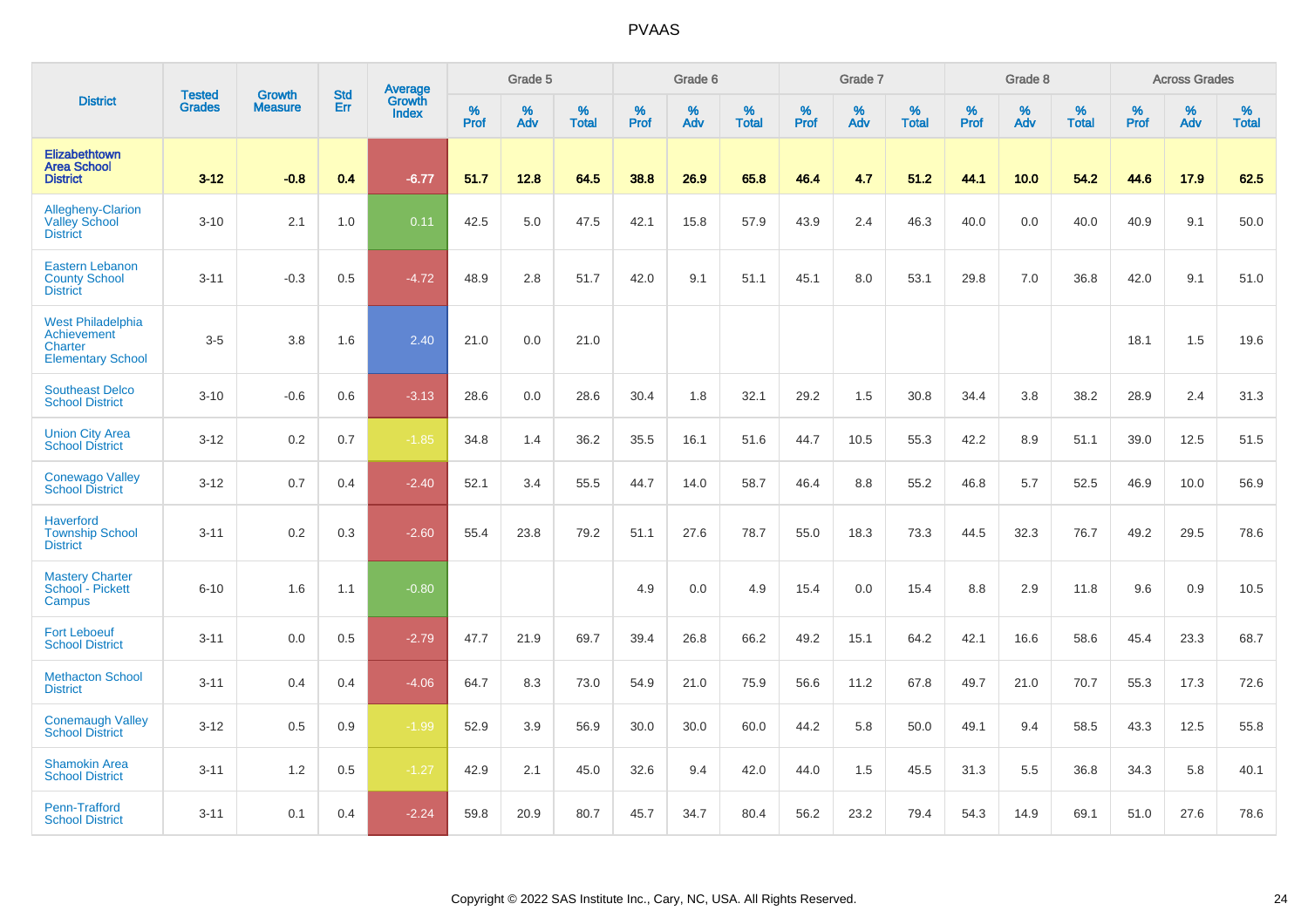|                                                                     |                                |                                 | <b>Std</b> | Average                |           | Grade 5  |                   |           | Grade 6  |                   |           | Grade 7  |                   |           | Grade 8  |                   |           | <b>Across Grades</b> |                   |
|---------------------------------------------------------------------|--------------------------------|---------------------------------|------------|------------------------|-----------|----------|-------------------|-----------|----------|-------------------|-----------|----------|-------------------|-----------|----------|-------------------|-----------|----------------------|-------------------|
| <b>District</b>                                                     | <b>Tested</b><br><b>Grades</b> | <b>Growth</b><br><b>Measure</b> | Err        | Growth<br><b>Index</b> | %<br>Prof | %<br>Adv | %<br><b>Total</b> | %<br>Prof | %<br>Adv | %<br><b>Total</b> | %<br>Prof | %<br>Adv | %<br><b>Total</b> | %<br>Prof | %<br>Adv | %<br><b>Total</b> | %<br>Prof | %<br>Adv             | %<br><b>Total</b> |
| Elizabethtown<br><b>Area School</b><br><b>District</b>              | $3 - 12$                       | $-0.8$                          | 0.4        | $-6.77$                | 51.7      | 12.8     | 64.5              | 38.8      | 26.9     | 65.8              | 46.4      | 4.7      | 51.2              | 44.1      | 10.0     | 54.2              | 44.6      | 17.9                 | 62.5              |
| Aliquippa School<br><b>District</b>                                 | $3 - 11$                       | $-0.6$                          | 0.8        | $-1.85$                | 14.7      | 0.0      | 14.7              | 12.5      | 3.1      | 15.6              | 27.4      | 2.7      | 30.1              | 14.1      | 0.0      | 14.1              | 16.7      | 1.0                  | 17.7              |
| <b>Mastery Charter</b><br>School-Cleveland<br>Elementary            | $3-8$                          | 2.7                             | 1.3        | 0.20                   | 25.0      | 7.1      | 32.1              | 23.5      | 0.0      | 23.5              | 24.1      | 3.4      | 27.6              | 21.7      | 0.0      | 21.7              | 18.8      | 1.9                  | 20.6              |
| <b>Newport School</b><br><b>District</b>                            | $3 - 12$                       | $-0.1$                          | 0.8        | $-1.60$                | 42.2      | 11.1     | 53.3              | 44.4      | 11.1     | 55.6              | 41.3      | 1.6      | 42.9              | 43.8      | 7.8      | 51.6              | 40.2      | 8.8                  | 48.9              |
| <b>Central Bucks</b><br><b>School District</b>                      | $3 - 11$                       | $-1.3$                          | 0.2        | $-11.77$               | 57.2      | 12.0     | 69.2              | 48.3      | 28.7     | 76.9              | 54.3      | 16.8     | 71.0              | 51.5      | 17.5     | 69.0              | 51.5      | 19.8                 | 71.4              |
| <b>General Mclane</b><br><b>School District</b>                     | $3 - 11$                       | 0.2                             | 0.5        | $-1.05$                | 57.7      | 8.0      | 65.8              | 45.4      | 23.3     | 68.7              | 50.3      | 15.6     | 66.0              | 44.9      | 12.2     | 57.0              | 49.9      | 16.3                 | 66.2              |
| <b>Deer Lakes School</b><br><b>District</b>                         | $3 - 11$                       | $-0.4$                          | 0.6        | $-2.21$                | 52.0      | 5.5      | 57.5              | 47.2      | 22.0     | 69.1              | 42.4      | 10.6     | 53.0              | 44.7      | 10.7     | 55.3              | 45.1      | 14.9                 | 60.0              |
| <b>Lindley Academy</b><br><b>Charter School At</b><br><b>Birney</b> | $3-8$                          | 1.0                             | 0.7        | $-1.02$                | 8.9       | 0.0      | 8.9               | 24.0      | 2.5      | 26.6              | 20.6      | 3.2      | 23.8              | 19.4      | 4.8      | 24.2              | 19.6      | 2.3                  | 21.9              |
| <b>West Oak Lane</b><br><b>Charter School</b>                       | $3-8$                          | 0.8                             | 0.7        | $-1.30$                | 29.9      | 0.0      | 29.9              | 26.5      | 2.9      | 29.4              | 35.1      | 6.8      | 41.9              | 41.5      | 4.6      | 46.2              | 31.4      | 4.3                  | 35.8              |
| Antonia Pantoja<br>Community<br><b>Charter School</b>               | $3-8$                          | 0.5                             | 0.9        | $-2.57$                | 20.9      | 1.5      | 22.4              | 32.3      | 6.4      | 38.7              | 37.0      | 2.2      | 39.1              | 35.1      | 8.1      | 43.2              | 25.4      | 3.3                  | 28.7              |
| <b>Franklin Area</b><br><b>School District</b>                      | $3 - 11$                       | 0.3                             | 0.6        | $-3.37$                | 47.7      | 1.5      | 49.2              | 41.7      | 12.6     | 54.3              | 36.6      | 4.9      | 41.5              | 43.0      | 5.9      | 48.9              | 40.2      | 6.2                  | 46.4              |
| <b>Conrad Weiser</b><br><b>Area School</b><br><b>District</b>       | $3 - 11$                       | $-2.3$                          | 0.5        | $-7.32$                | 44.8      | 0.6      | 45.4              | 40.0      | 8.7      | 48.7              | 26.2      | 2.7      | 28.9              | 30.0      | 3.4      | 33.5              | 36.9      | 6.7                  | 43.7              |
| <b>Hope For</b><br><b>Hyndman Charter</b><br>School                 | $3 - 11$                       | 4.1                             | 1.9        | 0.17                   |           |          |                   | 12.5      | 6.2      | 18.8              | 41.7      | 8.3      | 50.0              | 37.5      | 0.0      | 37.5              | 27.4      | 6.0                  | 33.3              |
| <b>Leechburg Area</b><br><b>School District</b>                     | $3 - 11$                       | $-2.3$                          | 0.9        | $-3.53$                | 46.7      | 2.2      | 48.9              | 29.7      | 2.7      | 32.4              | 42.9      | 0.0      | 42.9              | 51.2      | 11.6     | 62.8              | 45.8      | 7.9                  | 53.8              |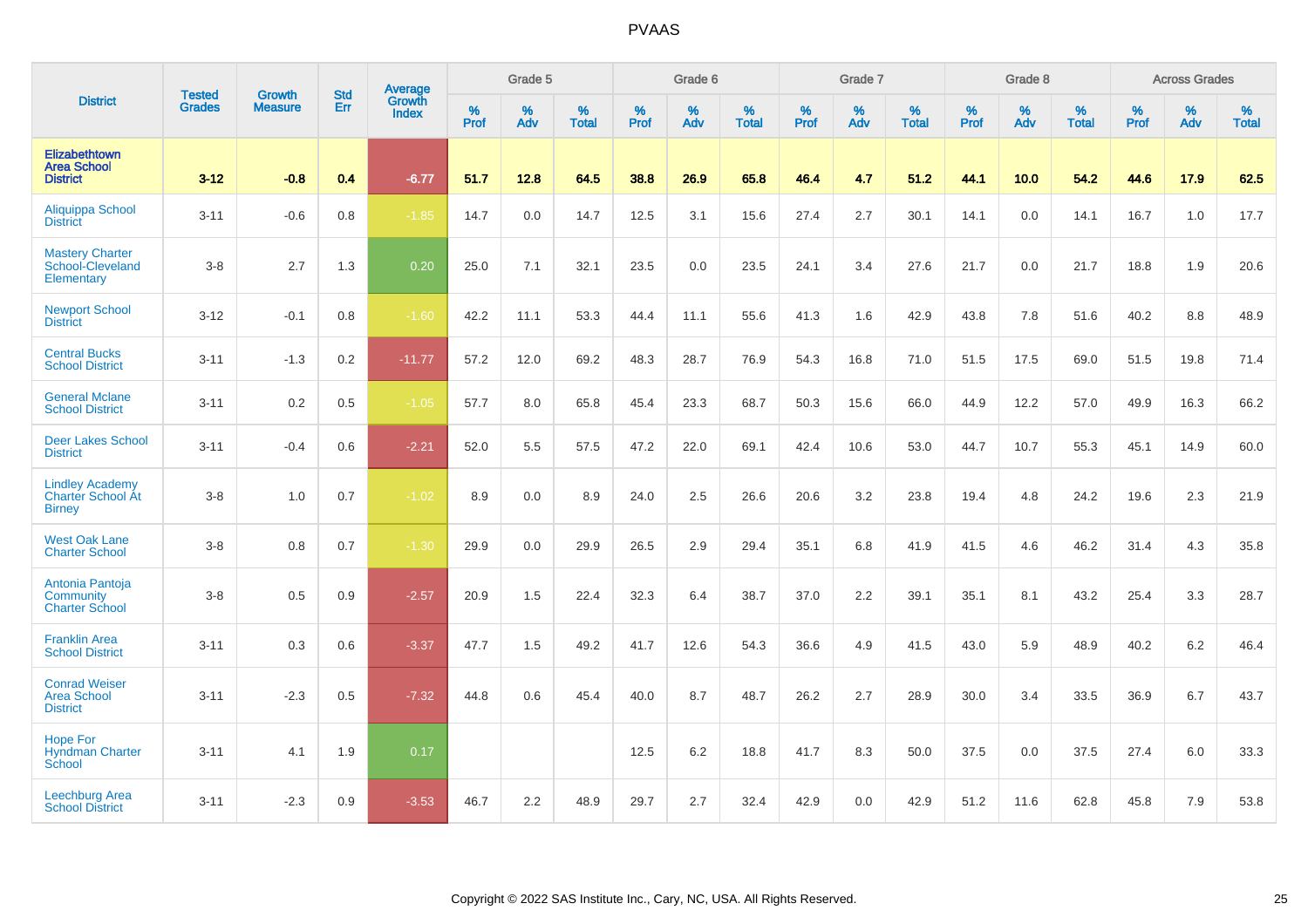|                                                                            | <b>Tested</b> | <b>Growth</b>  | <b>Std</b> | Average                |                     | Grade 5  |                   |                  | Grade 6  |                   |                  | Grade 7  |                   |           | Grade 8  |                   |           | <b>Across Grades</b> |                   |
|----------------------------------------------------------------------------|---------------|----------------|------------|------------------------|---------------------|----------|-------------------|------------------|----------|-------------------|------------------|----------|-------------------|-----------|----------|-------------------|-----------|----------------------|-------------------|
| <b>District</b>                                                            | <b>Grades</b> | <b>Measure</b> | Err        | Growth<br><b>Index</b> | $\%$<br><b>Prof</b> | %<br>Adv | %<br><b>Total</b> | %<br><b>Prof</b> | %<br>Adv | %<br><b>Total</b> | %<br><b>Prof</b> | %<br>Adv | %<br><b>Total</b> | %<br>Prof | %<br>Adv | %<br><b>Total</b> | %<br>Prof | %<br>Adv             | %<br><b>Total</b> |
| Elizabethtown<br><b>Area School</b><br><b>District</b>                     | $3 - 12$      | $-0.8$         | 0.4        | $-6.77$                | 51.7                | 12.8     | 64.5              | 38.8             | 26.9     | 65.8              | 46.4             | 4.7      | 51.2              | 44.1      | 10.0     | 54.2              | 44.6      | 17.9                 | 62.5              |
| <b>Carlynton School</b><br><b>District</b>                                 | $3 - 11$      | 0.0            | 0.7        | $-1.38$                | 50.5                | 6.4      | 57.0              | 47.1             | 18.8     | 65.9              | 30.8             | 7.5      | 38.3              | 40.8      | 7.9      | 48.7              | 41.6      | 11.0                 | 52.7              |
| Gettysburg<br><b>Montessori Charter</b><br><b>School</b>                   | $3-6$         | 2.6            | 2.0        | $-0.30$                | 50.0                | 10.0     | 60.0              | 44.4             | 22.2     | 66.7              |                  |          |                   |           |          |                   | 43.0      | 14.0                 | 57.0              |
| <b>Mastery Charter</b><br>School - Thomas<br>Campus                        | $3 - 10$      | 0.4            | 1.0        | $-1.24$                | 29.0                | 0.0      | 29.0              | 17.1             | 0.0      | 17.1              | 20.9             | 2.3      | 23.3              | 28.9      | 0.0      | 28.9              | 24.9      | 2.3                  | 27.2              |
| Wissahickon<br><b>Charter School</b>                                       | $3 - 8$       | $-1.5$         | 0.7        | $-4.94$                | 22.2                | 0.0      | 22.2              | 20.5             | 6.0      | 26.5              | 24.1             | 1.2      | 25.3              | 22.1      | 0.0      | 22.1              | 22.4      | 2.8                  | 25.2              |
| <b>Propel Charter</b><br>School-Northside                                  | $3 - 8$       | $-1.3$         | 1.0        | $-2.83$                | 7.0                 | 0.0      | 7.0               | 14.6             | 0.0      | 14.6              | 5.0              | 0.0      | 5.0               | 10.0      | 0.0      | 10.0              | 9.0       | 0.0                  | 9.0               |
| <b>Pocono Mountain</b><br><b>School District</b>                           | $3 - 12$      | 0.1            | 0.6        | $-1.58$                | 48.0                | 5.4      | 53.5              | 41.8             | 7.9      | 49.7              | 42.1             | 1.8      | 43.9              | 35.6      | 1.9      | 37.5              | 43.4      | 7.1                  | 50.5              |
| <b>Mount Union Area</b><br><b>School District</b>                          | $3 - 10$      | 1.4            | 0.7        | 0.55                   | 28.7                | 3.2      | 31.9              | 28.4             | 0.0      | 28.4              | 28.9             | 4.8      | 33.7              | 36.9      | 1.2      | 38.1              | 31.6      | 2.9                  | 34.4              |
| <b>Schuylkill Valley</b><br><b>School District</b>                         | $3 - 11$      | 0.6            | 0.6        | $-1.32$                | 53.1                | 3.1      | 56.2              | 44.4             | 16.9     | 61.3              | 42.9             | 7.5      | 50.4              | 45.0      | 6.3      | 51.4              | 45.2      | 10.3                 | 55.6              |
| <b>Salisbury</b><br><b>Township School</b><br><b>District</b>              | $3 - 11$      | $-1.7$         | 0.7        | $-5.01$                | 38.3                | 7.4      | 45.7              | 33.0             | 22.0     | 55.0              | 34.8             | 4.4      | 39.1              | 47.1      | 12.6     | 59.8              | 40.0      | 11.6                 | 51.7              |
| <b>Chester Charter</b><br><b>Scholars Academy</b><br><b>Charter School</b> | $3 - 12$      | 0.0            | 0.9        | $-3.27$                | 17.8                | 0.0      | 17.8              | 31.9             | 4.3      | 36.2              | 37.5             | 4.2      | 41.7              | 16.0      | 0.0      | 16.0              | 23.8      | 1.8                  | 25.6              |
| <b>Green Woods</b><br><b>Charter School</b>                                | $3 - 8$       | 1.6            | 0.8        | $-0.37$                | 44.8                | 6.9      | 51.7              | 39.3             | 19.7     | 59.0              | 43.9             | 12.3     | 56.1              | 39.2      | 17.6     | 56.9              | 40.6      | 17.4                 | 58.0              |
| <b>Reynolds School</b><br><b>District</b>                                  | $3 - 10$      | $-4.3$         | 0.8        | $-5.71$                | 46.3                | 0.0      | 46.3              | 44.2             | 1.3      | 45.4              | 35.3             | 7.8      | 43.1              | 47.1      | 8.8      | 55.9              | 41.5      | 4.9                  | 46.4              |
| <b>Mountain View</b><br><b>School District</b>                             | $3 - 11$      | 1.6            | 0.9        | 0.20                   | 45.0                | 3.3      | 48.3              | 49.0             | 6.1      | 55.1              | 47.2             | 5.7      | 52.8              | 55.0      | 10.0     | 65.0              | 45.1      | 5.6                  | 50.7              |
| <b>Penns Manor Area</b><br><b>School District</b>                          | $3 - 12$      | 1.6            | 0.8        | $-1.15$                | 49.2                | 1.6      | 50.8              | 30.9             | 3.6      | 34.6              | 38.5             | 3.8      | 42.3              | 30.5      | 11.9     | 42.4              | 40.8      | 6.9                  | 47.8              |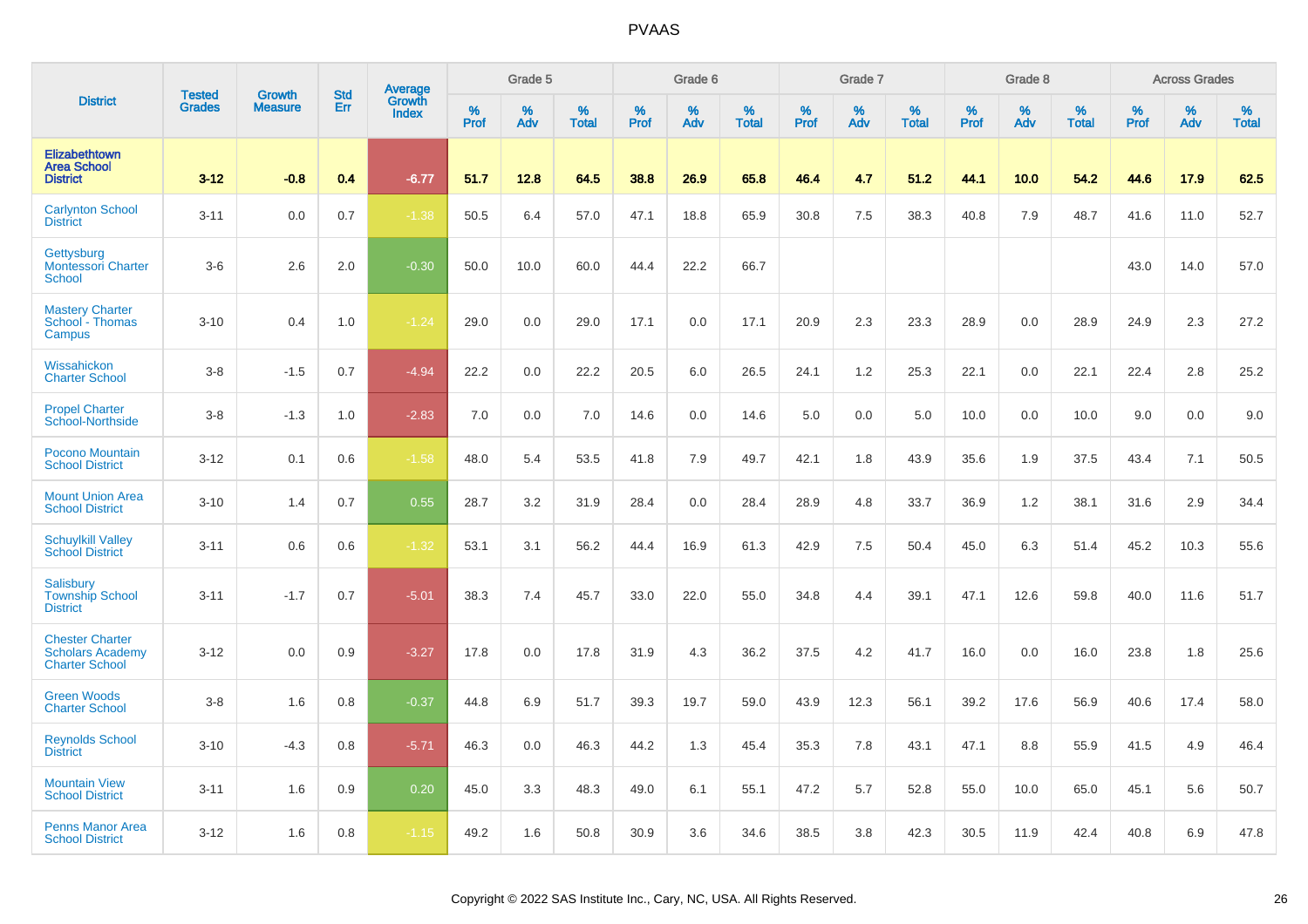|                                                                                            |                                |                                 | <b>Std</b> | <b>Average</b>         |           | Grade 5  |                   |           | Grade 6  |                   |           | Grade 7  |                   |           | Grade 8  |                   |                  | <b>Across Grades</b> |                   |
|--------------------------------------------------------------------------------------------|--------------------------------|---------------------------------|------------|------------------------|-----------|----------|-------------------|-----------|----------|-------------------|-----------|----------|-------------------|-----------|----------|-------------------|------------------|----------------------|-------------------|
| <b>District</b>                                                                            | <b>Tested</b><br><b>Grades</b> | <b>Growth</b><br><b>Measure</b> | Err        | Growth<br><b>Index</b> | %<br>Prof | %<br>Adv | %<br><b>Total</b> | %<br>Prof | %<br>Adv | %<br><b>Total</b> | %<br>Prof | %<br>Adv | %<br><b>Total</b> | %<br>Prof | %<br>Adv | %<br><b>Total</b> | %<br><b>Prof</b> | %<br>Adv             | %<br><b>Total</b> |
| Elizabethtown<br><b>Area School</b><br><b>District</b>                                     | $3 - 12$                       | $-0.8$                          | 0.4        | $-6.77$                | 51.7      | 12.8     | 64.5              | 38.8      | 26.9     | 65.8              | 46.4      | 4.7      | 51.2              | 44.1      | 10.0     | 54.2              | 44.6             | 17.9                 | 62.5              |
| <b>Schuylkill Haven</b><br>Area School<br><b>District</b>                                  | $3 - 11$                       | $-1.4$                          | 0.7        | $-4.47$                | 44.6      | 1.2      | 45.8              | 46.9      | 6.2      | 53.1              | 49.5      | 8.6      | 58.1              | 46.0      | 3.4      | 49.4              | 46.4             | 10.0                 | 56.4              |
| <b>Ferndale Area</b><br><b>School District</b>                                             | $3 - 10$                       | 1.9                             | 1.0        | 0.06                   | 43.2      | 4.6      | 47.7              | 46.3      | 14.6     | 61.0              | 61.5      | 5.1      | 66.7              | 54.4      | 4.4      | 58.7              | 46.1             | 10.6                 | 56.6              |
| <b>Innovative Arts</b><br><b>Academy Charter</b><br><b>School</b>                          | $6 - 11$                       | $-2.2$                          | 0.9        | $-3.49$                |           |          |                   | 15.4      | 1.9      | 17.3              | 19.1      | 0.0      | 19.1              | 15.4      | 1.1      | 16.5              | 16.6             | 1.0                  | 17.5              |
| <b>Greenville Area</b><br><b>School District</b>                                           | $3 - 11$                       | 1.0                             | 0.7        | $-0.17$                | 46.7      | 5.6      | 52.2              | 52.5      | 11.2     | 63.8              | 43.8      | 5.7      | 49.5              | 31.2      | 12.5     | 43.8              | 42.0             | 10.1                 | 52.1              |
| <b>Tyrone Area</b><br><b>School District</b>                                               | $3 - 12$                       | $-2.0$                          | 0.6        | $-6.75$                | 50.4      | 3.0      | 53.3              | 43.4      | 10.1     | 53.5              | 43.8      | 5.0      | 48.8              | 44.7      | 6.1      | 50.9              | 45.2             | 12.0                 | 57.2              |
| The Philadelphia<br><b>Charter School for</b><br><b>Arts and Sciences</b><br>at HR Edmunds | $3-8$                          | $-1.2$                          | 0.7        | $-2.66$                | 11.9      | 2.4      | 14.3              | 18.6      | 0.0      | 18.6              | 17.2      | 0.0      | 17.2              | 24.4      | 0.0      | 24.4              | 16.1             | 0.6                  | 16.7              |
| <b>Oley Valley School</b><br><b>District</b>                                               | $3 - 11$                       | $-0.0$                          | 0.6        | $-2.17$                | 53.5      | 5.0      | 58.4              | 40.0      | 19.0     | 59.0              | 50.0      | 7.8      | 57.8              | 54.8      | 5.4      | 60.2              | 49.6             | 9.0                  | 58.6              |
| Chambersburg<br>Area School<br><b>District</b>                                             | $3 - 11$                       | $-0.2$                          | 0.3        | $-2.21$                | 44.0      | 7.0      | 51.0              | 34.1      | 16.0     | 50.1              | 38.2      | 8.2      | 46.5              | 38.7      | 11.2     | 49.9              | 37.5             | 11.0                 | 48.5              |
| <b>Phoenixville Area</b><br><b>School District</b>                                         | $3 - 11$                       | $-1.1$                          | 0.4        | $-4.78$                | 54.8      | 10.0     | 64.7              | 45.9      | 27.3     | 73.2              | 45.6      | 19.4     | 65.0              | 52.8      | 12.7     | 65.5              | 46.9             | 19.2                 | 66.1              |
| <b>Mahanoy Area</b><br><b>School District</b>                                              | $3 - 10$                       | $-3.0$                          | 0.8        | $-3.98$                | 30.4      | 0.0      | 30.4              | 31.5      | 8.2      | 39.7              | 19.6      | 2.0      | 21.6              | 14.9      | 1.5      | 16.4              | 27.6             | 3.3                  | 30.9              |
| <b>Antietam School</b><br><b>District</b>                                                  | $3 - 10$                       | 0.9                             | 0.8        | $-0.34$                | 29.7      | 1.6      | 31.2              | 35.0      | 5.0      | 40.0              | 29.1      | 0.0      | 29.1              | 34.0      | 1.9      | 35.8              | 31.3             | 3.0                  | 34.2              |
| Johnsonburg Area<br><b>School District</b>                                                 | $3 - 11$                       | $-1.6$                          | 1.0        | $-2.56$                | 42.5      | 7.5      | 50.0              | 60.6      | 12.1     | 72.7              | 41.9      | 9.3      | 51.2              | 44.2      | 2.3      | 46.5              | 51.3             | 10.3                 | 61.5              |
| <b>Fort Cherry School</b><br><b>District</b>                                               | $3 - 10$                       | $-2.2$                          | 0.8        | $-3.33$                | 61.4      | 8.8      | 70.2              | 31.6      | 33.3     | 64.9              | 45.6      | 8.8      | 54.4              | 39.5      | 26.7     | 66.3              | 45.7             | 16.8                 | 62.5              |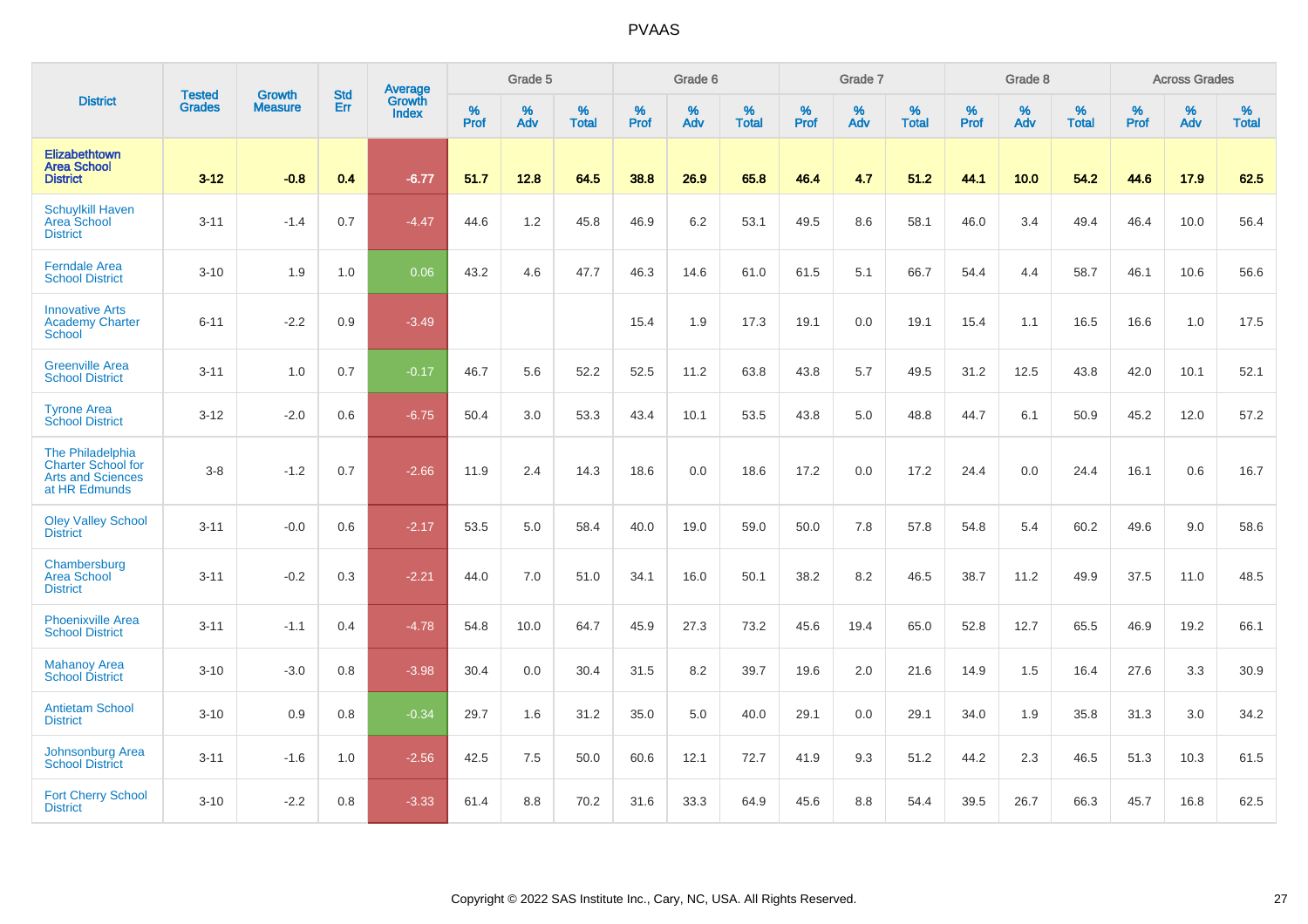|                                                            | <b>Tested</b> | <b>Growth</b>  | <b>Std</b> | <b>Average</b><br>Growth |                     | Grade 5  |                   |                  | Grade 6  |                   |                     | Grade 7  |                   |                  | Grade 8  |                   |              | <b>Across Grades</b> |                   |
|------------------------------------------------------------|---------------|----------------|------------|--------------------------|---------------------|----------|-------------------|------------------|----------|-------------------|---------------------|----------|-------------------|------------------|----------|-------------------|--------------|----------------------|-------------------|
| <b>District</b>                                            | <b>Grades</b> | <b>Measure</b> | Err        | <b>Index</b>             | $\%$<br><b>Prof</b> | %<br>Adv | %<br><b>Total</b> | %<br><b>Prof</b> | %<br>Adv | %<br><b>Total</b> | $\%$<br><b>Prof</b> | %<br>Adv | %<br><b>Total</b> | %<br><b>Prof</b> | %<br>Adv | %<br><b>Total</b> | $\%$<br>Prof | %<br>Adv             | %<br><b>Total</b> |
| Elizabethtown<br><b>Area School</b><br><b>District</b>     | $3 - 12$      | $-0.8$         | 0.4        | $-6.77$                  | 51.7                | 12.8     | 64.5              | 38.8             | 26.9     | 65.8              | 46.4                | 4.7      | 51.2              | 44.1             | 10.0     | 54.2              | 44.6         | 17.9                 | 62.5              |
| <b>North Schuylkill</b><br><b>School District</b>          | $3 - 11$      | 0.7            | 0.5        | $-1.34$                  | 36.8                | 2.2      | 39.0              | 42.4             | 8.8      | 51.2              | 41.3                | 3.9      | 45.2              | 50.0             | 5.2      | 55.2              | 40.4         | 8.7                  | 49.1              |
| <b>Turkeyfoot Valley</b><br>Area School<br><b>District</b> | $3 - 12$      | 0.6            | 1.4        | $-2.97$                  | 27.3                | 4.6      | 31.8              | 38.1             | 9.5      | 47.6              | 30.0                | 5.0      | 35.0              | 30.4             | 0.0      | 30.4              | 33.0         | 3.6                  | 36.6              |
| <b>Norristown Area</b><br><b>School District</b>           | $3 - 12$      | $-1.1$         | 0.4        | $-5.76$                  | 24.5                | 1.0      | 25.5              | 32.9             | 5.0      | 37.8              | 26.4                | 4.8      | 31.3              | 26.6             | 3.6      | 30.2              | 27.8         | 4.0                  | 31.7              |
| <b>Fairview School</b><br><b>District</b>                  | $3 - 11$      | $-1.8$         | 0.5        | $-5.32$                  | 61.9                | 9.5      | 71.4              | 47.8             | 30.6     | 78.4              | 46.6                | 26.7     | 73.3              | 55.9             | 16.9     | 72.8              | 50.8         | 23.7                 | 74.4              |
| Gillingham Charter<br>School                               | $3 - 11$      | 2.2            | 2.0        | $-0.98$                  | 41.7                | 0.0      | 41.7              | 38.5             | 0.0      | 38.5              |                     |          |                   | 30.8             | 15.4     | 46.2              | 34.3         | 4.3                  | 38.6              |
| <b>Western Wayne</b><br><b>School District</b>             | $3 - 11$      | $-0.5$         | 0.6        | $-2.08$                  | 56.6                | 7.6      | 64.2              | 43.0             | 21.5     | 64.5              | 45.2                | 10.6     | 55.8              | 45.8             | 15.0     | 60.8              | 45.8         | 18.1                 | 63.9              |
| <b>Governor Mifflin</b><br><b>School District</b>          | $3 - 11$      | $-1.0$         | 0.4        | $-4.99$                  | 38.2                | 3.2      | 41.5              | 31.2             | 11.7     | 42.9              | 44.4                | 8.3      | 52.8              | 45.8             | 5.5      | 51.3              | 40.8         | 9.3                  | 50.1              |
| <b>Hamburg Area</b><br><b>School District</b>              | $3 - 11$      | $-0.4$         | 0.5        | $-3.43$                  | 41.1                | 5.0      | 46.1              | 43.3             | 6.3      | 49.6              | 33.1                | 1.9      | 35.0              | 32.4             | 3.5      | 35.9              | 38.6         | 5.3                  | 43.9              |
| <b>Chartiers-Houston</b><br><b>School District</b>         | $3 - 10$      | $-1.5$         | 0.7        | $-3.54$                  | 58.4                | 10.1     | 68.5              | 55.8             | 18.2     | 74.0              | 52.0                | 5.5      | 57.5              | 54.9             | 7.0      | 62.0              | 53.8         | 14.2                 | 68.0              |
| <b>Fannett-Metal</b><br><b>School District</b>             | $3 - 11$      | 0.5            | 1.1        | $-1.72$                  | 34.5                | 10.3     | 44.8              | 44.8             | 6.9      | 51.7              | 37.5                | 3.1      | 40.6              | 33.3             | 2.2      | 35.6              | 40.2         | 9.2                  | 49.4              |
| <b>Canton Area</b><br><b>School District</b>               | $3 - 11$      | $-2.0$         | 0.8        | $-3.71$                  | 57.7                | 5.8      | 63.5              | 46.0             | 4.8      | 50.8              | 40.0                | 0.0      | 40.0              | 36.9             | 3.1      | 40.0              | 43.6         | 6.7                  | 50.3              |
| <b>School Lane</b><br><b>Charter School</b>                | $3 - 11$      | 0.1            | 0.7        | $-1.87$                  | 57.4                | 5.9      | 63.2              | 40.0             | 18.3     | 58.3              | 43.8                | 6.8      | 50.7              | 40.9             | 21.2     | 62.1              | 43.3         | 14.5                 | 57.9              |
| <b>Northern Potter</b><br><b>School District</b>           | $3 - 12$      | 0.3            | 1.1        | $-1.34$                  | 33.3                | 3.3      | 36.7              | 32.6             | 14.0     | 46.5              | 51.6                | 9.7      | 61.3              | 40.7             | 3.7      | 44.4              | 36.4         | 8.9                  | 45.3              |
| <b>Midland Borough</b><br><b>School District</b>           | $3 - 8$       | 0.1            | 1.3        | $-2.19$                  | 58.6                | 0.0      | 58.6              | 52.4             | 9.5      | 61.9              | 42.9                | 7.1      | 50.0              | 47.6             | 0.0      | 47.6              | 49.3         | 5.7                  | 55.0              |
| <b>Brownsville Area</b><br><b>School District</b>          | $3 - 12$      | 1.2            | 0.7        | $-0.17$                  | 40.5                | 0.0      | 40.5              | 24.7             | 1.2      | 25.9              | 30.0                | 3.8      | 33.8              | 37.0             | 1.4      | 38.4              | 32.0         | 2.6                  | 34.6              |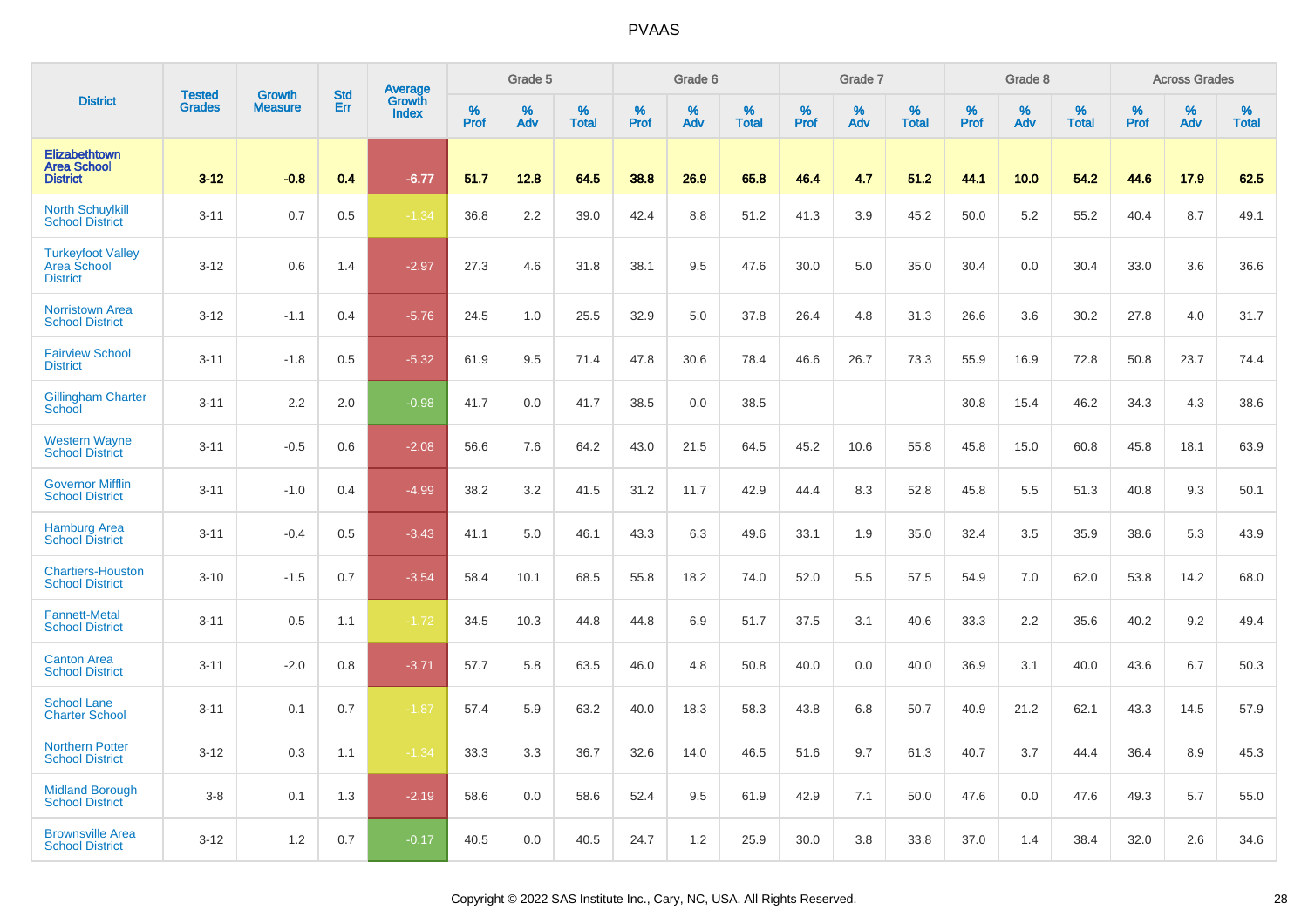|                                                        | <b>Tested</b> | <b>Growth</b>  | <b>Std</b> |                                   |                     | Grade 5  |                   |              | Grade 6  |                   |              | Grade 7  |                   |           | Grade 8  |                   |                  | <b>Across Grades</b> |                   |
|--------------------------------------------------------|---------------|----------------|------------|-----------------------------------|---------------------|----------|-------------------|--------------|----------|-------------------|--------------|----------|-------------------|-----------|----------|-------------------|------------------|----------------------|-------------------|
| <b>District</b>                                        | <b>Grades</b> | <b>Measure</b> | Err        | Average<br>Growth<br><b>Index</b> | $\%$<br><b>Prof</b> | %<br>Adv | %<br><b>Total</b> | $\%$<br>Prof | %<br>Adv | %<br><b>Total</b> | $\%$<br>Prof | %<br>Adv | %<br><b>Total</b> | %<br>Prof | %<br>Adv | %<br><b>Total</b> | %<br><b>Prof</b> | %<br>Adv             | %<br><b>Total</b> |
| Elizabethtown<br><b>Area School</b><br><b>District</b> | $3 - 12$      | $-0.8$         | 0.4        | $-6.77$                           | 51.7                | 12.8     | 64.5              | 38.8         | 26.9     | 65.8              | 46.4         | 4.7      | 51.2              | 44.1      | 10.0     | 54.2              | 44.6             | 17.9                 | 62.5              |
| South Side Area<br><b>School District</b>              | $3 - 11$      | $-1.4$         | 0.8        | $-3.13$                           | 50.0                | 6.7      | 56.7              | 33.9         | 8.1      | 41.9              | 57.6         | 6.1      | 63.6              | 49.3      | 8.4      | 57.8              | 43.1             | 10.2                 | 53.3              |
| <b>Allegheny Valley</b><br><b>School District</b>      | $3 - 11$      | $-2.6$         | 0.8        | $-3.45$                           | 56.1                | 7.0      | 63.2              | 44.4         | 9.3      | 53.7              | 38.8         | 6.0      | 44.8              | 44.3      | 13.1     | 57.4              | 45.7             | 8.9                  | 54.6              |
| <b>Rochester Area</b><br><b>School District</b>        | $3 - 11$      | $-3.0$         | 0.9        | $-4.33$                           | 50.0                | 0.0      | 50.0              | 40.4         | 13.5     | 53.8              | 24.0         | 2.0      | 26.0              | 47.2      | 1.9      | 49.1              | 43.3             | 7.5                  | 50.8              |
| <b>Berwick Area</b><br><b>School District</b>          | $3 - 11$      | $-0.6$         | 0.5        | $-3.35$                           | 45.3                | 5.8      | 51.0              | 43.2         | 18.3     | 61.5              | 44.9         | 12.8     | 57.8              | 41.4      | 9.8      | 51.2              | 42.6             | 14.7                 | 57.3              |
| <b>Lakeland School</b><br><b>District</b>              | $3 - 11$      | $-0.9$         | 0.7        | $-1.85$                           | 41.3                | 1.3      | 42.7              | 38.7         | 11.8     | 50.5              | 49.1         | 9.4      | 58.5              | 39.3      | 5.6      | 44.9              | 41.3             | 9.6                  | 50.8              |
| <b>Forbes Road</b><br><b>School District</b>           | $3 - 11$      | 1.3            | 1.4        | $-1.84$                           | 61.3                | 3.2      | 64.5              | 40.0         | 6.7      | 46.7              | 57.9         | 0.0      | 57.9              | 27.8      | 0.0      | 27.8              | 47.4             | 7.3                  | 54.7              |
| <b>Baldwin-Whitehall</b><br><b>School District</b>     | $3 - 11$      | $-0.1$         | 0.4        | $-4.77$                           | 49.1                | 6.3      | 55.4              | 48.8         | 11.8     | 60.6              | 48.6         | 8.3      | 56.8              | 45.1      | 7.0      | 52.0              | 46.4             | 12.2                 | 58.7              |
| <b>Propel Charter</b><br>School-Homestead              | $3 - 11$      | $-1.0$         | 1.0        | $-1.95$                           | 21.6                | 0.0      | 21.6              | 16.7         | 5.6      | 22.2              | 11.8         | 0.0      | 11.8              | 9.5       | 2.4      | 11.9              | 15.3             | 2.2                  | 17.6              |
| Renaissance<br><b>Academy Charter</b><br><b>School</b> | $3 - 11$      | $-1.3$         | 0.7        | $-2.40$                           | 36.6                | 5.6      | 42.2              | 39.7         | 16.4     | 56.2              | 50.7         | 5.3      | 56.0              | 40.6      | 18.8     | 59.4              | 41.0             | 10.8                 | 51.8              |
| <b>Coudersport Area</b><br><b>School District</b>      | $3 - 11$      | $-0.5$         | 0.9        | $-2.20$                           | 58.2                | 1.8      | 60.0              | 40.5         | 4.8      | 45.2              | 35.8         | 3.8      | 39.6              | 30.2      | 0.0      | 30.2              | 40.1             | 3.2                  | 43.3              |
| <b>Charleroi School</b><br><b>District</b>             | $3 - 11$      | $-2.5$         | 0.6        | $-5.19$                           | 45.1                | 2.0      | 47.1              | 44.0         | 11.0     | 55.0              | 37.7         | 11.3     | 49.1              | 45.3      | 4.2      | 49.5              | 43.2             | 7.7                  | 50.9              |
| <b>Halifax Area</b><br><b>School District</b>          | $3 - 11$      | 0.6            | 0.8        | $-1.23$                           | 52.9                | 8.6      | 61.4              | 51.8         | 20.4     | 72.2              | 41.6         | 6.5      | 48.0              | 35.5      | 2.6      | 38.2              | 44.9             | 10.1                 | 55.1              |
| <b>Sugar Valley Rural</b><br><b>Charter School</b>     | $3 - 11$      | 0.5            | 1.0        | $-1.70$                           | 36.8                | 0.0      | 36.8              | 34.2         | 7.9      | 42.1              | 21.0         | 5.3      | 26.3              | 8.6       | 2.9      | 11.4              | 25.4             | 4.7                  | 30.0              |
| <b>Juniata Valley</b><br><b>School District</b>        | $3 - 11$      | $-0.4$         | 0.9        | $-4.35$                           | 53.5                | 2.3      | 55.8              | 35.7         | 8.9      | 44.6              | 50.9         | 5.3      | 56.1              | 33.3      | 4.2      | 37.5              | 41.8             | 7.0                  | 48.8              |
| <b>York Suburban</b><br><b>School District</b>         | $3 - 11$      | 0.5            | 0.5        | $-0.60$                           | 62.8                | 13.7     | 76.5              | 45.3         | 23.4     | 68.7              | 50.0         | 16.8     | 66.8              | 36.4      | 19.8     | 56.2              | 46.4             | 23.5                 | 70.0              |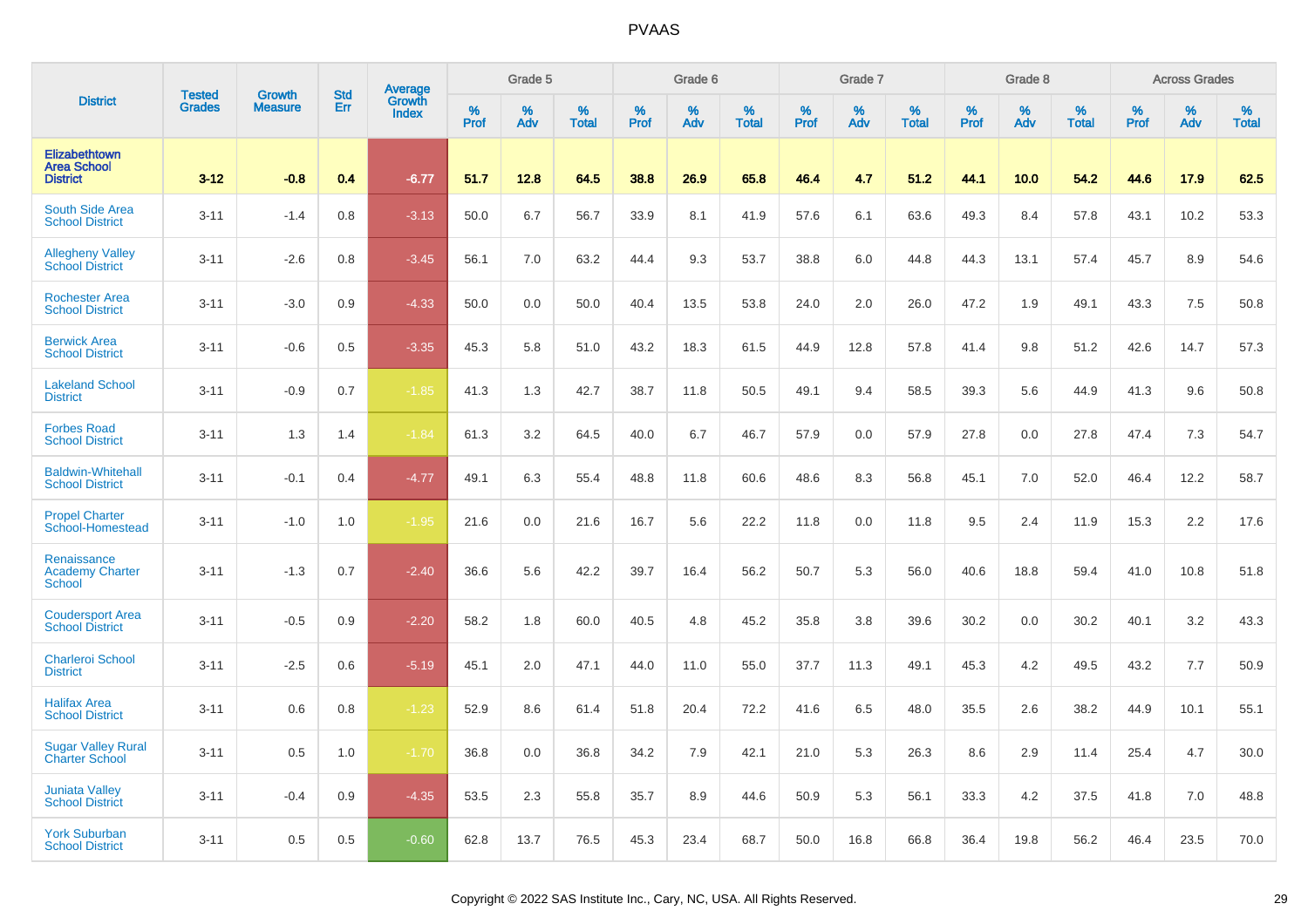|                                                                          |                                |                                 | <b>Std</b> | Average                |           | Grade 5  |                   |           | Grade 6  |                   |           | Grade 7  |                   |           | Grade 8  |                   |           | <b>Across Grades</b> |                   |
|--------------------------------------------------------------------------|--------------------------------|---------------------------------|------------|------------------------|-----------|----------|-------------------|-----------|----------|-------------------|-----------|----------|-------------------|-----------|----------|-------------------|-----------|----------------------|-------------------|
| <b>District</b>                                                          | <b>Tested</b><br><b>Grades</b> | <b>Growth</b><br><b>Measure</b> | Err        | Growth<br><b>Index</b> | %<br>Prof | %<br>Adv | %<br><b>Total</b> | %<br>Prof | %<br>Adv | %<br><b>Total</b> | %<br>Prof | %<br>Adv | %<br><b>Total</b> | %<br>Prof | %<br>Adv | %<br><b>Total</b> | %<br>Prof | %<br>Adv             | %<br><b>Total</b> |
| Elizabethtown<br><b>Area School</b><br><b>District</b>                   | $3 - 12$                       | $-0.8$                          | 0.4        | $-6.77$                | 51.7      | 12.8     | 64.5              | 38.8      | 26.9     | 65.8              | 46.4      | 4.7      | 51.2              | 44.1      | 10.0     | 54.2              | 44.6      | 17.9                 | 62.5              |
| <b>Galeton Area</b><br><b>School District</b>                            | $3 - 11$                       | 2.2                             | 1.4        | 0.68                   | 56.0      | 8.0      | 64.0              | 38.1      | 14.3     | 52.4              | 28.0      | 0.0      | 28.0              | 35.0      | 5.0      | 40.0              | 37.7      | 6.9                  | 44.6              |
| <b>Sharpsville Area</b><br><b>School District</b>                        | $3 - 11$                       | $-0.5$                          | 0.8        | $-1.83$                | 54.8      | 4.8      | 59.7              | 52.9      | 19.1     | 72.1              | 40.0      | 10.8     | 50.8              | 47.1      | 12.9     | 60.0              | 48.0      | 14.5                 | 62.5              |
| <b>Frederick Douglass</b><br><b>Mastery Charter</b><br>School            | $3-8$                          | 1.8                             | 1.4        | $-0.08$                | 20.8      | 0.0      | 20.8              | 22.2      | 0.0      | 22.2              | 14.3      | 0.0      | 14.3              | 34.6      | 3.8      | 38.5              | 19.1      | 0.9                  | 20.0              |
| <b>Pittston Area</b><br><b>School District</b>                           | $3 - 11$                       | $-3.7$                          | 0.8        | $-6.99$                | 36.6      | 1.4      | 38.0              | 36.2      | 4.3      | 40.4              | 28.8      | 1.5      | 30.3              | 34.5      | 3.4      | 37.9              | 35.3      | 5.0                  | 40.3              |
| <b>Lehigh Valley</b><br><b>Academy Regional</b><br><b>Charter School</b> | $3 - 11$                       | 0.4                             | 0.6        | $-1.72$                | 50.0      | 5.8      | 55.8              | 38.3      | 18.8     | 57.0              | 50.9      | 3.8      | 54.7              | 51.8      | 4.6      | 56.4              | 46.4      | 11.0                 | 57.4              |
| <b>Columbia Borough</b><br><b>School District</b>                        | $3 - 12$                       | $-0.9$                          | 0.8        | $-3.70$                | 34.7      | 5.6      | 40.3              | 31.0      | 8.4      | 39.4              | 20.0      | 4.3      | 24.3              | 21.6      | 1.4      | 23.0              | 27.1      | 6.8                  | 33.9              |
| <b>Conneaut School</b><br><b>District</b>                                | $3 - 12$                       | 0.1                             | 0.5        | $-2.08$                | 42.4      | 5.3      | 47.7              | 44.8      | 18.4     | 63.2              | 51.1      | 6.7      | 57.8              | 47.6      | 5.4      | 53.1              | 45.1      | 12.8                 | 57.9              |
| <b>Fell Charter School</b>                                               | $3-8$                          | 3.1                             | 2.3        | 0.37                   | 62.5      | 0.0      | 62.5              | 50.0      | 6.2      | 56.2              |           |          |                   |           |          |                   | 60.5      | 4.0                  | 64.5              |
| <b>West Greene</b><br><b>School District</b>                             | $3 - 11$                       | $-1.2$                          | 1.0        | $-2.12$                | 46.2      | 10.3     | 56.4              | 35.9      | 15.4     | 51.3              | 28.3      | 11.3     | 39.6              | 35.3      | 3.9      | 39.2              | 43.2      | 10.7                 | 53.9              |
| <b>Bethlehem Area</b><br><b>School District</b>                          | $3 - 11$                       | 0.3                             | 0.4        | $-1.86$                | 50.4      | 5.3      | 55.6              | 39.9      | 8.4      | 48.3              | 40.8      | 5.2      | 46.0              | 33.8      | 6.3      | 40.1              | 42.3      | 9.3                  | 51.6              |
| <b>Tuscarora School</b><br><b>District</b>                               | $3 - 11$                       | $-0.1$                          | 0.5        | $-1.87$                | 41.0      | 5.8      | 46.8              | 43.7      | 11.9     | 55.6              | 45.8      | 5.6      | 51.4              | 45.6      | 6.3      | 51.8              | 43.1      | 9.9                  | 53.0              |
| <b>Berlin</b><br><b>Brothersvalley</b><br><b>School District</b>         | $3 - 11$                       | $-1.0$                          | 0.8        | $-3.00$                | 60.4      | 1.9      | 62.3              | 42.4      | 15.2     | 57.6              | 55.8      | 3.8      | 59.6              | 54.2      | 6.2      | 60.4              | 48.4      | 8.4                  | 56.8              |
| <b>Tulpehocken Area</b><br><b>School District</b>                        | $3 - 12$                       | $-0.2$                          | 0.6        | $-1.64$                | 57.5      | 2.3      | 59.8              | 32.4      | 17.6     | 50.0              | 39.8      | 4.8      | 44.7              | 42.0      | 6.2      | 48.2              | 41.5      | 9.5                  | 51.0              |
| <b>Blairsville-</b><br><b>Saltsburg School</b><br><b>District</b>        | $3 - 11$                       | $-0.1$                          | 0.7        | $-3.63$                | 46.9      | 8.2      | 55.1              | 40.4      | 22.5     | 62.9              | 38.6      | 9.9      | 48.5              | 50.6      | 14.1     | 64.7              | 41.8      | 15.1                 | 56.9              |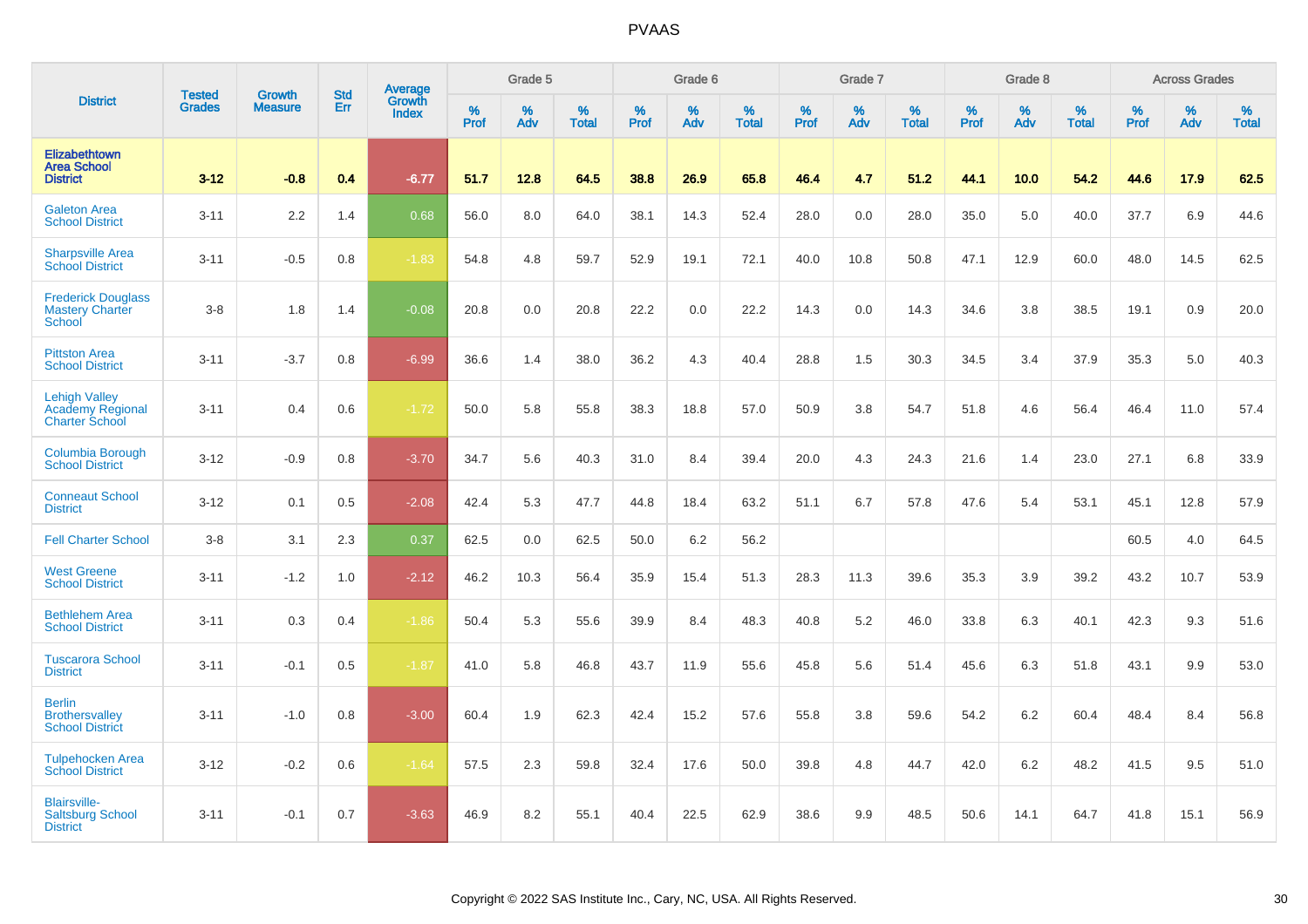|                                                                                          |                                |                                 | <b>Std</b> | Average                |                  | Grade 5  |                   |                  | Grade 6  |                   |           | Grade 7  |                   |           | Grade 8  |                   |           | <b>Across Grades</b> |                   |
|------------------------------------------------------------------------------------------|--------------------------------|---------------------------------|------------|------------------------|------------------|----------|-------------------|------------------|----------|-------------------|-----------|----------|-------------------|-----------|----------|-------------------|-----------|----------------------|-------------------|
| <b>District</b>                                                                          | <b>Tested</b><br><b>Grades</b> | <b>Growth</b><br><b>Measure</b> | Err        | Growth<br><b>Index</b> | %<br><b>Prof</b> | %<br>Adv | %<br><b>Total</b> | %<br><b>Prof</b> | %<br>Adv | %<br><b>Total</b> | %<br>Prof | %<br>Adv | %<br><b>Total</b> | %<br>Prof | %<br>Adv | %<br><b>Total</b> | %<br>Prof | %<br>Adv             | %<br><b>Total</b> |
| Elizabethtown<br><b>Area School</b><br><b>District</b>                                   | $3 - 12$                       | $-0.8$                          | 0.4        | $-6.77$                | 51.7             | 12.8     | 64.5              | 38.8             | 26.9     | 65.8              | 46.4      | 4.7      | 51.2              | 44.1      | 10.0     | 54.2              | 44.6      | 17.9                 | 62.5              |
| <b>Highlands School</b><br><b>District</b>                                               | $3 - 11$                       | $-0.6$                          | 0.5        | $-2.71$                | 47.5             | 0.0      | 47.5              | 37.2             | 9.7      | 46.9              | 42.2      | 5.4      | 47.6              | 39.2      | 9.5      | 48.6              | 40.7      | 7.9                  | 48.6              |
| South Williamsport<br><b>Area School</b><br><b>District</b>                              | $3 - 10$                       | 0.5                             | 0.7        | $-1.08$                | 45.7             | 6.4      | 52.1              | 37.4             | 15.4     | 52.8              | 40.5      | 8.3      | 48.8              | 43.2      | 12.5     | 55.7              | 39.9      | 12.1                 | 52.0              |
| <b>Lower Moreland</b><br><b>Township School</b><br><b>District</b>                       | $3 - 11$                       | $-2.1$                          | 0.5        | $-5.66$                | 53.0             | 10.2     | 63.2              | 50.0             | 25.9     | 75.9              | 55.2      | 14.7     | 69.9              | 48.8      | 18.8     | 67.6              | 51.2      | 19.3                 | 70.5              |
| Tamagua Area<br><b>School District</b>                                                   | $3 - 12$                       | $-0.4$                          | 0.6        | $-2.14$                | 60.2             | 5.6      | 65.7              | 39.1             | 7.8      | 46.9              | 37.9      | 5.2      | 43.1              | 42.2      | 7.0      | 49.3              | 44.6      | 7.7                  | 52.3              |
| <b>Elizabeth Forward</b><br><b>School District</b>                                       | $3 - 11$                       | $-0.3$                          | 0.5        | $-1.82$                | 55.7             | 11.4     | 67.0              | 47.5             | 18.5     | 66.0              | 56.9      | 11.1     | 68.0              | 50.9      | 6.3      | 57.1              | 51.2      | 14.0                 | 65.2              |
| <b>Bermudian Springs</b><br><b>School District</b>                                       | $3 - 11$                       | 0.2                             | 0.6        | $-0.71$                | 50.4             | 0.0      | 50.4              | 37.5             | 10.6     | 48.1              | 44.5      | 5.9      | 50.4              | 39.8      | 6.5      | 46.3              | 42.4      | 6.9                  | 49.3              |
| <b>Laurel School</b><br><b>District</b>                                                  | $3 - 11$                       | $-0.0$                          | 0.7        | $-1.57$                | 54.0             | 6.8      | 60.8              | 35.7             | 21.4     | 57.1              | 60.8      | 10.1     | 70.9              | 50.8      | 10.4     | 61.2              | 50.7      | 14.6                 | 65.3              |
| <b>Mcguffey School</b><br><b>District</b>                                                | $3 - 11$                       | $-1.8$                          | 0.6        | $-5.01$                | 43.5             | 1.8      | 45.4              | 42.7             | 12.6     | 55.3              | 34.9      | 0.9      | 35.8              | 38.0      | 4.1      | 42.2              | 41.6      | 8.2                  | 49.8              |
| <b>West Branch Area</b><br><b>School District</b>                                        | $3 - 11$                       | 0.4                             | 0.8        | $-0.62$                | 37.1             | 3.2      | 40.3              | 32.8             | 6.6      | 39.3              | 48.6      | 6.8      | 55.4              | 50.0      | 3.0      | 53.0              | 42.6      | 6.8                  | 49.4              |
| <b>Benton Area</b><br><b>School District</b>                                             | $3 - 10$                       | $-0.4$                          | 0.9        | $-1.69$                | 47.5             | 1.6      | 49.2              | 43.5             | 8.7      | 52.2              | 37.3      | 5.1      | 42.4              | 46.2      | 2.6      | 48.7              | 42.6      | 8.4                  | 51.0              |
| <b>Global Leadership</b><br><b>Academy Charter</b><br><b>School Southwest</b><br>at Huey | $3 - 8$                        | $-0.4$                          | 1.8        | $-1.72$                | 0.0              | 0.0      | 0.0               | 0.0              | 0.0      | 0.0               |           |          |                   | 21.4      | 0.0      | 21.4              | 11.1      | 0.0                  | 11.1              |
| <b>Freedom Area</b><br><b>School District</b>                                            | $3 - 11$                       | $-1.9$                          | 0.7        | $-2.80$                | 36.0             | 2.3      | 38.4              | 36.8             | 12.6     | 49.4              | 37.9      | 1.9      | 39.8              | 40.3      | 1.3      | 41.6              | 38.8      | 6.0                  | 44.7              |
| <b>Howard Gardner</b><br><b>Multiple</b><br>Intelligence<br><b>Charter School</b>        | $3 - 8$                        | $-1.2$                          | 1.2        | $-2.23$                | 41.4             | 10.3     | 51.7              | 39.4             | 3.0      | 42.4              | 63.6      | 0.0      | 63.6              | 55.6      | 11.1     | 66.7              | 48.8      | 7.1                  | 55.9              |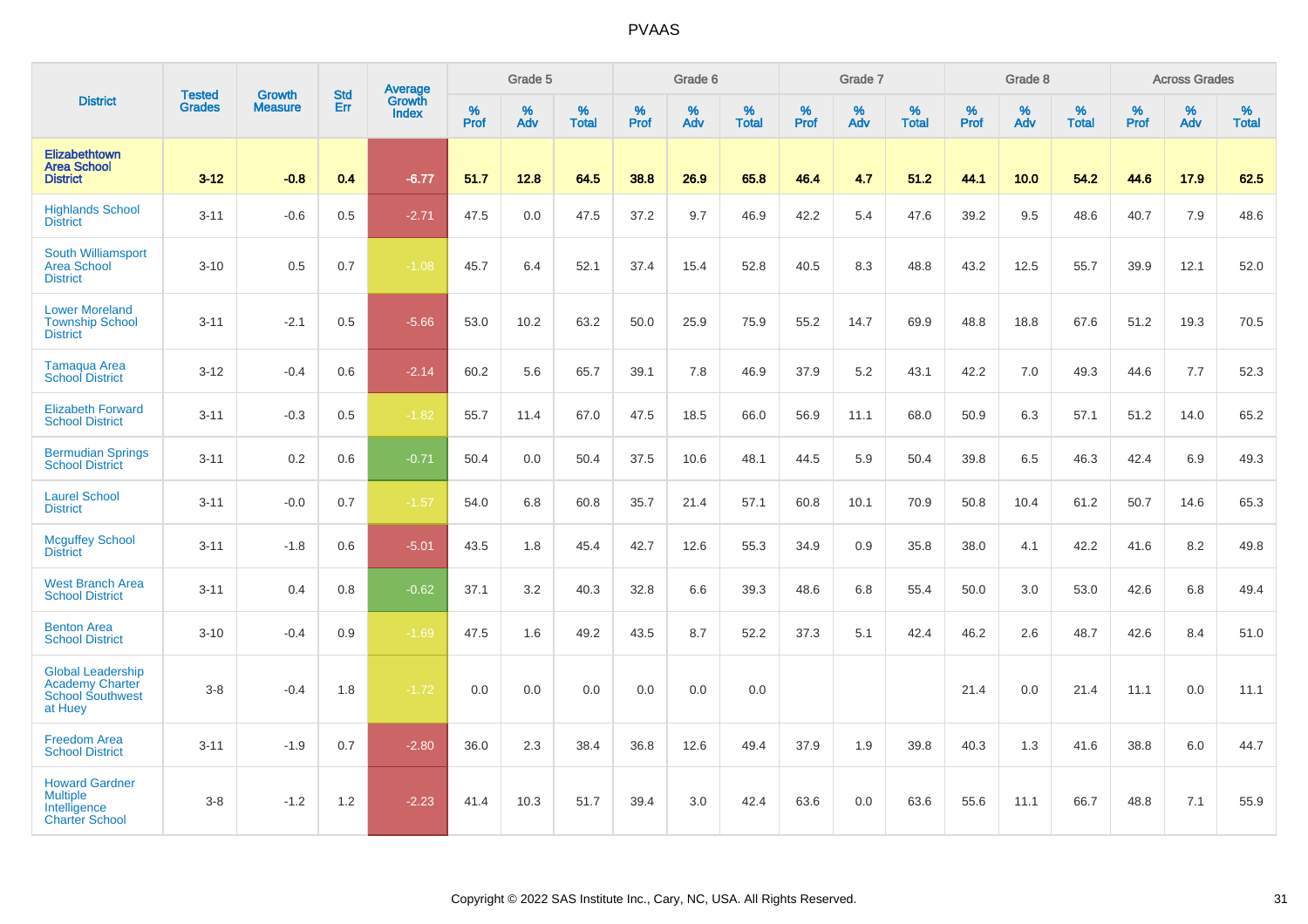|                                                                   |                                |                                 | <b>Std</b> | Average                |           | Grade 5  |                   |           | Grade 6  |                   |           | Grade 7  |                   |           | Grade 8  |                   |           | <b>Across Grades</b> |                   |
|-------------------------------------------------------------------|--------------------------------|---------------------------------|------------|------------------------|-----------|----------|-------------------|-----------|----------|-------------------|-----------|----------|-------------------|-----------|----------|-------------------|-----------|----------------------|-------------------|
| <b>District</b>                                                   | <b>Tested</b><br><b>Grades</b> | <b>Growth</b><br><b>Measure</b> | Err        | Growth<br><b>Index</b> | %<br>Prof | %<br>Adv | %<br><b>Total</b> | %<br>Prof | %<br>Adv | %<br><b>Total</b> | %<br>Prof | %<br>Adv | %<br><b>Total</b> | %<br>Prof | %<br>Adv | %<br><b>Total</b> | %<br>Prof | %<br>Adv             | %<br><b>Total</b> |
| <b>Elizabethtown</b><br><b>Area School</b><br><b>District</b>     | $3 - 12$                       | $-0.8$                          | 0.4        | $-6.77$                | 51.7      | 12.8     | 64.5              | 38.8      | 26.9     | 65.8              | 46.4      | 4.7      | 51.2              | 44.1      | 10.0     | 54.2              | 44.6      | 17.9                 | 62.5              |
| <b>Bristol Borough</b><br><b>School District</b>                  | $3 - 12$                       | 0.4                             | 0.7        | $-0.78$                | 37.3      | 1.3      | 38.7              | 28.4      | 18.2     | 46.6              | 39.5      | 7.4      | 46.9              | 27.7      | 6.0      | 33.7              | 33.3      | 8.0                  | 41.4              |
| <b>KIPP West</b><br>Philadelphia<br><b>Charter School</b>         | $3-8$                          | $-0.4$                          | 1.2        | $-1.95$                | 28.6      | 0.0      | 28.6              | 19.4      | 0.0      | 19.4              | 25.0      | 0.0      | 25.0              | 16.7      | 0.0      | 16.7              | 17.6      | 0.6                  | 18.1              |
| <b>Belle Vernon Area</b><br><b>School District</b>                | $3 - 11$                       | $-0.1$                          | 0.6        | $-1.14$                | 52.2      | 6.3      | 58.6              | 49.6      | 14.8     | 64.4              | 47.8      | 4.4      | 52.2              | 44.1      | 6.4      | 50.5              | 47.7      | 8.9                  | 56.6              |
| <b>Keystone Oaks</b><br><b>School District</b>                    | $3 - 11$                       | $-1.4$                          | 0.6        | $-5.52$                | 54.1      | 17.2     | 71.3              | 35.4      | 25.7     | 61.1              | 45.1      | 13.3     | 58.4              | 41.1      | 12.5     | 53.6              | 44.5      | 21.3                 | 65.8              |
| <b>Bethlehem-Center</b><br><b>School District</b>                 | $3 - 10$                       | $-2.1$                          | 0.8        | $-4.03$                | 40.8      | 2.8      | 43.7              | 29.8      | 1.5      | 31.3              | 28.6      | 0.0      | 28.6              | 29.2      | 0.0      | 29.2              | 35.6      | 3.6                  | 39.2              |
| <b>Cranberry Area</b><br><b>School District</b>                   | $3 - 12$                       | $-0.0$                          | 0.7        | $-1.98$                | 48.7      | 9.2      | 57.9              | 52.1      | 9.4      | 61.5              | 41.0      | 2.1      | 43.2              | 46.7      | 9.3      | 56.0              | 44.5      | 7.7                  | 52.2              |
| <b>Greater Nanticoke</b><br><b>Area School</b><br><b>District</b> | $3 - 12$                       | $-0.0$                          | 0.6        | $-1.16$                | 43.1      | 2.8      | 45.9              | 26.7      | 6.0      | 32.8              | 23.6      | 1.9      | 25.5              | 35.6      | 3.5      | 39.1              | 29.8      | 5.0                  | 34.8              |
| <b>Mastery Charter</b><br>School - Clymer<br>Elementary           | $3-6$                          | 1.7                             | 1.5        | 0.22                   | 13.5      | 0.0      | 13.5              | 24.1      | 3.4      | 27.6              |           |          |                   |           |          |                   | 17.5      | 0.8                  | 18.3              |
| Northwestern<br><b>Lehigh School</b><br><b>District</b>           | $3 - 11$                       | $-1.5$                          | 0.5        | $-5.90$                | 55.9      | 5.5      | 61.4              | 46.0      | 15.3     | 61.3              | 51.0      | 7.1      | 58.1              | 40.1      | 16.6     | 56.7              | 48.0      | 12.1                 | 60.1              |
| <b>Manheim Central</b><br><b>School District</b>                  | $3 - 11$                       | $-0.3$                          | 0.5        | $-2.60$                | 35.4      | 6.2      | 41.5              | 48.3      | 9.2      | 57.5              | 37.6      | 6.2      | 43.8              | 41.9      | 11.7     | 53.6              | 42.2      | 11.1                 | 53.2              |
| <b>Bloomsburg Area</b><br><b>School District</b>                  | $3 - 10$                       | $-0.8$                          | 0.7        | $-2.19$                | 49.4      | 4.4      | 53.8              | 43.3      | 15.6     | 58.9              | 36.3      | 7.8      | 44.1              | 50.0      | 6.0      | 56.0              | 46.3      | 11.7                 | 57.9              |
| <b>Mars Area School</b><br><b>District</b>                        | $3 - 10$                       | $-1.1$                          | 0.4        | $-3.43$                | 66.5      | 10.4     | 76.9              | 45.1      | 33.8     | 79.0              | 51.6      | 17.4     | 69.0              | 56.1      | 9.4      | 65.6              | 51.3      | 23.7                 | 75.1              |
| <b>Keystone</b><br><b>Academy Charter</b><br><b>School</b>        | $3-8$                          | 0.9                             | 0.8        | $-0.53$                | 42.1      | 3.5      | 45.6              | 38.7      | 19.4     | 58.1              | 47.4      | 3.5      | 50.9              | 40.7      | 8.5      | 49.2              | 40.7      | 7.4                  | 48.1              |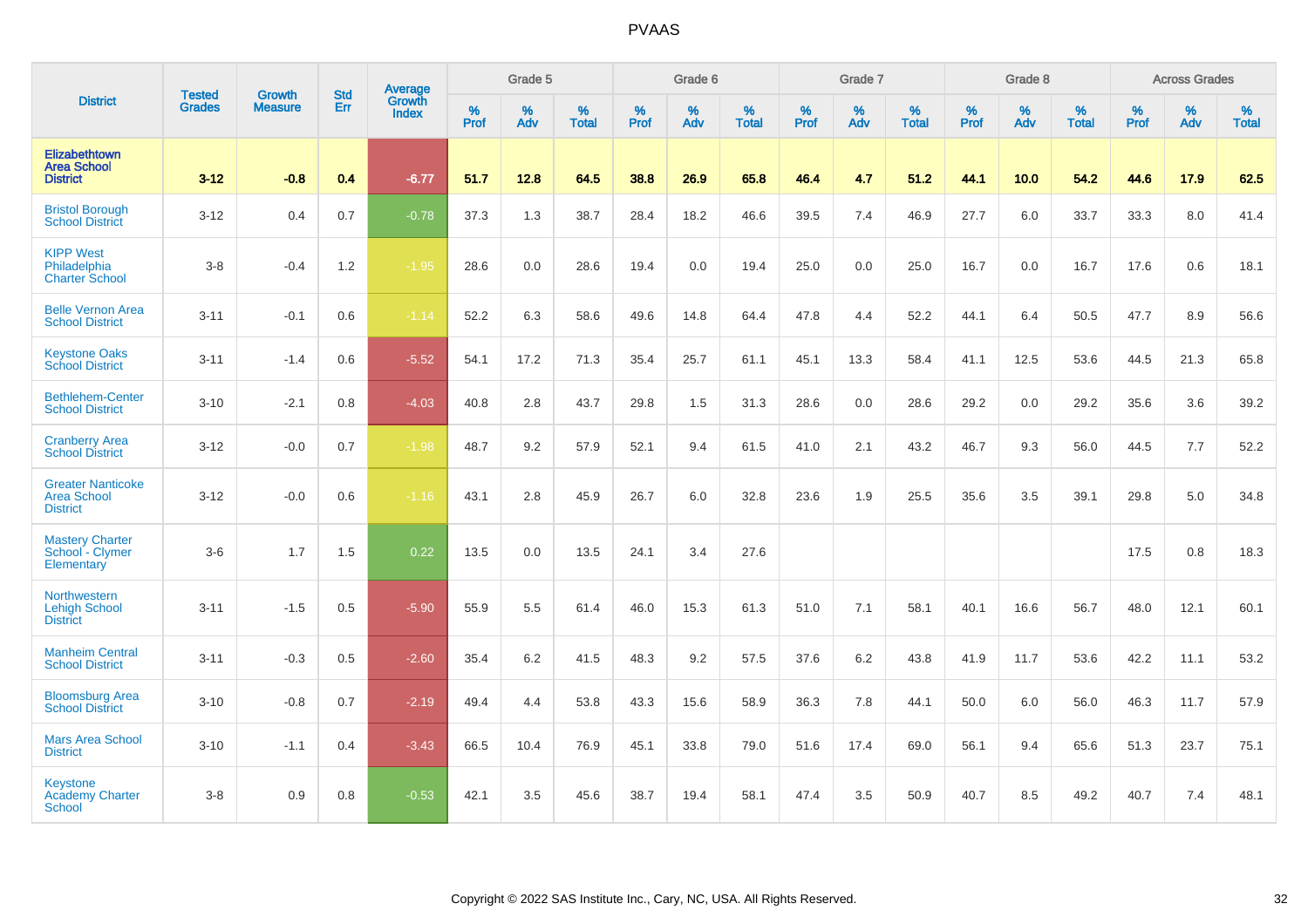|                                                                 | <b>Tested</b> | <b>Growth</b>  | <b>Std</b> | Average                |                     | Grade 5  |                   |                     | Grade 6  |                   |                     | Grade 7  |                   |                     | Grade 8  |                   |                     | <b>Across Grades</b> |                   |
|-----------------------------------------------------------------|---------------|----------------|------------|------------------------|---------------------|----------|-------------------|---------------------|----------|-------------------|---------------------|----------|-------------------|---------------------|----------|-------------------|---------------------|----------------------|-------------------|
| <b>District</b>                                                 | <b>Grades</b> | <b>Measure</b> | Err        | Growth<br><b>Index</b> | $\%$<br><b>Prof</b> | %<br>Adv | %<br><b>Total</b> | $\%$<br><b>Prof</b> | %<br>Adv | %<br><b>Total</b> | $\%$<br><b>Prof</b> | %<br>Adv | %<br><b>Total</b> | $\%$<br><b>Prof</b> | %<br>Adv | %<br><b>Total</b> | $\%$<br><b>Prof</b> | %<br>Adv             | %<br><b>Total</b> |
| Elizabethtown<br><b>Area School</b><br><b>District</b>          | $3 - 12$      | $-0.8$         | 0.4        | $-6.77$                | 51.7                | 12.8     | 64.5              | 38.8                | 26.9     | 65.8              | 46.4                | 4.7      | 51.2              | 44.1                | 10.0     | 54.2              | 44.6                | 17.9                 | 62.5              |
| Shanksville-<br><b>Stonycreek School</b><br><b>District</b>     | $3 - 10$      | 0.6            | 1.4        | $-1.55$                | 28.6                | 0.0      | 28.6              | 41.7                | 16.7     | 58.3              | 45.0                | 5.0      | 50.0              | 44.4                | 5.6      | 50.0              | 49.2                | 8.5                  | 57.6              |
| <b>Uniontown Area</b><br><b>School District</b>                 | $3 - 11$      | 0.5            | 0.6        | $-0.49$                | 40.6                | 9.4      | 50.0              | 40.7                | 14.8     | 55.6              | 37.3                | 3.6      | 40.9              | 42.4                | 3.3      | 45.6              | 39.1                | 11.0                 | 50.1              |
| <b>Ligonier Valley</b><br><b>School District</b>                | $3 - 11$      | $-0.8$         | 0.7        | $-1.79$                | 43.8                | 7.5      | 51.2              | 46.0                | 16.0     | 62.0              | 40.5                | 2.7      | 43.2              | 45.9                | 10.2     | 56.1              | 44.7                | 12.8                 | 57.6              |
| <b>Mount Pleasant</b><br><b>Area School</b><br><b>District</b>  | $3 - 11$      | $-2.9$         | 0.6        | $-5.11$                | 45.9                | 0.0      | 45.9              | 41.6                | 12.0     | 53.6              | 42.2                | 2.8      | 45.1              | 38.7                | 6.4      | 45.2              | 42.0                | 8.5                  | 50.5              |
| <b>Forest City</b><br><b>Regional School</b><br><b>District</b> | $3 - 12$      | $-2.2$         | 0.9        | $-3.41$                | 55.6                | 4.4      | 60.0              | 36.7                | 6.1      | 42.9              | 39.5                | 5.3      | 44.7              | 52.1                | 8.3      | 60.4              | 44.0                | 8.8                  | 52.8              |
| <b>Hazleton Area</b><br><b>School District</b>                  | $3 - 11$      | 0.5            | 0.4        | 0.09                   | 30.2                | 2.3      | 32.5              | 24.8                | 4.8      | 29.6              | 24.8                | 2.8      | 27.5              | 26.1                | 6.5      | 32.6              | 28.6                | 4.0                  | 32.6              |
| <b>Wilkes-Barre Area</b><br><b>School District</b>              | $3 - 11$      | $-1.0$         | 0.5        | $-3.12$                | 28.0                | 0.8      | 28.8              | 32.4                | 8.7      | 41.1              | 27.6                | 1.8      | 29.4              | 24.7                | 3.7      | 28.4              | 27.8                | 4.6                  | 32.3              |
| <b>Upper Adams</b><br><b>School District</b>                    | $3 - 11$      | 0.7            | 0.6        | $-0.01$                | 47.3                | 3.8      | 51.2              | 40.2                | 16.2     | 56.4              | 37.7                | 6.6      | 44.3              | 51.5                | 0.0      | 51.5              | 43.6                | 8.8                  | 52.4              |
| <b>Shippensburg Area</b><br><b>School District</b>              | $3 - 11$      | $-1.6$         | 0.4        | $-5.27$                | 40.8                | 9.2      | 50.0              | 30.4                | 12.9     | 43.3              | 40.6                | 5.9      | 46.5              | 47.0                | 10.1     | 57.1              | 41.0                | 11.2                 | 52.2              |
| Wallingford-<br>Swarthmore<br><b>School District</b>            | $3 - 10$      | $-1.1$         | 0.4        | $-2.53$                | 52.6                | 26.1     | 78.7              | 42.2                | 32.8     | 75.0              | 46.2                | 21.9     | 68.0              | 47.0                | 22.8     | 69.8              | 44.7                | 32.4                 | 77.2              |
| <b>Pittsburgh School</b><br><b>District</b>                     | $3 - 11$      | $-1.6$         | 0.2        | $-13.03$               | 29.0                | 3.9      | 32.8              | 27.7                | 11.6     | 39.2              | 33.3                | 6.0      | 39.3              | 30.7                | 7.3      | 38.0              | 29.7                | 7.6                  | 37.3              |
| <b>West Mifflin Area</b><br><b>School District</b>              | $3 - 12$      | $-3.0$         | 0.5        | $-8.43$                | 35.9                | 4.2      | 40.1              | 37.4                | 5.4      | 42.9              | 38.9                | 1.0      | 39.8              | 35.2                | 4.4      | 39.6              | 37.4                | 4.4                  | 41.8              |
| <b>Abington Heights</b><br><b>School District</b>               | $3 - 11$      | $-0.6$         | 0.5        | $-3.50$                | 57.0                | 8.7      | 65.6              | 50.7                | 19.1     | 69.8              | 63.6                | 10.7     | 74.3              |                     |          |                   | 52.3                | 18.0                 | 70.3              |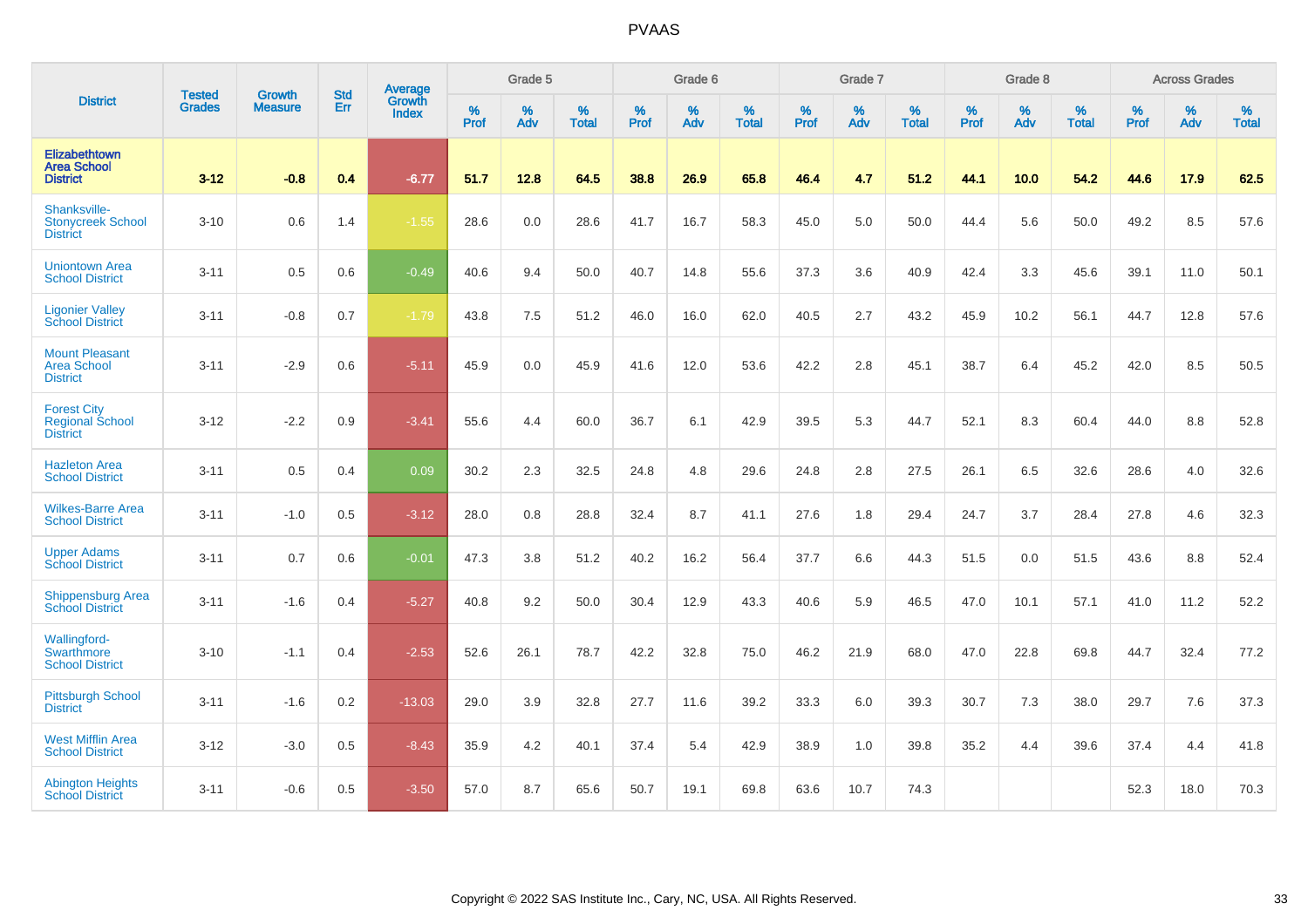|                                                              | <b>Tested</b> | <b>Growth</b>  | <b>Std</b> | Average                |              | Grade 5  |                   |           | Grade 6  |                   |           | Grade 7  |                   |           | Grade 8  |                   |           | <b>Across Grades</b> |                   |
|--------------------------------------------------------------|---------------|----------------|------------|------------------------|--------------|----------|-------------------|-----------|----------|-------------------|-----------|----------|-------------------|-----------|----------|-------------------|-----------|----------------------|-------------------|
| <b>District</b>                                              | <b>Grades</b> | <b>Measure</b> | Err        | Growth<br><b>Index</b> | $\%$<br>Prof | %<br>Adv | %<br><b>Total</b> | %<br>Prof | %<br>Adv | %<br><b>Total</b> | %<br>Prof | %<br>Adv | %<br><b>Total</b> | %<br>Prof | %<br>Adv | %<br><b>Total</b> | %<br>Prof | %<br>Adv             | %<br><b>Total</b> |
| Elizabethtown<br><b>Area School</b><br><b>District</b>       | $3 - 12$      | $-0.8$         | 0.4        | $-6.77$                | 51.7         | 12.8     | 64.5              | 38.8      | 26.9     | 65.8              | 46.4      | 4.7      | 51.2              | 44.1      | 10.0     | 54.2              | 44.6      | 17.9                 | 62.5              |
| <b>Global Leadership</b><br><b>Academy Charter</b><br>School | $3-8$         | 0.6            | 1.9        | $-0.38$                | 21.4         | 0.0      | 21.4              |           |          |                   | 14.3      | 0.0      | 14.3              | 25.0      | 0.0      | 25.0              | 13.4      | 0.0                  | 13.4              |
| <b>Infinity Charter</b><br>School                            | $3-8$         | $-0.5$         | 1.3        | $-1.47$                | 72.7         | 22.7     | 95.4              | 50.0      | 38.5     | 88.5              | 62.5      | 25.0     | 87.5              | 68.2      | 18.2     | 86.4              | 56.6      | 31.5                 | 88.1              |
| <b>Frazier School</b><br><b>District</b>                     | $3 - 11$      | $-1.8$         | 0.8        | $-3.66$                | 49.0         | 3.9      | 52.9              | 48.8      | 17.5     | 66.2              | 43.0      | 12.8     | 55.8              | 20.4      | 3.7      | 24.1              | 40.8      | 10.9                 | 51.7              |
| <b>Shade-Central City</b><br><b>School District</b>          | $3 - 11$      | $-2.8$         | 1.4        | $-2.71$                | 43.8         | 0.0      | 43.8              | 44.4      | 14.8     | 59.3              | 25.0      | 0.0      | 25.0              | 29.2      | 0.0      | 29.2              | 35.1      | 6.0                  | 41.0              |
| <b>Mastery Charter</b><br>School John Wister<br>Elementary   | $3-5$         | 2.7            | 2.5        | 1.08                   | 8.3          | 0.0      | 8.3               |           |          |                   |           |          |                   |           |          |                   | 10.8      | 0.0                  | 10.8              |
| <b>Carbondale Area</b><br><b>School District</b>             | $3 - 10$      | $-1.3$         | 0.7        | $-2.95$                | 34.5         | 0.0      | 34.5              | 23.1      | 2.2      | 25.3              | 29.4      | 3.5      | 32.9              | 42.4      | 5.7      | 48.1              | 30.0      | 3.2                  | 33.3              |
| <b>Forest Area School</b><br><b>District</b>                 | $3 - 11$      | $-1.6$         | 1.2        | $-2.10$                | 45.8         | 0.0      | 45.8              | 37.5      | 4.2      | 41.7              | 24.2      | 12.1     | 36.4              | 28.1      | 3.1      | 31.2              | 40.8      | 6.6                  | 47.4              |
| <b>Burrell School</b><br><b>District</b>                     | $3 - 11$      | $-3.3$         | 0.7        | $-4.68$                | 50.0         | 0.9      | 50.9              | 46.2      | 7.7      | 53.8              | 46.8      | 6.5      | 53.2              | 41.0      | 4.9      | 45.9              | 45.9      | 7.5                  | 53.4              |
| <b>Shikellamy School</b><br><b>District</b>                  | $3 - 10$      | $-2.8$         | 0.5        | $-7.15$                | 47.9         | 5.7      | 53.6              | 29.1      | 9.8      | 38.9              | 41.5      | 8.5      | 50.0              | 35.8      | 7.4      | 43.2              | 38.2      | 9.0                  | 47.3              |
| <b>Trinity Area School</b><br><b>District</b>                | $3 - 11$      | $-0.1$         | 0.4        | $-3.05$                | 55.8         | 12.7     | 68.5              | 43.1      | 14.7     | 57.8              | 48.7      | 9.2      | 58.0              | 48.2      | 13.5     | 61.6              | 46.8      | 15.3                 | 62.1              |
| <b>Propel Charter</b><br>School - Braddock<br><b>Hills</b>   | $3 - 11$      | $-3.7$         | 0.8        | $-5.22$                | 19.6         | 1.8      | 21.4              | 15.8      | 3.5      | 19.3              | 19.0      | 0.0      | 19.0              | 14.5      | 2.9      | 17.4              | 15.6      | 1.9                  | 17.5              |
| <b>Vision Academy</b><br><b>Charter School</b>               | $3-8$         | $-0.9$         | 1.2        | $-2.67$                | 35.7         | 0.0      | 35.7              | 36.0      | 0.0      | 36.0              | 37.1      | 2.9      | 40.0              | 28.6      | 0.0      | 28.6              | 32.1      | 1.1                  | 33.2              |
| <b>Insight PA Cyber</b><br><b>Charter School</b>             | $3 - 11$      | $-1.0$         | 1.6        | $-1.68$                | 29.4         | 0.0      | 29.4              | 31.6      | 5.3      | 36.8              | 37.0      | 11.1     | 48.2              | 48.2      | 11.1     | 59.3              | 41.5      | 9.2                  | 50.8              |
| <b>Fleetwood Area</b><br><b>School District</b>              | $3 - 10$      | $-1.3$         | 0.5        | $-3.53$                | 44.8         | 6.0      | 50.8              | 37.4      | 6.4      | 43.9              | 37.0      | 6.2      | 43.2              | 45.1      | 8.0      | 53.1              | 42.1      | 7.7                  | 49.9              |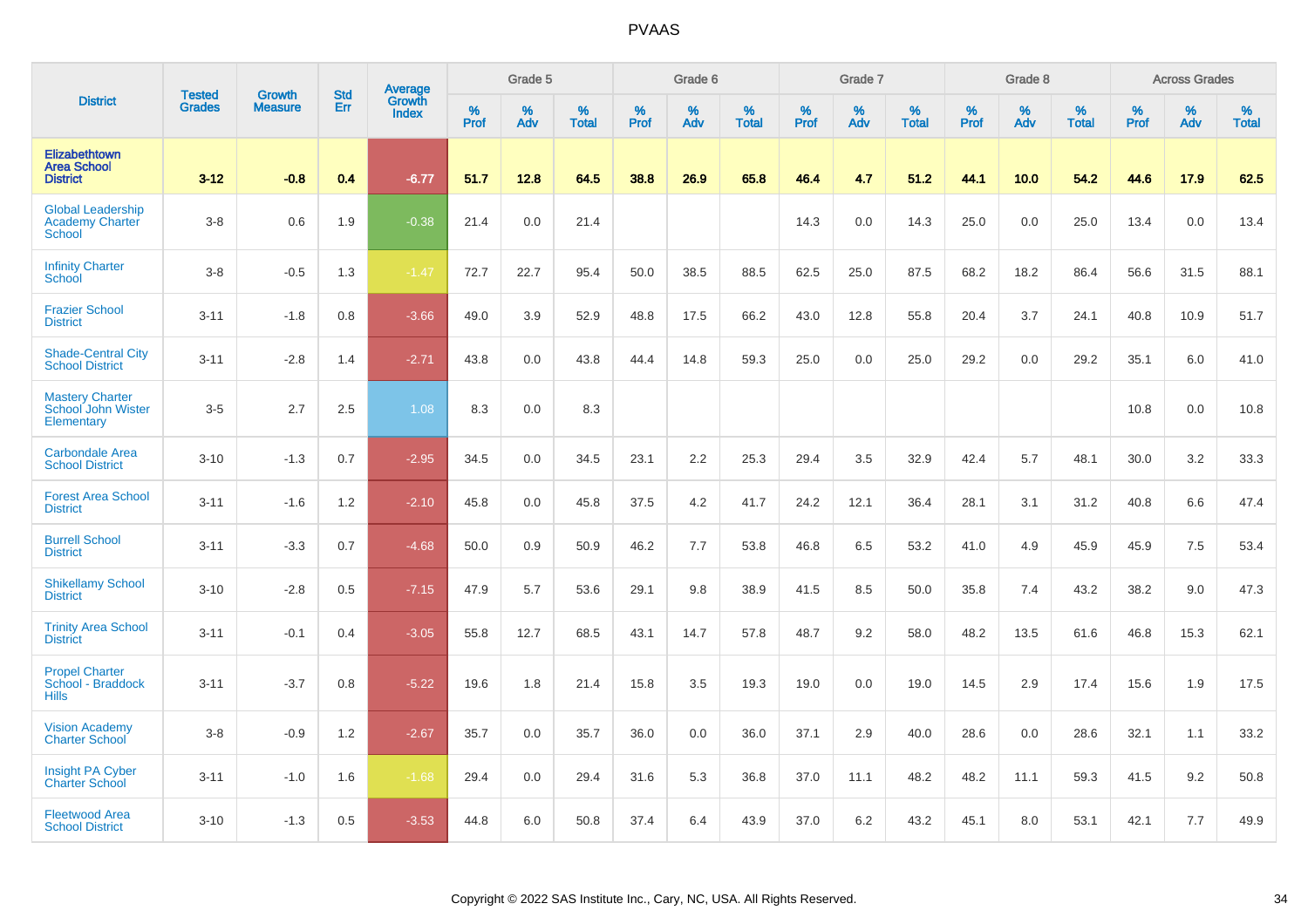|                                                           | <b>Tested</b> | <b>Growth</b>  | <b>Std</b> |                                   |                     | Grade 5  |                   |              | Grade 6  |                   |              | Grade 7  |                   |              | Grade 8  |                   |                  | <b>Across Grades</b> |                   |
|-----------------------------------------------------------|---------------|----------------|------------|-----------------------------------|---------------------|----------|-------------------|--------------|----------|-------------------|--------------|----------|-------------------|--------------|----------|-------------------|------------------|----------------------|-------------------|
| <b>District</b>                                           | <b>Grades</b> | <b>Measure</b> | Err        | Average<br>Growth<br><b>Index</b> | $\%$<br><b>Prof</b> | %<br>Adv | %<br><b>Total</b> | $\%$<br>Prof | %<br>Adv | %<br><b>Total</b> | $\%$<br>Prof | %<br>Adv | %<br><b>Total</b> | $\%$<br>Prof | %<br>Adv | %<br><b>Total</b> | %<br><b>Prof</b> | %<br>Adv             | %<br><b>Total</b> |
| Elizabethtown<br><b>Area School</b><br><b>District</b>    | $3 - 12$      | $-0.8$         | 0.4        | $-6.77$                           | 51.7                | 12.8     | 64.5              | 38.8         | 26.9     | 65.8              | 46.4         | 4.7      | 51.2              | 44.1         | 10.0     | 54.2              | 44.6             | 17.9                 | 62.5              |
| <b>Valley Grove</b><br><b>School District</b>             | $3 - 10$      | 0.6            | 0.8        | $-0.07$                           | 56.2                | 8.3      | 64.6              | 55.9         | 8.5      | 64.4              | 43.4         | 9.4      | 52.8              | 53.7         | 7.4      | 61.1              | 48.3             | 9.3                  | 57.6              |
| <b>Muhlenberg</b><br><b>School District</b>               | $3 - 10$      | $-2.8$         | 0.4        | $-7.00$                           | 35.9                | 1.4      | 37.2              | 23.8         | 0.9      | 24.7              | 27.7         | 2.0      | 29.6              | 26.4         | 1.4      | 27.8              | 28.8             | 3.0                  | 31.8              |
| <b>Harmony Area</b><br><b>School District</b>             | $3 - 10$      | 0.8            | 1.8        | $-0.67$                           | 43.8                | 0.0      | 43.8              | 54.2         | 12.5     | 66.7              | 33.3         | 0.0      | 33.3              |              |          |                   | 43.6             | 6.4                  | 50.0              |
| Northern Lebanon<br><b>School District</b>                | $3 - 11$      | $-3.3$         | 0.5        | $-6.34$                           | 51.7                | 3.4      | 55.2              | 43.1         | 9.2      | 52.3              | 35.3         | 1.3      | 36.6              | 32.3         | 2.6      | 34.8              | 41.8             | 7.5                  | 49.3              |
| <b>Central Valley</b><br><b>School District</b>           | $3 - 10$      | $-2.0$         | 0.5        | $-4.47$                           | 44.1                | 4.2      | 48.2              | 39.3         | 25.0     | 64.3              | 50.3         | 9.2      | 59.5              | 41.9         | 8.8      | 50.7              | 46.3             | 13.9                 | 60.2              |
| <b>Freeport Area</b><br><b>School District</b>            | $3 - 10$      | 0.2            | 0.6        | $-0.91$                           | 65.4                | 10.0     | 75.4              | 35.8         | 23.6     | 59.4              | 57.0         | 14.1     | 71.1              | 53.5         | 20.2     | 73.6              | 52.5             | 17.7                 | 70.1              |
| <b>Oswayo Valley</b><br>School District                   | $3 - 12$      | $-0.7$         | 1.2        | $-2.92$                           | 62.1                | 13.8     | 75.9              | 40.7         | 18.5     | 59.3              | 48.2         | 0.0      | 48.2              | 51.6         | 6.4      | 58.1              | 54.7             | 11.8                 | 66.5              |
| <b>Hempfield Area</b><br><b>School District</b>           | $3 - 12$      | $-0.3$         | 0.3        | $-3.43$                           | 55.2                | 8.7      | 63.9              | 41.4         | 20.3     | 61.6              | 52.8         | 14.0     | 66.8              | 50.0         | 12.4     | 62.4              | 48.7             | 16.2                 | 64.9              |
| <b>Northern Lehigh</b><br><b>School District</b>          | $3 - 12$      | $-0.6$         | 0.7        | $-1.20$                           | 52.1                | 2.1      | 54.2              | 44.4         | 6.2      | 50.6              | 36.7         | 4.2      | 40.8              | 41.7         | 5.6      | 47.2              | 42.1             | 5.6                  | 47.7              |
| <b>Union Area School</b><br><b>District</b>               | $3 - 11$      | $-1.4$         | 0.9        | $-1.79$                           | 66.7                | 7.7      | 74.4              | 41.4         | 15.5     | 56.9              | 43.9         | 5.3      | 49.1              | 55.6         | 8.9      | 64.4              | 47.6             | 12.4                 | 60.1              |
| <b>Lower Dauphin</b><br><b>School District</b>            | $3 - 11$      | $-0.9$         | 0.4        | $-4.32$                           | 52.7                | 13.3     | 66.0              | 42.7         | 15.9     | 58.6              | 48.9         | 8.1      | 57.0              | 32.9         | 10.8     | 43.7              | 44.6             | 14.8                 | 59.4              |
| Susquehanna<br><b>Community School</b><br><b>District</b> | $3 - 11$      | 0.1            | 0.9        | $-1.03$                           | 47.1                | 7.8      | 54.9              | 43.1         | 12.1     | 55.2              | 43.5         | 6.5      | 50.0              | 36.7         | 2.0      | 38.8              | 40.9             | 10.7                 | 51.6              |
| <b>Crestwood School</b><br><b>District</b>                | $3 - 11$      | $-0.8$         | 0.5        | $-2.05$                           | 50.0                | 6.1      | 56.1              | 48.2         | 26.2     | 74.4              | 51.1         | 5.0      | 56.1              | 47.9         | 13.2     | 61.1              | 48.5             | 14.6                 | 63.2              |
| <b>Saint Clair Area</b><br><b>School District</b>         | $3 - 8$       | $-1.8$         | 0.9        | $-2.93$                           | 43.4                | 1.9      | 45.3              | 58.0         | 6.0      | 64.0              | 36.5         | 7.7      | 44.2              | 41.5         | 2.4      | 43.9              | 43.9             | 4.7                  | 48.6              |
| Catasaugua Area<br><b>School District</b>                 | $3 - 12$      | $-1.3$         | 0.7        | $-4.82$                           | 30.1                | 0.0      | 30.1              | 55.4         | 9.5      | 64.9              | 33.3         | 2.9      | 36.3              | 24.4         | 7.8      | 32.2              | 36.9             | 5.3                  | 42.2              |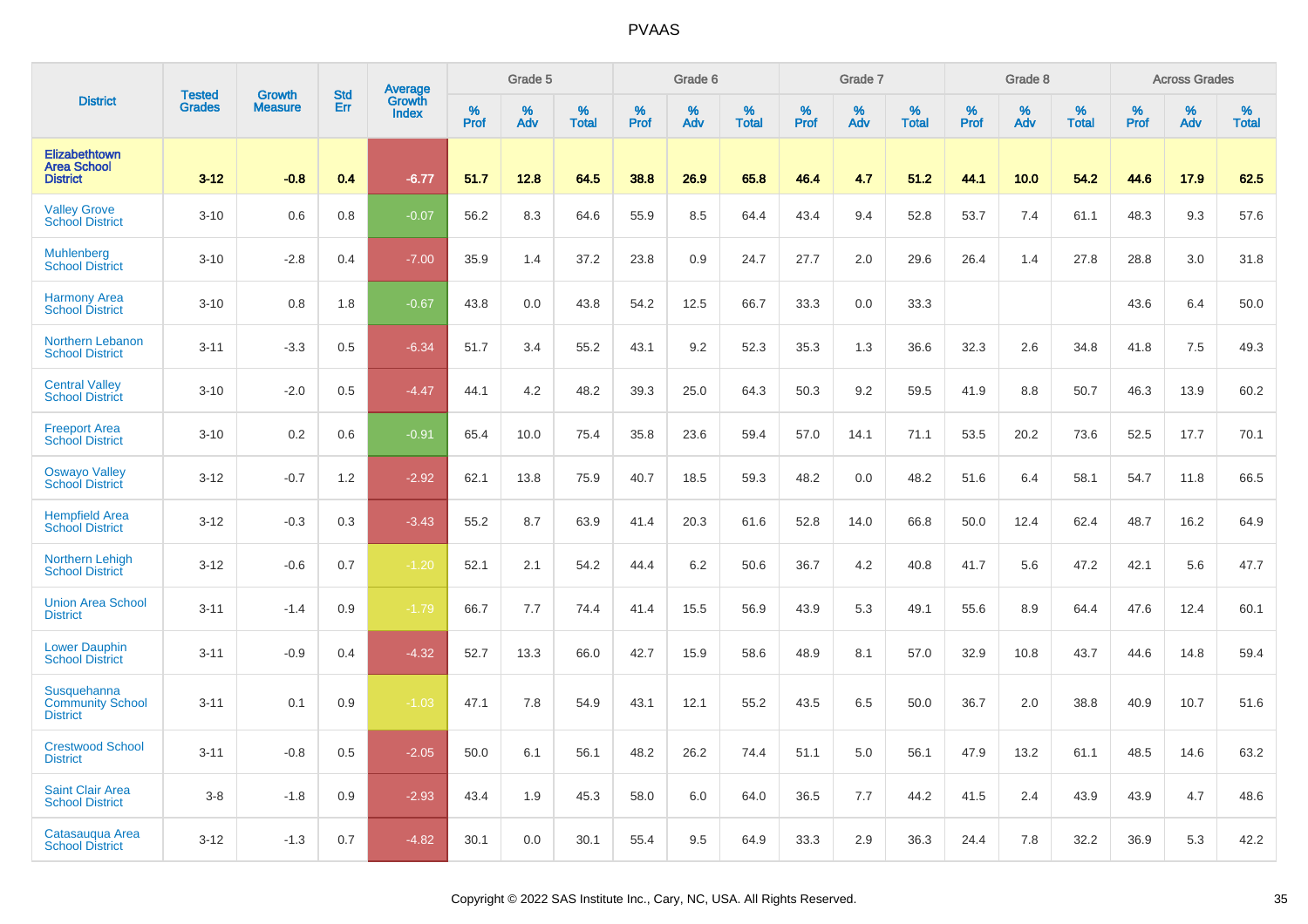|                                                                           | <b>Tested</b> | <b>Growth</b>  | <b>Std</b> | Average                |                     | Grade 5  |                   |              | Grade 6  |                   |           | Grade 7  |                   |              | Grade 8  |                   |                  | <b>Across Grades</b> |                   |
|---------------------------------------------------------------------------|---------------|----------------|------------|------------------------|---------------------|----------|-------------------|--------------|----------|-------------------|-----------|----------|-------------------|--------------|----------|-------------------|------------------|----------------------|-------------------|
| <b>District</b>                                                           | <b>Grades</b> | <b>Measure</b> | Err        | Growth<br><b>Index</b> | $\%$<br><b>Prof</b> | %<br>Adv | %<br><b>Total</b> | $\%$<br>Prof | %<br>Adv | %<br><b>Total</b> | %<br>Prof | %<br>Adv | %<br><b>Total</b> | $\%$<br>Prof | %<br>Adv | %<br><b>Total</b> | %<br><b>Prof</b> | %<br>Adv             | %<br><b>Total</b> |
| <b>Elizabethtown</b><br><b>Area School</b><br><b>District</b>             | $3 - 12$      | $-0.8$         | 0.4        | $-6.77$                | 51.7                | 12.8     | 64.5              | 38.8         | 26.9     | 65.8              | 46.4      | 4.7      | 51.2              | 44.1         | 10.0     | 54.2              | 44.6             | 17.9                 | 62.5              |
| <b>Young Scholars</b><br><b>Charter School</b>                            | $6-8$         | 0.5            | 0.9        | $-0.06$                |                     |          |                   | 23.2         | 5.4      | 28.6              | 14.3      | 5.7      | 20.0              | 13.0         | 0.0      | 13.0              | 16.3             | 3.4                  | 19.7              |
| <b>Central Greene</b><br><b>School District</b>                           | $3 - 11$      | $-1.8$         | 0.6        | $-3.71$                | 35.0                | 0.0      | 35.0              | 40.0         | 9.5      | 49.5              | 33.3      | 5.0      | 38.3              | 31.5         | 1.8      | 33.3              | 35.2             | 5.2                  | 40.3              |
| <b>Lincoln Charter</b><br>School                                          | $3 - 5$       | 1.2            | 1.4        | 0.81                   | 17.7                | 0.0      | 17.7              |              |          |                   |           |          |                   |              |          |                   | 14.5             | 1.2                  | 15.7              |
| Community<br>Academy Of<br>Philadelphia<br><b>Charter School</b>          | $3 - 11$      | $-4.1$         | 1.0        | $-4.18$                | 22.5                | 0.0      | 22.5              | 27.3         | 0.0      | 27.3              | 33.3      | 2.8      | 36.1              | 12.2         | 0.0      | 12.2              | 24.9             | 1.4                  | 26.3              |
| <b>Lehigh Valley Dual</b><br><b>Language Charter</b><br>School            | $3-8$         | $-0.8$         | 2.5        | $-1.32$                | 8.3                 | 0.0      | 8.3               | 58.3         | 0.0      | 58.3              |           |          |                   |              |          |                   | 34.3             | 0.0                  | 34.3              |
| <b>Montgomery Area</b><br><b>School District</b>                          | $3 - 11$      | $-2.0$         | 0.8        | $-5.29$                | 56.8                | 6.8      | 63.5              | 43.6         | 19.4     | 62.9              | 34.7      | 4.2      | 38.9              | 50.0         | 6.9      | 56.9              | 42.9             | 11.7                 | 54.6              |
| <b>Sullivan County</b><br><b>School District</b>                          | $3 - 10$      | $-3.1$         | 1.0        | $-3.25$                | 23.8                | 2.4      | 26.2              | 62.0         | 6.0      | 68.0              | 41.2      | 5.9      | 47.1              | 40.0         | 2.9      | 42.9              | 40.0             | 6.0                  | 46.0              |
| <b>Montoursville Area</b><br><b>School District</b>                       | $3 - 12$      | $-1.3$         | 0.5        | $-4.72$                | 54.2                | 10.7     | 64.9              | 55.2         | 16.8     | 72.0              | 51.1      | 7.5      | 58.6              | 45.4         | 10.6     | 56.0              | 48.5             | 14.2                 | 62.6              |
| <b>Harbor Creek</b><br><b>School District</b>                             | $3 - 11$      | $-2.4$         | 0.5        | $-6.75$                | 61.7                | 20.8     | 82.5              | 37.4         | 36.3     | 73.7              | 55.9      | 13.3     | 69.2              | 45.4         | 12.3     | 57.8              | 48.7             | 24.9                 | 73.6              |
| <b>Panther Valley</b><br><b>School District</b>                           | $3 - 12$      | 0.1            | 0.6        | $-1.12$                | 26.7                | 1.0      | 27.6              | 33.1         | 1.6      | 34.7              | 34.6      | 2.7      | 37.3              | 32.7         | 4.7      | 37.4              | 31.1             | 4.0                  | 35.1              |
| <b>West Shore School</b><br><b>District</b>                               | $3 - 12$      | $-0.2$         | 0.3        | $-2.49$                | 46.3                | 8.2      | 54.5              | 44.4         | 15.0     | 59.4              | 44.4      | 8.2      | 52.7              | 42.8         | 11.8     | 54.6              | 42.7             | 13.2                 | 55.9              |
| <b>Norwin School</b><br><b>District</b>                                   | $3 - 11$      | $-0.6$         | 0.3        | $-3.90$                | 59.5                | 18.6     | 78.1              | 40.9         | 36.6     | 77.4              | 60.2      | 18.0     | 78.3              | 52.5         | 13.8     | 66.4              | 51.8             | 24.9                 | 76.7              |
| <b>Erie Rise</b><br>Leadership<br><b>Academy Charter</b><br><b>School</b> | $3 - 8$       | 0.0            | 1.2        | $-0.41$                | 17.9                | 0.0      | 17.9              | 6.9          | 0.0      | 6.9               | 4.8       | 2.4      | 7.1               | 0.0          | 0.0      | 0.0               | 7.8              | 0.5                  | 8.3               |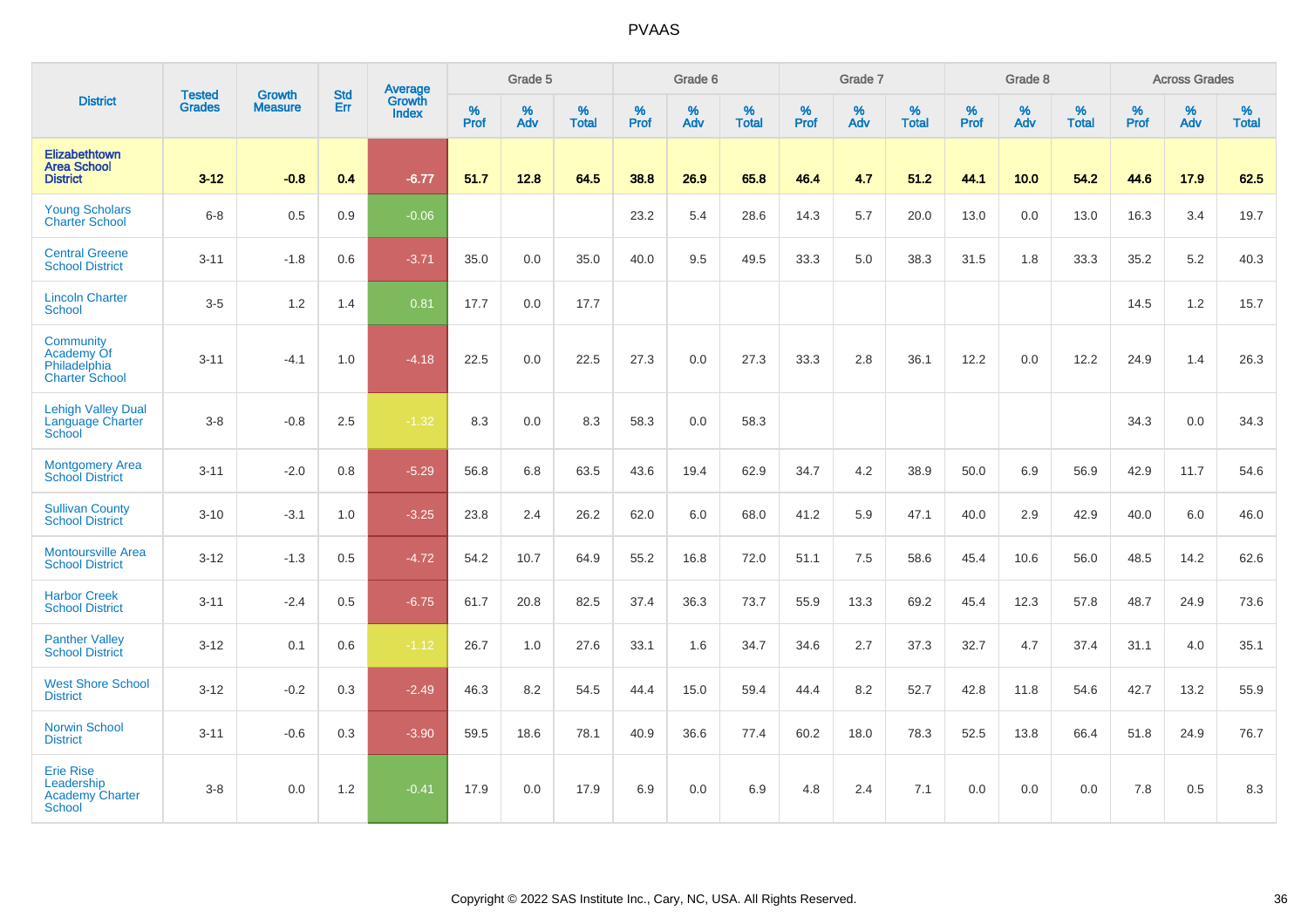|                                                               |                                | <b>Growth</b>  | <b>Std</b> | Average                |              | Grade 5  |                   |           | Grade 6  |                   |           | Grade 7  |                   |           | Grade 8  |                   |           | <b>Across Grades</b> |                   |
|---------------------------------------------------------------|--------------------------------|----------------|------------|------------------------|--------------|----------|-------------------|-----------|----------|-------------------|-----------|----------|-------------------|-----------|----------|-------------------|-----------|----------------------|-------------------|
| <b>District</b>                                               | <b>Tested</b><br><b>Grades</b> | <b>Measure</b> | Err        | Growth<br><b>Index</b> | $\%$<br>Prof | %<br>Adv | %<br><b>Total</b> | %<br>Prof | %<br>Adv | %<br><b>Total</b> | %<br>Prof | %<br>Adv | %<br><b>Total</b> | %<br>Prof | %<br>Adv | %<br><b>Total</b> | %<br>Prof | %<br>Adv             | %<br><b>Total</b> |
| <b>Elizabethtown</b><br><b>Area School</b><br><b>District</b> | $3 - 12$                       | $-0.8$         | 0.4        | $-6.77$                | 51.7         | 12.8     | 64.5              | 38.8      | 26.9     | 65.8              | 46.4      | 4.7      | 51.2              | 44.1      | 10.0     | 54.2              | 44.6      | 17.9                 | 62.5              |
| <b>Pine-Richland</b><br><b>School District</b>                | $3 - 11$                       | $-3.0$         | 0.3        | $-8.46$                | 58.0         | 19.8     | 77.8              | 55.8      | 26.4     | 82.2              | 57.0      | 18.5     | 75.6              | 56.2      | 27.0     | 83.3              | 52.7      | 28.2                 | 80.9              |
| <b>Monessen City</b><br><b>School District</b>                | $3 - 10$                       | $-3.2$         | 1.2        | $-2.75$                | 20.0         | 0.0      | 20.0              | 18.0      | 2.6      | 20.5              | 13.3      | 0.0      | 13.3              | 4.8       | 0.0      | 4.8               | 15.2      | 0.6                  | 15.8              |
| <b>Kiski Area School</b><br><b>District</b>                   | $3 - 11$                       | $-2.3$         | 0.4        | $-5.07$                | 50.9         | 4.2      | 55.2              | 41.3      | 18.4     | 59.6              | 53.8      | 7.5      | 61.3              | 45.8      | 5.0      | 50.8              | 47.0      | 13.3                 | 60.4              |
| <b>Steelton-Highspire</b><br><b>School District</b>           | $3 - 11$                       | $-1.9$         | 0.7        | $-3.25$                | 21.9         | 0.0      | 21.9              | 11.5      | 0.0      | 11.5              | 3.8       | 0.0      | 3.8               | 5.9       | 0.0      | 5.9               | 9.0       | 0.0                  | 9.0               |
| Quakertown<br><b>Community School</b><br><b>District</b>      | $3 - 12$                       | $-1.6$         | 0.4        | $-7.86$                | 50.0         | 4.9      | 54.9              | 40.2      | 19.3     | 59.5              | 40.4      | 7.5      | 47.8              | 42.6      | 17.3     | 59.9              | 42.5      | 12.6                 | 55.1              |
| <b>Propel Charter</b><br>School-Hazelwood                     | $3 - 8$                        | $-0.7$         | 1.2        | $-1.40$                | 6.7          | 0.0      | 6.7               | 14.3      | 0.0      | 14.3              | 14.3      | 4.8      | 19.0              | 16.0      | 0.0      | 16.0              | 10.2      | 0.6                  | 10.8              |
| <b>Upper Dauphin</b><br>Area School<br><b>District</b>        | $3 - 11$                       | $-1.6$         | 0.8        | $-4.84$                | 40.3         | 1.6      | 41.9              | 41.7      | 16.7     | 58.3              | 48.6      | 8.1      | 56.8              | 41.4      | 8.6      | 50.0              | 42.4      | 12.8                 | 55.2              |
| <b>Wilmington Area</b><br><b>School District</b>              | $3 - 11$                       | $-0.8$         | 0.8        | $-1.48$                | 60.3         | 13.8     | 74.1              | 43.3      | 11.7     | 55.0              | 33.3      | 11.8     | 45.1              | 32.2      | 10.2     | 42.4              | 43.2      | 13.4                 | 56.6              |
| <b>Alliance For</b><br><b>Progress Charter</b><br>School      | $3-8$                          | $-1.1$         | 1.2        | $-3.25$                | 12.5         | 0.0      | 12.5              | 32.0      | 0.0      | 32.0              | 26.9      | 0.0      | 26.9              | 3.4       | 0.0      | 3.4               | 19.4      | 0.0                  | 19.4              |
| <b>Steel Valley</b><br><b>School District</b>                 | $3 - 11$                       | $-2.9$         | 0.7        | $-6.65$                | 38.4         | 1.2      | 39.5              | 37.1      | 14.5     | 51.6              | 26.5      | 3.6      | 30.1              | 26.7      | 6.7      | 33.3              | 35.3      | 10.2                 | 45.5              |
| <b>Austin Area School</b><br><b>District</b>                  | $3 - 11$                       | $-0.5$         | 1.7        | $-1.08$                | 38.5         | 7.7      | 46.2              | 61.5      | 0.0      | 61.5              | 26.7      | 0.0      | 26.7              | 56.2      | 6.2      | 62.5              | 40.5      | 4.0                  | 44.6              |
| <b>Clearfield Area</b><br><b>School District</b>              | $3 - 10$                       | $-0.5$         | 0.5        | $-1.87$                | 37.9         | 3.2      | 41.1              | 35.8      | 5.8      | 41.6              | 39.0      | 1.5      | 40.4              | 32.4      | 4.1      | 36.6              | 35.2      | 5.8                  | 41.0              |
| Morrisville Borough<br><b>School District</b>                 | $3 - 11$                       | $-0.9$         | 0.9        | $-1.54$                | 28.3         | 3.3      | 31.7              | 19.2      | 1.9      | 21.2              | 32.7      | 0.0      | 32.7              | 27.9      | 0.0      | 27.9              | 27.6      | 1.9                  | 29.5              |
| Cornwall-Lebanon<br><b>School District</b>                    | $3 - 11$                       | $-0.8$         | 0.3        | $-2.72$                | 46.8         | 6.1      | 52.9              | 45.0      | 15.9     | 60.9              | 48.6      | 7.2      | 55.8              | 49.4      | 12.2     | 61.6              | 44.4      | 12.6                 | 57.0              |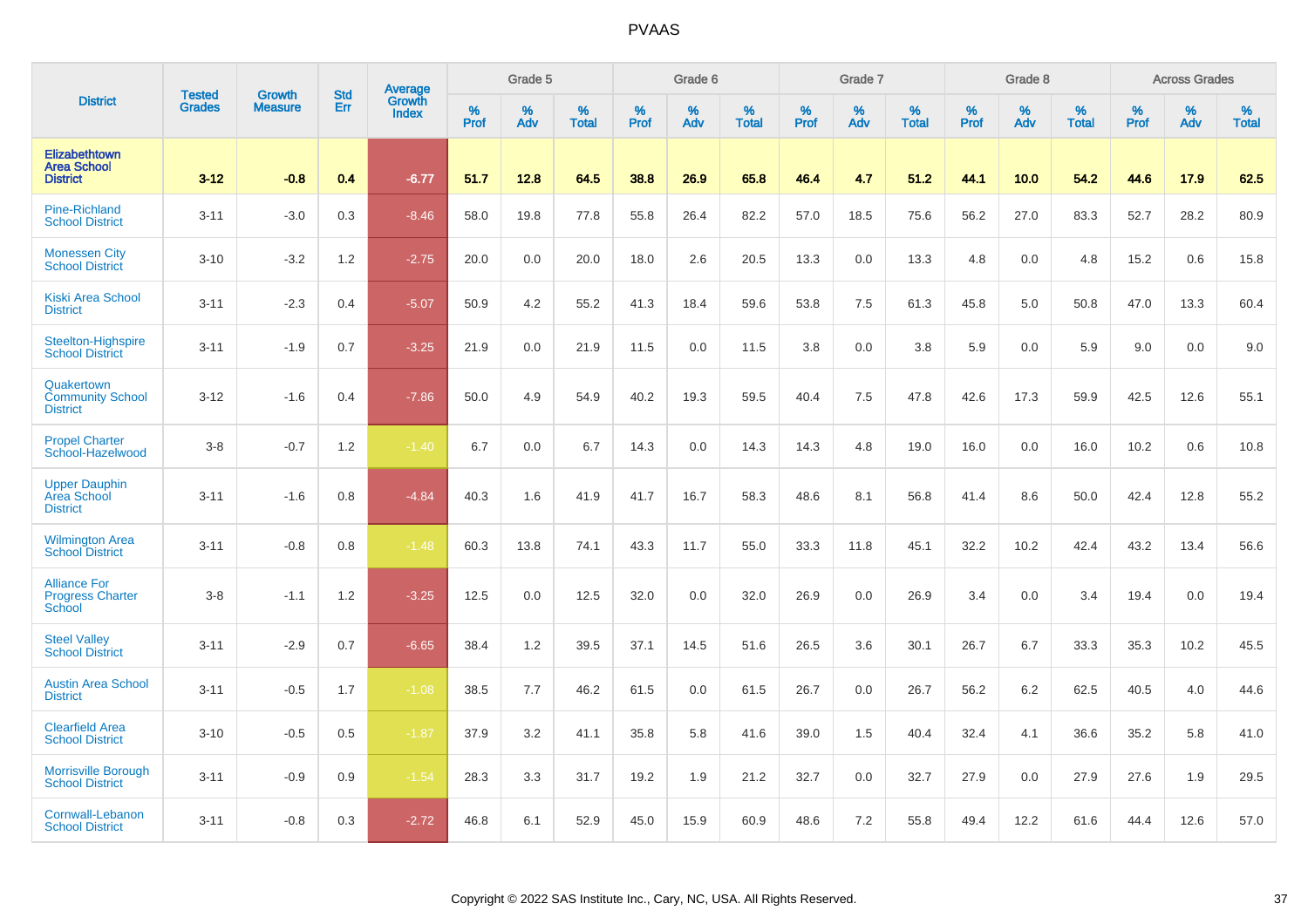|                                                                                |                                | <b>Growth</b>  | <b>Std</b> | <b>Average</b><br>Growth |              | Grade 5  |                   |           | Grade 6  |                   |           | Grade 7  |                   |                  | Grade 8  |                   |           | <b>Across Grades</b> |                   |
|--------------------------------------------------------------------------------|--------------------------------|----------------|------------|--------------------------|--------------|----------|-------------------|-----------|----------|-------------------|-----------|----------|-------------------|------------------|----------|-------------------|-----------|----------------------|-------------------|
| <b>District</b>                                                                | <b>Tested</b><br><b>Grades</b> | <b>Measure</b> | Err        | <b>Index</b>             | $\%$<br>Prof | %<br>Adv | %<br><b>Total</b> | %<br>Prof | %<br>Adv | %<br><b>Total</b> | %<br>Prof | %<br>Adv | %<br><b>Total</b> | %<br><b>Prof</b> | %<br>Adv | %<br><b>Total</b> | %<br>Prof | %<br>Adv             | %<br><b>Total</b> |
| Elizabethtown<br><b>Area School</b><br><b>District</b>                         | $3 - 12$                       | $-0.8$         | 0.4        | $-6.77$                  | 51.7         | 12.8     | 64.5              | 38.8      | 26.9     | 65.8              | 46.4      | 4.7      | 51.2              | 44.1             | 10.0     | 54.2              | 44.6      | 17.9                 | 62.5              |
| <b>Young Scholars of</b><br><b>Greater Allegheny</b><br><b>Charter School</b>  | $3 - 8$                        | $-1.6$         | 1.7        | $-1.89$                  | 26.3         | 0.0      | 26.3              | 40.0      | 0.0      | 40.0              | 35.0      | 0.0      | 35.0              |                  |          |                   | 29.9      | 0.8                  | 30.8              |
| <b>Reach Cyber</b><br>Charter School                                           | $3 - 11$                       | $-2.6$         | 0.9        | $-2.78$                  | 52.4         | 4.8      | 57.1              | 52.2      | 8.7      | 60.9              | 38.5      | 1.9      | 40.4              | 47.5             | 5.1      | 52.5              | 46.8      | 5.5                  | 52.3              |
| Mariana Bracetti<br><b>Academy Charter</b><br><b>School</b>                    | $3 - 10$                       | 0.4            | 0.9        | $-0.00$                  | 33.9         | 1.7      | 35.6              | 17.8      | 0.0      | 17.8              | 38.2      | 1.8      | 40.0              | 12.1             | 3.0      | 15.2              | 26.5      | 2.0                  | 28.5              |
| <b>North Hills School</b><br><b>District</b>                                   | $3 - 11$                       | $-1.2$         | 0.4        | $-3.31$                  | 59.2         | 11.6     | 70.8              | 45.2      | 26.0     | 71.2              | 51.8      | 20.0     | 71.8              | 48.3             | 18.4     | 66.7              | 50.2      | 22.0                 | 72.3              |
| <b>Kutztown Area</b><br><b>School District</b>                                 | $3 - 12$                       | $-0.3$         | 0.8        | $-0.89$                  | 59.7         | 6.0      | 65.7              | 46.0      | 17.5     | 63.5              | 37.5      | 17.5     | 55.0              | 50.0             | 10.3     | 60.3              | 48.4      | 17.0                 | 65.5              |
| <b>Iroquois School</b><br><b>District</b>                                      | $3 - 11$                       | $-0.1$         | 0.7        | $-0.86$                  | 55.1         | 9.0      | 64.1              | 39.5      | 19.8     | 59.3              | 38.8      | 6.1      | 44.9              | 44.0             | 10.0     | 54.0              | 42.6      | 12.8                 | 55.4              |
| <b>Blackhawk School</b><br><b>District</b>                                     | $3 - 11$                       | $-3.2$         | 0.5        | $-6.30$                  | 58.7         | 1.4      | 60.1              | 43.4      | 16.4     | 59.8              | 52.8      | 4.9      | 57.7              | 39.7             | 6.7      | 46.4              | 48.1      | 10.9                 | 59.0              |
| <b>Lehighton Area</b><br><b>School District</b>                                | $3 - 11$                       | $-1.0$         | 0.5        | $-3.70$                  | 45.3         | 1.3      | 46.7              | 40.8      | 8.3      | 49.2              | 42.3      | 5.7      | 48.0              | 34.2             | 9.8      | 43.9              | 41.8      | 8.6                  | 50.4              |
| <b>Center For Student</b><br><b>Learning Charter</b><br>School At<br>Pennsbury | $6 - 12$                       | 1.9            | 3.5        | 0.54                     |              |          |                   |           |          |                   |           |          |                   | 25.0             | 8.3      | 33.3              | 26.9      | 3.8                  | 30.8              |
| <b>Burgettstown Area</b><br><b>School District</b>                             | $3 - 11$                       | $-3.6$         | 0.7        | $-4.89$                  | 35.1         | 6.5      | 41.6              | 58.5      | 7.7      | 66.2              | 32.9      | 2.4      | 35.4              | 35.6             | 5.5      | 41.1              | 40.5      | 8.8                  | 49.3              |
| <b>Esperanza Cyber</b><br><b>Charter School</b>                                | $3 - 11$                       | $-2.3$         | 1.3        | $-2.35$                  | 11.8         | 0.0      | 11.8              | 8.7       | 0.0      | 8.7               | 12.8      | 0.0      | 12.8              | 9.1              | 0.0      | 9.1               | 9.4       | 0.8                  | 10.2              |
| <b>Williams Valley</b><br><b>School District</b>                               | $3 - 11$                       | 0.3            | 0.8        | $-0.19$                  | 38.6         | 0.0      | 38.6              | 41.4      | 6.9      | 48.3              | 35.1      | 2.6      | 37.7              | 42.2             | 9.4      | 51.6              | 39.1      | 4.9                  | 44.0              |
| <b>Hanover Area</b><br><b>School District</b>                                  | $3 - 11$                       | $-2.1$         | 0.9        | $-2.93$                  | 29.8         | 0.0      | 29.8              | 14.6      | 9.1      | 23.6              | 15.5      | 0.0      | 15.5              | 14.3             | 2.4      | 16.7              | 20.2      | 2.3                  | 22.5              |
| <b>Tri-Valley School</b><br><b>District</b>                                    | $3 - 10$                       | $-2.4$         | 0.9        | $-3.85$                  | 40.0         | 5.9      | 45.9              | 36.7      | 6.1      | 42.9              | 36.7      | 0.0      | 36.7              | 40.5             | 9.5      | 50.0              | 41.3      | 8.0                  | 49.3              |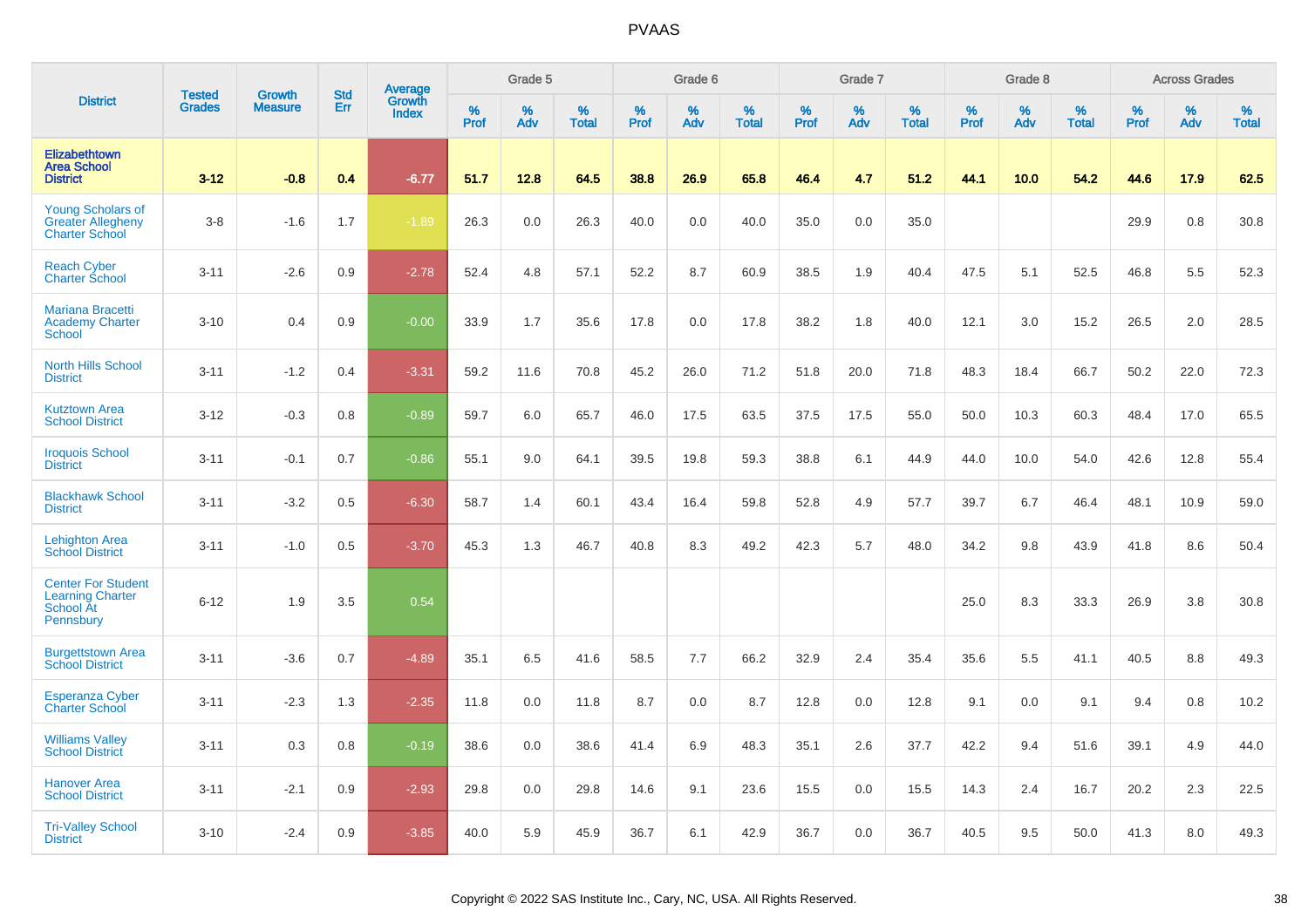|                                                               |                                | <b>Growth</b>  | <b>Std</b> | Average                |              | Grade 5  |                   |           | Grade 6  |                   |           | Grade 7  |                   |           | Grade 8  |                   |           | <b>Across Grades</b> |                   |
|---------------------------------------------------------------|--------------------------------|----------------|------------|------------------------|--------------|----------|-------------------|-----------|----------|-------------------|-----------|----------|-------------------|-----------|----------|-------------------|-----------|----------------------|-------------------|
| <b>District</b>                                               | <b>Tested</b><br><b>Grades</b> | <b>Measure</b> | Err        | Growth<br><b>Index</b> | $\%$<br>Prof | %<br>Adv | %<br><b>Total</b> | %<br>Prof | %<br>Adv | %<br><b>Total</b> | %<br>Prof | %<br>Adv | %<br><b>Total</b> | %<br>Prof | %<br>Adv | %<br><b>Total</b> | %<br>Prof | %<br>Adv             | %<br><b>Total</b> |
| <b>Elizabethtown</b><br><b>Area School</b><br><b>District</b> | $3 - 12$                       | $-0.8$         | 0.4        | $-6.77$                | 51.7         | 12.8     | 64.5              | 38.8      | 26.9     | 65.8              | 46.4      | 4.7      | 51.2              | 44.1      | 10.0     | 54.2              | 44.6      | 17.9                 | 62.5              |
| Eugenio Maria De<br><b>Hostos Charter</b><br><b>School</b>    | $3-8$                          | $-0.5$         | 1.4        | $-1.78$                | 45.8         | 0.0      | 45.8              | 16.7      | 16.7     | 33.3              | 18.2      | 9.1      | 27.3              | 46.7      | 0.0      | 46.7              | 35.0      | 6.7                  | 41.7              |
| <b>Connellsville Area</b><br><b>School District</b>           | $3 - 11$                       | $-2.2$         | 0.4        | $-5.74$                | 34.7         | 3.7      | 38.4              | 32.7      | 6.4      | 39.1              | 27.4      | 5.1      | 32.4              | 33.8      | 3.6      | 37.4              | 33.6      | 5.9                  | 39.6              |
| <b>Springfield School</b><br><b>District</b>                  | $3 - 11$                       | $-0.9$         | 0.4        | $-2.85$                | 58.3         | 23.8     | 82.1              | 53.6      | 25.6     | 79.2              | 58.6      | 20.9     | 79.5              | 51.5      | 18.2     | 69.7              | 52.1      | 26.9                 | 78.9              |
| <b>Shaler Area</b><br><b>School District</b>                  | $3 - 11$                       | $-4.5$         | 0.4        | $-13.13$               | 52.7         | 5.4      | 58.1              | 39.8      | 10.6     | 50.4              | 50.0      | 7.8      | 57.8              | 46.9      | 12.9     | 59.8              | 46.7      | 13.0                 | 59.7              |
| <b>Purchase Line</b><br><b>School District</b>                | $3 - 12$                       | $-1.5$         | 0.8        | $-2.85$                | 37.2         | 5.9      | 43.1              | 40.9      | 6.1      | 47.0              | 39.4      | 3.0      | 42.4              | 30.9      | 3.6      | 34.6              | 39.8      | 6.3                  | 46.1              |
| <b>Franklin Towne</b><br>Charter<br><b>Elementary School</b>  | $3 - 8$                        | $-3.1$         | 1.2        | $-3.10$                | 46.4         | 7.1      | 53.6              | 48.2      | 7.4      | 55.6              | 53.6      | 7.1      | 60.7              | 59.1      | 0.0      | 59.1              | 50.6      | 6.8                  | 57.4              |
| <b>MaST Community</b><br>Charter School II                    | $3 - 10$                       | $-4.6$         | 0.7        | $-6.45$                | 41.0         | 3.0      | 44.0              | 38.7      | 4.3      | 43.0              | 50.0      | 5.9      | 55.9              |           |          |                   | 44.5      | 7.0                  | 51.5              |
| <b>Northgate School</b><br><b>District</b>                    | $3 - 11$                       | $-1.4$         | 0.8        | $-4.26$                | 60.8         | 3.9      | 64.7              | 59.0      | 11.5     | 70.5              | 36.1      | 9.8      | 45.9              | 37.5      | 17.9     | 55.4              | 45.5      | 12.8                 | 58.3              |
| Washington<br><b>School District</b>                          | $3 - 11$                       | $-1.7$         | 0.7        | $-3.97$                | 44.7         | 0.0      | 44.7              | 39.6      | 6.2      | 45.8              | 28.0      | 1.2      | 29.3              | 23.5      | 1.5      | 25.0              | 35.4      | 3.1                  | 38.6              |
| <b>Arts Academy</b><br>Elementary<br><b>Charter School</b>    | $3-5$                          | 0.9            | 2.0        | 0.44                   | 31.6         | 0.0      | 31.6              |           |          |                   |           |          |                   |           |          |                   | 31.8      | 2.3                  | 34.1              |
| <b>Laurel Highlands</b><br><b>School District</b>             | $3 - 11$                       | $-1.7$         | 0.5        | $-3.99$                | 43.1         | 4.4      | 47.5              | 39.4      | 11.6     | 51.0              | 35.7      | 2.9      | 38.6              | 37.8      | 5.5      | 43.3              | 39.8      | 9.6                  | 49.4              |
| <b>Coatesville Area</b><br><b>School District</b>             | $3 - 11$                       | $-0.4$         | 0.4        | $-1.48$                | 28.2         | 1.6      | 29.8              | 30.3      | 2.8      | 33.1              | 30.8      | 4.4      | 35.2              | 26.3      | 2.9      | 29.3              | 28.5      | 3.0                  | 31.5              |
| <b>Blacklick Valley</b><br><b>School District</b>             | $3 - 11$                       | $-0.1$         | 1.0        | $-0.87$                | 29.6         | 0.0      | 29.6              | 52.6      | 7.9      | 60.5              | 35.4      | 0.0      | 35.4              | 34.2      | 0.0      | 34.2              | 43.2      | 3.7                  | 46.9              |
| <b>Waynesboro Area</b><br><b>School District</b>              | $3 - 12$                       | $-2.8$         | 0.4        | $-7.51$                | 42.9         | 6.1      | 49.0              | 38.4      | 14.0     | 52.4              | 37.6      | 7.1      | 44.7              | 37.5      | 12.8     | 50.3              | 41.0      | 12.0                 | 52.9              |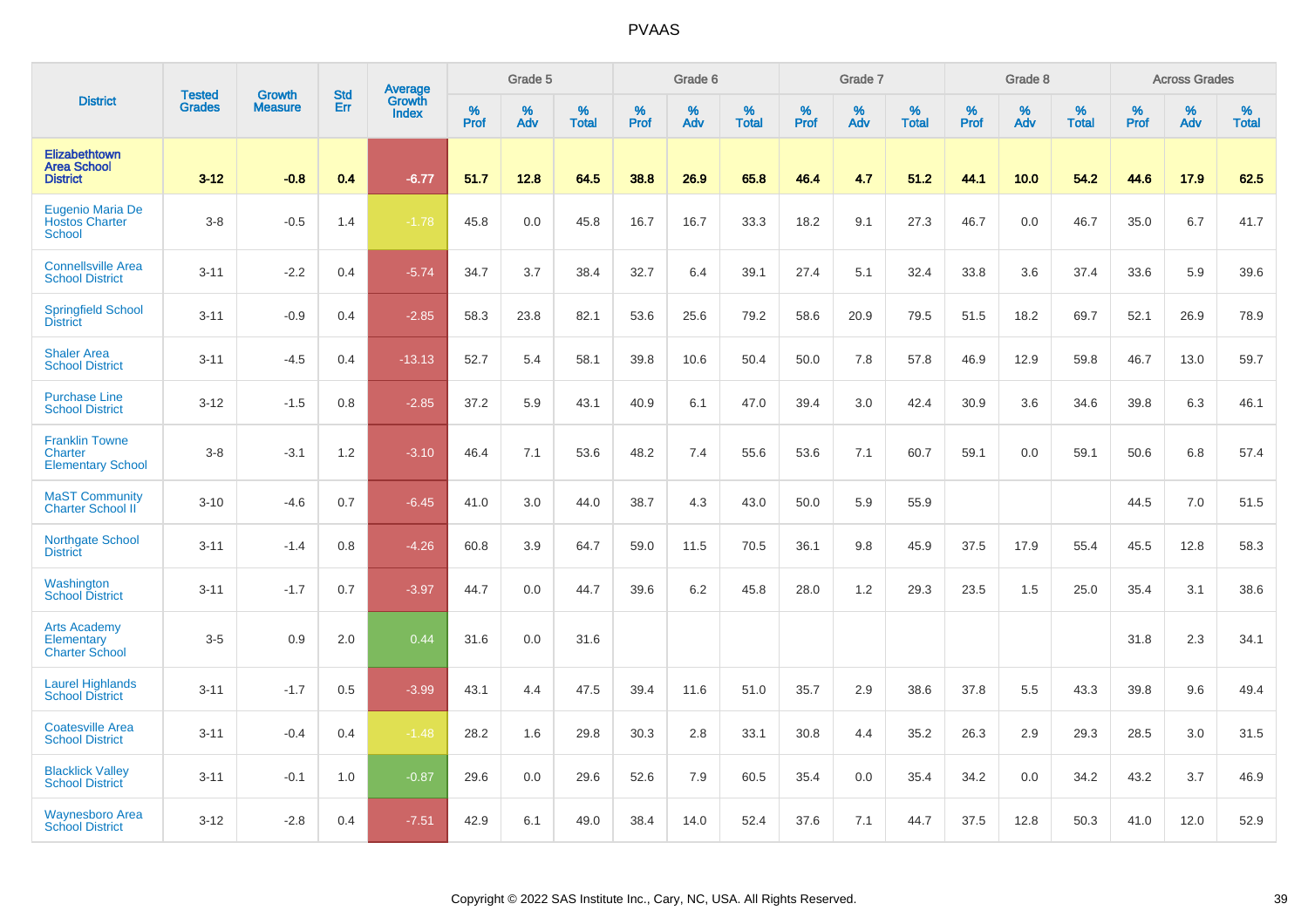|                                                                       | <b>Tested</b> | <b>Growth</b>  | <b>Std</b> | Average<br>Growth |              | Grade 5  |                   |              | Grade 6  |                   |              | Grade 7  |                   |              | Grade 8           |                   |                  | <b>Across Grades</b> |                   |
|-----------------------------------------------------------------------|---------------|----------------|------------|-------------------|--------------|----------|-------------------|--------------|----------|-------------------|--------------|----------|-------------------|--------------|-------------------|-------------------|------------------|----------------------|-------------------|
| <b>District</b>                                                       | <b>Grades</b> | <b>Measure</b> | Err        | <b>Index</b>      | $\%$<br>Prof | %<br>Adv | %<br><b>Total</b> | $\%$<br>Prof | %<br>Adv | %<br><b>Total</b> | $\%$<br>Prof | %<br>Adv | %<br><b>Total</b> | $\%$<br>Prof | %<br>Adv          | %<br><b>Total</b> | %<br><b>Prof</b> | %<br>Adv             | %<br><b>Total</b> |
| <b>Elizabethtown</b><br><b>Area School</b><br><b>District</b>         | $3 - 12$      | $-0.8$         | 0.4        | $-6.77$           | 51.7         | 12.8     | 64.5              | 38.8         | 26.9     | 65.8              | 46.4         | 4.7      | 51.2              | 44.1         | 10.0 <sub>1</sub> | 54.2              | 44.6             | 17.9                 | 62.5              |
| <b>Perseus House</b><br><b>Charter School Of</b><br><b>Excellence</b> | $6 - 11$      | $-0.9$         | 1.2        | $-1.85$           |              |          |                   | 4.8          | 0.0      | 4.8               | 20.4         | 0.0      | 20.4              | 22.7         | 1.5               | 24.2              | 19.2             | 0.7                  | 19.9              |
| <b>Penn Hills Charter</b><br>School of<br>Entrepreneurship            | $3 - 8$       | $-1.5$         | 1.0        | $-3.06$           | 27.3         | 0.0      | 27.3              | 37.1         | 8.6      | 45.7              | 34.2         | 0.0      | 34.2              | 45.4         | 0.0               | 45.4              | 40.8             | 6.4                  | 47.2              |
| <b>Titusville Area</b><br><b>School District</b>                      | $3 - 11$      | $-0.4$         | 0.5        | $-0.96$           | 57.4         | 8.5      | 65.9              | 35.0         | 12.6     | 47.6              | 46.2         | 8.3      | 54.6              | 40.6         | 11.6              | 52.2              | 44.1             | 12.1                 | 56.2              |
| <b>Cameron County</b><br><b>School District</b>                       | $3 - 12$      | $-2.6$         | 1.0        | $-2.51$           | 73.3         | 3.3      | 76.7              | 48.7         | 25.6     | 74.4              | 39.0         | 0.0      | 39.0              | 43.2         | 5.4               | 48.6              | 50.4             | 14.0                 | 64.4              |
| <b>Centre Learning</b><br>Community<br><b>Charter School</b>          | $5-8$         | $-1.3$         | 2.1        | $-1.22$           |              |          |                   |              |          |                   | 37.5         | 12.5     | 50.0              | 47.1         | 11.8              | 58.8              | 51.8             | 16.7                 | 68.5              |
| <b>Windber Area</b><br><b>School District</b>                         | $3 - 11$      | $-1.4$         | 0.7        | $-3.44$           | 49.4         | 13.9     | 63.3              | 49.2         | 14.9     | 64.2              | 49.3         | 9.3      | 58.7              | 57.1         | 10.7              | 67.9              | 49.9             | 11.8                 | 61.7              |
| <b>Moniteau School</b><br><b>District</b>                             | $3 - 11$      | $-1.6$         | 0.7        | $-2.47$           | 43.4         | 7.2      | 50.6              | 33.3         | 19.0     | 52.4              | 32.1         | 6.0      | 38.1              | 44.0         | 1.3               | 45.3              | 40.5             | 10.6                 | 51.1              |
| <b>Carmichaels Area</b><br><b>School District</b>                     | $3 - 10$      | $-2.5$         | 0.8        | $-3.95$           | 35.0         | 1.2      | 36.2              | 25.8         | 7.6      | 33.3              | 33.3         | 1.5      | 34.8              | 35.2         | 1.4               | 36.6              | 32.5             | 3.4                  | 35.9              |
| Springfield<br><b>Township School</b><br><b>District</b>              | $3 - 11$      | $-1.2$         | 0.5        | $-2.84$           | 52.0         | 13.4     | 65.4              | 51.4         | 15.0     | 66.5              | 56.3         | 10.8     | 67.1              | 47.3         | 14.0              | 61.3              | 52.1             | 16.5                 | 68.6              |
| <b>Easton Arts</b><br>Academy<br>Elementary<br><b>Charter School</b>  | $3-5$         | 0.7            | 2.6        | 0.29              | 45.8         | 4.2      | 50.0              |              |          |                   |              |          |                   |              |                   |                   | 37.2             | 4.6                  | 41.9              |
| <b>Camp Hill School</b><br><b>District</b>                            | $3 - 12$      | $-2.3$         | 0.7        | $-3.72$           | 65.4         | 17.3     | 82.7              | 53.3         | 8.0      | 61.3              | 63.7         | 5.5      | 69.2              | 49.6         | 15.3              | 64.9              | 52.7             | 18.6                 | 71.3              |
| <b>Avonworth School</b><br><b>District</b>                            | $3 - 10$      | $-0.8$         | 0.5        | $-1.38$           | 49.6         | 18.0     | 67.6              | 49.6         | 25.6     | 75.2              | 62.3         | 7.7      | 70.0              | 61.0         | 16.1              | 77.1              | 52.4             | 20.5                 | 72.8              |
| Independence<br><b>Charter School</b><br>West                         | $3 - 7$       | $-3.2$         | 1.8        | $-2.35$           | 14.3         | 0.0      | 14.3              | 15.4         | 7.7      | 23.1              | 15.8         | 0.0      | 15.8              |              |                   |                   | 15.0             | 2.6                  | 17.7              |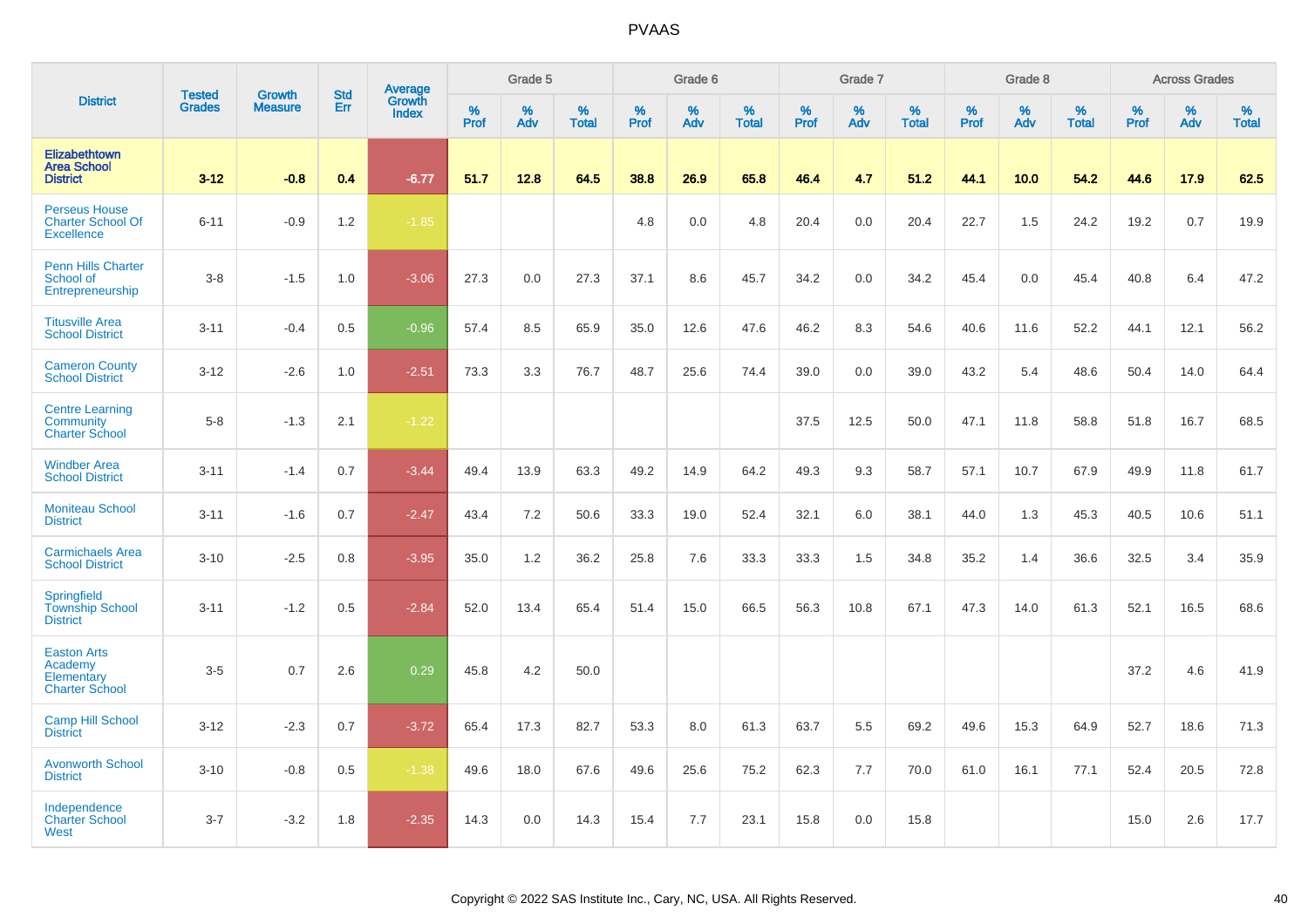|                                                                | <b>Tested</b> | <b>Growth</b>  | <b>Std</b> | Average                |                     | Grade 5  |                   |           | Grade 6  |                   |           | Grade 7  |                   |           | Grade 8  |                   |           | <b>Across Grades</b> |                   |
|----------------------------------------------------------------|---------------|----------------|------------|------------------------|---------------------|----------|-------------------|-----------|----------|-------------------|-----------|----------|-------------------|-----------|----------|-------------------|-----------|----------------------|-------------------|
| <b>District</b>                                                | <b>Grades</b> | <b>Measure</b> | Err        | Growth<br><b>Index</b> | $\%$<br><b>Prof</b> | %<br>Adv | %<br><b>Total</b> | %<br>Prof | %<br>Adv | %<br><b>Total</b> | %<br>Prof | %<br>Adv | %<br><b>Total</b> | %<br>Prof | %<br>Adv | %<br><b>Total</b> | %<br>Prof | %<br>Adv             | %<br><b>Total</b> |
| <b>Elizabethtown</b><br><b>Area School</b><br><b>District</b>  | $3 - 12$      | $-0.8$         | 0.4        | $-6.77$                | 51.7                | 12.8     | 64.5              | 38.8      | 26.9     | 65.8              | 46.4      | 4.7      | 51.2              | 44.1      | 10.0     | 54.2              | 44.6      | 17.9                 | 62.5              |
| Keystone<br><b>Education Center</b><br><b>Charter School</b>   | $3 - 12$      | 0.7            | 3.3        | 0.20                   |                     |          |                   |           |          |                   |           |          |                   | 0.0       | 0.0      | 0.0               | 0.0       | 0.0                  | 0.0               |
| <b>Westmont Hilltop</b><br><b>School District</b>              | $3 - 11$      | $-4.1$         | 0.7        | $-7.50$                | 40.6                | 3.0      | 43.6              | 36.4      | 12.1     | 48.5              | 47.1      | 1.2      | 48.2              | 56.4      | 4.3      | 60.6              | 41.9      | 9.4                  | 51.2              |
| <b>Greensburg Salem</b><br><b>School District</b>              | $3 - 11$      | $-1.6$         | 0.5        | $-3.24$                | 49.7                | 7.2      | 56.9              | 40.1      | 13.8     | 53.9              | 44.0      | 5.5      | 49.4              | 48.3      | 7.2      | 55.6              | 42.8      | 11.4                 | 54.2              |
| Southmoreland<br><b>School District</b>                        | $3 - 11$      | $-3.9$         | 0.6        | $-6.43$                | 39.6                | 2.1      | 41.7              | 41.4      | 8.1      | 49.6              | 43.1      | 4.6      | 47.7              | 49.5      | 4.8      | 54.4              | 44.6      | 6.8                  | 51.3              |
| <b>Chichester School</b><br><b>District</b>                    | $3 - 11$      | $-4.0$         | 0.7        | $-5.95$                | 27.3                | 1.1      | 28.4              | 37.2      | 9.0      | 46.2              | 31.2      | 6.2      | 37.5              | 41.1      | 0.0      | 41.1              | 36.7      | 5.7                  | 42.4              |
| Environmental<br><b>Charter School At</b><br><b>Frick Park</b> | $3-9$         | $-2.5$         | 0.7        | $-4.24$                | 46.0                | 5.3      | 51.3              | 41.5      | 10.6     | 52.1              | 46.6      | 13.6     | 60.2              | 25.4      | 11.9     | 37.3              | 43.3      | 14.6                 | 57.9              |
| <b>Urban Pathways 6-</b><br>12 Charter School                  | $6 - 11$      | $-0.2$         | 2.1        | $-0.24$                |                     |          |                   |           |          |                   | 22.2      | 0.0      | 22.2              | 0.0       | 0.0      | 0.0               | 15.9      | 0.0                  | 15.9              |
| <b>Commodore Perry</b><br><b>School District</b>               | $3 - 11$      | $-0.7$         | 1.1        | $-0.81$                | 64.5                | 12.9     | 77.4              | 41.9      | 6.4      | 48.4              | 48.6      | 8.1      | 56.8              | 37.0      | 25.9     | 63.0              | 48.6      | 13.1                 | 61.8              |
| <b>Fairfield Area</b><br><b>School District</b>                | $3 - 11$      | $-1.0$         | 0.8        | $-2.16$                | 50.8                | 3.3      | 54.1              | 44.3      | 6.6      | 50.8              | 45.4      | 1.8      | 47.3              | 37.0      | 5.6      | 42.6              | 45.1      | 9.6                  | 54.6              |
| <b>Ambridge Area</b><br><b>School District</b>                 | $3 - 12$      | $-0.9$         | 0.6        | $-2.18$                | 40.2                | 8.2      | 48.4              | 36.9      | 12.6     | 49.5              | 36.2      | 8.7      | 44.9              | 37.1      | 6.4      | 43.6              | 37.5      | 12.2                 | 49.7              |
| 21st Century Cyber<br><b>Charter School</b>                    | $6 - 12$      | $-2.2$         | 0.7        | $-4.36$                |                     |          |                   | 48.2      | 16.7     | 64.9              | 54.9      | 10.5     | 65.4              | 58.0      | 6.7      | 64.7              | 54.2      | 10.8                 | 65.0              |
| <b>Dunmore School</b><br><b>District</b>                       | $3 - 11$      | $-2.2$         | 0.7        | $-4.01$                | 47.2                | 8.3      | 55.6              | 48.9      | 14.1     | 63.0              | 45.9      | 1.8      | 47.7              | 34.5      | 6.0      | 40.5              | 44.8      | 9.4                  | 54.2              |
| <b>South Park School</b><br><b>District</b>                    | $3 - 11$      | $-0.8$         | 0.6        | $-2.28$                | 61.4                | 2.4      | 63.9              | 40.6      | 13.2     | 53.8              | 47.5      | 12.5     | 60.0              | 55.8      | 7.7      | 63.5              | 50.5      | 13.2                 | 63.8              |
| <b>Ridley School</b><br><b>District</b>                        | $3 - 12$      | $-0.9$         | 0.4        | $-3.09$                | 49.2                | 5.6      | 54.8              | 38.5      | 12.4     | 50.9              | 39.6      | 5.9      | 45.6              | 41.1      | 7.5      | 48.6              | 42.4      | 10.0                 | 52.4              |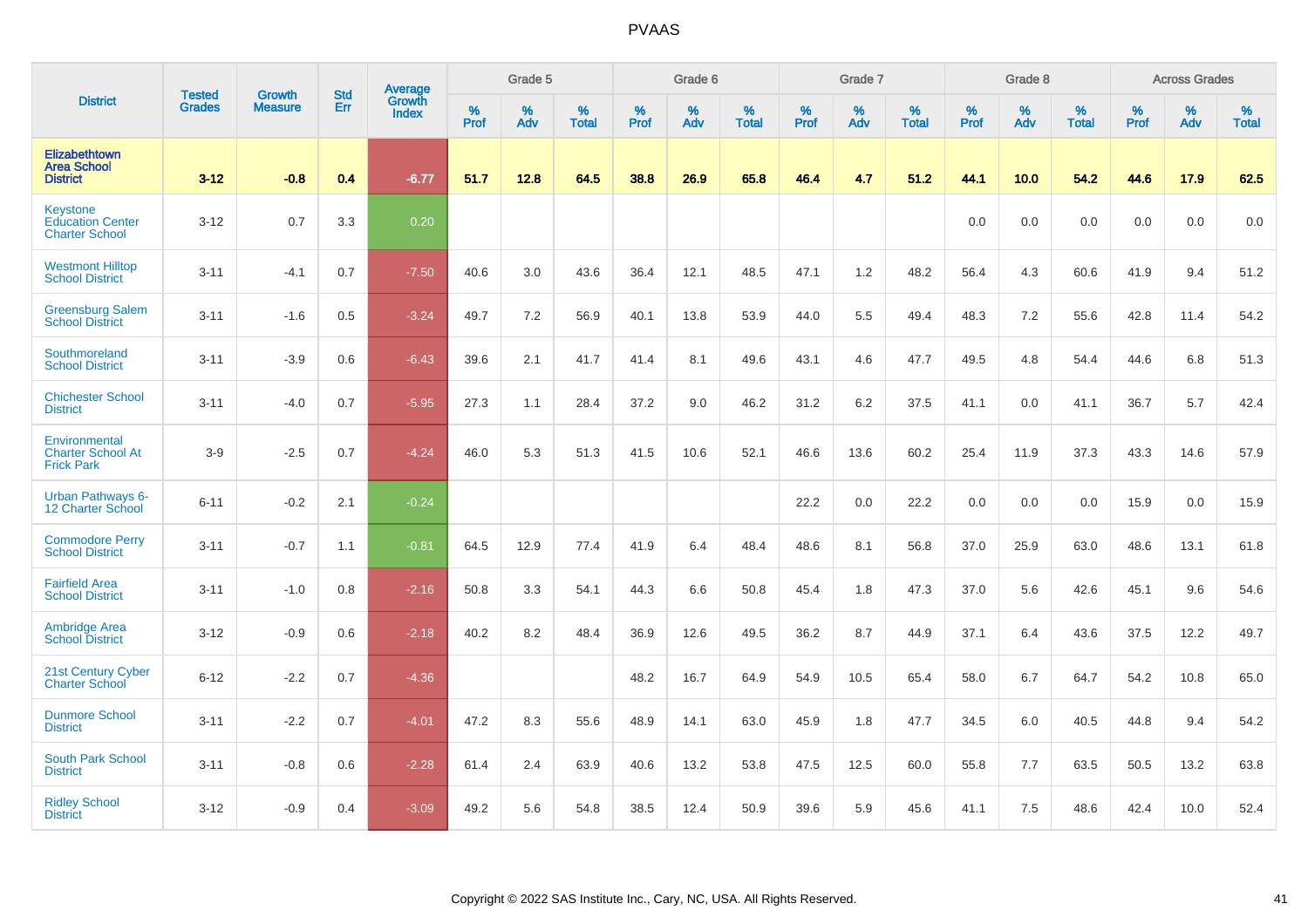|                                                                               |                                |                                 | <b>Std</b> | Average                |           | Grade 5  |                   |           | Grade 6  |                   |           | Grade 7  |                   |           | Grade 8  |                   |           | <b>Across Grades</b> |                   |
|-------------------------------------------------------------------------------|--------------------------------|---------------------------------|------------|------------------------|-----------|----------|-------------------|-----------|----------|-------------------|-----------|----------|-------------------|-----------|----------|-------------------|-----------|----------------------|-------------------|
| <b>District</b>                                                               | <b>Tested</b><br><b>Grades</b> | <b>Growth</b><br><b>Measure</b> | Err        | Growth<br><b>Index</b> | %<br>Prof | %<br>Adv | %<br><b>Total</b> | %<br>Prof | %<br>Adv | %<br><b>Total</b> | %<br>Prof | %<br>Adv | %<br><b>Total</b> | %<br>Prof | %<br>Adv | %<br><b>Total</b> | %<br>Prof | %<br>Adv             | %<br><b>Total</b> |
| Elizabethtown<br><b>Area School</b><br><b>District</b>                        | $3 - 12$                       | $-0.8$                          | 0.4        | $-6.77$                | 51.7      | 12.8     | 64.5              | 38.8      | 26.9     | 65.8              | 46.4      | 4.7      | 51.2              | 44.1      | 10.0     | 54.2              | 44.6      | 17.9                 | 62.5              |
| <b>Nazareth Area</b><br><b>School District</b>                                | $3 - 11$                       | $-2.5$                          | 0.4        | $-6.40$                | 49.2      | 5.5      | 54.7              | 43.3      | 23.0     | 66.3              | 56.0      | 8.6      | 64.7              | 51.9      | 8.5      | 60.5              | 48.6      | 14.4                 | 63.0              |
| Philipsburg-<br>Osceola Area<br><b>School District</b>                        | $3 - 11$                       | $-4.8$                          | 0.6        | $-8.12$                | 45.5      | 6.5      | 52.0              | 41.3      | 11.9     | 53.2              | 35.2      | 2.4      | 37.6              | 33.0      | 6.2      | 39.2              | 40.7      | 11.1                 | 51.8              |
| <b>New Kensington-</b><br><b>Arnold School</b><br><b>District</b>             | $3 - 11$                       | $-1.0$                          | 0.7        | $-1.97$                | 22.5      | 0.9      | 23.4              | 20.6      | 10.3     | 30.8              | 27.0      | 0.0      | 27.0              | 26.4      | 3.4      | 29.9              | 27.1      | 4.2                  | 31.3              |
| <b>Roberto Clemente</b><br><b>Charter School</b>                              | $3 - 12$                       | $-5.1$                          | 1.0        | $-5.25$                | 19.4      | 0.0      | 19.4              | 23.1      | 5.1      | 28.2              | 11.6      | 0.0      | 11.6              | 12.2      | 0.0      | 12.2              | 15.5      | 1.7                  | 17.2              |
| Widener<br>Partnership<br><b>Charter School</b>                               | $3 - 7$                        | $-1.6$                          | 1.1        | $-2.26$                | 4.6       | 0.0      | 4.6               | 15.8      | 2.6      | 18.4              | 14.0      | 0.0      | 14.0              |           |          |                   | 9.6       | 1.4                  | 11.0              |
| <b>West York Area</b><br><b>School District</b>                               | $3 - 12$                       | $-1.4$                          | 0.5        | $-2.97$                | 36.0      | 4.4      | 40.4              | 38.5      | 9.3      | 47.8              | 35.9      | 5.3      | 41.2              | 41.2      | 5.2      | 46.4              | 37.8      | 8.4                  | 46.2              |
| <b>Mastery Charter</b><br>School-Francis D.<br><b>Pastorius</b><br>Elementary | $3-8$                          | $-1.7$                          | 1.5        | $-1.76$                | 3.8       | 0.0      | 3.8               | 28.6      | 3.6      | 32.1              | 22.7      | 0.0      | 22.7              |           |          |                   | 14.3      | 0.8                  | 15.1              |
| <b>Deep Roots</b><br><b>Charter School</b>                                    | $3-6$                          | $-2.5$                          | 1.4        | $-2.18$                | 18.2      | 0.0      | 18.2              | 19.0      | 2.4      | 21.4              |           |          |                   |           |          |                   | 19.2      | 0.7                  | 19.9              |
| <b>Arts Academy</b><br><b>Charter School</b>                                  | $5-8$                          | $-3.5$                          | 1.1        | $-3.11$                | 41.2      | 0.0      | 41.2              | 46.7      | 2.2      | 48.9              | 49.1      | 1.9      | 50.9              | 45.2      | 3.2      | 48.4              | 46.6      | 2.0                  | 48.6              |
| <b>Council Rock</b><br><b>School District</b>                                 | $3 - 11$                       | $-2.3$                          | 0.2        | $-9.78$                | 58.1      | 8.8      | 66.9              | 49.7      | 26.1     | 75.9              | 52.3      | 13.9     | 66.2              | 46.6      | 14.5     | 61.1              | 50.8      | 17.6                 | 68.4              |
| <b>Propel Charter</b><br>School-Montour                                       | $3 - 10$                       | $-1.8$                          | 0.8        | $-2.37$                | 18.0      | 0.0      | 18.0              | 22.7      | 3.0      | 25.8              | 21.5      | 0.0      | 21.5              | 23.4      | 3.1      | 26.6              | 21.5      | 3.2                  | 24.7              |
| <b>Mastery Charter</b><br>School-Mann<br>Campus                               | $3-6$                          | $-2.7$                          | 1.7        | $-1.86$                | 16.7      | 0.0      | 16.7              | 27.8      | 0.0      | 27.8              |           |          |                   |           |          |                   | 18.4      | 0.0                  | 18.4              |
| <b>Dover Area School</b><br><b>District</b>                                   | $3 - 12$                       | $-1.0$                          | 0.4        | $-2.38$                | 48.0      | 4.8      | 52.8              | 41.4      | 17.1     | 58.6              | 48.6      | 7.1      | 55.7              | 44.7      | 5.7      | 50.4              | 44.8      | 10.8                 | 55.6              |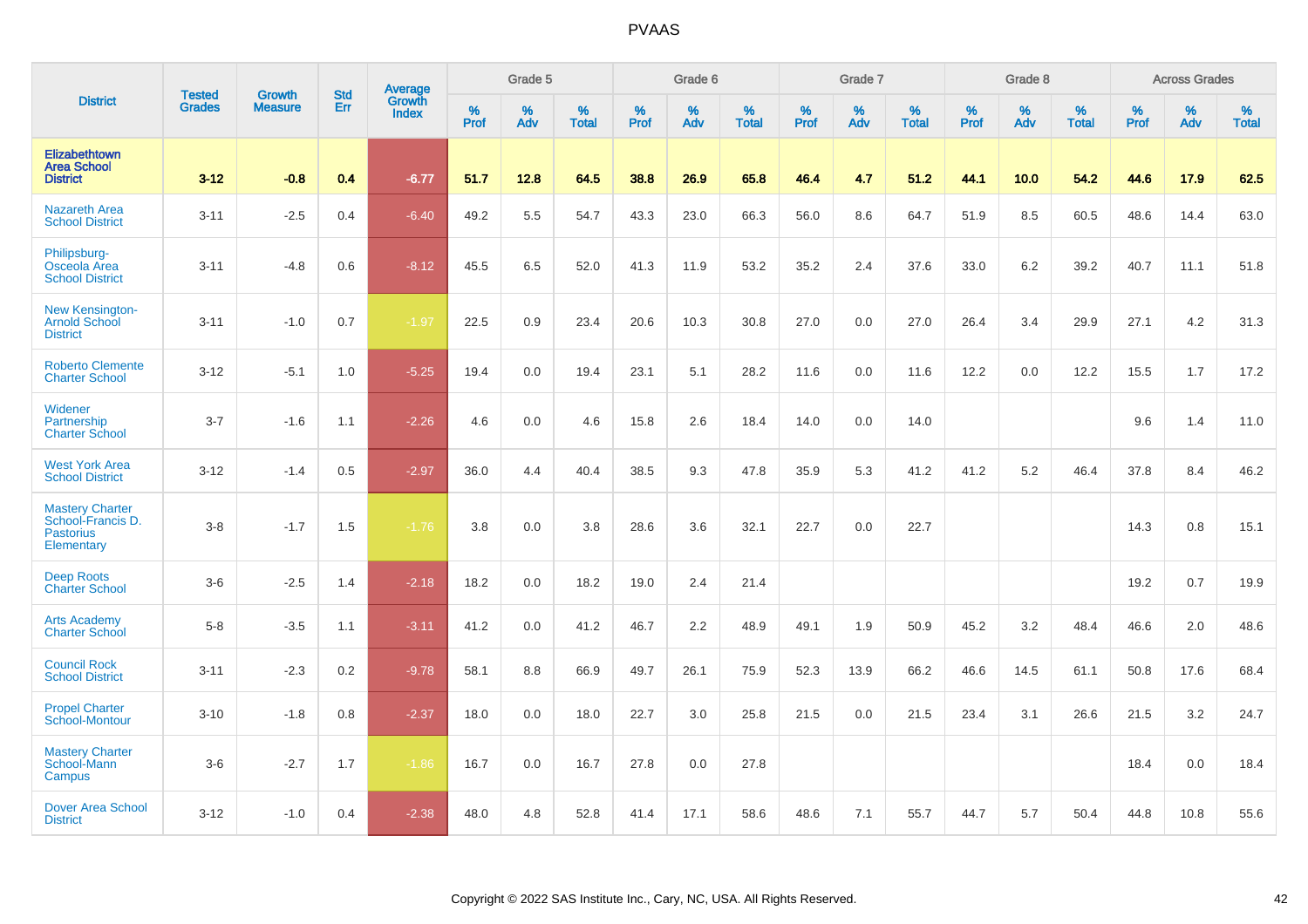|                                                                 |                                |                                 | <b>Std</b> | Average                |           | Grade 5  |                   |           | Grade 6  |                   |           | Grade 7  |                   |           | Grade 8  |                   |           | <b>Across Grades</b> |                   |
|-----------------------------------------------------------------|--------------------------------|---------------------------------|------------|------------------------|-----------|----------|-------------------|-----------|----------|-------------------|-----------|----------|-------------------|-----------|----------|-------------------|-----------|----------------------|-------------------|
| <b>District</b>                                                 | <b>Tested</b><br><b>Grades</b> | <b>Growth</b><br><b>Measure</b> | Err        | Growth<br><b>Index</b> | %<br>Prof | %<br>Adv | %<br><b>Total</b> | %<br>Prof | %<br>Adv | %<br><b>Total</b> | %<br>Prof | %<br>Adv | %<br><b>Total</b> | %<br>Prof | %<br>Adv | %<br><b>Total</b> | %<br>Prof | %<br>Adv             | %<br><b>Total</b> |
| Elizabethtown<br><b>Area School</b><br><b>District</b>          | $3 - 12$                       | $-0.8$                          | 0.4        | $-6.77$                | 51.7      | 12.8     | 64.5              | 38.8      | 26.9     | 65.8              | 46.4      | 4.7      | 51.2              | 44.1      | 10.0     | 54.2              | 44.6      | 17.9                 | 62.5              |
| Pennsylvania<br><b>Leadership Charter</b><br><b>School</b>      | $3 - 11$                       | $-1.6$                          | 0.5        | $-3.16$                | 59.1      | 11.7     | 70.8              | 51.3      | 16.2     | 67.5              | 43.2      | 14.2     | 57.4              | 48.7      | 11.8     | 60.5              | 49.6      | 15.0                 | 64.6              |
| <b>Mount Carmel</b><br><b>Area School</b><br><b>District</b>    | $3 - 11$                       | $-2.5$                          | 0.6        | $-4.10$                | 36.9      | 1.8      | 38.7              | 31.3      | 7.8      | 39.1              | 30.6      | 0.0      | 30.6              | 29.0      | 2.6      | 31.6              | 32.7      | 4.4                  | 37.2              |
| <b>MaST Community</b><br><b>Charter School III</b>              | $3-6$                          | $-0.7$                          | 0.8        | $-0.88$                | 25.8      | 0.8      | 26.5              | 30.0      | 6.9      | 36.9              |           |          |                   |           |          |                   | 28.3      | 6.5                  | 34.8              |
| Independence<br><b>Charter School</b>                           | $3-8$                          | $-2.1$                          | 0.7        | $-3.23$                | 28.8      | 9.6      | 38.4              | 39.0      | 18.3     | 57.3              | 38.3      | 11.1     | 49.4              | 50.9      | 7.0      | 57.9              | 35.6      | 11.9                 | 47.5              |
| Lampeter-<br><b>Strasburg School</b><br><b>District</b>         | $3 - 12$                       | $-1.0$                          | 0.5        | $-2.99$                | 56.5      | 14.9     | 71.4              | 48.5      | 27.4     | 76.0              | 56.6      | 10.1     | 66.7              | 49.5      | 10.0     | 59.5              | 50.0      | 20.6                 | 70.5              |
| <b>Neshannock</b><br><b>Township School</b><br><b>District</b>  | $3 - 10$                       | $-3.2$                          | 0.7        | $-4.59$                | 56.7      | 8.9      | 65.6              | 57.4      | 20.6     | 77.9              | 62.0      | 14.0     | 76.0              | 51.3      | 6.4      | 57.7              | 55.4      | 13.5                 | 68.9              |
| <b>Baden Academy</b><br><b>Charter School</b>                   | $3-6$                          | $-1.3$                          | 1.1        | $-1.32$                | 47.6      | 1.6      | 49.2              | 46.6      | 10.3     | 56.9              |           |          |                   |           |          |                   | 42.3      | 7.1                  | 49.4              |
| <b>Lakeview School</b><br><b>District</b>                       | $3 - 11$                       | $-3.2$                          | 0.8        | $-3.93$                | 63.3      | 10.2     | 73.5              | 46.5      | 16.9     | 63.4              | 37.1      | 8.1      | 45.2              | 43.1      | 9.2      | 52.3              | 45.7      | 15.4                 | 61.1              |
| <b>Cocalico School</b><br><b>District</b>                       | $3 - 11$                       | $-2.5$                          | 0.4        | $-5.75$                | 50.2      | 11.9     | 62.2              | 46.0      | 22.6     | 68.5              | 50.7      | 7.0      | 57.6              | 35.9      | 14.1     | 50.0              | 44.9      | 15.8                 | 60.7              |
| La Academia<br>Partnership<br><b>Charter School</b>             | $6 - 11$                       | $-4.8$                          | 1.8        | $-2.67$                |           |          |                   | 14.3      | 0.0      | 14.3              | 4.2       | 0.0      | 4.2               | 0.0       | 0.0      | 0.0               | 5.6       | 0.0                  | 5.6               |
| <b>Forest Hills School</b><br><b>District</b>                   | $3 - 11$                       | $-4.9$                          | 0.6        | $-9.70$                | 53.0      | 4.5      | 57.5              | 48.3      | 6.7      | 55.0              | 30.9      | 3.2      | 34.2              | 22.3      | 2.5      | 24.8              | 39.3      | 7.6                  | 46.9              |
| Commonwealth<br><b>Charter Academy</b><br><b>Charter School</b> | $3 - 10$                       | $-3.1$                          | 0.9        | $-3.75$                | 49.2      | 1.7      | 50.8              | 56.0      | 12.0     | 68.0              | 49.1      | 8.8      | 57.9              | 39.6      | 4.2      | 43.8              | 45.3      | 10.1                 | 55.4              |
| <b>Dallas School</b><br><b>District</b>                         | $3 - 11$                       | $-5.2$                          | 0.5        | $-9.60$                | 58.5      | 8.8      | 67.3              | 50.7      | 12.7     | 63.4              | 49.2      | 3.2      | 52.4              | 48.7      | 14.3     | 63.0              | 50.5      | 13.7                 | 64.2              |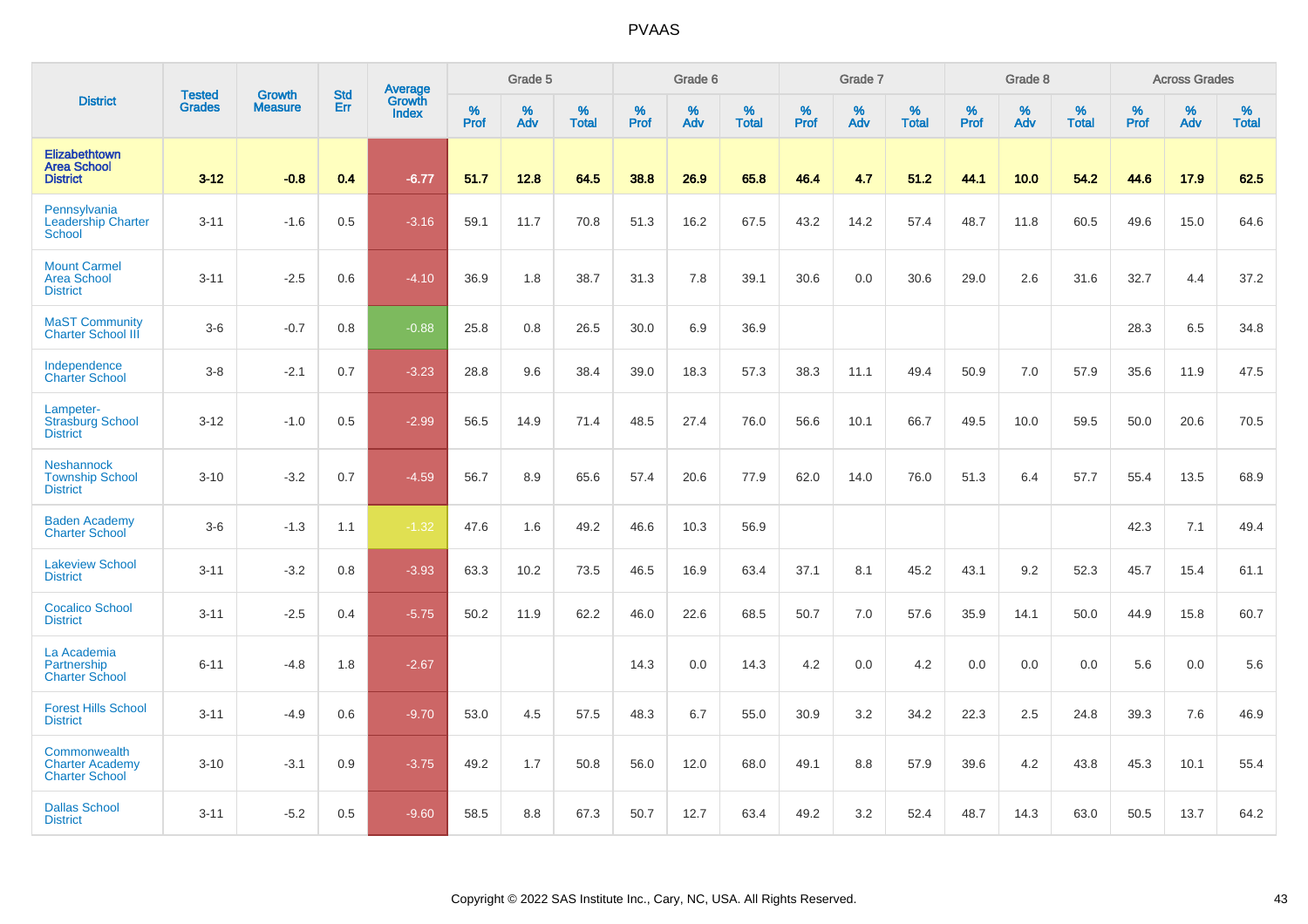|                                                              | <b>Tested</b> | <b>Growth</b>  | <b>Std</b> | Average<br>Growth |              | Grade 5  |                   |           | Grade 6  |                   |           | Grade 7  |                   |           | Grade 8  |                   |           | <b>Across Grades</b> |                   |
|--------------------------------------------------------------|---------------|----------------|------------|-------------------|--------------|----------|-------------------|-----------|----------|-------------------|-----------|----------|-------------------|-----------|----------|-------------------|-----------|----------------------|-------------------|
| <b>District</b>                                              | <b>Grades</b> | <b>Measure</b> | Err        | <b>Index</b>      | $\%$<br>Prof | %<br>Adv | %<br><b>Total</b> | %<br>Prof | %<br>Adv | %<br><b>Total</b> | %<br>Prof | %<br>Adv | %<br><b>Total</b> | %<br>Prof | %<br>Adv | %<br><b>Total</b> | %<br>Prof | %<br>Adv             | %<br><b>Total</b> |
| Elizabethtown<br><b>Area School</b><br><b>District</b>       | $3 - 12$      | $-0.8$         | 0.4        | $-6.77$           | 51.7         | 12.8     | 64.5              | 38.8      | 26.9     | 65.8              | 46.4      | 4.7      | 51.2              | 44.1      | 10.0     | 54.2              | 44.6      | 17.9                 | 62.5              |
| <b>New Day Charter</b><br><b>School</b>                      | $7 - 11$      | $-1.7$         | 3.2        | $-0.53$           |              |          |                   |           |          |                   |           |          |                   | 11.1      | 0.0      | 11.1              | 11.1      | 0.0                  | 11.1              |
| <b>Woodland Hills</b><br><b>School District</b>              | $3 - 12$      | $-3.0$         | 0.5        | $-6.16$           | 34.1         | 0.6      | 34.7              | 13.8      | 3.4      | 17.2              | 32.5      | 2.6      | 35.0              | 24.8      | 2.0      | 26.7              | 26.7      | 3.7                  | 30.4              |
| <b>Brentwood</b><br><b>Borough School</b><br><b>District</b> | $3 - 11$      | $-2.1$         | 0.7        | $-2.85$           | 53.5         | 7.0      | 60.5              | 36.1      | 12.0     | 48.2              | 33.3      | 4.6      | 37.9              | 48.0      | 6.8      | 54.8              | 40.9      | 9.4                  | 50.3              |
| Achievement<br><b>House Charter</b><br><b>School</b>         | $7 - 11$      | $-3.1$         | 1.6        | $-1.91$           |              |          |                   |           |          |                   | 52.0      | 0.0      | 52.0              | 48.8      | 7.0      | 55.8              | 50.0      | 4.4                  | 54.4              |
| Southeastern<br><b>Greene School</b><br><b>District</b>      | $3 - 10$      | $-4.6$         | 1.0        | $-4.40$           | 44.8         | 17.2     | 62.1              | 42.4      | 12.1     | 54.6              | 36.7      | 6.1      | 42.9              | 48.8      | 2.3      | 51.2              | 41.1      | 14.3                 | 55.4              |
| <b>Wilson School</b><br><b>District</b>                      | $3 - 12$      | $-3.7$         | 0.5        | $-7.41$           | 49.3         | 4.2      | 53.5              | 52.1      | 11.6     | 63.7              | 47.6      | 8.4      | 56.0              | 47.8      | 11.1     | 58.9              | 47.0      | 13.2                 | 60.1              |
| <b>Whitehall-Coplay</b><br><b>School District</b>            | $3 - 11$      | $-1.0$         | 0.4        | $-2.56$           | 47.1         | 4.6      | 51.7              | 43.0      | 11.2     | 54.1              | 41.3      | 7.8      | 49.1              | 38.2      | 7.1      | 45.4              | 42.6      | 8.9                  | 51.5              |
| <b>Central Cambria</b><br><b>School District</b>             | $3 - 11$      | $-3.0$         | 0.6        | $-5.07$           | 59.8         | 11.1     | 70.9              | 33.6      | 13.3     | 46.9              | 48.2      | 4.4      | 52.6              | 38.9      | 4.8      | 43.6              | 44.9      | 10.7                 | 55.6              |
| Octorara Area<br><b>School District</b>                      | $3 - 11$      | $-3.9$         | 0.6        | $-6.74$           | 44.6         | 9.1      | 53.6              | 53.3      | 8.3      | 61.7              | 28.9      | 5.2      | 34.1              | 40.5      | 6.0      | 46.6              | 42.6      | 9.0                  | 51.6              |
| <b>Agora Cyber</b><br><b>Charter School</b>                  | $3 - 11$      | $-2.5$         | 0.6        | $-4.31$           | 31.7         | 1.0      | 32.7              | 30.1      | 7.0      | 37.1              | 29.0      | 2.8      | 31.7              | 28.3      | 2.0      | 30.3              | 30.7      | 4.8                  | 35.5              |
| <b>Northwest Area</b><br><b>School District</b>              | $3 - 10$      | $-2.3$         | 0.9        | $-2.59$           | 38.6         | 0.0      | 38.6              | 26.7      | 8.3      | 35.0              | 28.0      | 0.0      | 28.0              | 37.0      | 3.7      | 40.7              | 32.5      | 3.1                  | 35.6              |
| <b>Tunkhannock Area</b><br><b>School District</b>            | $3 - 11$      | $-3.4$         | 0.5        | $-6.81$           | 29.2         | 2.9      | 32.1              | 35.9      | 12.5     | 48.4              | 33.3      | 3.1      | 36.4              | 40.1      | 8.2      | 48.3              | 36.3      | 6.8                  | 43.0              |
| <b>Bensalem</b><br><b>Township School</b><br><b>District</b> | $3 - 11$      | $-1.5$         | 0.3        | $-4.35$           | 24.4         | 3.4      | 27.7              | 32.6      | 7.6      | 40.2              | 29.8      | 4.8      | 34.6              | 31.8      | 6.9      | 38.7              | 28.8      | 6.0                  | 34.8              |
| <b>Universal Bluford</b><br><b>Charter School</b>            | $3-6$         | $-2.8$         | 1.2        | $-2.37$           | 19.0         | 0.0      | 19.0              | 23.3      | 0.0      | 23.3              |           |          |                   |           |          |                   | 22.3      | 1.8                  | 24.1              |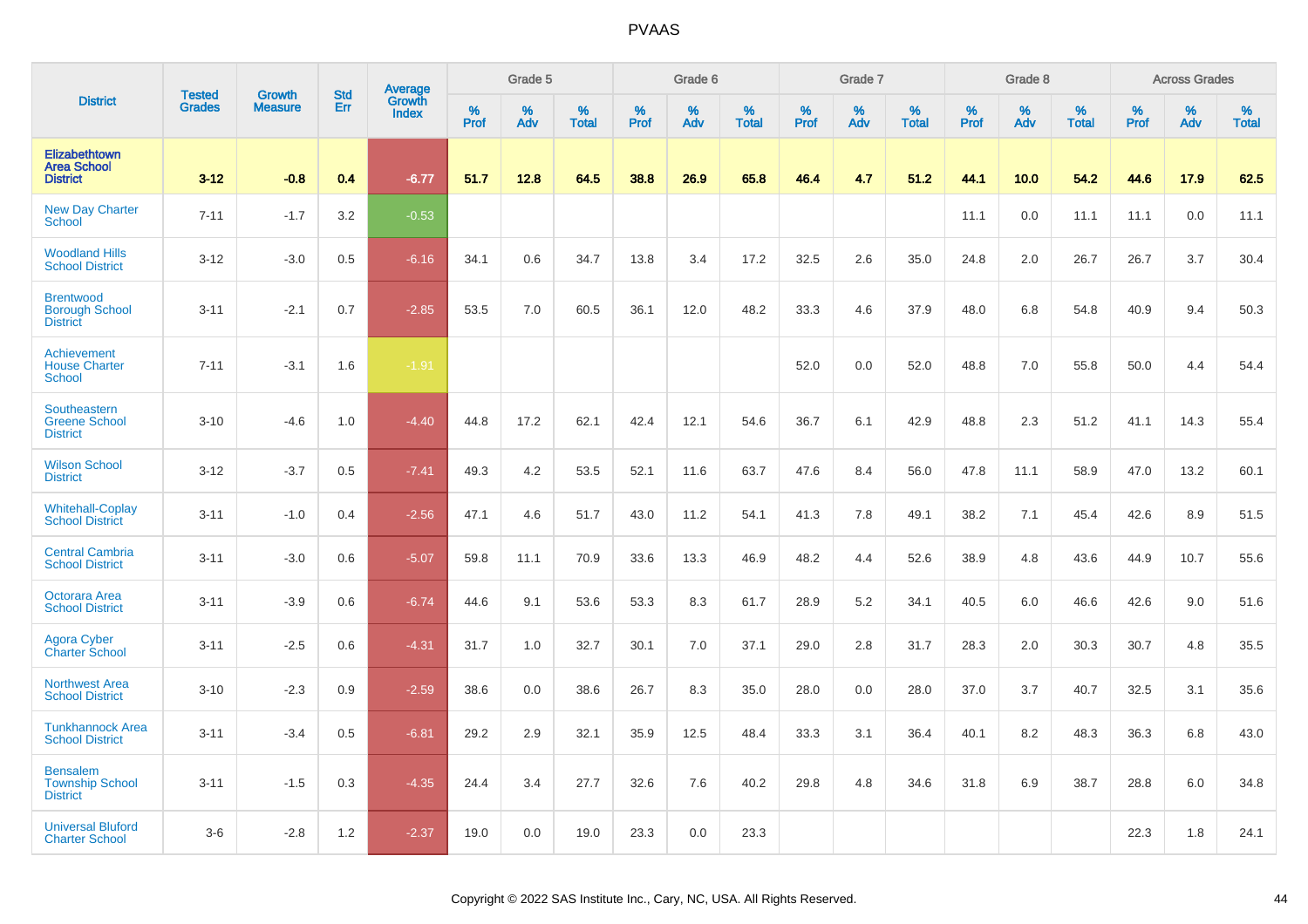|                                                                                 |                                |                                 | <b>Std</b> | <b>Average</b>                |           | Grade 5  |                   |           | Grade 6  |                   |           | Grade 7  |                   |           | Grade 8  |                   |           | <b>Across Grades</b> |                   |
|---------------------------------------------------------------------------------|--------------------------------|---------------------------------|------------|-------------------------------|-----------|----------|-------------------|-----------|----------|-------------------|-----------|----------|-------------------|-----------|----------|-------------------|-----------|----------------------|-------------------|
| <b>District</b>                                                                 | <b>Tested</b><br><b>Grades</b> | <b>Growth</b><br><b>Measure</b> | Err        | <b>Growth</b><br><b>Index</b> | %<br>Prof | %<br>Adv | %<br><b>Total</b> | %<br>Prof | %<br>Adv | %<br><b>Total</b> | %<br>Prof | %<br>Adv | %<br><b>Total</b> | %<br>Prof | %<br>Adv | %<br><b>Total</b> | %<br>Prof | %<br>Adv             | %<br><b>Total</b> |
| Elizabethtown<br><b>Area School</b><br><b>District</b>                          | $3 - 12$                       | $-0.8$                          | 0.4        | $-6.77$                       | 51.7      | 12.8     | 64.5              | 38.8      | 26.9     | 65.8              | 46.4      | 4.7      | 51.2              | 44.1      | 10.0     | 54.2              | 44.6      | 17.9                 | 62.5              |
| <b>Northampton Area</b><br><b>School District</b>                               | $3 - 11$                       | $-4.3$                          | 0.7        | $-6.25$                       | 39.1      | 8.6      | 47.7              | 34.2      | 19.3     | 53.5              | 27.4      | 6.8      | 34.2              | 40.0      | 5.0      | 45.0              | 42.3      | 12.8                 | 55.1              |
| <b>Brookville Area</b><br><b>School District</b>                                | $3 - 11$                       | $-3.3$                          | 0.6        | $-5.82$                       | 41.6      | 5.9      | 47.5              | 37.1      | 12.4     | 49.4              | 34.4      | 0.8      | 35.2              | 45.0      | 7.3      | 52.3              | 40.4      | 8.7                  | 49.1              |
| <b>Propel Charter</b><br>School-Pitcairn                                        | $3-8$                          | $-5.3$                          | 1.2        | $-4.63$                       | 12.1      | 0.0      | 12.1              | 29.6      | 11.1     | 40.7              | 18.2      | 0.0      | 18.2              | 16.7      | 0.0      | 16.7              | 17.3      | 2.5                  | 19.8              |
| Lackawanna Trail<br><b>School District</b>                                      | $3 - 10$                       | $-3.9$                          | 0.8        | $-5.05$                       | 50.9      | 3.6      | 54.6              | 38.8      | 14.9     | 53.7              | 45.1      | 5.6      | 50.7              | 31.2      | 3.9      | 35.1              | 43.8      | 10.0                 | 53.8              |
| Salisbury-Elk Lick<br><b>School District</b>                                    | $3 - 11$                       | $-3.9$                          | 1.3        | $-2.93$                       | 50.0      | 8.3      | 58.3              | 50.0      | 0.0      | 50.0              | 30.0      | 0.0      | 30.0              | 28.6      | 4.8      | 33.3              | 42.2      | 3.3                  | 45.4              |
| <b>Perkiomen Valley</b><br><b>School District</b>                               | $3 - 11$                       | $-3.7$                          | 0.3        | $-11.07$                      | 53.1      | 15.9     | 69.0              | 52.5      | 21.5     | 74.0              | 51.0      | 12.6     | 63.6              | 48.7      | 12.2     | 60.9              | 51.1      | 18.7                 | 69.8              |
| <b>Yough School</b><br><b>District</b>                                          | $3 - 10$                       | $-4.7$                          | 0.6        | $-9.77$                       | 37.9      | 1.5      | 39.4              | 39.6      | 15.7     | 55.2              | 42.3      | 8.2      | 50.5              | 36.7      | 5.8      | 42.5              | 41.9      | 9.2                  | 51.1              |
| <b>Mastery Charter</b><br>School - Smedley<br>Campus                            | $3-6$                          | $-4.0$                          | 1.3        | $-3.20$                       | 19.2      | 1.9      | 21.2              | 31.0      | 1.7      | 32.8              |           |          |                   |           |          |                   | 21.4      | 2.2                  | 23.6              |
| <b>Executive</b><br><b>Education</b><br><b>Academy Charter</b><br><b>School</b> | $3 - 10$                       | $-5.5$                          | 1.6        | $-3.40$                       | 10.0      | 0.0      | 10.0              | 12.5      | 6.2      | 18.8              |           |          |                   | 38.1      | 0.0      | 38.1              | 31.4      | 2.9                  | 34.3              |
| <b>East Allegheny</b><br><b>School District</b>                                 | $3 - 11$                       | $-3.0$                          | 0.7        | $-4.43$                       | 41.6      | 3.4      | 44.9              | 25.9      | 7.1      | 32.9              | 30.8      | 2.6      | 33.3              | 22.3      | 3.9      | 26.2              | 26.8      | 4.0                  | 30.9              |
| <b>First Philadelphia</b><br>Preparatory<br><b>Charter School</b>               | $3-8$                          | $-3.5$                          | 0.7        | $-5.28$                       | 13.7      | 1.0      | 14.7              | 22.8      | 1.1      | 23.9              | 7.6       | 0.0      | 7.6               | 18.9      | 4.0      | 23.0              | 16.4      | 1.6                  | 17.9              |
| <b>East Stroudsburg</b><br><b>Area School</b><br><b>District</b>                | $3 - 11$                       | $-4.1$                          | 0.5        | $-9.10$                       | 43.7      | 1.9      | 45.6              | 40.8      | 9.4      | 50.3              | 41.9      | 3.5      | 45.4              | 32.3      | 5.1      | 37.3              | 36.5      | 7.4                  | 43.9              |
| <b>Garnet Valley</b><br><b>School District</b>                                  | $3 - 10$                       | $-3.6$                          | 0.4        | $-9.46$                       | 53.3      | 14.4     | 67.6              | 51.3      | 23.0     | 74.4              | 53.8      | 10.5     | 64.3              | 53.4      | 12.2     | 65.6              | 51.6      | 17.8                 | 69.4              |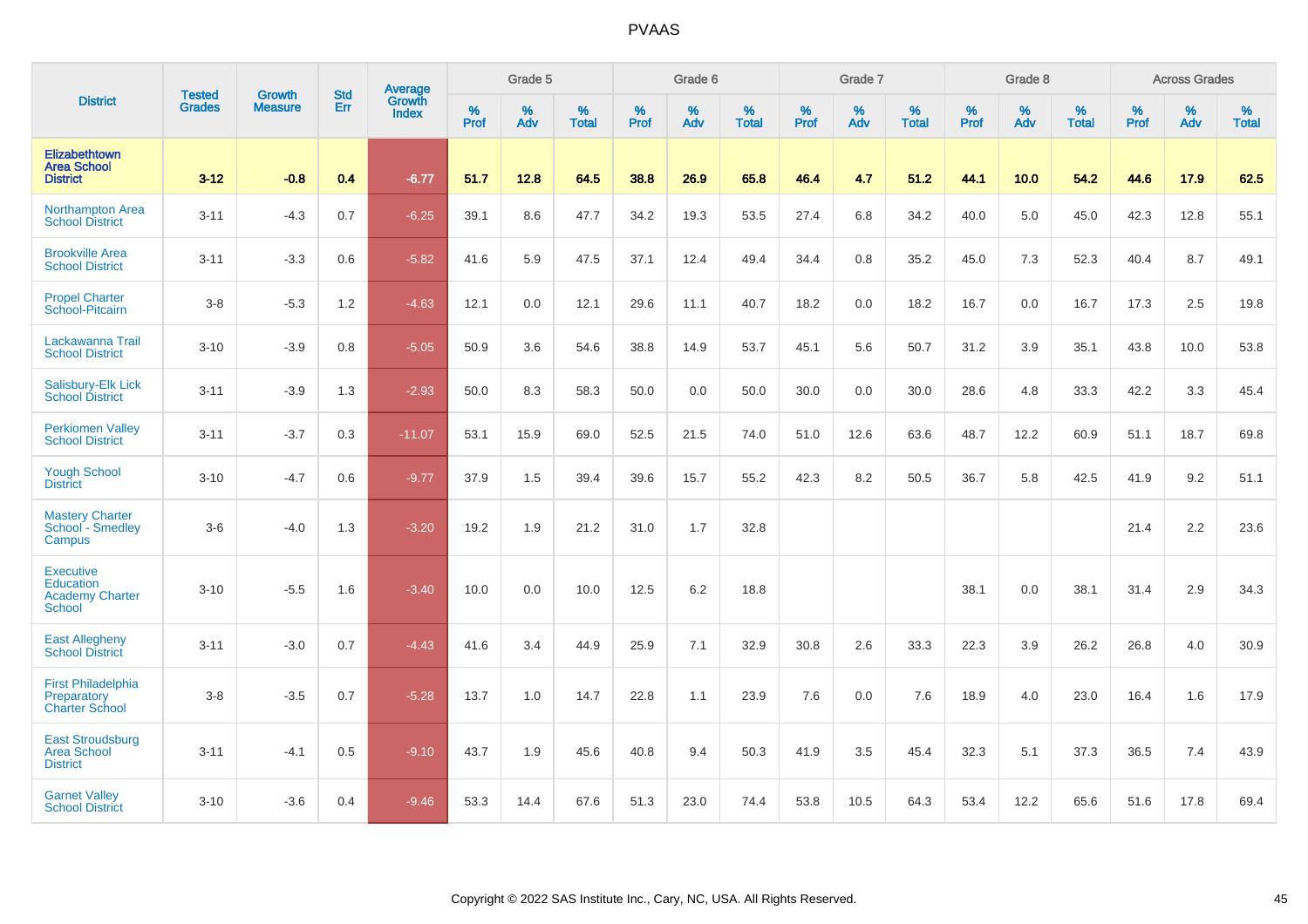|                                                                        | <b>Tested</b> | <b>Growth</b>  | <b>Std</b> |                                   |              | Grade 5  |                   |              | Grade 6  |                   |              | Grade 7  |                   |              | Grade 8  |                   |              | <b>Across Grades</b> |                   |
|------------------------------------------------------------------------|---------------|----------------|------------|-----------------------------------|--------------|----------|-------------------|--------------|----------|-------------------|--------------|----------|-------------------|--------------|----------|-------------------|--------------|----------------------|-------------------|
| <b>District</b>                                                        | <b>Grades</b> | <b>Measure</b> | Err        | Average<br>Growth<br><b>Index</b> | $\%$<br>Prof | %<br>Adv | %<br><b>Total</b> | $\%$<br>Prof | %<br>Adv | %<br><b>Total</b> | $\%$<br>Prof | %<br>Adv | %<br><b>Total</b> | $\%$<br>Prof | %<br>Adv | %<br><b>Total</b> | $\%$<br>Prof | $\%$<br>Adv          | %<br><b>Total</b> |
| Elizabethtown<br><b>Area School</b><br><b>District</b>                 | $3 - 12$      | $-0.8$         | 0.4        | $-6.77$                           | 51.7         | 12.8     | 64.5              | 38.8         | 26.9     | 65.8              | 46.4         | 4.7      | 51.2              | 44.1         | 10.0     | 54.2              | 44.6         | 17.9                 | 62.5              |
| <b>Parkland School</b><br><b>District</b>                              | $3 - 11$      | $-2.9$         | 0.3        | $-10.53$                          | 55.6         | 16.6     | 72.1              | 42.4         | 30.0     | 72.4              | 50.3         | 17.5     | 67.8              | 46.6         | 14.9     | 61.4              | 47.1         | 23.4                 | 70.5              |
| <b>Penn Hills School</b><br><b>District</b>                            | $3 - 11$      | $-4.6$         | 0.5        | $-9.21$                           | 22.2         | 0.0      | 22.2              | 17.0         | 6.1      | 23.1              | 13.6         | 1.6      | 15.2              | 20.7         | 4.3      | 25.0              | 20.9         | 2.9                  | 23.8              |
| Cheltenham<br><b>School District</b>                                   | $3 - 11$      | $-2.6$         | 0.6        | $-4.40$                           | 43.9         | 13.0     | 56.9              | 49.5         | 17.8     | 67.3              | 48.3         | 9.4      | 57.7              | 35.2         | 7.7      | 42.9              | 44.0         | 14.8                 | 58.8              |
| <b>Collegium Charter</b><br>School                                     | $3 - 10$      | $-4.5$         | 0.5        | $-9.56$                           | 32.0         | 1.0      | 33.0              | 26.2         | 4.2      | 30.4              | 26.3         | 1.1      | 27.4              | 25.0         | 3.4      | 28.4              | 31.5         | 3.2                  | 34.7              |
| <b>Wyoming Area</b><br><b>School District</b>                          | $3 - 10$      | $-4.1$         | 0.6        | $-6.56$                           | 58.6         | 6.0      | 64.7              | 38.8         | 2.9      | 41.8              | 49.5         | 3.2      | 52.7              | 35.8         | 9.4      | 45.3              | 43.5         | 7.5                  | 51.1              |
| Northwestern<br><b>School District</b>                                 | $3 - 11$      | $-4.4$         | 0.6        | $-6.84$                           | 50.0         | 2.1      | 52.1              | 41.4         | 16.1     | 57.5              | 42.4         | 1.9      | 44.3              | 36.4         | 6.4      | 42.7              | 40.4         | 8.1                  | 48.5              |
| <b>Chartiers Valley</b><br><b>School District</b>                      | $3 - 11$      | $-3.4$         | 0.4        | $-8.00$                           | 51.3         | 6.5      | 57.8              | 45.9         | 15.3     | 61.2              | 46.3         | 8.7      | 55.0              | 42.9         | 7.6      | 50.5              | 47.3         | 10.0                 | 57.4              |
| <b>Great Valley</b><br><b>School District</b>                          | $3 - 11$      | $-2.0$         | 0.4        | $-5.13$                           | 57.8         | 13.0     | 70.8              | 43.6         | 32.2     | 75.8              | 53.2         | 16.6     | 69.8              | 56.6         | 18.4     | 75.0              | 50.6         | 21.7                 | 72.3              |
| <b>Ringgold School</b><br><b>District</b>                              | $3 - 11$      | $-6.9$         | 0.5        | $-14.33$                          | 22.7         | 1.2      | 23.9              | 29.5         | 0.6      | 30.1              | 21.8         | 3.5      | 25.3              | 31.7         | 4.3      | 36.0              | 32.2         | 4.3                  | 36.4              |
| South Allegheny<br><b>School District</b>                              | $3 - 11$      | $-5.4$         | 0.9        | $-5.76$                           | 43.1         | 0.0      | 43.1              | 32.6         | 6.1      | 38.8              | 31.6         | 5.3      | 36.8              | 41.5         | 12.2     | 53.7              | 39.4         | 6.6                  | 46.0              |
| <b>New Brighton Area</b><br><b>School District</b>                     | $3 - 11$      | $-4.3$         | 0.6        | $-6.67$                           | 37.1         | 4.5      | 41.6              | 37.0         | 7.0      | 44.0              | 33.7         | 5.0      | 38.6              | 27.6         | 3.8      | 31.4              | 32.4         | 4.8                  | 37.2              |
| <b>Pottstown School</b><br><b>District</b>                             | $3-12$        | $-5.4$         | 0.5        | $-10.46$                          | 22.5         | 1.2      | 23.7              | 20.1         | 2.1      | 22.2              | 16.9         | 0.6      | 17.5              | 16.5         | 1.6      | 18.1              | 21.9         | 2.2                  | 24.0              |
| Jim Thorpe Area<br><b>School District</b>                              | $3 - 11$      | $-3.4$         | 0.6        | $-5.71$                           | 45.4         | 2.0      | 47.5              | 30.8         | 9.4      | 40.2              | 37.9         | 6.4      | 44.3              | 37.6         | 5.6      | 43.2              | 38.6         | 8.0                  | 46.6              |
| <b>Lincoln Park</b><br><b>Performing Arts</b><br><b>Charter School</b> | $7 - 11$      | $-3.9$         | 1.1        | $-3.56$                           |              |          |                   |              |          |                   | 66.1         | 5.4      | 71.4              | 59.8         | 17.2     | 77.0              | 62.2         | 12.6                 | 74.8              |
| <b>Propel Charter</b><br>School-Mckeesport                             | $3 - 8$       | $-7.2$         | 1.0        | $-7.15$                           | 36.1         | 0.0      | 36.1              | 32.4         | 0.0      | 32.4              | 34.2         | 2.6      | 36.8              | 29.7         | 2.7      | 32.4              | 32.1         | 1.4                  | 33.5              |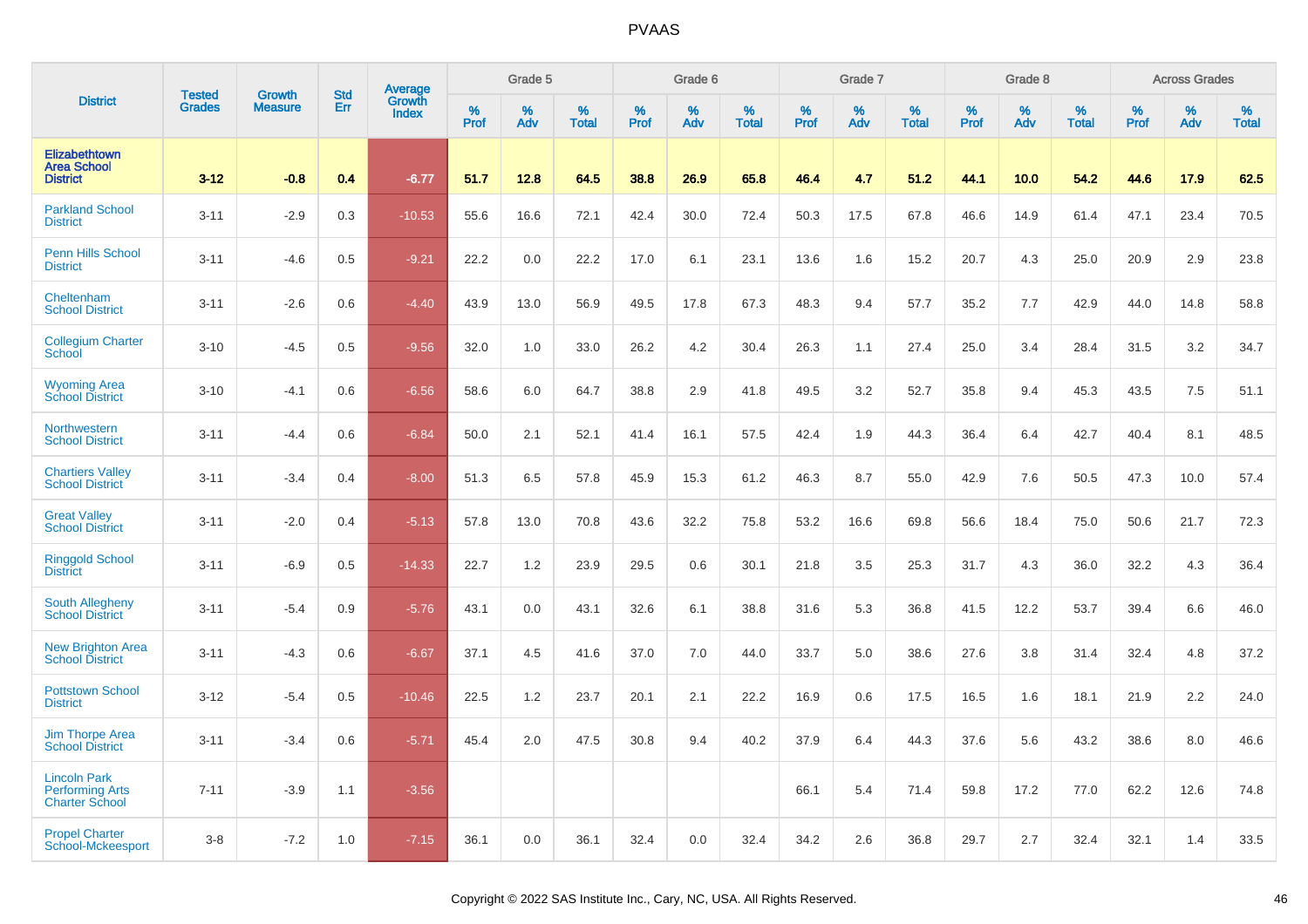|                                                                               |                                | <b>Growth</b>  | <b>Std</b> | Average                |              | Grade 5  |                   |           | Grade 6  |                   |           | Grade 7  |                   |           | Grade 8  |                   |           | <b>Across Grades</b> |                   |
|-------------------------------------------------------------------------------|--------------------------------|----------------|------------|------------------------|--------------|----------|-------------------|-----------|----------|-------------------|-----------|----------|-------------------|-----------|----------|-------------------|-----------|----------------------|-------------------|
| <b>District</b>                                                               | <b>Tested</b><br><b>Grades</b> | <b>Measure</b> | Err        | Growth<br><b>Index</b> | $\%$<br>Prof | %<br>Adv | %<br><b>Total</b> | %<br>Prof | %<br>Adv | %<br><b>Total</b> | %<br>Prof | %<br>Adv | %<br><b>Total</b> | %<br>Prof | %<br>Adv | %<br><b>Total</b> | %<br>Prof | %<br>Adv             | %<br><b>Total</b> |
| <b>Elizabethtown</b><br><b>Area School</b><br><b>District</b>                 | $3 - 12$                       | $-0.8$         | 0.4        | $-6.77$                | 51.7         | 12.8     | 64.5              | 38.8      | 26.9     | 65.8              | 46.4      | 4.7      | 51.2              | 44.1      | 10.0     | 54.2              | 44.6      | 17.9                 | 62.5              |
| Montessori<br><b>Regional Charter</b><br>School                               | $3-6$                          | $-3.8$         | 1.1        | $-3.39$                | 33.3         | 0.0      | 33.3              | 37.3      | 8.5      | 45.8              |           |          |                   |           |          |                   | 32.2      | 4.5                  | 36.7              |
| <b>Neshaminy School</b><br><b>District</b>                                    | $3 - 11$                       | $-2.8$         | 0.3        | $-9.73$                | 49.1         | 6.0      | 55.1              | 46.0      | 14.0     | 60.0              | 44.0      | 7.6      | 51.6              | 41.9      | 9.1      | 51.0              | 44.7      | 12.5                 | 57.2              |
| <b>Wilson Area</b><br><b>School District</b>                                  | $3 - 11$                       | $-5.9$         | 0.5        | $-10.96$               | 53.6         | 11.6     | 65.2              | 40.2      | 18.0     | 58.2              | 29.2      | 6.8      | 36.0              | 38.6      | 8.3      | 47.0              | 41.0      | 12.4                 | 53.4              |
| <b>Marple Newtown</b><br><b>School District</b>                               | $3 - 11$                       | $-4.5$         | 0.5        | $-9.87$                | 57.0         | 10.9     | 67.8              | 47.9      | 22.8     | 70.6              | 50.8      | 9.4      | 60.2              | 51.2      | 7.2      | 58.4              | 51.2      | 18.8                 | 69.9              |
| <b>Boyertown Area</b><br><b>School District</b>                               | $3 - 11$                       | $-3.6$         | 0.4        | $-10.13$               | 45.9         | 6.0      | 51.9              | 38.5      | 13.6     | 52.1              | 46.4      | 12.8     | 59.3              | 42.2      | 8.4      | 50.6              | 42.6      | 10.7                 | 53.4              |
| <b>Maritime Academy</b><br><b>Charter School</b>                              | $3 - 10$                       | $-6.3$         | 0.7        | $-9.48$                | 16.3         | 0.0      | 16.3              | 18.1      | 2.4      | 20.5              | 24.1      | 3.4      | 27.6              | 22.7      | 0.0      | 22.7              | 19.4      | 1.9                  | 21.3              |
| <b>Manheim</b><br><b>Township School</b><br><b>District</b>                   | $3 - 12$                       | $-2.7$         | 0.3        | $-8.26$                | 48.2         | 17.7     | 65.9              | 40.2      | 34.8     | 75.0              | 50.6      | 15.3     | 65.8              | 42.1      | 17.4     | 59.5              | 45.0      | 24.3                 | 69.3              |
| <b>Erie City School</b><br><b>District</b>                                    | $3 - 12$                       | $-2.9$         | 0.3        | $-10.54$               | 17.9         | 0.9      | 18.8              | 15.4      | 2.7      | 18.1              | 16.6      | 1.6      | 18.2              | 18.4      | 2.3      | 20.7              | 17.5      | 2.2                  | 19.8              |
| <b>Inquiry Charter</b><br>School                                              | $3-5$                          | $-7.5$         | 2.2        | $-3.42$                | 30.3         | 0.0      | 30.3              |           |          |                   |           |          |                   |           |          |                   | 25.9      | 4.6                  | 30.6              |
| <b>Seneca Valley</b><br><b>School District</b>                                | $3 - 11$                       | $-3.6$         | 0.3        | $-12.57$               | 52.6         | 9.8      | 62.4              | 44.4      | 27.6     | 72.0              | 53.0      | 9.8      | 62.9              | 51.1      | 14.5     | 65.6              | 47.2      | 20.2                 | 67.4              |
| <b>Bristol Township</b><br><b>School District</b>                             | $3 - 11$                       | $-3.8$         | 0.4        | $-10.35$               | 23.8         | 0.9      | 24.7              | 30.0      | 5.5      | 35.5              | 30.2      | 2.2      | 32.4              | 24.1      | 2.8      | 26.9              | 26.9      | 2.9                  | 29.8              |
| <b>New Castle Area</b><br><b>School District</b>                              | $3 - 12$                       | $-5.0$         | 0.4        | $-11.37$               | 19.4         | 0.5      | 19.9              | 18.2      | 4.2      | 22.4              | 18.3      | 0.0      | 18.3              | 20.9      | 0.9      | 21.9              | 17.6      | 1.9                  | 19.5              |
| <b>Urban Academy Of</b><br><b>Greater Pittsburgh</b><br><b>Charter School</b> | $3-5$                          | $-8.2$         | 1.9        | $-4.39$                | 21.4         | 2.4      | 23.8              |           |          |                   |           |          |                   |           |          |                   | 20.6      | 1.6                  | 22.2              |
| <b>Pennridge School</b><br><b>District</b>                                    | $3 - 10$                       | $-4.2$         | 0.3        | $-14.02$               | 58.0         | 5.4      | 63.4              | 42.6      | 18.6     | 61.3              | 49.7      | 8.2      | 57.8              | 46.2      | 10.0     | 56.1              | 49.6      | 11.6                 | 61.1              |